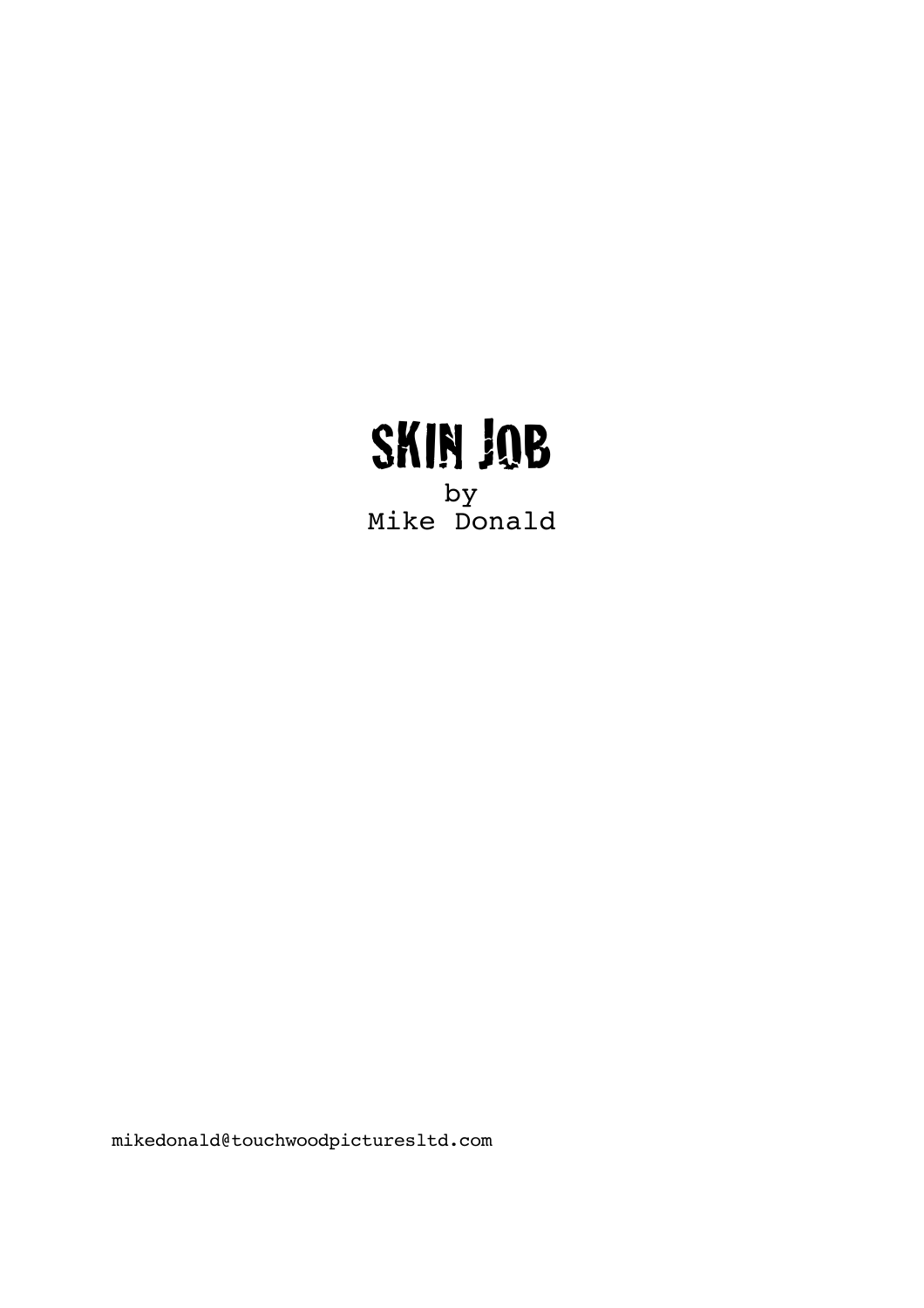FADE IN:

INT. - STRONG ROOM - DAY

SUPER TITLE: CRIPPS BANK - OMAHA.

Three spiritual dignitaries, Hutukhtus, wearing Tibetan ceremonial costume stand watching as an elderly MAN, a Bodhisattva studies an ornate PRAYER WHEEL.

It's beautifully crafted from gold and is decorated with a MANDALA design covered in swirling Sanskrit symbols.

The ancient relic dances with fire. Light shimmering from hundreds of diamonds set into it's surface.

He places it back into a shaped velvet recess within a safety deposit box. The dignitaries chant a mystical incantation.

A high melodic stream of words that seem to hang in the air before fading away. A moment of reverence.

A security guard steps forwards. KYLE, young and blond with an infectious grin slides the numbered box back into its steel niche. Locking it with two keys. He takes one key out and hands it to the Bodhisattva.

He writes the key number down in a book. Hands his key to another bank employee, an older MAN who puts it on a numbered hook before locking a steel door over it.

INT. R.I.P. CHURCH - NIGHT

Cavernous and empty. Moonlight streams through a stained glass copy of a 16th century Kilchsperger scene, The Priest Grinder.

In lieu of an alter there is a black leather Doctor's couch. A computer sits beside it linked to a strange mechanism on a cantilevered arm.

A wireless router flashes.

ANGLE ON COMPUTER SCREEN

Information is downloaded into the computer. A whirling vortex of color swirls across the screen.

ANGLE ON MECHANISM

A rustle of silver needles -- a steel insect preparing to strike.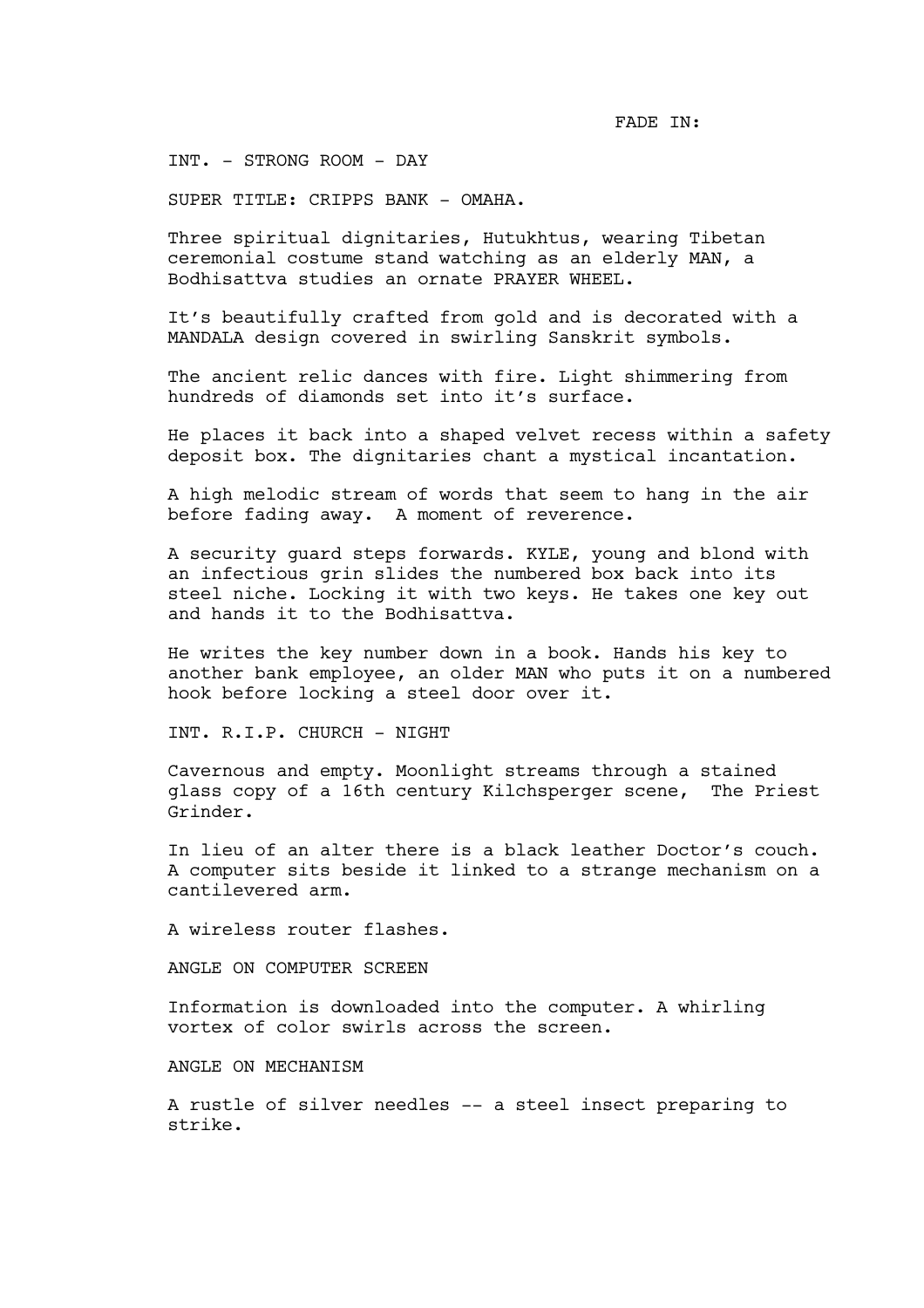INT. R.I.P. CHURCH - NIGHT

Four figures now stand at the edge of a pool of light. One of them a MAN, moves towards the computer.

He's stripped to the waist and wears a black leather bondage mask.

He taps the computer keys. Uploads a rotating 3D version of the Mandala design on the PRAYER WHEEL.

Gigabytes of computing power come into play as it's raytraced and enhanced - becoming more detailed as information is added to it billions of times a second.

The steel needles in the overhead mechanism shiver. Awake from their sleep.

The cantilevered arm hums, begins to uncoil.

A silver snake's head, hungry for flesh.

Another figure moves into the light. A GIRL with long auburn hair spilling from beneath her mask. She lies face down on the couch. An act of total surrender.

The mechanism descends towards her back. Settles on the skin. Light as a butterfly.

A low chatter as the needles bite. The girl sighs. A thin trickle of blood slides down her side.

The two men in the shadows watch. Pink tongues flicker behind their masks.

Needles slither across flesh. The girl moans softly as the mechanism goes to work.

INT. CRIPPS BANK - DAWN

Two sets of leather BOOTS thud along a marble floor. One pair gleaming, the other scuffed and worn.

A FACE encased in a POLICE motorcycle helmet.

Meet WILL COLEFAX. A walking recruitment poster. His uniform tailored and immaculate, trousers a shade too tight at the crotch.

By contrast his companion NICK WOOLF, seems to have dressed in the dark. A man born creased. Colefax is arguing with Woolf. He breaks off.

Points at a stain down the front of Woolf's jacket. Face wrinkling with distaste.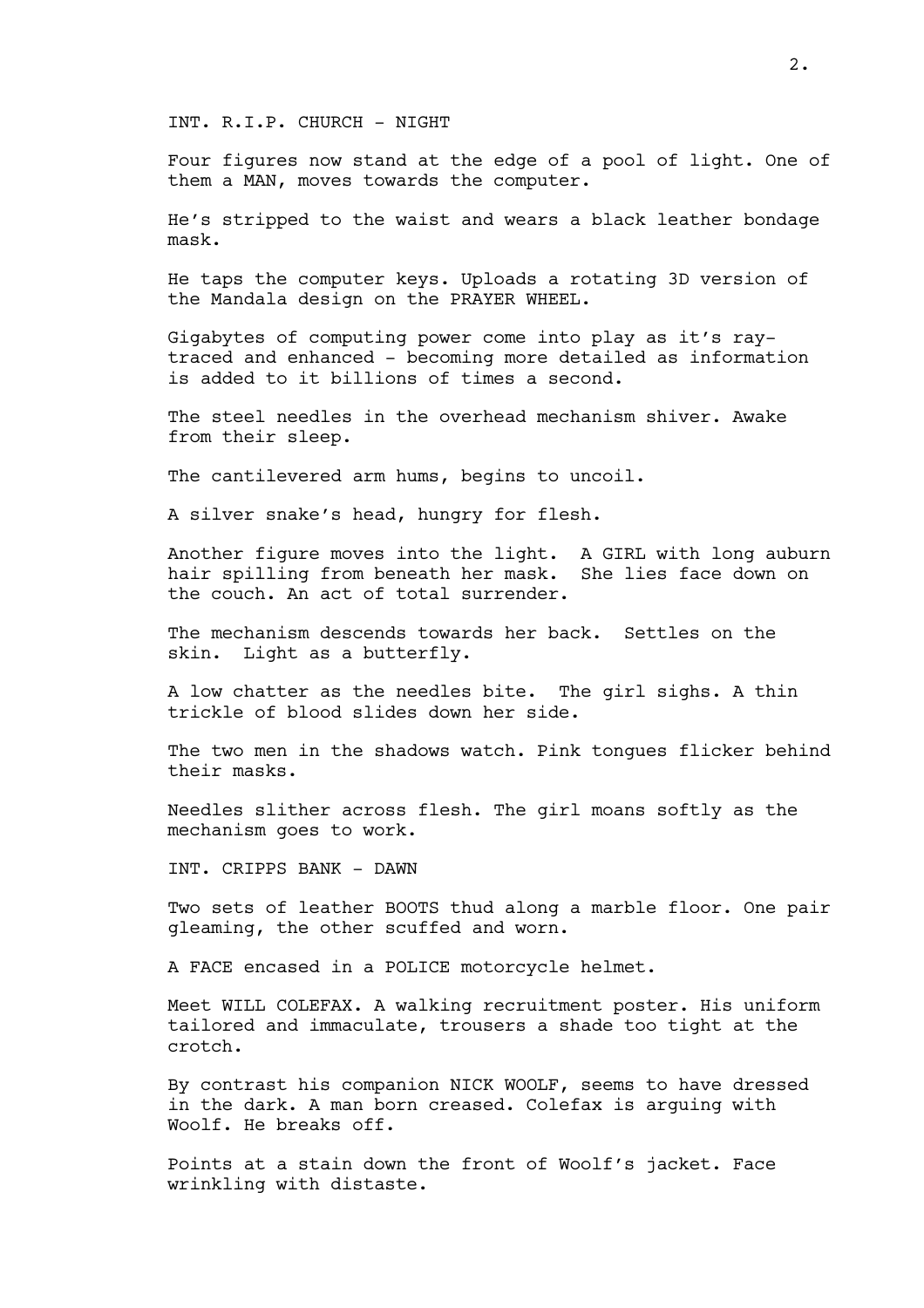# WOOLF

Mayonnaise?

He shakes his head.

#### COLEFAX

I'm not saying I don't like 'em. I'm just saying they fuck with your Karma. Thing is you got a certain level of primal energy.

## WOOLF

Allison's got a lot.

#### COLEFAX

Right. But you can increase the energy level by retaining it, letting it build.

WOOLF What. You mean don't do it?

COLEFAX I'm not saying don't do it. I have a hosepipe. It don't mean I have to water the garden all the time.

## WOOLF

What is this a drought warning?

Colefax looks at him despairingly.

### COLEFAX

You know your trouble Nick. You're a fucking philistine, and if you don't mind me saying, you look like a sack of shit.

### WOOLF

At least I'm a happy sack of shit.

COLEFAX

We're here to escort a security truck carrying a relic worth millions. you look like you just got in from a party.

Woolf smiles sheepishly.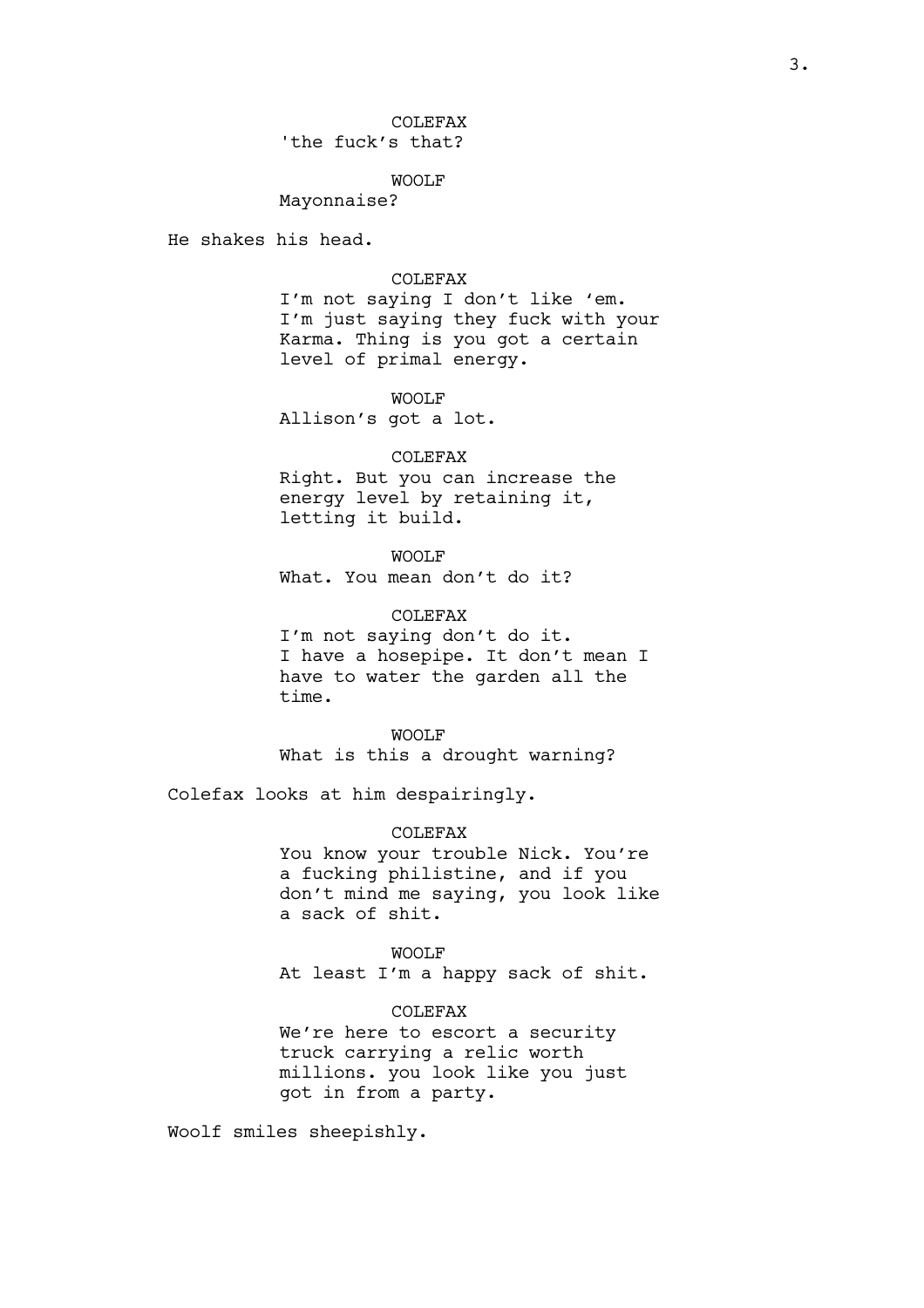WOOLF Allison jumped me.

COLEFAX The woman's an animal.

Woolf smiles wryly.

WOOLF What's wrong with animals?

COLEFAX They make a mess.

WOOLF So I was distracted.

COLEFAX That woman's going to distract you to death one of these days.

Woolf smiles, scratches at the deposit on his jacket.

WOOLF Everybody has to go sometime.

EXT. CRIPP'S BANK - MOMENTS LATER

A black BMW rockets away. It's followed by a security truck. Colefax and Woolf follow behind on their bikes.

EXT. SIDE STREET - DAWN

Two other riders wearing full face helmets, one with long auburn hair, sit astride powerful black KAWASAKI motorbikes.

A ROAR as they start their engines.

EXT. STREET - DAWN

Woolf and Colefax move up alongside the security truck's windows. The driver gives a thumbs up.

In the passenger seat Kyle smiles his infectious grin and holds up a bacon roll.

Woolf and Colefax drop back behind the truck.

A ROAR as the black Kawasaki's blur past them.

THUD! They each stick something to the side of the BMW, before accelerating away.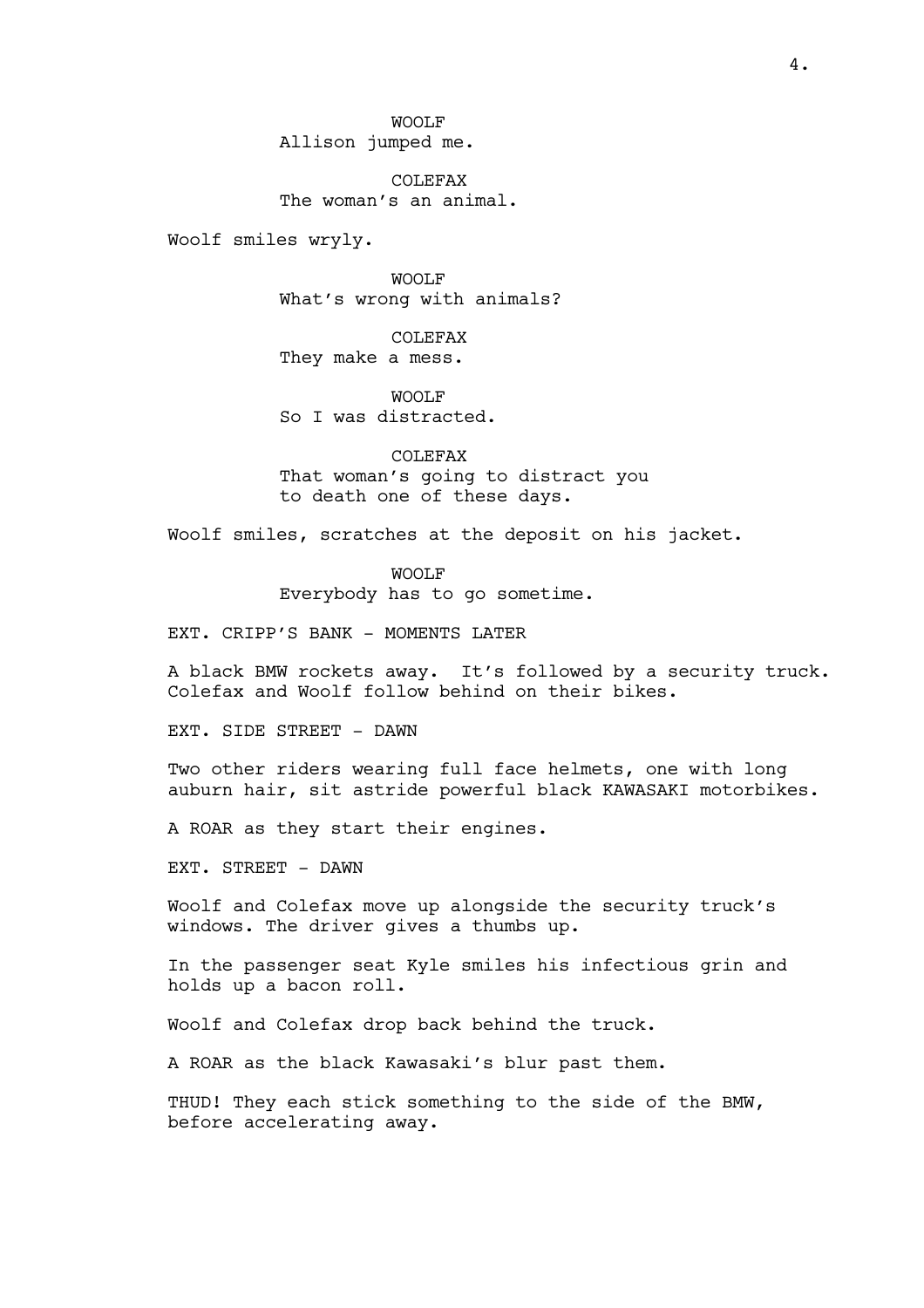ANGLE ON THE BMW DRIVER

His eyes widen as he sees a...

MAGNETIC CONTACT MINE

An illuminated timer counts down from thirty.

He slams on his brakes.

## DRIVER

 $Shit!$ 

Smoke pours from locked wheels as the BMW skids to a halt.

It's doors are flung open.

THE SECURITY TRUCK

Swerves past the BMW.

BANG! Takes off an open door. Keeps going.

Men hurling themselves clear.

WHUMP! A shower of burning debris as both devices detonate.

The truck keeps going. Heading for a bridge across the river. Woolf shoots a look to Colefax.

From nowhere the Kawasaki's return. Scream past them, pulling level with the truck.

THUD - THUD. Two more charges are slammed onto the truck.

The bikes roar off. Become specks in the distance.

Kyle struggles to open his door but can't.

The mine is jamming it.

His terrified face stares at the device's LED timer.

A moment when life seems to compress into one second.

This is Woolf's second.

He accelerates level with the truck's door. Pulls one of the mines off. Sends it tumbling behind him.

WHUMP! The shockwave causes both riders to wobble dangerously. Woolf signals to Colefax. Points to the other mine. Colefax shakes his head signals for Woolf to get clear.

Woolf swings across, begins to tug at the remaining mine.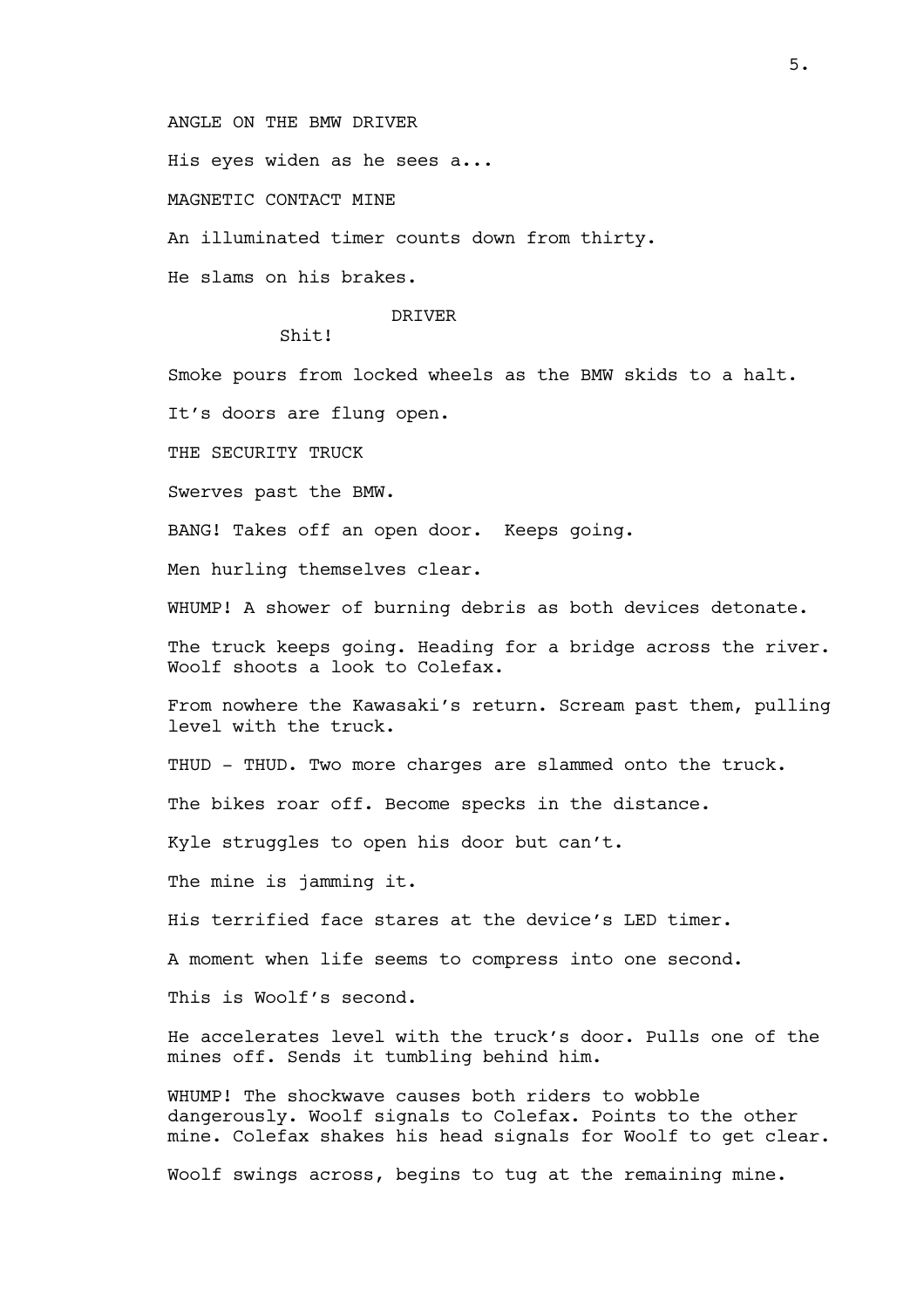It comes loose. In slow motion we see it tumble to the road, bouncing up to jam between the double wheels at the back of the truck.

The metal of the device begins to glow red with the friction as it scrapes along the road trailing a shower of sparks. The truck swerves.

Catches Woolf's bike a glancing blow. He slams on his brakes, the bike spins out of control - skids along on it's side beside the truck.

He's pinned under the bike as the truck goes past.

WHUMP!

A white flash as the mine detonates.

The truck smashes through the bridge safety rail and plunges towards the river. It hits the surface in an explosion of water and flames.

ANGLE ON WOOLF

His bike slams against the bridge's safety railing - Ruptures the fuel tank - Petrol spews over the road and Woolf as the bike keeps on going.

Man and machine spinning across the tarmac. Sparks trailing in gold plumes from the metal. Suddenly a sheet of flame engulfs Woolf.

He comes to rest. A split second as he burns. Then...

Survival instincts kick in. Intolerable levels of pain...

...tolerated. He staggers to the edge of the bridge, hurls himself over.

Another of those long seconds. As he tumbles towards the water. Trailing smoke and flames as he spins through the air.

A wheel of fire.

Still SCREAMING as he hits the surface.

INT. WOOLF'S FLAT - NIGHT

The flare of a match. The scream of an alarm clock.

And now it's TWO YEARS later.

Woolf's sweating face as he jerks awake from a reoccurring nightmare. Older now. Signs of pain and life in his eyes.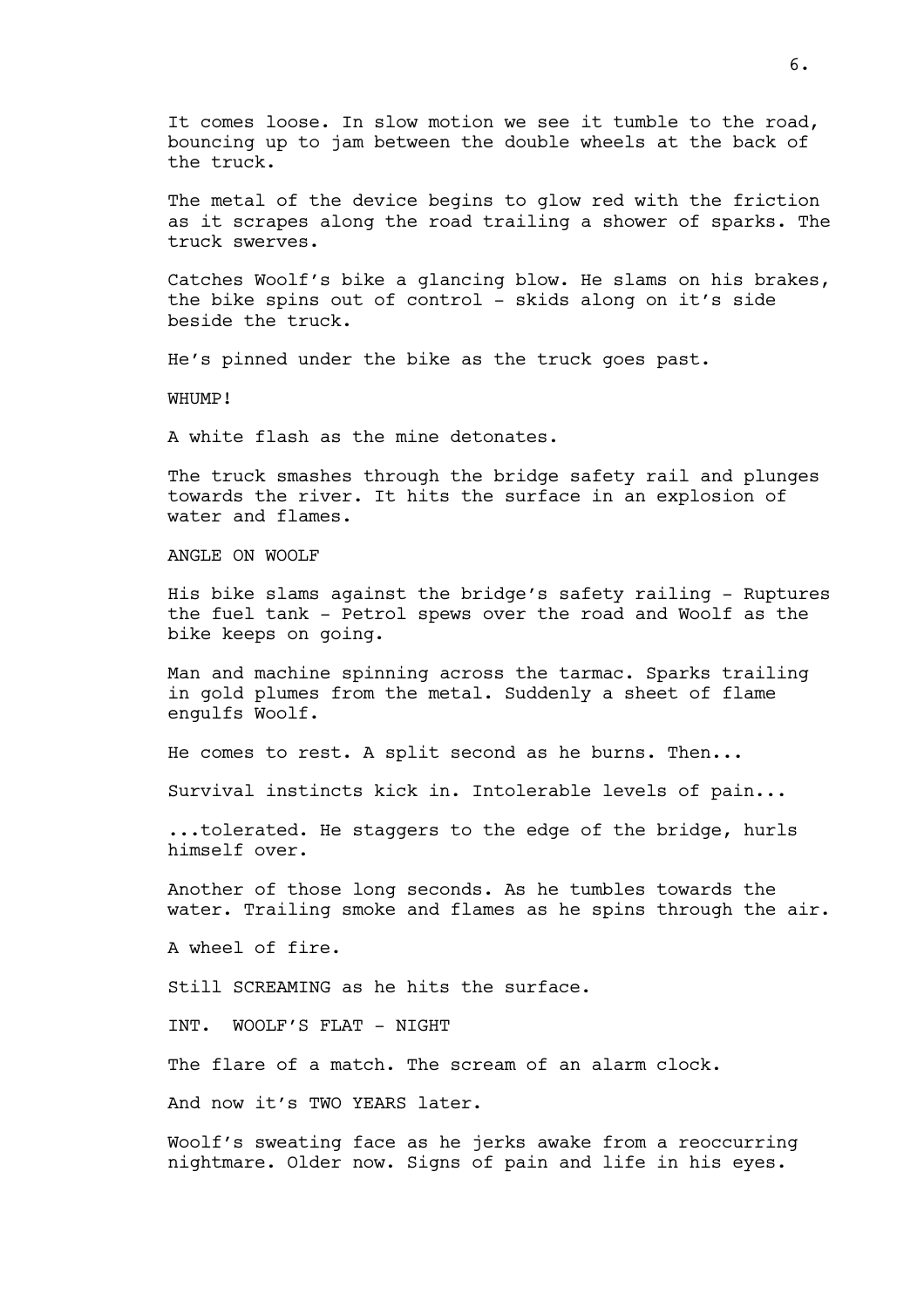It hides old scarring.

On a bedside table a red LED clock reads Two A.M.

Next to it a photo of a happier Woolf posing beside a police Motorcycle.

Another photo of a WOMAN hugging an embarrassed tousle haired BOY, this is ZEKE (13)

In bed next to him is the woman in the photo, CAZ (30s), a fading biker chick, still attractive and sensual. She draws on a roll up. Leans over to Woolf. Strokes his face.

> CAZ How come I always wake up before you?

She offers him the roll up

CAZ Here, It'll ease the ache.

Woolf smiles, shakes his head. He reaches for Caz, hands tracing her curves. He pulls her to him, crushing her lips to his. She melts - begins to respond, pulls gently free.

> CAZ You have to work. Maybe later? You, me and pasta makes three.

Woolf smiles, drops back on the pillow.

CAZ Why don't you speak to Beaky? Get some stuff. It'll help ease the pain.

Woolf looks at her. Shakes his head.

CAZ Don't look at me like I'm a criminal. Pensioners grow it in pots. It's good for their arthritis. For Christ's sake you should get it on prescription the state of your bones.

Woolf looks at her.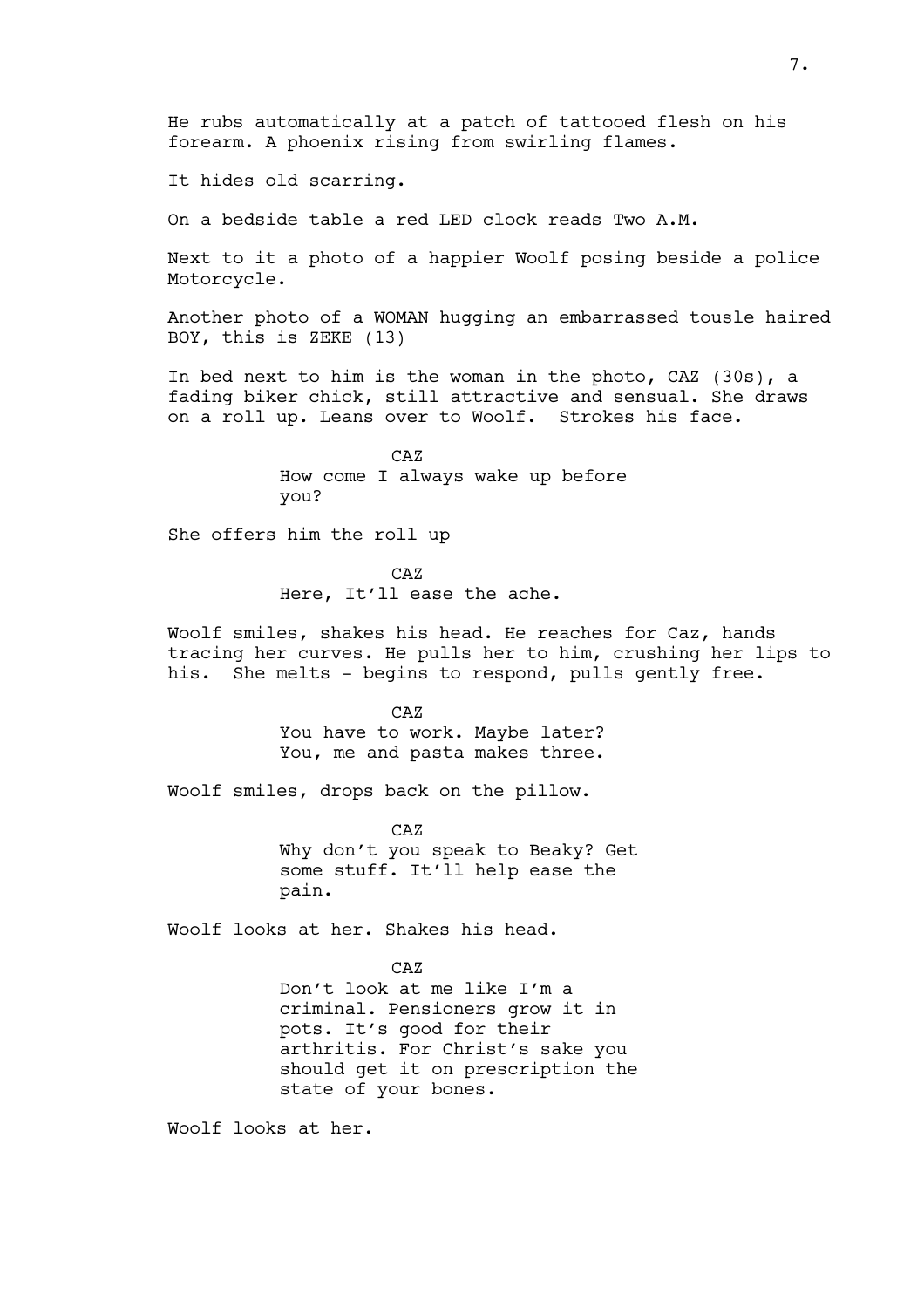CAZ You know I really enjoy these little chats.

She leans down to kiss him. He grins at her.

# WOOLF

# I'll think about it.

EXT. SCRIBES TATTOO PARLOUR - NIGHT

A wet black darkness. Wind rocks dumpsters in a grimy alleyway. A bright flash from inside lights the window.

Leaves a purple afterglow on our retinas.

A door opens -- throws a shaft of light across the ground, a shadow flicks past. Darkness returns.

A lull in the background beat of the city's night heart...we hear a machine noise. A high whine like the rustle of steel insect legs scraping together.

We're drawn towards the sound...

INT. TATTOO ROOM - SAME TIME

Candles flicker. The atmosphere's thick with incense.

The walls are decorated with weird SANSKRIT symbols and satanic Hieronymus Bosch paintings. One wall is covered with drawings and sketches of tattoo designs.

A glass display case gleams with silver body jewelry.

A computer monitor cycles through tattoo designs, its shifting patterns of light washing the room.

Reflections dance in a pool of glittering black blood.

The noise is louder now and it comes from above.

A black umbilical snakes up from a squat computer tower, ends at the head of a mechanism on a cantilevered arm.

It hovers in front of a MAN's face. Needles flicking like steel tongues in a feeding frenzy - biting into raw meat.

Mouth a rictus of pain.

He's naked. Hanging from hooks plunged deep into his flesh.

On his back a large circular tattoo. A MANDALA.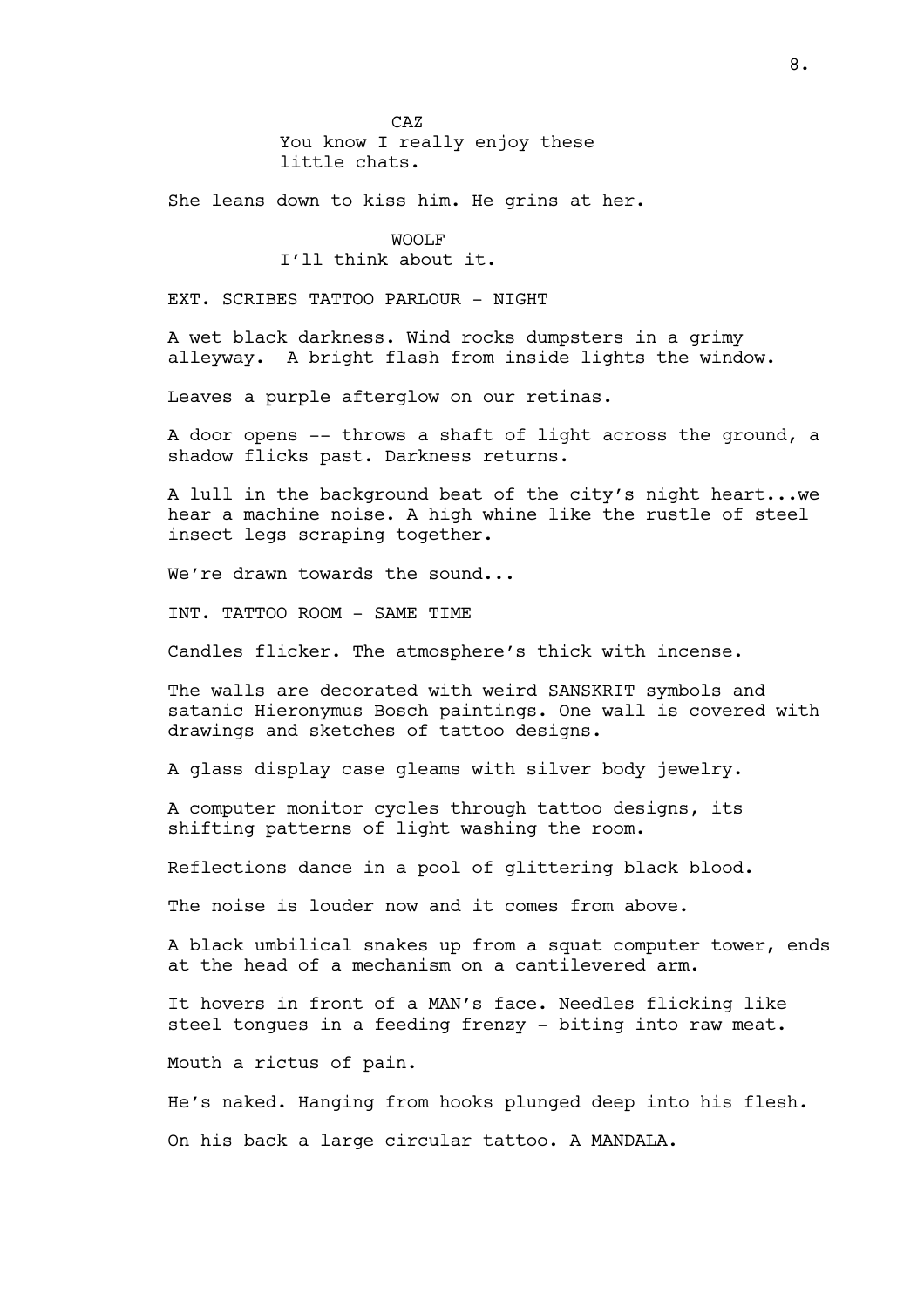It's design mirrors the intricate pattern on the gold prayer wheel we saw in the Cripps bank vault.

Meet NATHAN - There's no question. He's dead...

EXT. STREET - MORNING

A collection of motorcycles. Some commuters bikes mixed in with the more battered transport of regular couriers.

The air thick with the sound of traffic and radio squawk.

Two couriers, ROGER (30s) a giant of a man with an explosion of red hair, and DAVE (30s) small and birdlike, chat over the finer points of a gleaming red Japanese machine.

> ROGER It'll pull fifteen thousand, sweet as a nut.

DAVE Mine's pissing oil like a stuck pig.

The noise of an engine grows. Sounds like a hundred spanners stuck in the spin cycle of a washing machine.

An ancient BSA shudders to a halt alongside the bikers. Woolf kills the engine, a cloud of smoke drifts from the crankcase. The bikers smile, they know Woolf.

> ROGER Hiya Wolfy. Still smoking.

DAVE 'bout time you buried 'er don't you think?

Woolf pulls off his helmet, smiles good naturedly.

WOOLF It doesn't get stolen, what can I say.

ROGER I can believe that. How's it going?

WOOLF Ticking over, you know how it is.

DAVE Yeah we're pretty slow ourselves.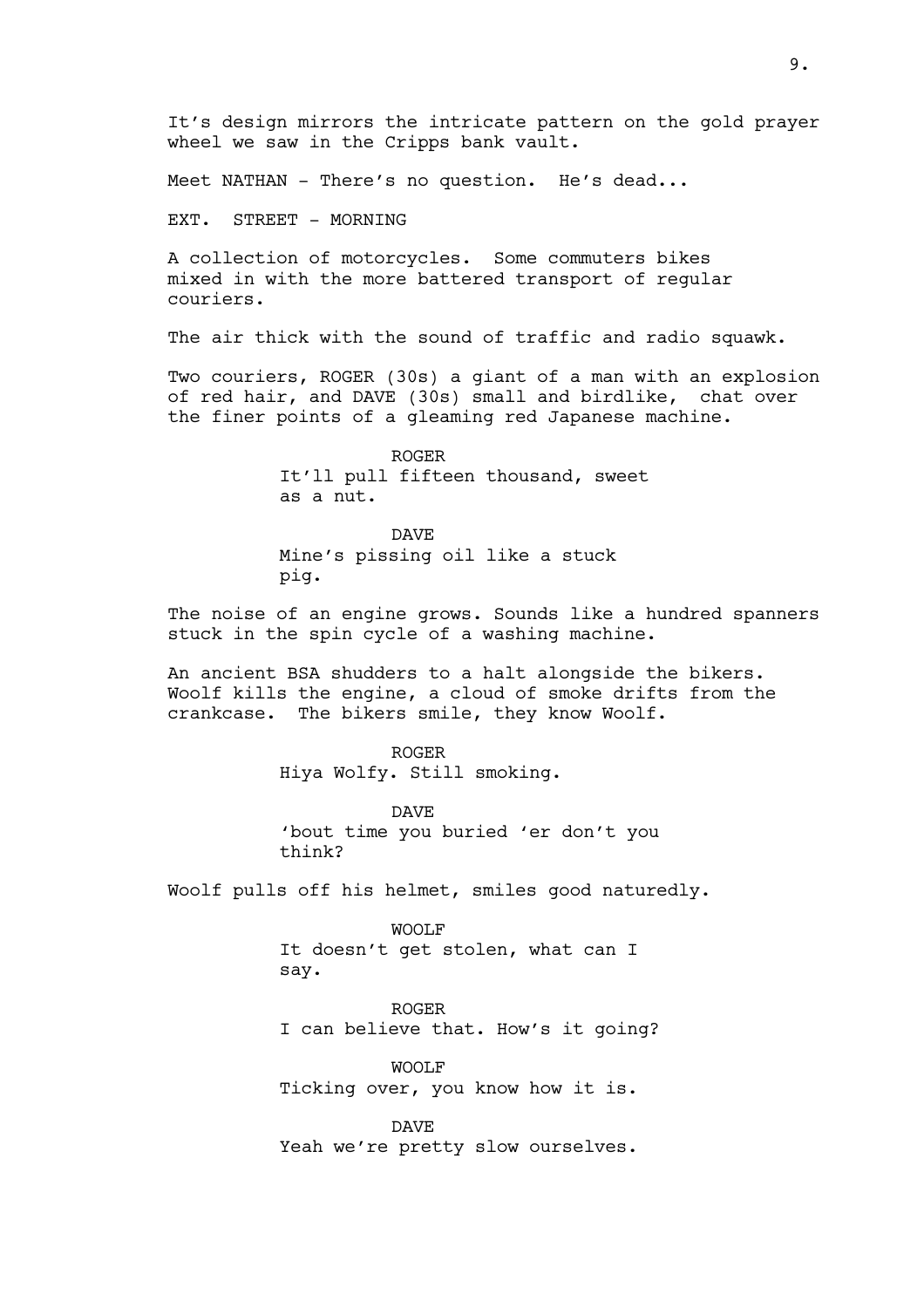DAVE Cheers Nick. Get us some rolls in will ya.

WOOLF Sure. Usual shit?

The bikers nod. Woolf goes over to the small Italian cafe opposite. He still carries a slight limp from his crash.

INT/EXT. CAFE - DAY

Woolf enters. MARIE (30's), a bubbly redhead, and the owners daughter, greets him. She has a soft spot for Woolf.

## MARIA

Morning handsome.

## WOOLF

Morning gorgeous.

She begins to prepare three strong mugs of coffee. Makes up some rolls with bacon and sausage, two of them she douses liberally with ketchup, pauses over the last one.

## MARIA

Still on the health kick huh?

#### WOOLF

Sure. It's the ketchup that kills you. how's your mom.

### MARIA

She says if she catches the bastard that stole her purse she'll cut his balls off and serve them to him in a bun.

## WOOLF

Seems fair.

He takes the food.

## WOOLF

Thanks. See ya.

Maria smiles at him as he goes, the face of an angel.

EXT. STREET - DAY

Woolf and the two bikers enjoy the sunshine, eat their breakfast and study the pretty girls that stream by.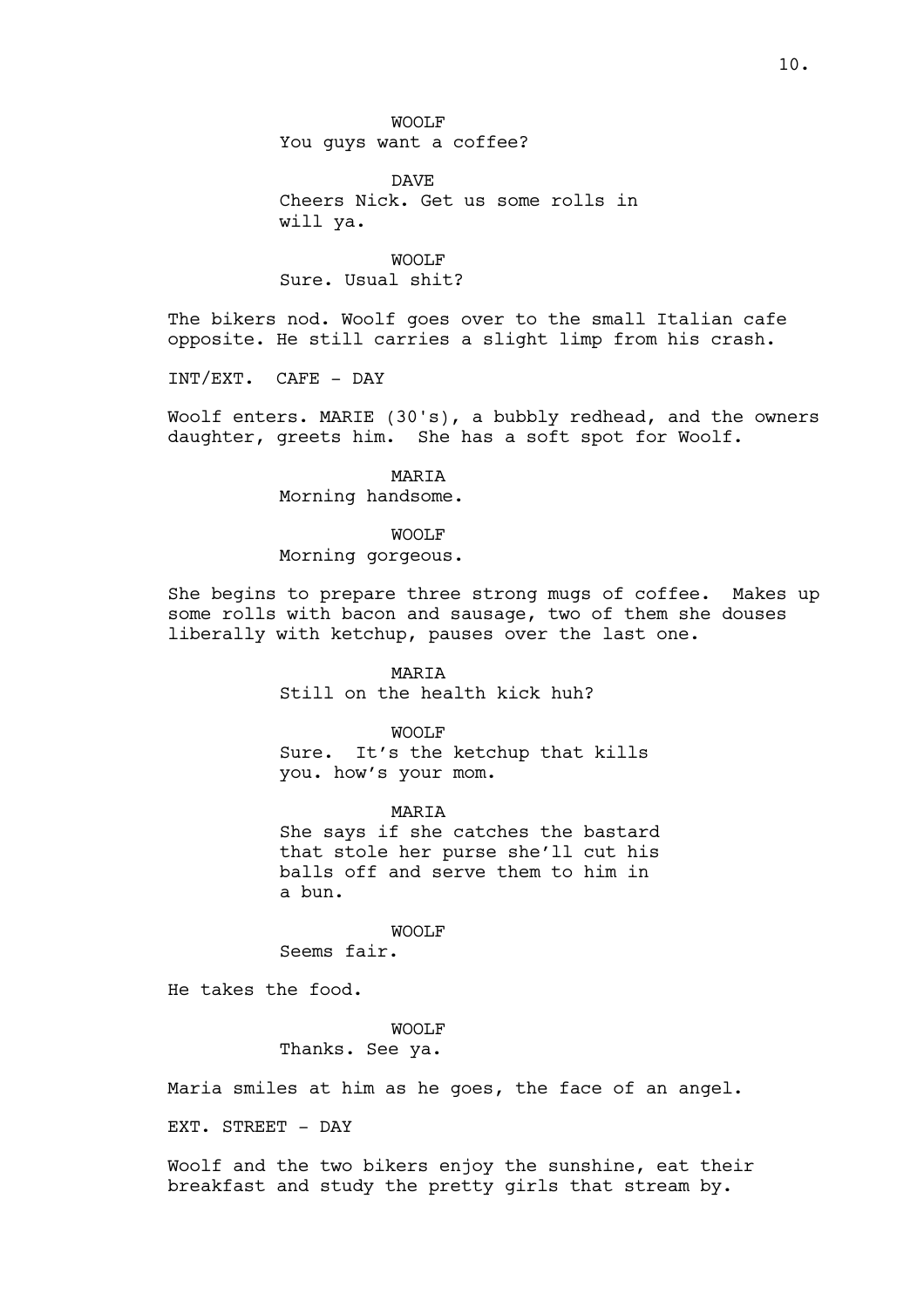ROGER You know it's always amazed me Wolfy...

He pauses as he digests a chunk of bacon.

#### ROGER

...how every woman within fifty feet of you goes weak at the knees. I mean it's not as if you're good looking is it?

DAVE Well to be fair Rog. Compared to you, he is.

ROGER I'll have you know that in my day I was considered quite a catch.

DAVE

Yeah, but then the war ended and they had more choice.

Roger grins good naturedly. Woolf stops listening -- stares down the street.

WOOLF'S POV

A thin pockmarked guy moves amongst a crowd of foreign tourists jabbering in an excited group by a hot dog stand.

He's a pick pocket -- works the group like a well oiled machine, his companion a man with close cropped hair, bumps into people distracts them as he goes to work.

## WOOLF

Starts up his bike. Roger and Dave choke in a cloud of smoke as he roars off. They look after him.

> ROGER Shit, not again.

Woolf hurtles towards the group of tourists. They scatter.

The pick pockets run for their lives, terrified shoppers throw themselves clear as the bike roars down the centre of the pedestrian precinct.

Woolf closes on the short cropped man first. The bikes faring strikes him a glancing blow.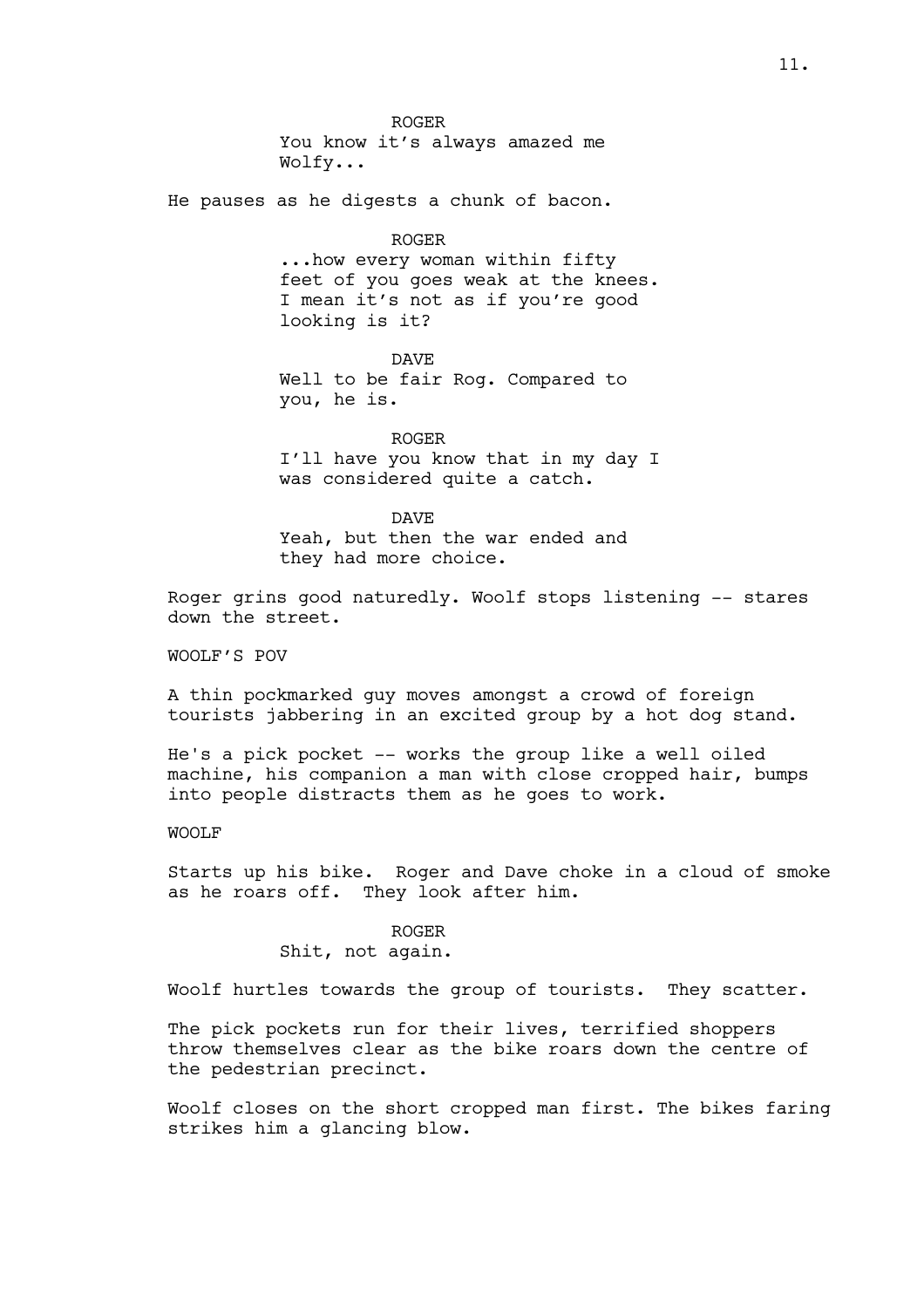He spins into a street sign, goes down. The pock marked guy is faster -- not fast enough.

Woolf catches him behind the knees with his boot, sends him sprawling. He slews the bike to a halt. Hauls him to his feet.

### POCKMARK

## The fuck you doing?

Woolf pushes his jacket over his arms, unzips the front. A stream of wallets, purses and pocket books tumbles onto the pavement.

## WOOLF

## Take a guess.

A police officer appears. Looks at the wallets, then at Woolf.

> OFFICER This is turning into a bit of a habit isn't it?

Woolf looks through the wallets, picks up a small purse.

WOOLF Just returning a bit of lost property.

OFFICER Yeah well, how'd you feel if I started to deliver packages?

WOOLF

Grateful.

Woolf starts up his bike and heads back up the road. The officer looks after him.

OFFICER

Dickwad.

EXT. CAFE - MOMENTS LATER

Woolf is extricating himself from the arms of a large and enthusiastic Italian women LOUISE, Marie's mother and the owner of the recovered purse.

> LOUISE ...anytime...you have coffee, free..

Woolf thanks her and comes over to where Dave and Roger wait.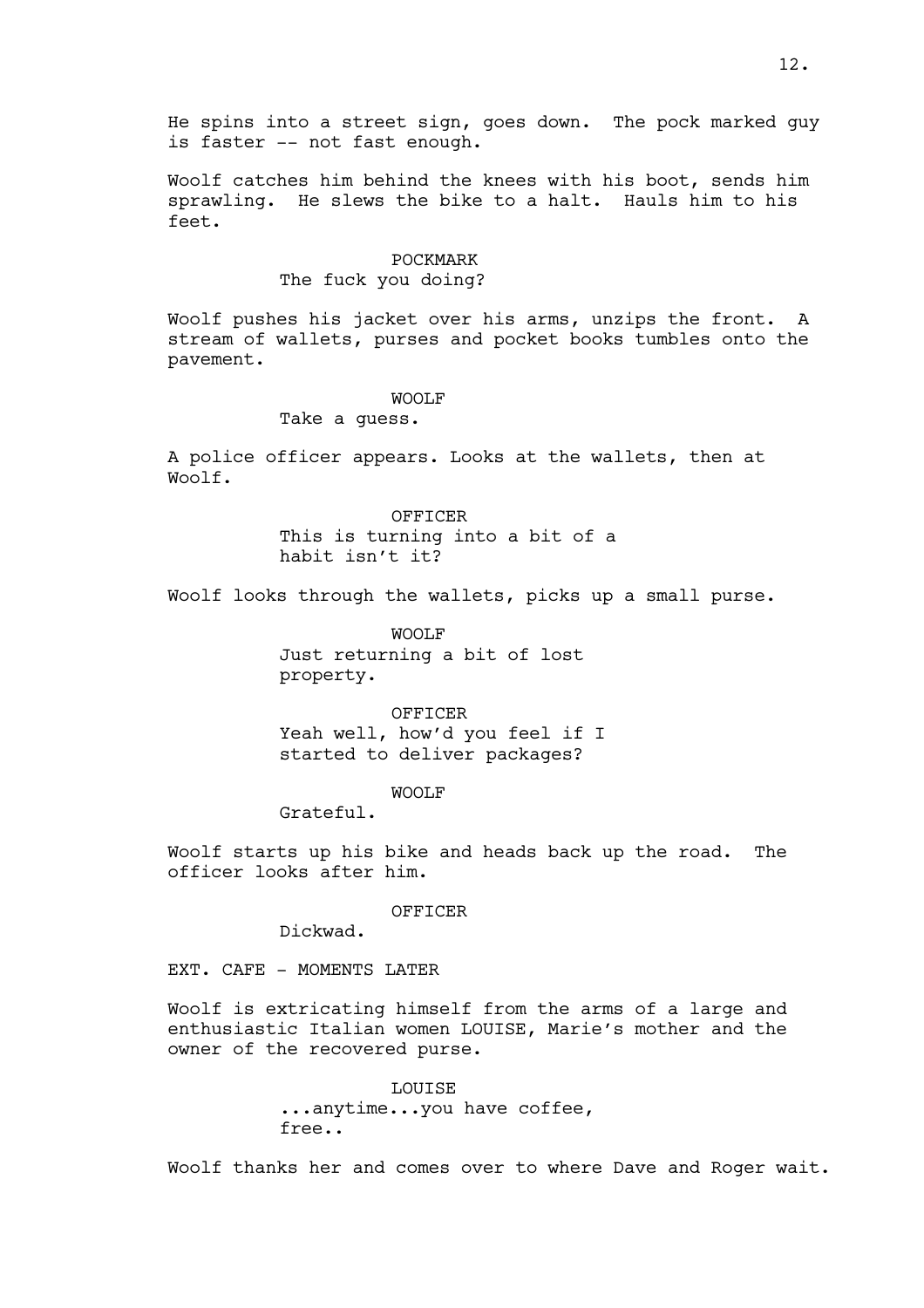DAVE Even the old ones are at it now.

ROGER You'll be wearing tights and driving a batmobile by the end of the week.

Woolf pokes Roger in his ample stomach.

WOOLF You could be Robin.

ROGER No really. Is honesty habit forming?

WOOLF It's just something that stays with you I suppose.

He pulls a black Harley Davidson wallet from his pocket

WOOLF Unlike your wallet.

Roger stares at it, feels his back pocket.

ROGER Where is the little shit I'll kick his head in.

WOOLF That's what I like, a responsible citizen.

INT. WOOLF'S APARTMENT - NIGHT

The flat is lit with candles. Soft music plays. Caz is cooking pasta. She wears thigh length PVC boots with six inch heels and a latex micro skirt that ends just short of rape.

Her hair is back combed to within an inch of it's life. A man's wet dream.

The door bangs. Woolf comes in. His eyes gleam as he heads towards her. He runs his hand down her back. Caz turns round. She smiles. It's like the sun just came out.

> CAZ Jade said I could borrow them for tonight. What do you think?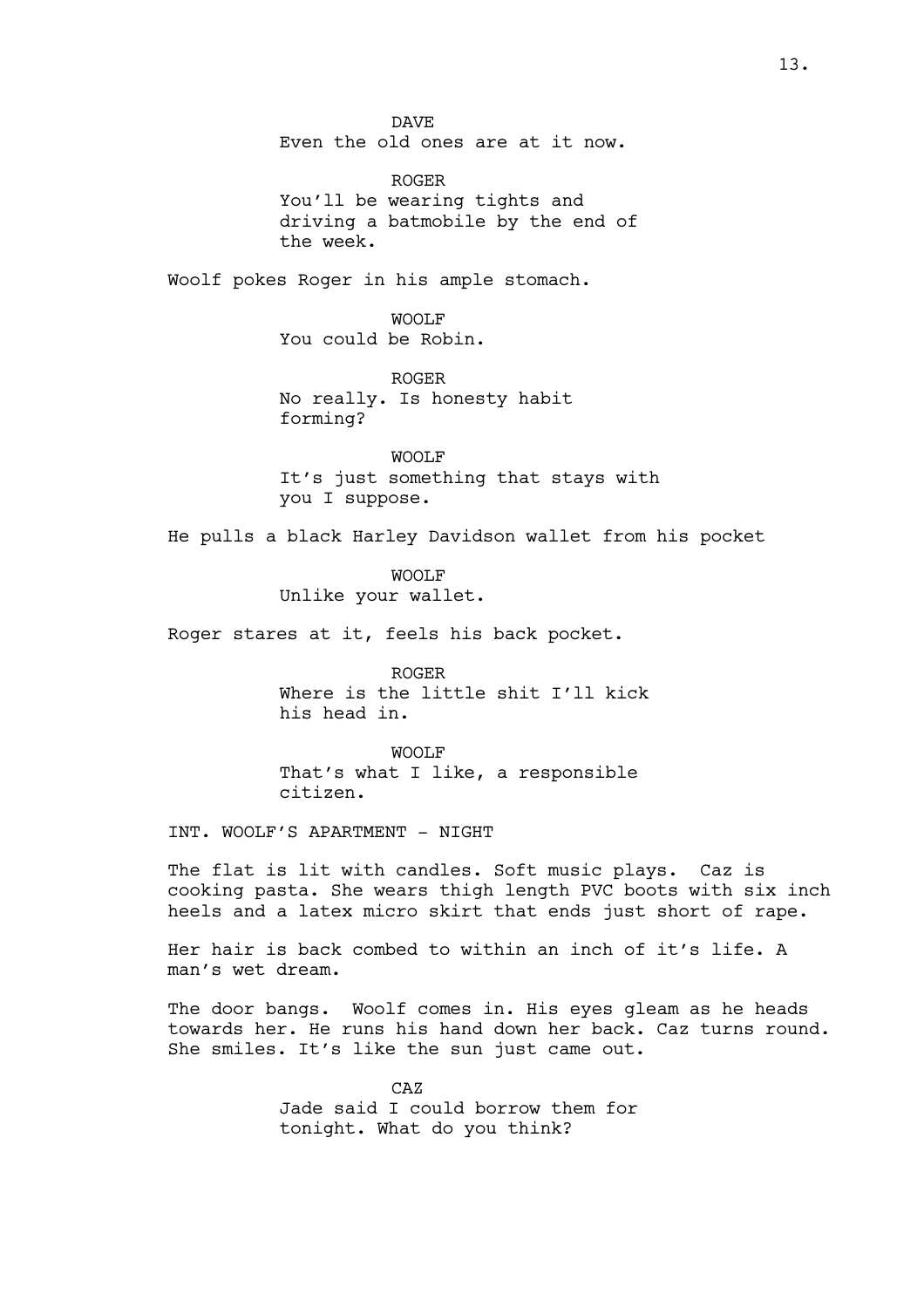She kisses him hungrily, begins to unbutton his shirt, flicks the cooker off.

> CAZ Not as ready as you. Follow me slave.

She walks with an exaggerated wiggle towards the bedroom. Woolf follows. Never takes his eyes off the latex...

## BEDROOM

Falling backwards onto the bed they begin to tear at each others clothes. Caz's dress unzips and she's naked and within seconds so is he. Her lips move down his chest -- he moans as we go to...

INT. SCRIBES TATTOO PARLOUR - MORNING

CSI'S crawl all over the place, bagging loose items, dusting for prints.

WEEKS the pathologist works on the body. He's young and fit in his late 20's, wears a statement tee-shirt and loafers.

A couple of officers flick through some tattoo mags. Commenting on various pictures - pierced women in various states of undress.

They quickly put the mag down as the door opens.

DETECTIVE SHAFTER comes in. He's big and black. An African American who counters the irony of his name with a heavy dose of cynicism. He looks at the body. Grimaces.

> SHAFTER The hell happened to this guy?

Weeks presses a finger on the body's skin.

WEEKS Skin lividity says he's been dead five or six hours. (dead pan) I'm guessing, but I don't think this was suicide.

Shafter looks at him.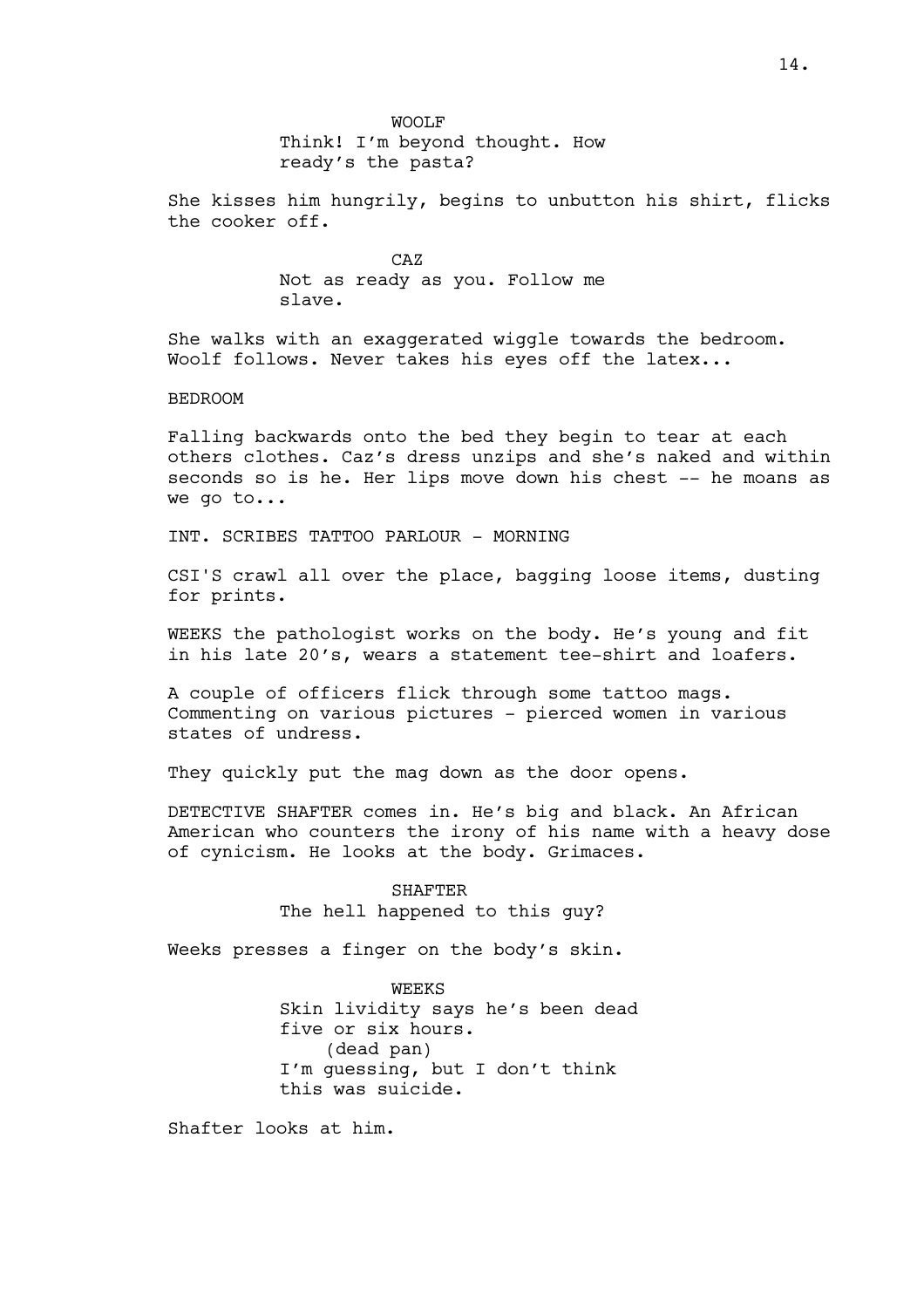#### SHAFTER

Damn right. You seen anything like this before?

WEEKS

Indian Sadhus hang from flesh hooks during O-Kee-Pa ceremonies. It's part of their primitive rituals.

SHAFTER

He look Indian to you Doc?

WEEKS

No. But he could be part of the S&M scene. Leaving aside the people just into dressing up and sex, there's a hard core of people who use pain like it was some sort of religion.

SHAFTER

Come again?

WEEKS

Pain and pleasure are only separated by a fine line. Once you cross that line it becomes something else. You enter an altered state.

Shafter looks at the various steel skewers that have been pushed through the dead man's flesh.

> SHAFTER Guy's been altered all right. You think this was some sort of ritualistic thing that went wrong?

Weeks studies the skewers closely.

#### WEEKS

He could have done the piercing himself. But hauling himself up? No, somebody else was here. Look at these.

He indicates the steel skewers that protrude from points on the man's body.

## WEEKS

A fakir can pass these through his flesh without feeling pain. Believe me this man felt pain.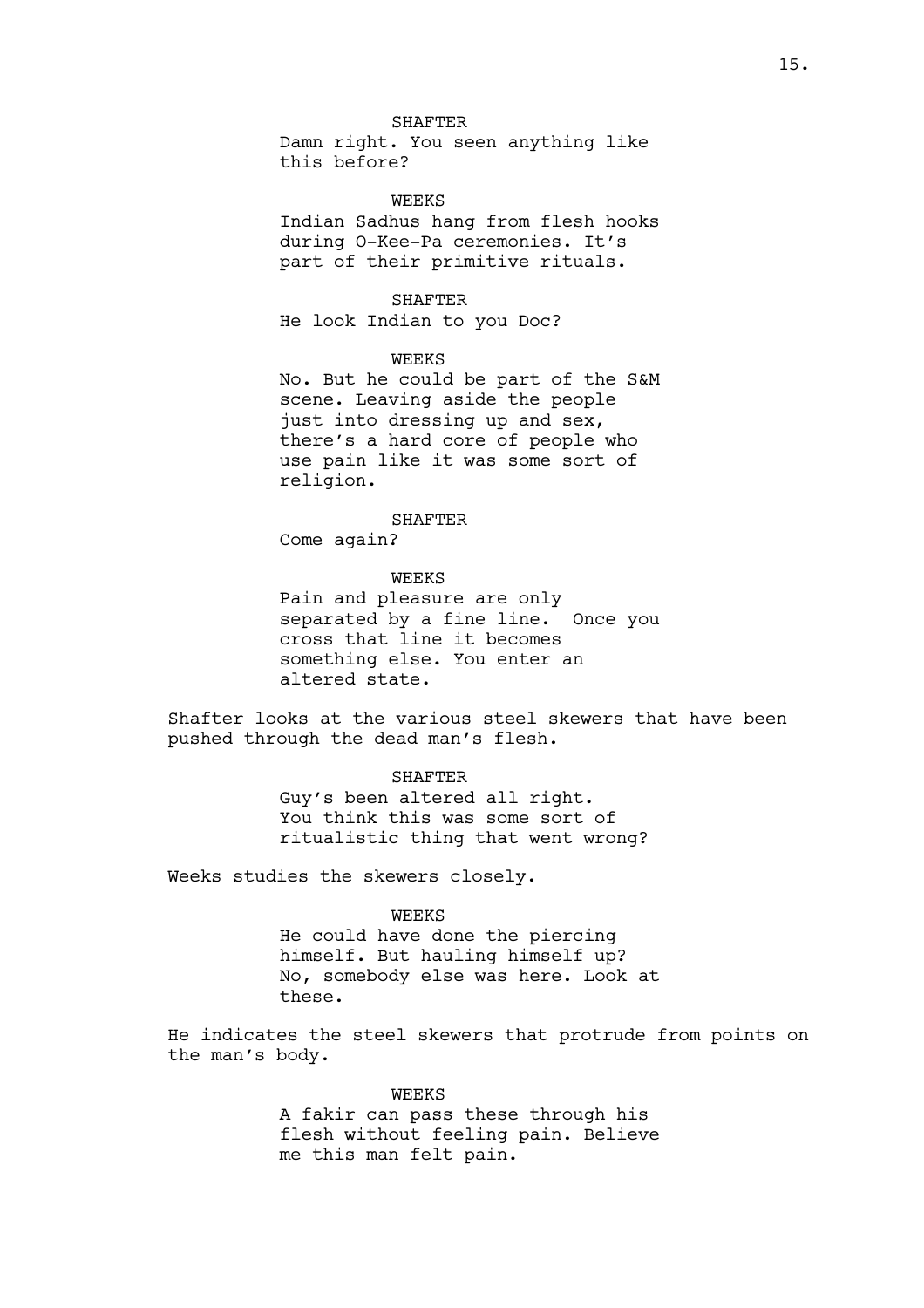He looks at the skewers closely.

WEEKS He was still alive when that thing started on his face.

Shafter tries not to look at what's left of the face too closely.

## SHAFTER

Jesus!

WEEKS My guess is he died from suffocation.

**SHAFTER** You mean someone killed him then hung him up?

WEEKS

No. Hanging in this position for more than twenty minutes is almost impossible. It's like being in a bear hug. You can't breath.

Shafter looks up at the machine in front of the man's face.

SHAFTER

What's this?

WEEKS Ever put your hand into one of those pin sculptures?

SHAFTER

Sure.

#### WEEKS

Same idea. It fits to the contours of your body. Normal tattooing uses one needle and an ink supply...

He gets down from the stool. Picks up a handheld tattoo rig from a bench and shows it to Shafter.

WEEKS

...takes a long time and is moderately painful. This uses bubblejet printer technology. Needles are fed with different colour inks, a thousand of them maybe more.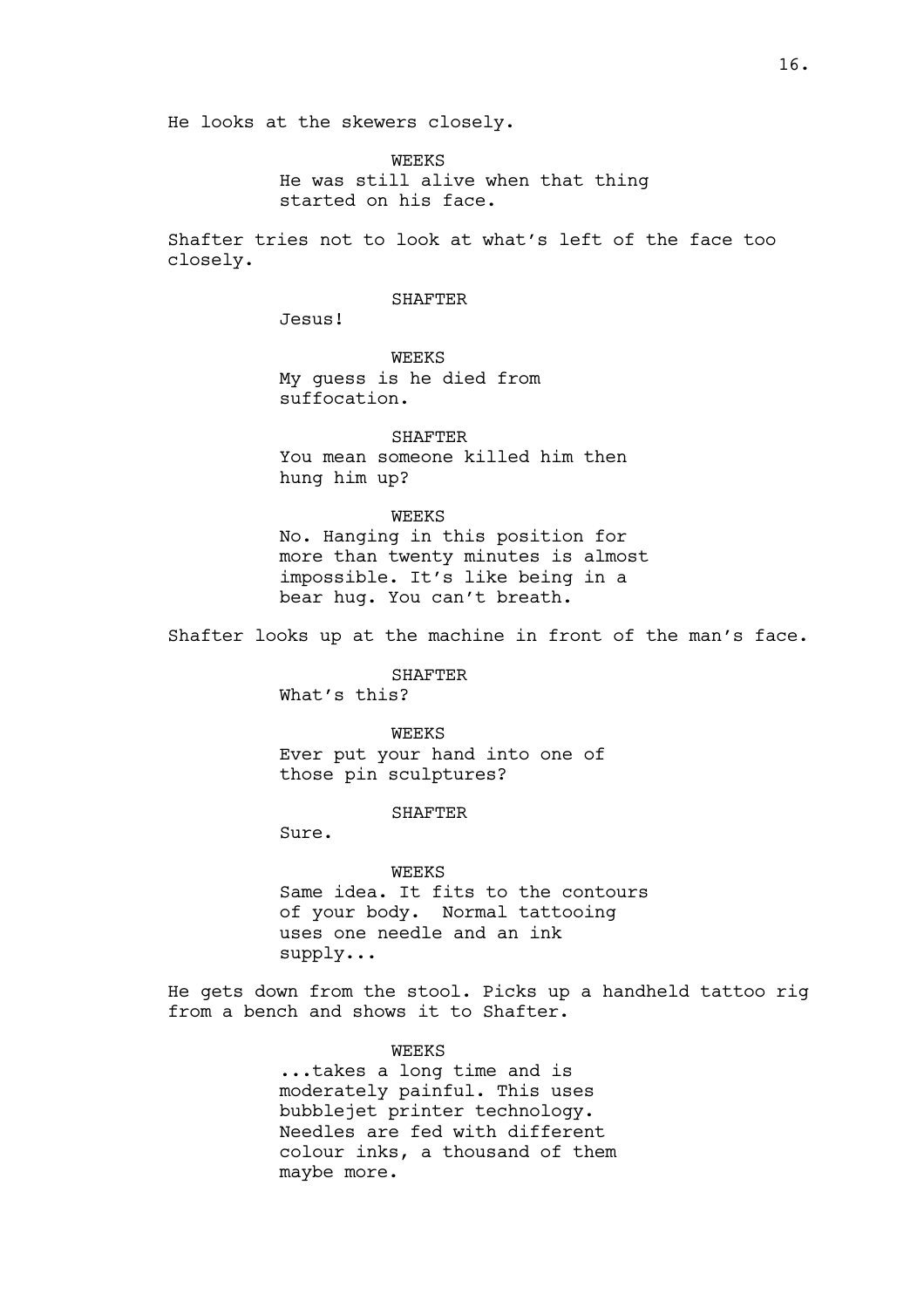SHAFTER What controls the needles?

Weeks walks over to the computer.

### WEEKS

Computer. Like one of those Tshirt machines. Only this prints on your flesh...injects ink under the skin.

Shafter looks at the Mandala tattoo.

**SHAFTER** Is that how this was done?

Weeks studies the tattoo.

### WEEKS

Maybe. Computerised tattooing allows complex designs to be done very quickly. Something like this would normally take months. A machine could do it within minutes.

Shafter looks at the steel wire leading down to hooks piercing the dead man's flesh.

> SHAFTER Who'd kill someone like this?

WEEKS Maybe they had a thing about chalk outlines.

Shafter takes a moment to think about this, cracks a grin.

SHAFTER You're a funny guy to be working with stiffs.

WEEKS No, I'm a funny guy because I'm working with stiffs.

INT. OMAHA POLICE HEADQUARTERS - COMPUTER ROOM - DAY

CHEN a young oriental MAN works in front of a large computer display. The screen shows some gruesome photos of body piercings. Shafter appears at his side.

> SHAFTER This the stuff from the tattoo parlour?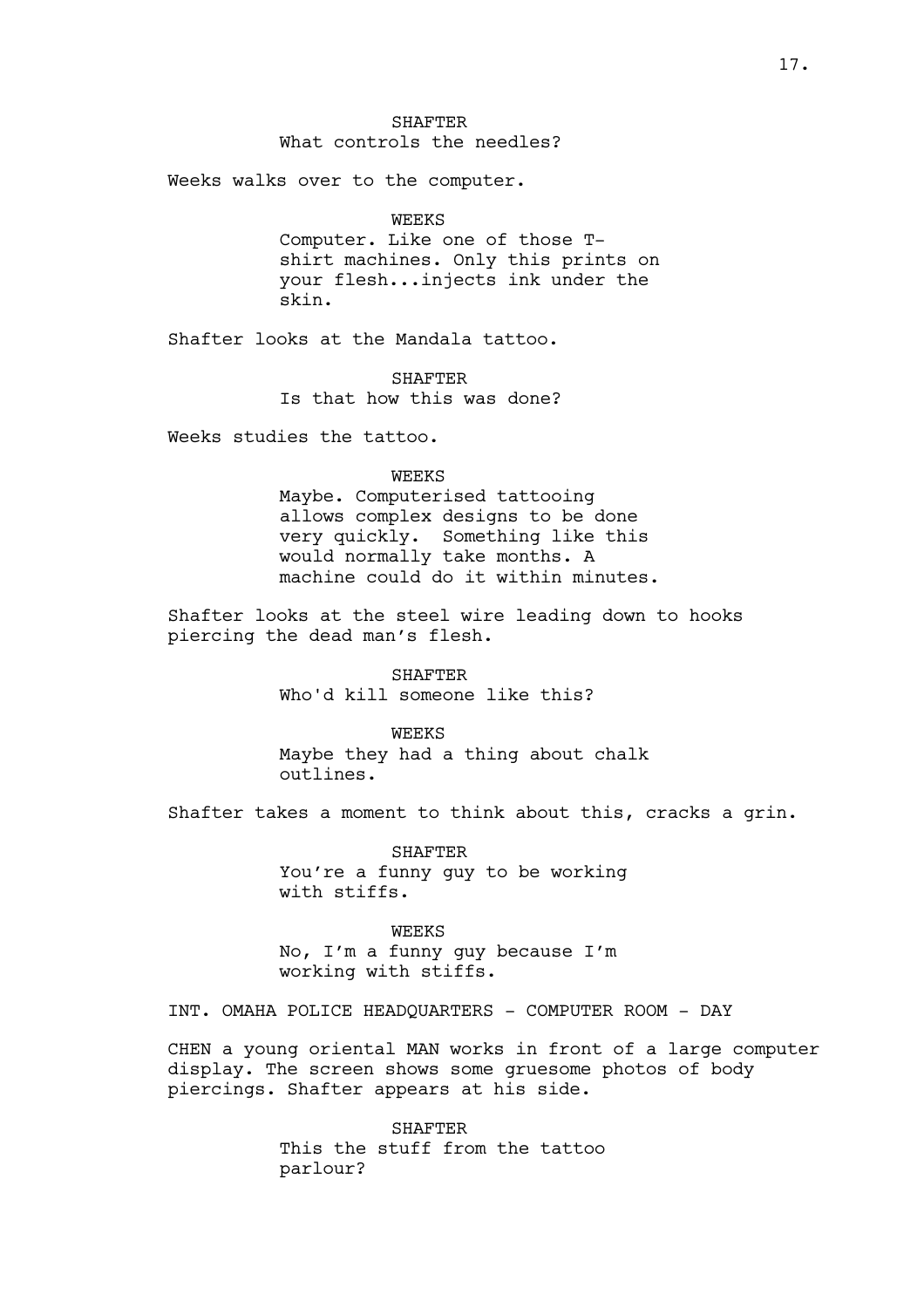CHEN Yeah, kept records of his clients designs and addresses in an image bank.

## SHAFTER

Anything?

Chen hands him a pile of printouts.

## **CHEN**

He did four of the Mandala designs, no client details. Looks like they were special.

An AMPALLANG a particularly painful looking genital piercing flicks onto the screen. Shafter looks at it.

#### SHAFTER

Ouch.

CHEN It's meant to improve your sex life.

**SHAFTER** Yeah right. Like stapling your dick to the floor.

CHEN Don't knock it till you try it.

### SHAFTER

No way. This piercing shit gives me the creeps. A bit of animal passion is one thing. But this?

Shafter looks at the picture on the screen.

### CHEN

People are tapping into their primitive feelings, using pain as a gateway to a higher plane. The search for Nirvana.

## SHAFTER

No shit. I'll remember that next time I slam my fingers in the car door.

Chen scans through some more images.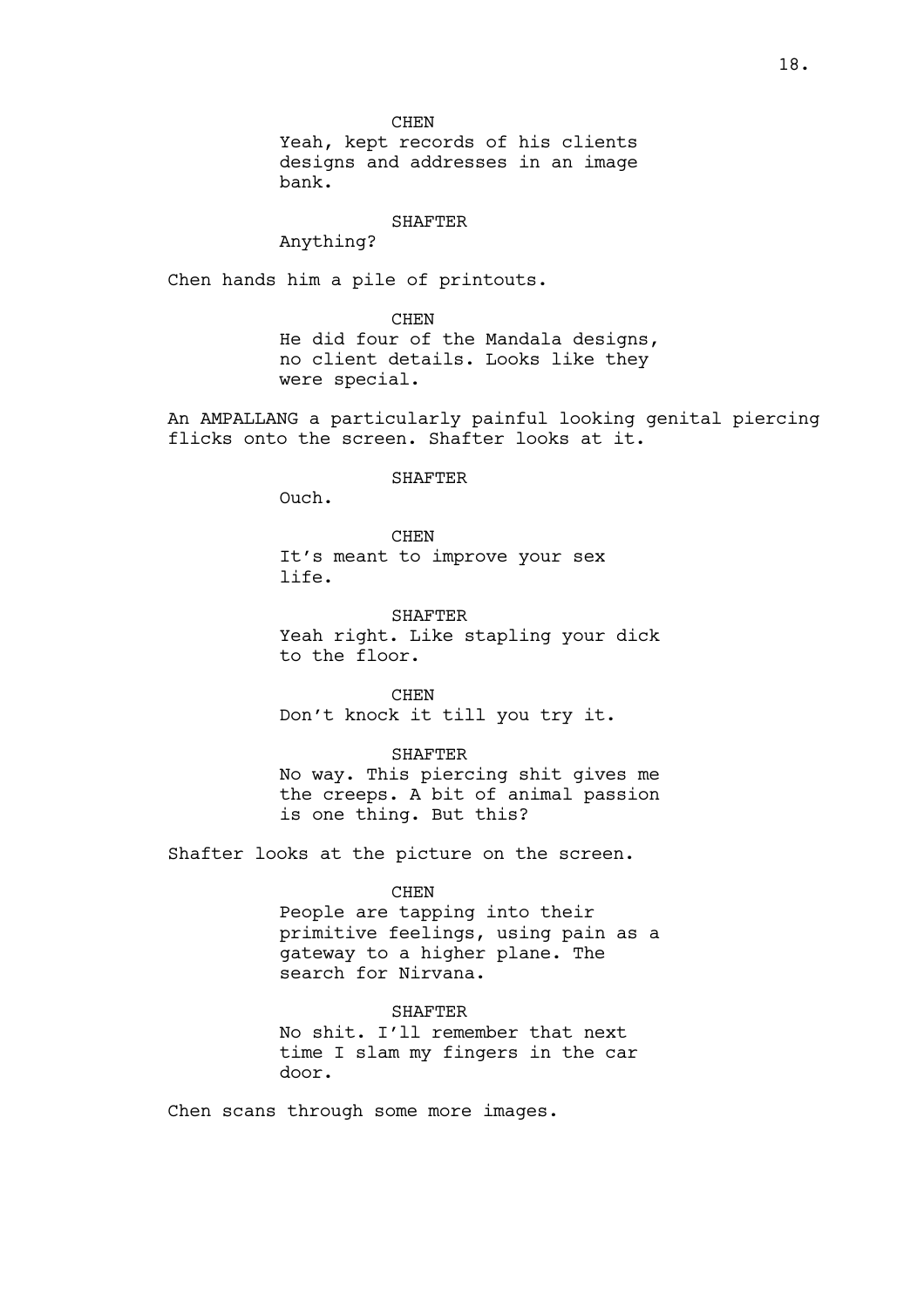Chen is busy on the computer.

#### CHEN

Auto tattoo rig, top of the range color scanner, Hi-Def camera, over clocked, super-cooled core stacked processors. You bet.

Shafter thumbs through the list of clients and their designs. He shakes his head at some of the pictures.

#### SHAFTER

I want to know everything about this Nathan guy. Bank details, phone records. Question everybody that's had a tattoo done by him within the last couple of years. Let's find the sick sonofabitch that did this. Before he gets a taste for it.

EXT. OLD MARKET - NIGHT

Woolf is sitting on his bike. He looks at his watch. Seems nervous.

A young stoner on a flashy Jap street bike screeches to a halt beside him making him jump.

The man flicks up his helmet. A large grin beneath a big nose.

Meet BEAKY.

WOOLF Beaky. Scared the shit out of me.

BEAKY Yeah I can see how speed would be a novelty to you, riding that.

Beaky starts to reach into his jacket. We hear the roar of a bike approaching fast. Beaky looks behind Woolf.

## **BEAKY**

I'm outta here.

He bangs the clutch out and smears rubber down the pavement, leaves a trail of smoke as he shoots down the street.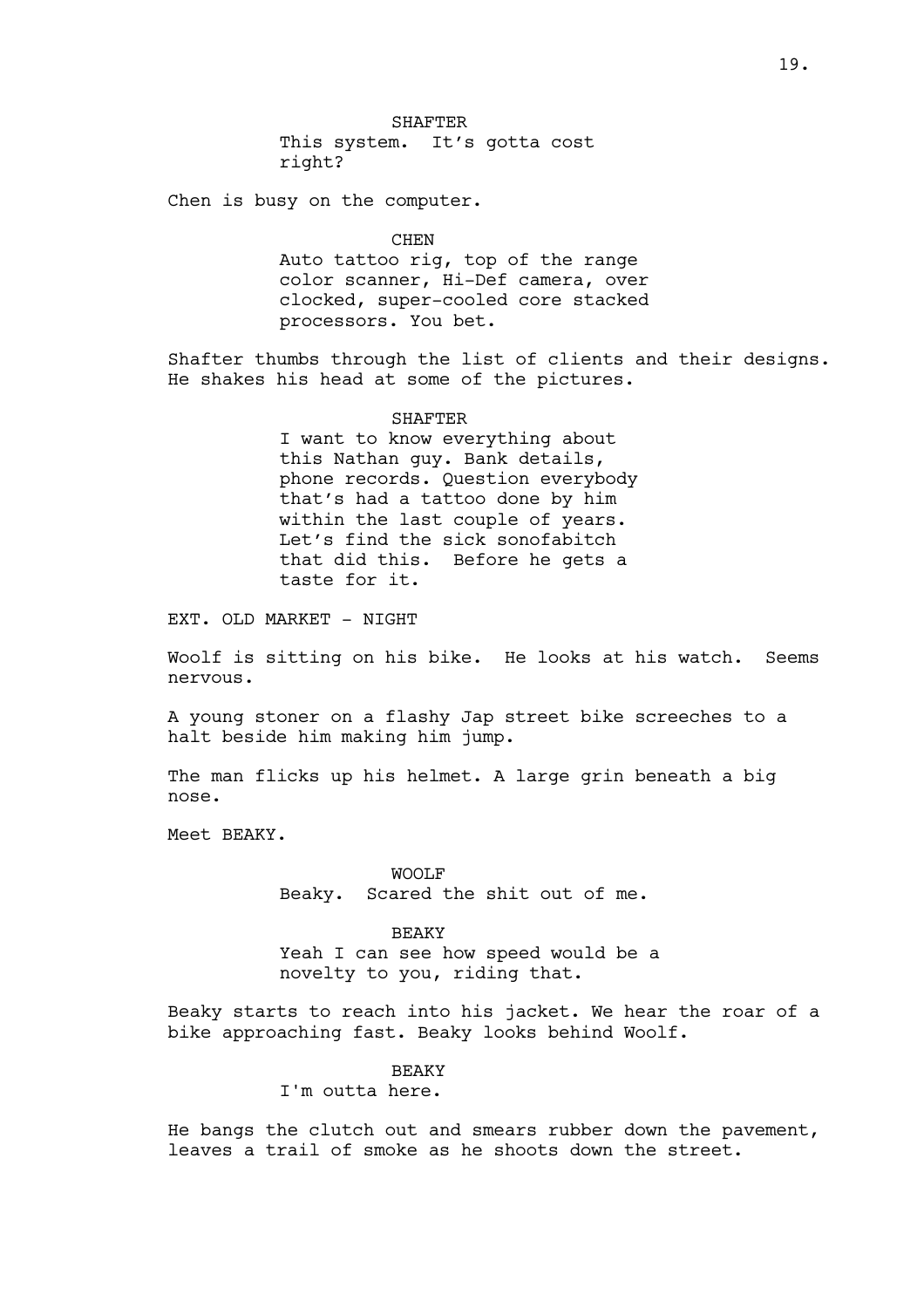Woolf turns round, sees a black Kawasaki heading right at him. The rider's face is hidden behind his helmet. It doesn't look like he's going to stop.

Woolf bangs in the clutch and lurches off his engine misses before picking up speed.

Behind him the rider flicks his main beam on, pins him like a moth in the light.

Woolf hurtles down the centre of a pedestrian precinct weaving around obstructions. The Kawasaki's gaining on him.

Woolf throws his bike into a skid, accelerates down a narrow alleyway. Sparks flying from his handlebars as they scrape against the walls.

The Kawasaki skids to a halt -- too big to fit through.

Woolf bursts out of the lane in a cloud of oily smoke. He accelerates down the road looking behind, checking for the bike.

The Kawasaki explodes out of a side street directly in front of him. It slows down -- blocks the road.

Woolf slams on his brakes. Swings into an --

UNDERGROUND CAR-PARK

The entrance barrier is swinging down. He ducks under it, Accelerates up the ramp.

KAWASAKI

Skids to a halt at the barrier. A fist slams on the ticket button. The barrier swings slowly up, the bike roars through it's rider ducking under the arm.

### WOOLF

Still accelerating round the curves, climbing levels.

A CAR suddenly appears.

He swings round it.

Smashing along the side of it with his kick stand.

Wobbles. Keeps going. Bursts out onto the --

ROOF

Empty. Omaha City lights glitter below.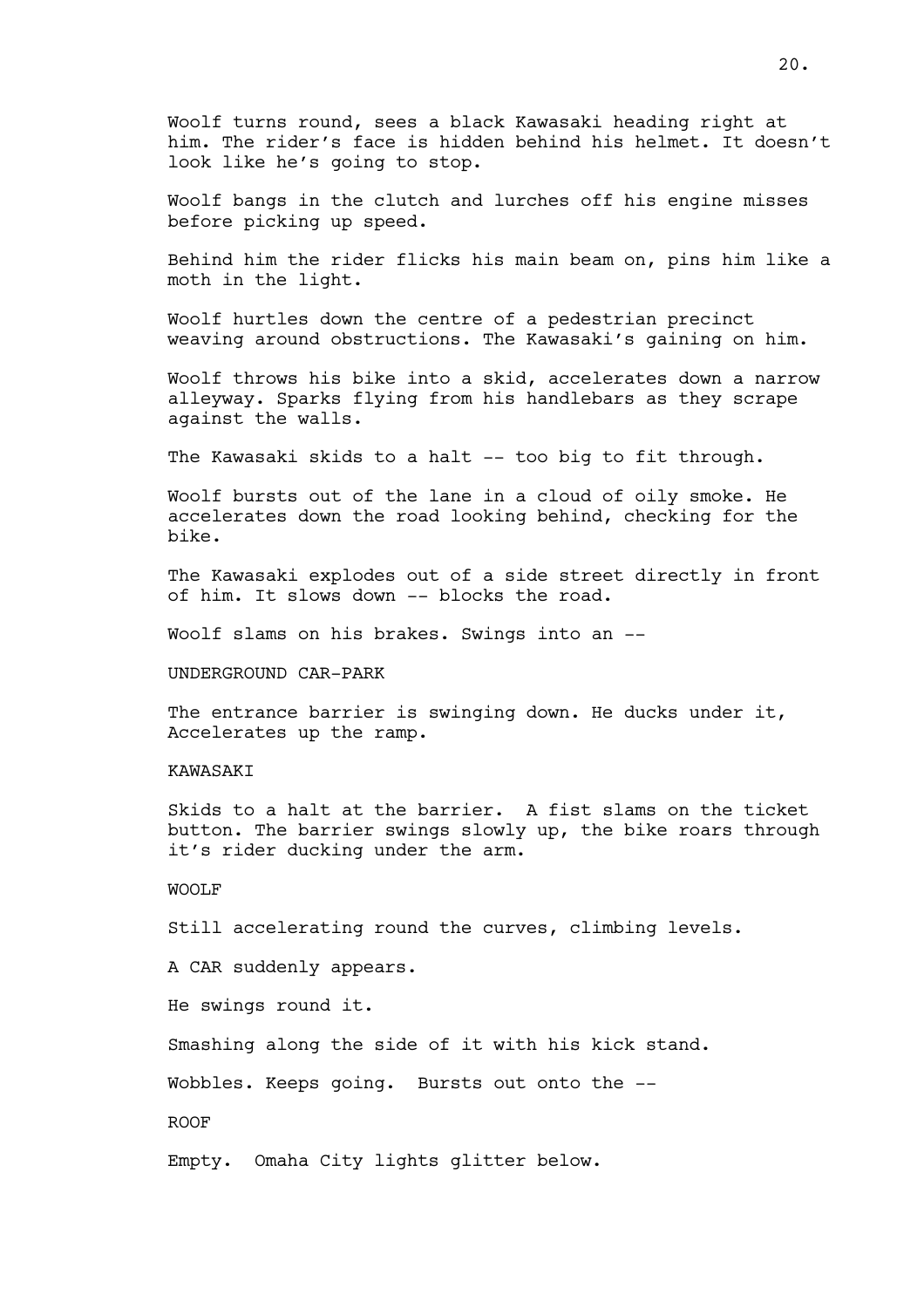He circles round the roof. Looking for a way out.

A metal fire escape leading down to the street below.

Accelerates towards it.

He's almost there when...

Lift doors slide open.

A ROAR as the Kawasaki rockets from the cage.

Slams to a halt in front of him.

He stops an inch from it's fairing.

The Kawasaki rider pulls off his helmet.

ANGLE ON COLEFAX

His partner on the CRIPPS SECURITY job.

He smiles.

COLEFAX Just because I have a better bike doesn't mean we can't be friends.

EXT. CAR PARK ROOF - LATER

The two men look out over the City. The atmosphere is heavy between them.

> COLEFAX I hear you're still keeping your hand in...the odd citizens arrest...

WOOLF I like to think it makes a difference.

COLEFAX Pissing in the wind.

WOOLF Yeah well it's the best I can do.

Woolf turns to go.

COLEFAX

Wait.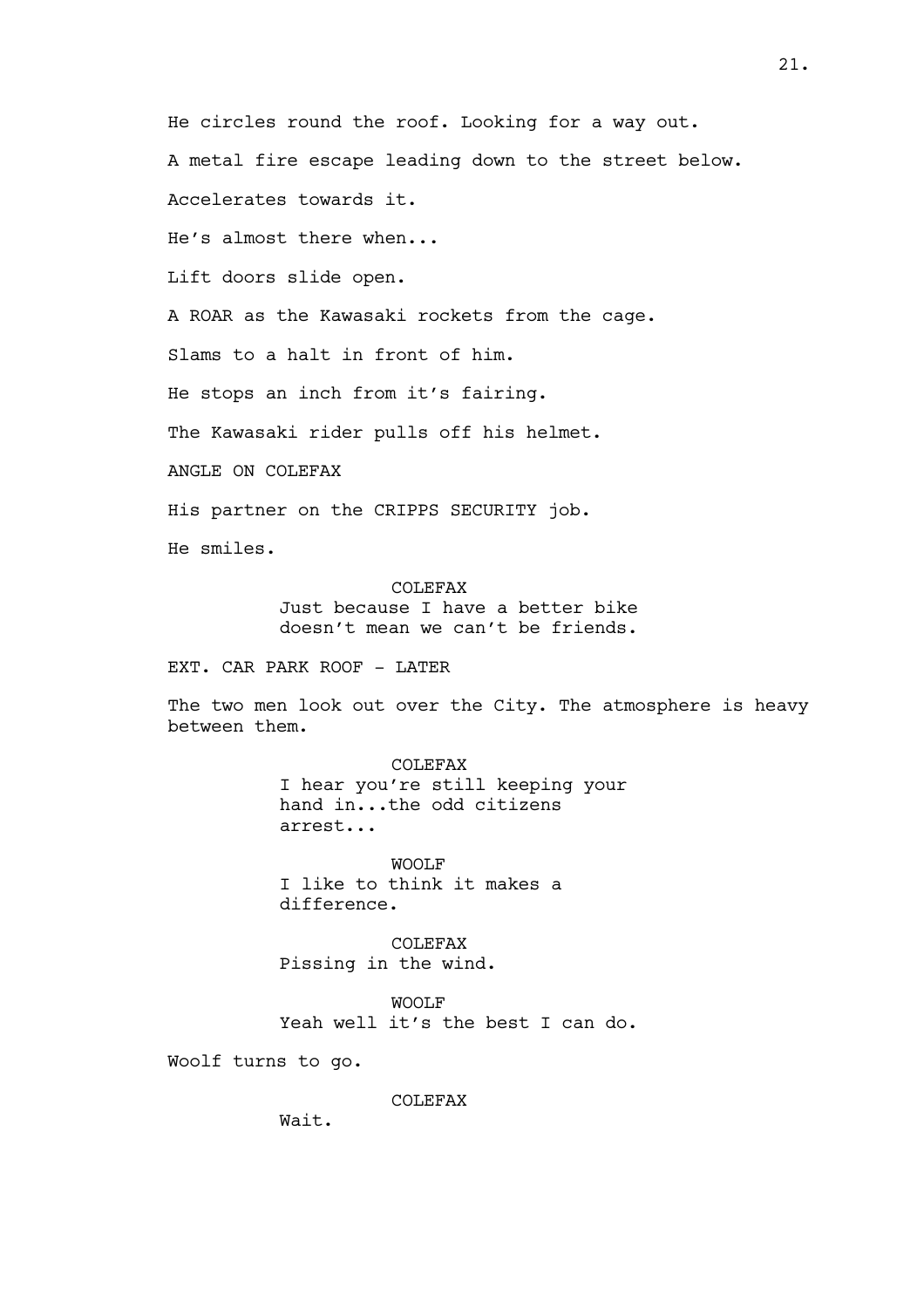## WOOLF

Why? So you can tell me what a failure I've become.

COLEFAX You'd hate it in the force. They ride BMWs for Christ's sake.

Woolf stares at him.

WOOLF

Maybe. But while you were being promoted, I was lying on a rubber sheet sucking my food through one tube and pissing down another.

# COLEFAX

Nick listen.

### WOOLF

No you listen. If you'd backed me up I'd still have my wife and a job.

Colefax looks at him. A long beat; then.

COLEFAX The relic wasn't in the truck Nick.

WOOLF

What?

#### COLEFAX

Don't you think that they'd have found something by now. All those police divers, the amateurs. It's been two years Nick.

WOOLF

So?

#### COLEFAX

A tattooist was murdered. Some sort of ritual killing. Phone records show a call into a secure line TO his computer from Cripp's bank the day before the robbery.

WOOLF You think he was one of the gang?

COLEFAX That's the way it looks.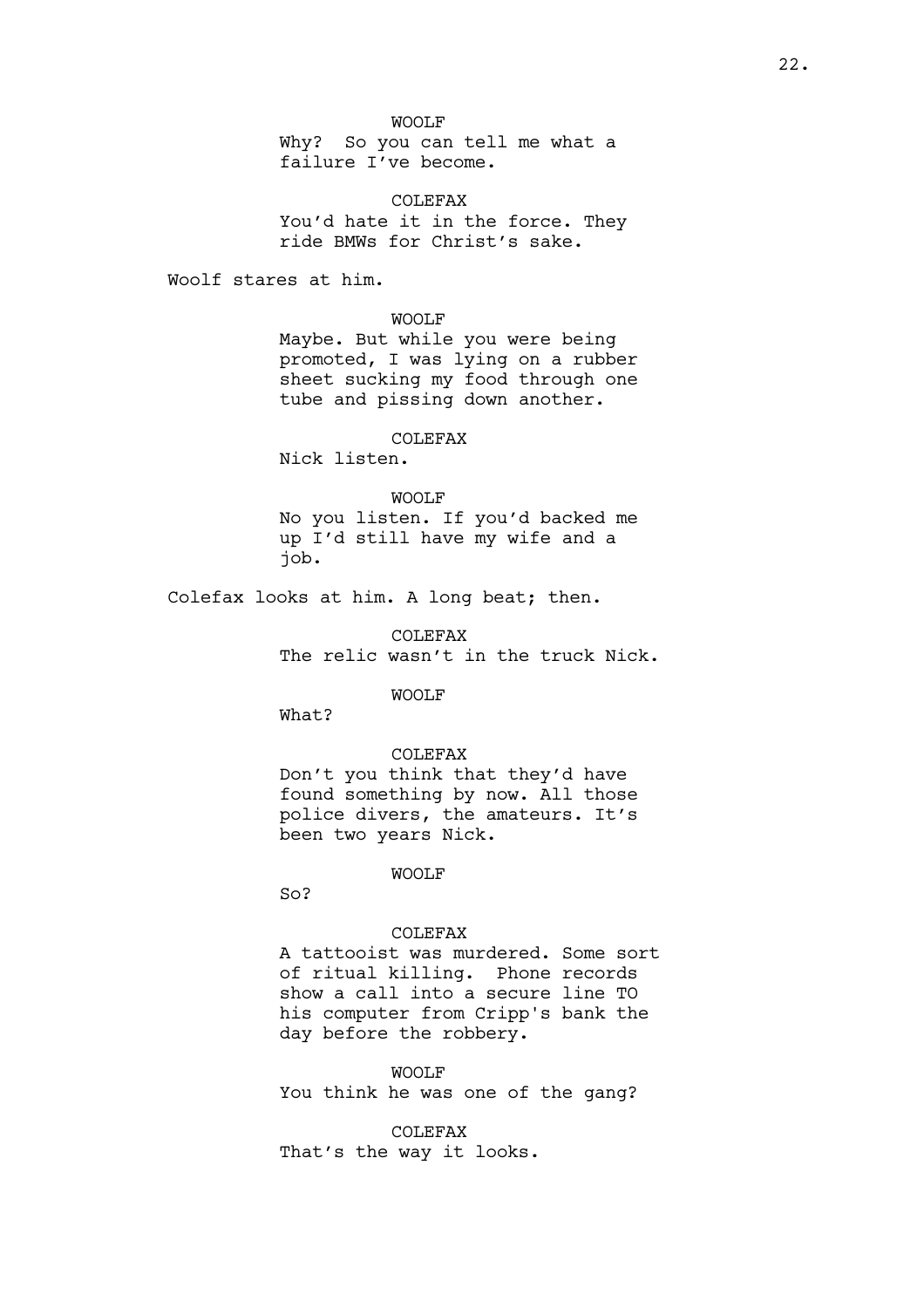Woolf looks at him. Waits. Colefax continues.

## COLEFAX

The relic's worth millions. Maybe someone's getting greedy. Doesn't want to share his part of the take.

### WOOLF

So you think one of the gang's doing a bit of housekeeping.

## COLEFAX

If we can find the rest of the gang before the killer does. We can nail whoever it is. And get the relic back.

### WOOLF

Why are you telling me this?

### COLEFAX

The guy that was killed was into a pretty heavy scene. S&M shit. Body piercing. That scene's pretty tight. We need someone who's in the scene. Or at least on the fringes.

#### WOOLF

Uh uh, not me. I'm not in the force anymore Will. I was discharged, you were at the psychological review board, or had you forgotten. That's when my career ended.

Colefax smiles. It doesn't reach his eyes. They remain cold and unblinking.

## COLEFAX

That's right. And whoever planned the Cripps job did that didn't they,fucked you over. Drove your wife away because she couldn't stand your drunken self pity. I thought you'd want a chance to get even,find the people that screwed your life up. Looks like I was wrong. The explosion must have blown your balls off...

The force of the punch takes Colefax by surprise.

Lifts him clean off his feet. Sends him crashing to the ground. He rubs some blood off the side of his lip. Looks at Woolf with a shit eating grin.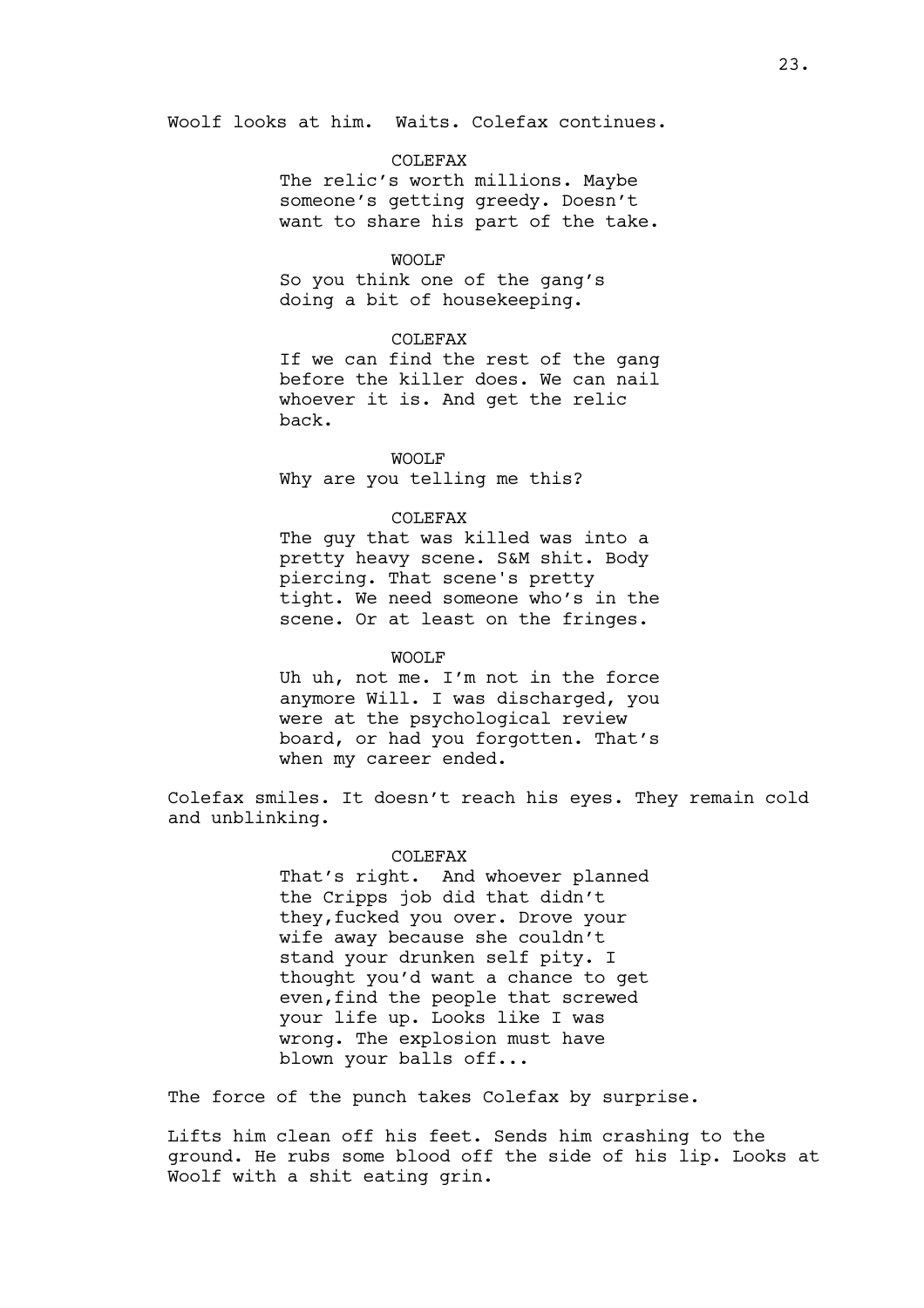That's what I like to see, assaulting a police officer during the course of his investigations. Just the sort of low life behavior you'll need to blend in.

Woolf goes over to him. Grabs him by the jacket. Pulls his face up close.

> WOOLF Just stay away from me Will. Fuck off back to where you came from.

He kicks the Kawasaki savagely. Sends it crashing over onto it's side.

> WOOLF And take that piece of crap with you.

He goes over to his bike. Kick starts it and roars off down the ramp. Colefax stares after him, gives a strange smile.

INT. WOOLF'S APARTMENT - NIGHT

Woolf lets himself in. Caz has fallen asleep on the couch, she wakes up as she hears the door.

CAZ

Nick?

Woolf comes in. He looks like shit. She looks at him.

CAZ Where've you been, I was worried.

Woolf avoids her eyes.

WOOLF Bumped into an old friend. Colefax.

Caz looks at him.

CAZ Colefax? Will Colefax?

WOOLF Little prick wanted me to work with him...

CAZ I hope you told him where to shove it.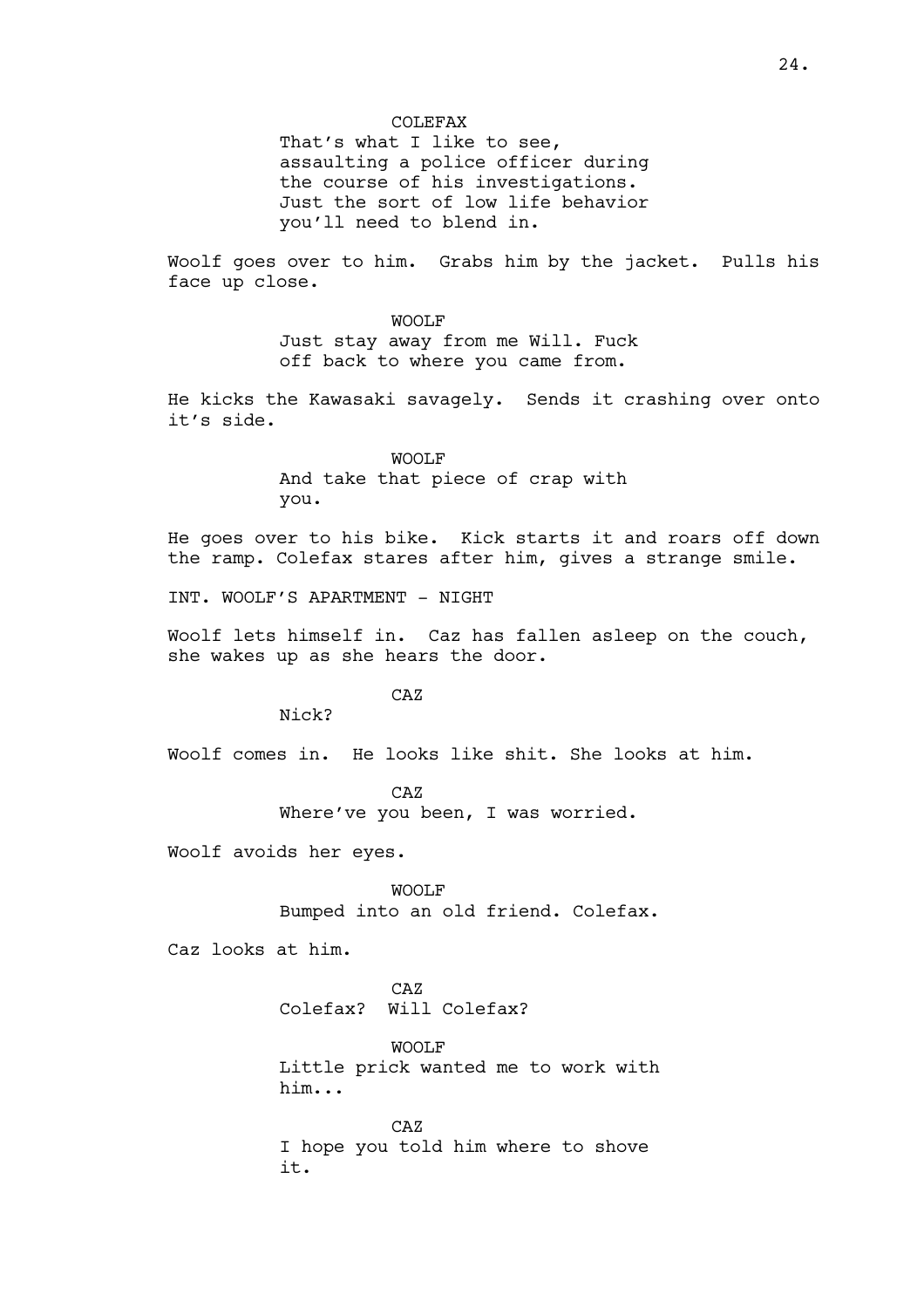WOOLF Better than that. I shoved it for him.

CAZ

Why you?

WOOLF There's been a murder. They think it's linked to the Cripps job.

Caz stiffens. Looks at him. Woolf slumps back onto the bed. A long beat. It hangs between them like a bad smell.

 $C<sub>A</sub>Z$ 

Do you want to do it?

He looks at her. Turns away to hide his feelings.

WOOLF That year I spent in hospital ...wasn't a day when I didn't want to find those people, to hurt them, let them feel the pain I went through. Show them what it's like...to lose everything.

Caz reaches out. Envelops him in her warmth. Feels him shaking with the memory. Touches his eyes feels the tears brimming.

> CAZ It's alright, it's alright, let it go.

He looks up into her face.

WOOLF It doesn't matter anymore. You're the only thing that matters now.

INT. WOOLF'S APARTMENT - DAY

Sun streams across the bed. Woolf opens his eyes. Winces in the glare. Groans. Rubs his arm, then his leg. It's habitual.

He looks over at Caz. She's asleep. He brushes a stray strand of hair from her mouth, traces the curve of her lips. She wakes, sucks at his finger.

> CAZ Today's special offer is...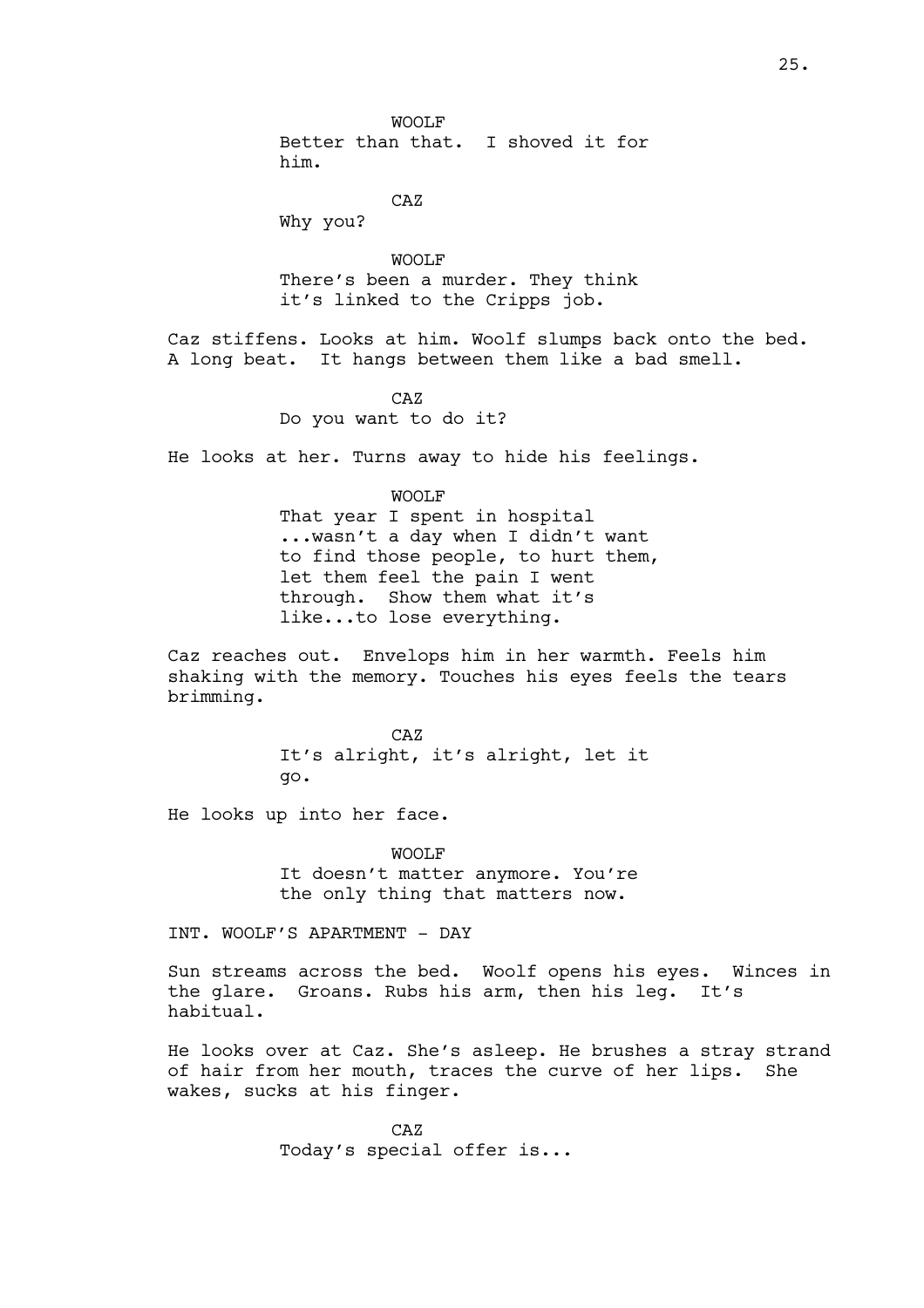WOOLF

Coffee?

Caz releases his finger. Groans.

CAZ

That's pretty low down on the menu.

She looks him in the eye.

WOOLF Sorry. I'm off my food at the moment.

He kisses her. Moves to get out the bed. Clutches his leg.

WOOLF'S

Shit!

CAZ Bad today?

WOOLF I'll be all right.

He grabs a dressing gown from the floor. Limps towards the kitchen. Caz calls after him.

> CAZ Give Beaky a call. You should get some stuff.

WOOLF (O.S.) He nearly had a heart attack the last time we met. I'd better see him at his place.

## KITCHEN

Woolf finishes making coffee. Something in the paper catches his eye. An article by-line. TATTOOIST FOUND DEAD He scans the column. Heads into the...

## BEDROOM

He drops the paper onto the bed. Hands Caz the mug.

CAZ Thanks. What is it?

WOOLF The guy that was killed. He had a Mandala tattooed on his back.

Caz takes a sip of her coffee. A beat as she looks at him.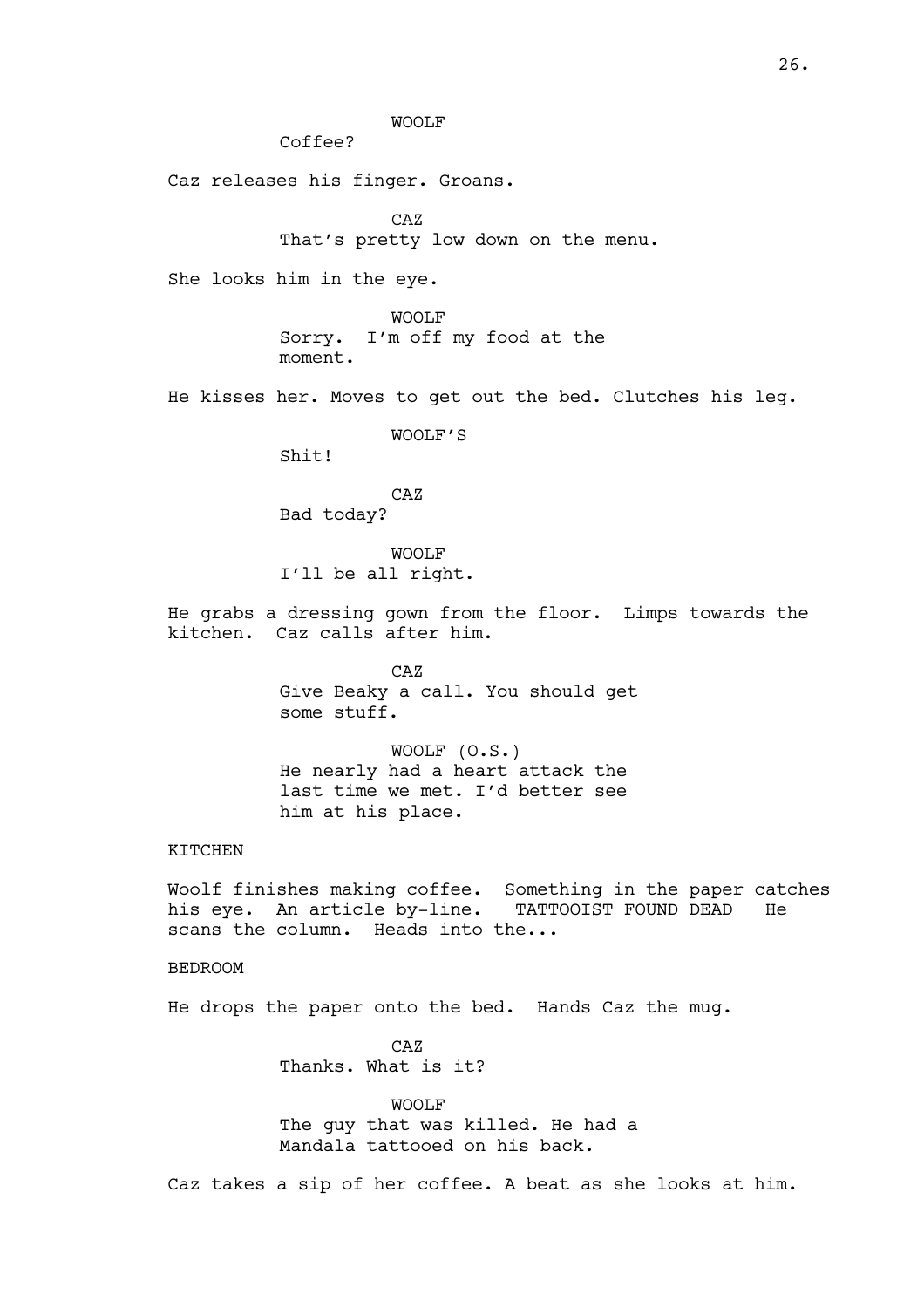CAZ

So?

WOOLF I just wondered what a Mandala was?

Caz puts her cup down.

CAZ You just wondered?

She sighs, picks the paper up. Scans it. Puts it down.

CAZ

You know about Buddhism?

WOOLF

Sure. Don't step on an ant it could be your grandma.

Caz gives him a look of pity. Wanders over to a bookshelf. Pulls down a book Dictionary of symbols and thumbs through it. Finds an illustration.

A complex design, a Mandala wheel of life.

CAZ Tantra, a form of Buddhism, also known as Vajrayana, is an esoteric tradition.

Woolf smiles.

WOOLF Tantra. Isn't that some kind of sex thing?

CAZ Clever boy. It's when the man holds back for hours so he can give the women unbelievable pleasure.

WOOLF Why would anyone want to do that?

She whacks him on the head with the book.

WOOLF

Ouch! Okay. I'm listening.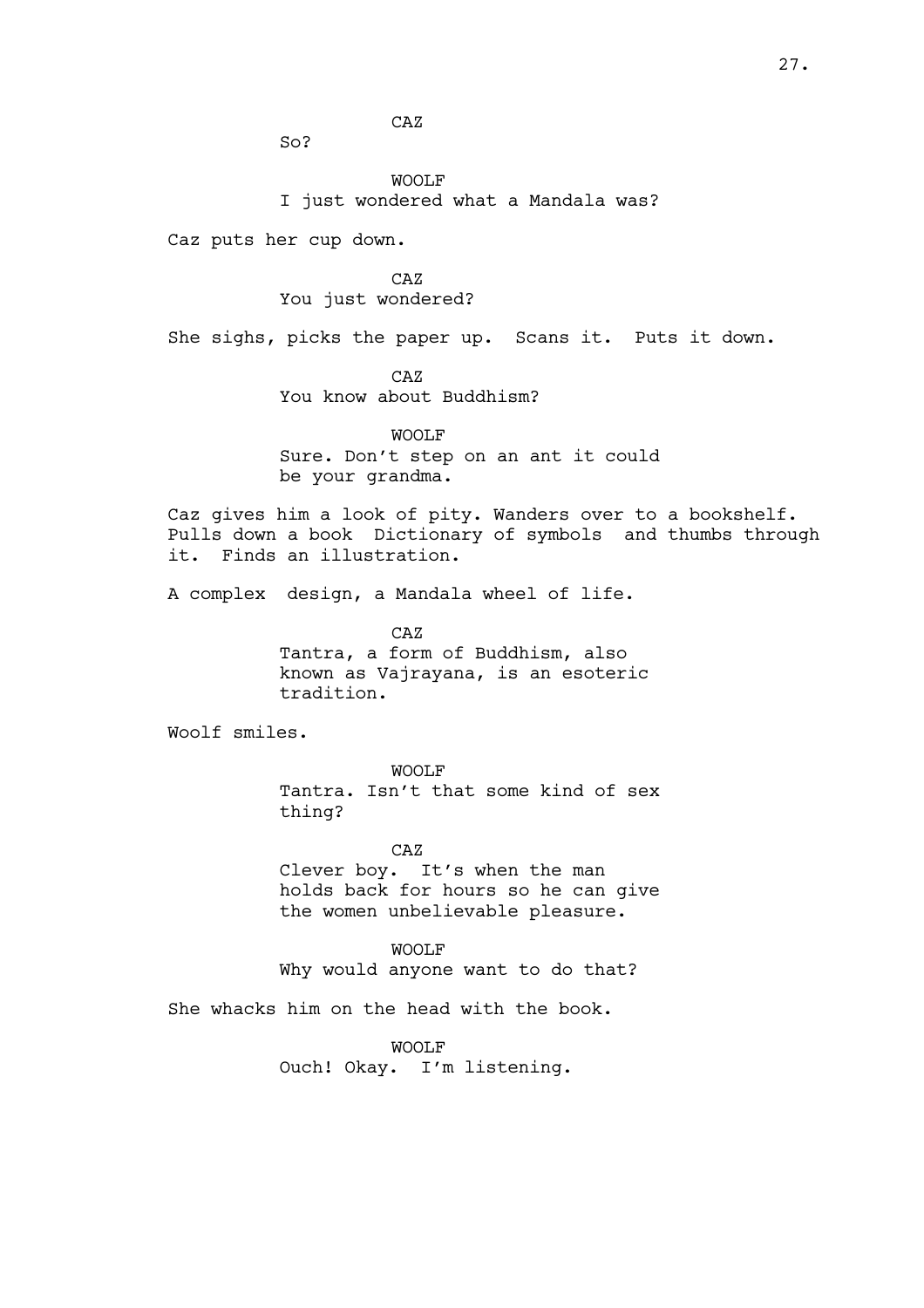CAZ

The initiation ceremonies of Tantrism involve entry into a Mandala, a mystic circle, a kind of symbolic map of the spiritual universe.

She traces her finger round the design.

## CAZ

It's a visual representation of an enchantment, a mantra.

### WOOLF

The stuff they chant?

#### CAZ

Yes. These symbols are Sanskrit. They each have a specific meaning. A sound which links to an image. Buddhists stare at the symbol focus their spiritual energy.

### WOOLF

Is that when they go into some sort of trance and float above the floor?

Caz nods. Reads from the book.

CAZ

The design is a spiritual gateway, a means of inducing certain mental states. Moving the spirit along the path from corporeal to spiritual.

WOOLF

Out of body experiences.?

## CAZ

Yes. A true initiate can visualize thousands of different images in one mandala.

# WOOLF

Shit. I have trouble with a where's Wally book.

Caz puts the book down.

#### CAZ

Jade's into this stuff. Maybe you should ask her about it if you're that interested?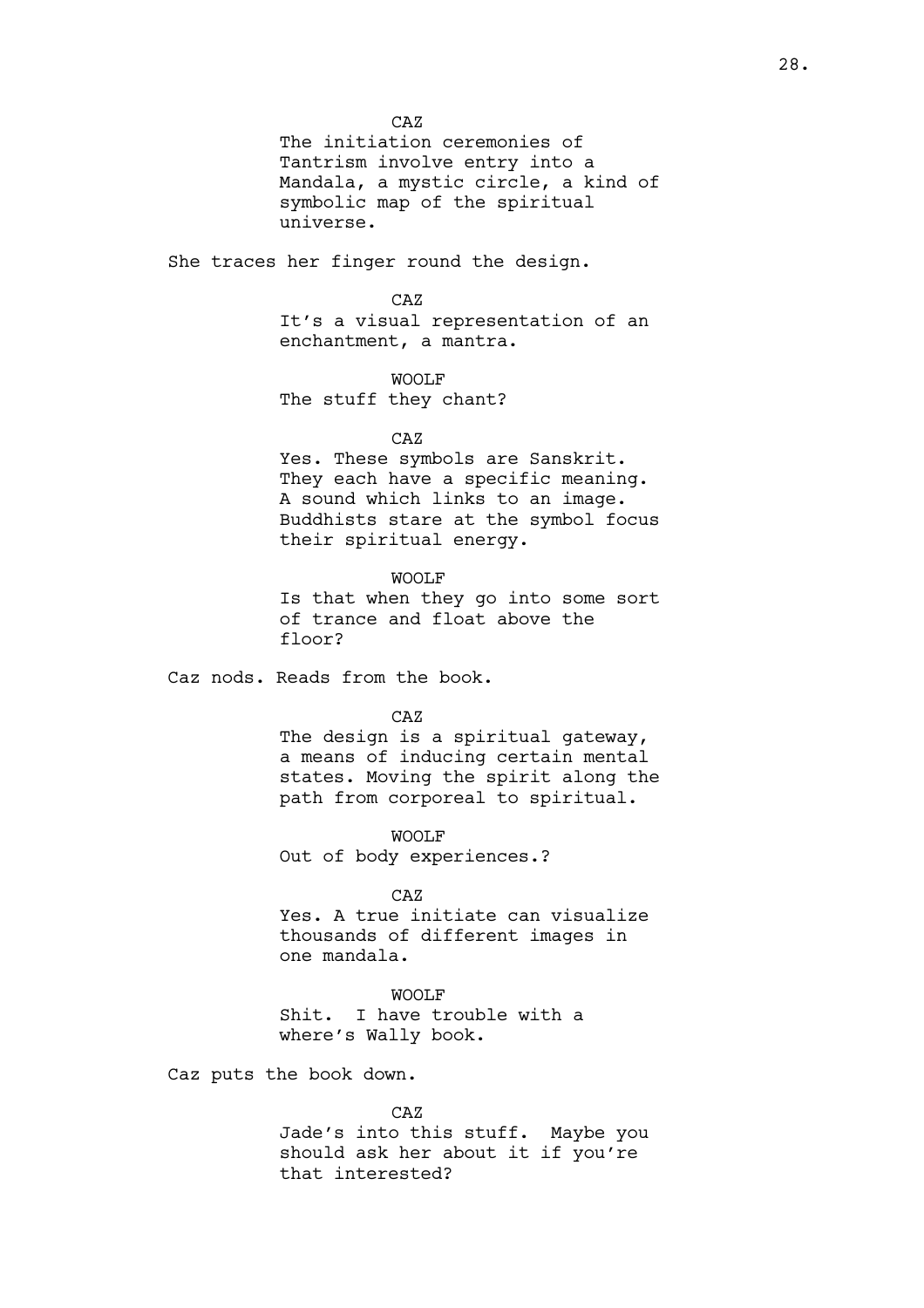Woolf looks at her. Their eyes meet. He turns away.

WOOLF No. I'm not that interested. Besides Jade's into everything. I'd be there for days.

Caz gives him a look, part joking part probing.

CAZ

Not like you to pass up a chance to be alone with Jade.

WOOLF

Don't start that again. I was going through a rough patch.

CAZ Jade's a rough patch alright. Now that's when you needed Tantra.

Woolf sighs. Irritated. Gets off the bed. Shrugs a pair of jeans on. Tries to change the subject.

> WOOLF Any news about Zeke?

Caz looks uncomfortable.

CAZ They seem to think I have a good chance but...

WOOLF But, it would help if you weren't shacked up with a loser delivering packages.

Caz reaches out to stroke Woolf's face.

CAZ It's okay Nick. Really. Look, I've been clean now for a couple of years. Christ I'm living with a police hero.

WOOLF Hero! That's rich. If I hadn't been such a hero I'd still have a life.

Caz's face crumples. She gets out the bed. Storms past.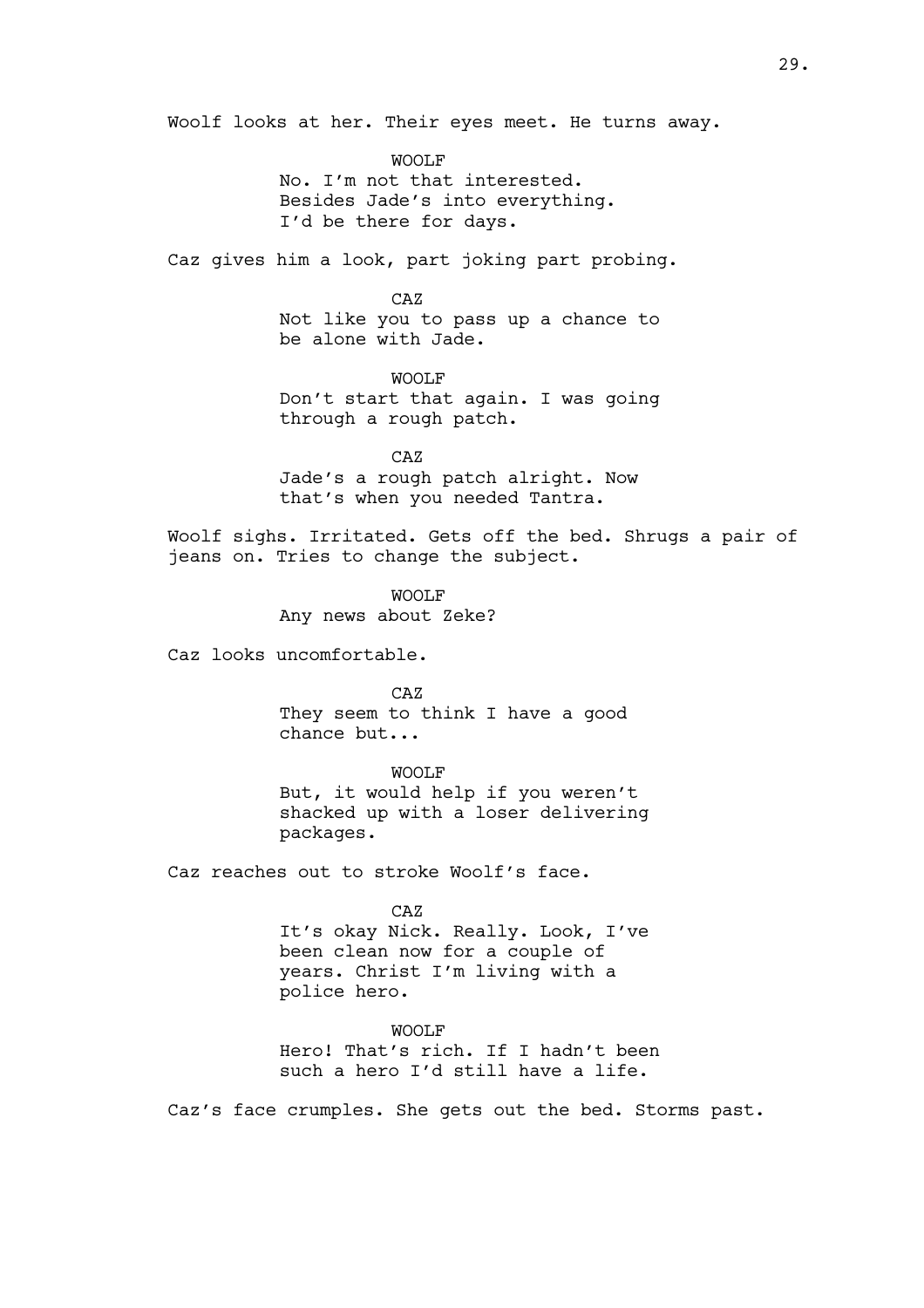The bathroom door slams shut rattling the walls. The photo of Woolf on his police bike crashes to the floor. Smashes into fragments.

> CAZ (O.S) Fuck off Nick. Just leave me alone.

The sound of sobbing comes from behind the door. Nick holds his head in his hands.

INT. BEAKY'S APARTMENT - DAY

A messy and unloved pit. Some tatty posters of films cover the stained walls and there's a frayed nylon carpet.

Classical music pours out from a large an Ipod dock. Sounds of passion come from the bedroom.

> BEAKY (OOV) Yes! Yes! YES!

TINA (OOV) You're not faking it are you?

BEAKY (OOV) What? No No NO!

INT. BEDROOM - THAT MOMENT

An exhausted Beaky slumps beneath a well developed girl with a pencil thin waist. She hasn't even broken sweat. Meet TINA (20s) with the body of a dancer

BEAKY

Amazing...

She grabs Beaky by the nose.

**TINA** Remember what you promised.

BEAKY Sure. I know the owner of the club. No problem.

EXT. BEAKY'S APARTMENT - DAY

A nondescript car parked in the car park below. Looks empty. It isn't. Low in the seat is Colefax. Wing mirror angled up at the flats. He's watching.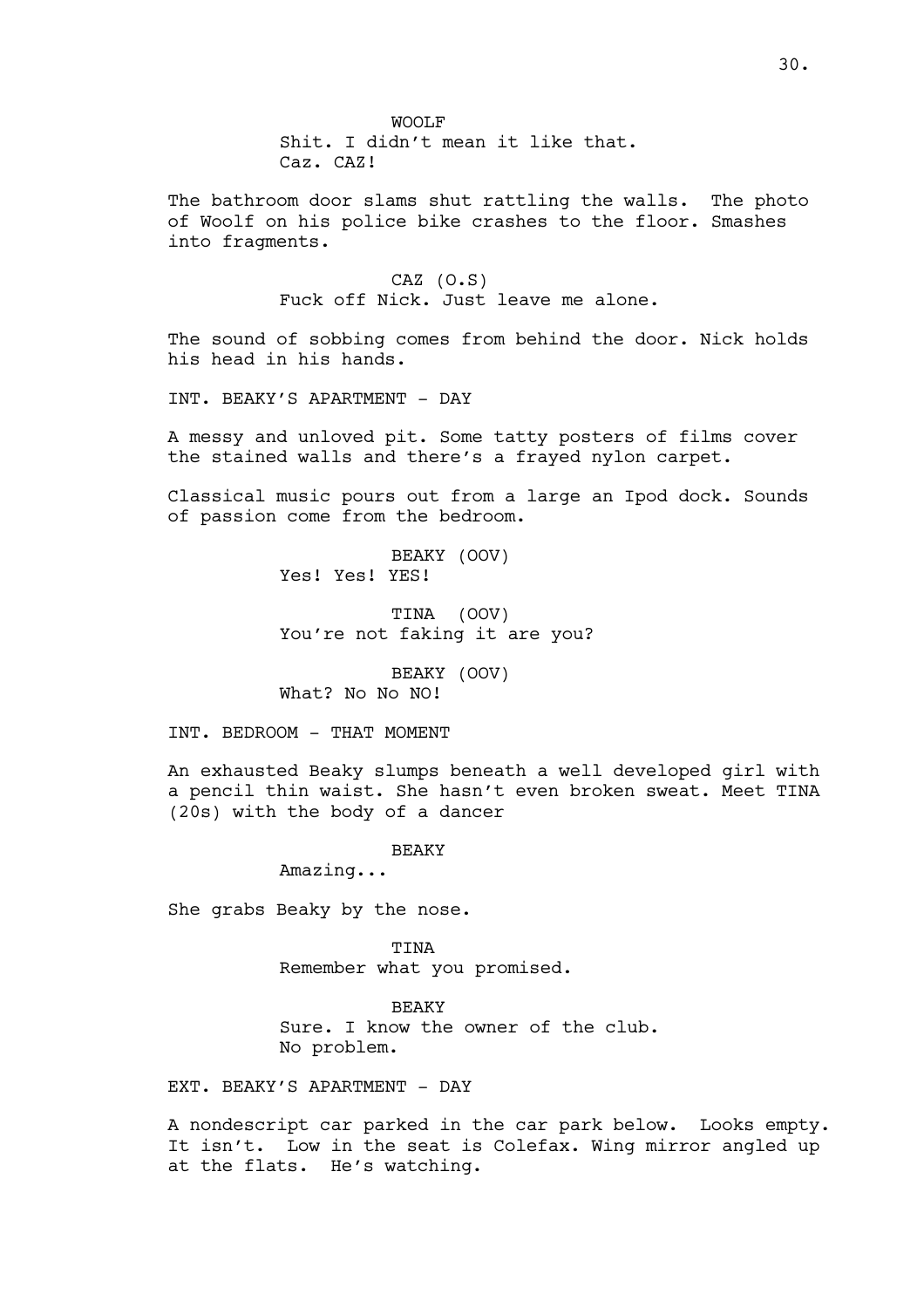### COLEFAX

Come on.

He sees what he's waiting for. Woolf, splutters up on the old BSA. Parks it near the stairwell. Kids playing nearby don't give it a second glance.

He heads towards the entrance to the flats.

ANGLE ON THE CAR

A youth begins to unscrew one of the wheels.

THUD! Colefax swings the door into his head as he gets out. Sends him sprawling. Bloodies his nose.

YOUTH

The fuck!

Colefax shows his I.D.

### COLEFAX

Piss off.

He pulls a walkie talkie from his pocket. Speaks into it.

COLEFAX

Stand by.

EXT. BEAKY'S APARTMENT - DAY

Woolf limps up the remaining flight of stairs comes to Beaky's door. Knocks. The door opens, Beaky's tousled head slides round the door. He's hyper. His eyes flick either side of Woolf.

> BEAKY You're early.

> WOOLF I love you too.

> **BEAKY** Bit busy man.

WOOLF More auditions?

BEAKY Yeah right. Come in.

He lets Woolf past.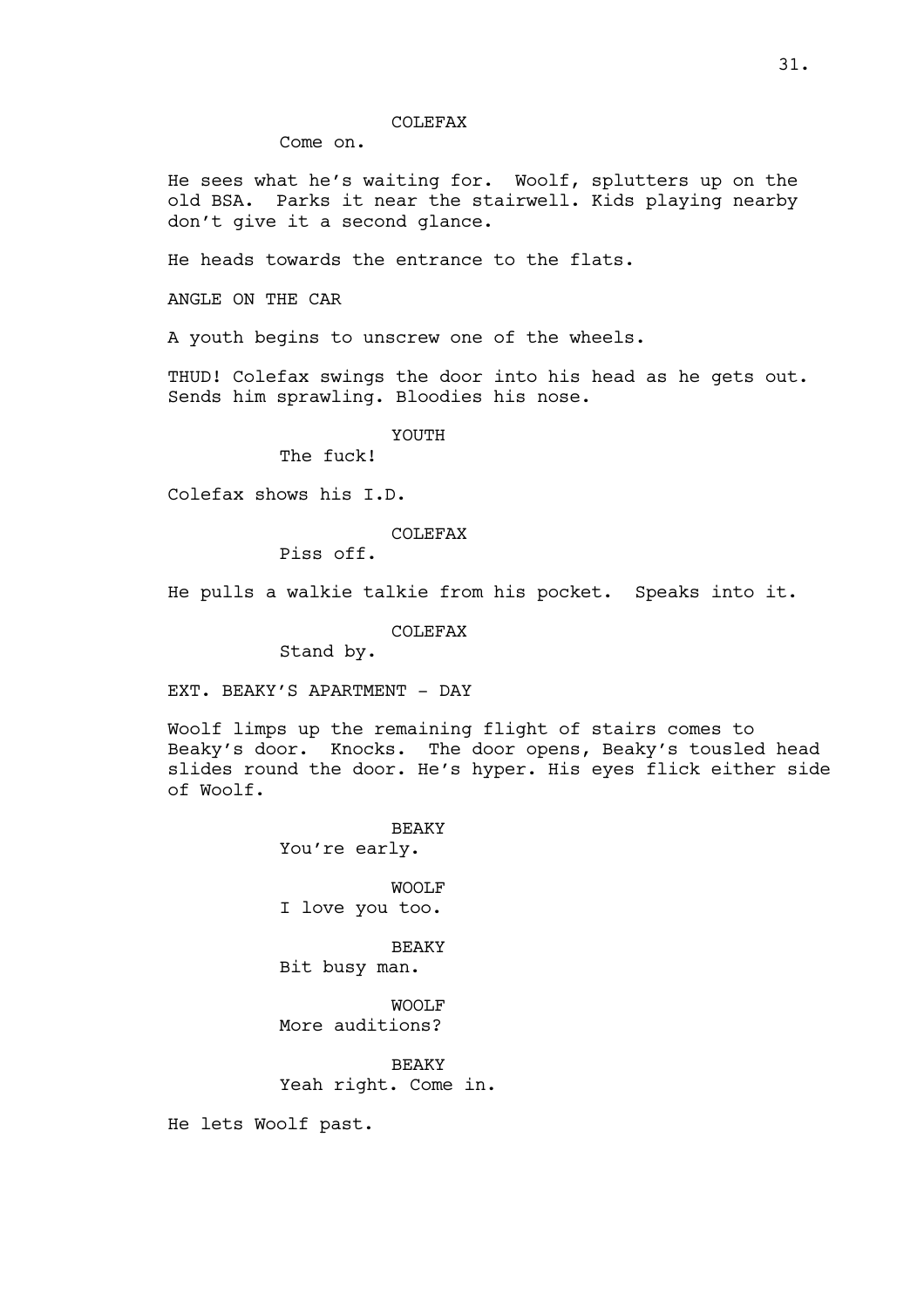## INT. BEAKY'S APARTMENT - DAY

Beaky wanders over to a cupboard and pulls out a tin box.

BEAKY So. Who was that guy the other night?

WOOLF Just someone I know.

Beaky stops what he's doing. Shoots him a look.

# BEAKY Jesus. Where'd you know him from? Guy's a headcase. I don't need shit like that. Why don't you grow your weed on an allotment, save me a freaking heart attack. Thought I was being arrested.

### WOOLF

The only arrest you'll have is cardiac.

**BEAKY** Everybody has to go sometime.

Woolf smiles. Beaky displays some stuff from the tin.

#### BEAKY

Got a nice Mexican, good stuff. This is Indian, I think they mix banana skins or some shit with it. Now this, this is the fucking creme de la creme of weed...

As he talks Tina appears from the bedroom. She's naked. She floats past them. Heads towards the kitchen.

She pirouettes gracefully. Two pairs of eyes follow her. She catches their looks. Smiles.

#### TINA

I'm a dancer.

Tina disappears into the kitchen. Beaky grins.

BEAKY Yeah, right, private dancer. Now where was I...

SMASH! The door bursts open. Suddenly the flat looks like a cops locker room. Colefax comes in with that cold smile.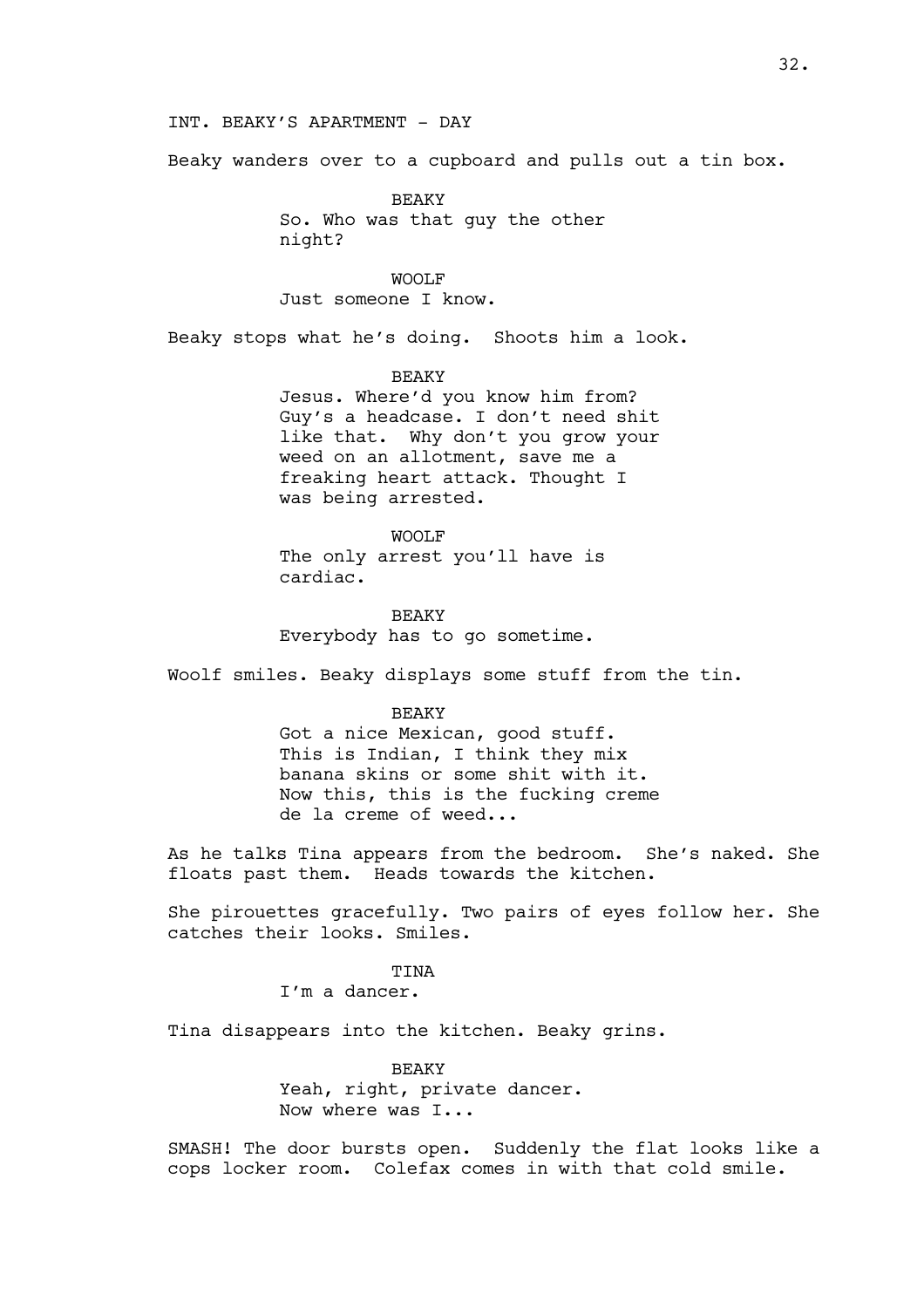COLEFAX Well, well. Sex, drugs and, what is it?

He moves over to the Ipod dock. Looks at the playlist.

COLEFAX Bit high brow for you isn't it Beaky?

Beaky glowers. Tina appears from the kitchen. Heads turn.

COLEFAX Ah...the strippergram. I didn't know it was your birthday Nick. You should have said. Why don't we pop down to the station and reminisce.

INT. OMAHA POLICE DEPARTMENT HQ - INTERVIEW ROOM - DAY

Colefax faces Woolf across the table. There is a file next to him. An Officer brings in a cup of tea -- leaves.

Colefax slides the cup towards Woolf. He reaches over and switches off the recording machine.

> COLEFAX That's the official bit done. Now lets talk about real life.

> > WOOLF

You set me up.

## COLEFAX

I prefer the word organized, set-up sounds criminal. I'm sure you know how this works, there's a good cop and a bad cop, they wear you down, put bright lights in your face and generally get sweaty...

WOOLF You're mad. I wasn't even carrying. It won't stick.

COLEFAX Due to a shortage of manpower I have to play the good cop and the bad cop. Quite frankly I like it that way.

He produces a print out of the Mandala tattoo taken from Nathan, the dead tattooist's back. Puts it on the table.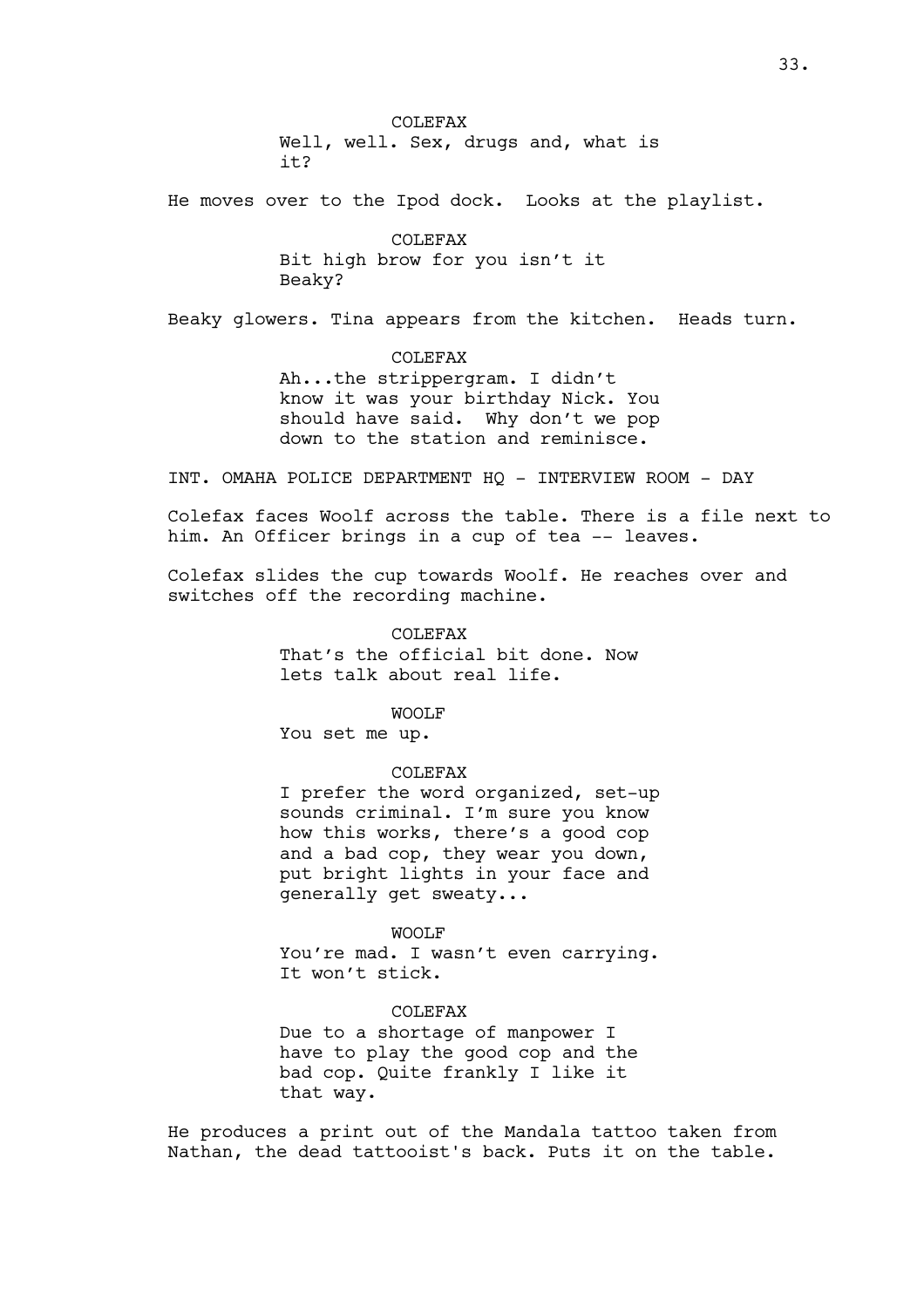## COLEFAX

His records show he carried out four Mandala tattoos using his computerised rig including his own.

# WOOLF

So what?

## COLEFAX

The guy was a biker, hung out at S&M clubs and tattoo fests. Chances are the other members of the gang moved in the same circles. I want you to find them.

## WOOLF

I told you before I'm not into that scene anymore. Get your guys to do their own dirty work.

### COLEFAX

Yeah right. Most of them may as well wear a flashing light on their heads.

WOOLF

Not my problem.

## COLEFAX

Listen to me. After the accident you became a courier, hung out in that scene, mixed with those people. You didn't meet that chick you live with at Sunday school did you?

WOOLF

Leave her out of it.

COLEFAX That depends on you.

Woolf gives him a look. Suddenly worried.

WOOLF

What do you mean?

COLEFAX

I need someone who can blend in. You know their world, you can look around.

WOOLF

Forget it.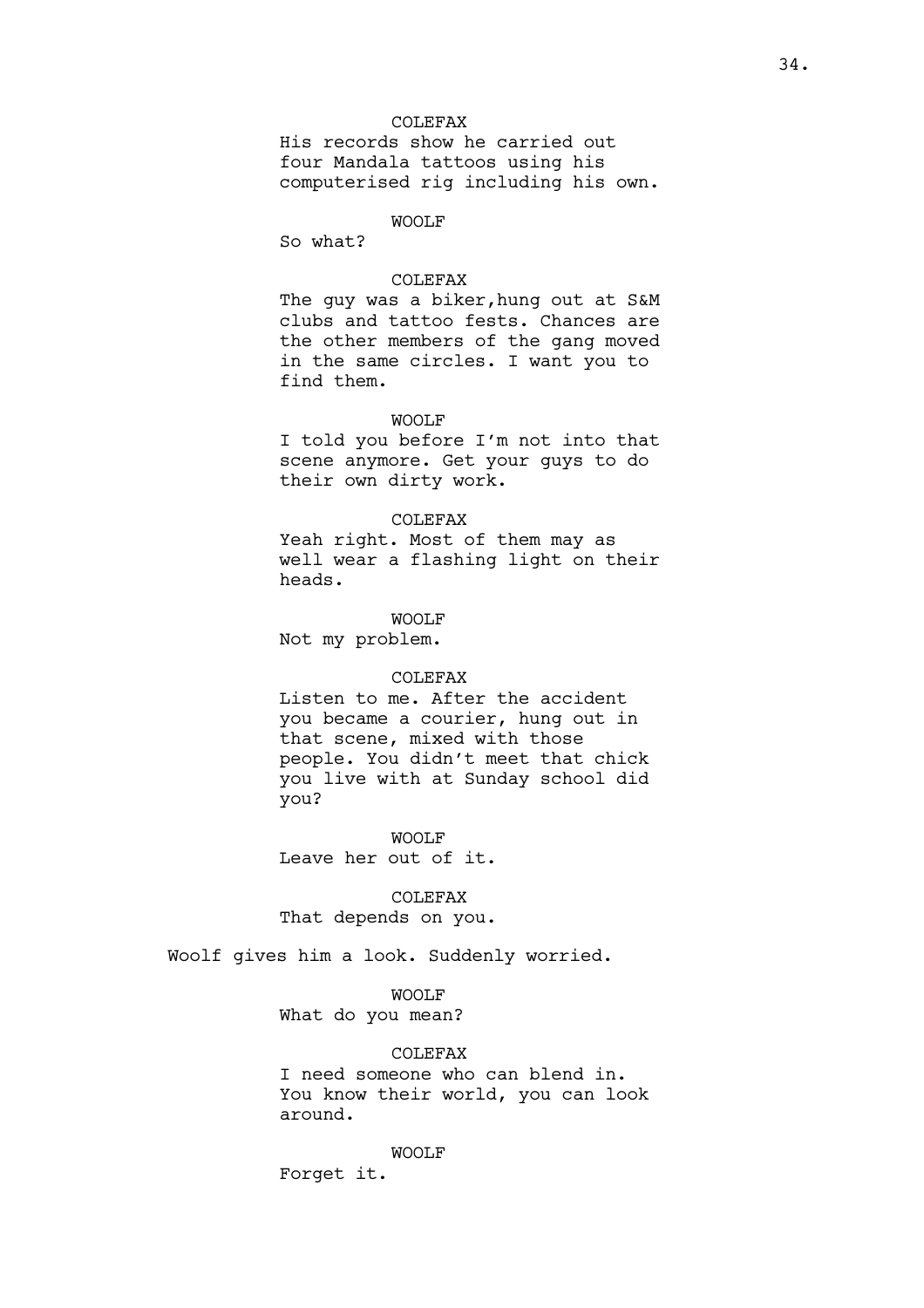Colefax sighs. Reaches over and picks the cup of tea up. Holds it clear of the table.

# COLEFAX

How's the leg?

### WOOLF

What do you...

His sentence is cut off by a savage kick to the knee by Colefax. Woolf doubles up in pain, clutches his leg. Colefax puts the tea back down on the table.

> COLEFAX See? Good cop, bad cop. Now we can do this the easy way or the hard way.

## WOOLF

Go to hell.

## COLEFAX

Not yet.

He picks up the phone. Dials a number.

COLEFAX Colefax. How's it going? Put her on.

He holds the phone away from his ear as a torrent of abuse pours from it. He hands it to Woolf.

COLEFAX

It's for you.

Woolf listens. He pales.

WOOLF

Caz?

Colefax takes the phone from him. Puts it down.

COLEFAX Quite the little firecat isn't she.

He looks at a file.

# **COLEFAX**

Ex-Junkie. A few arrests for pushing, rents space in Pam's PVC Boutique, been clean for a few years now. Looks like you saved each other.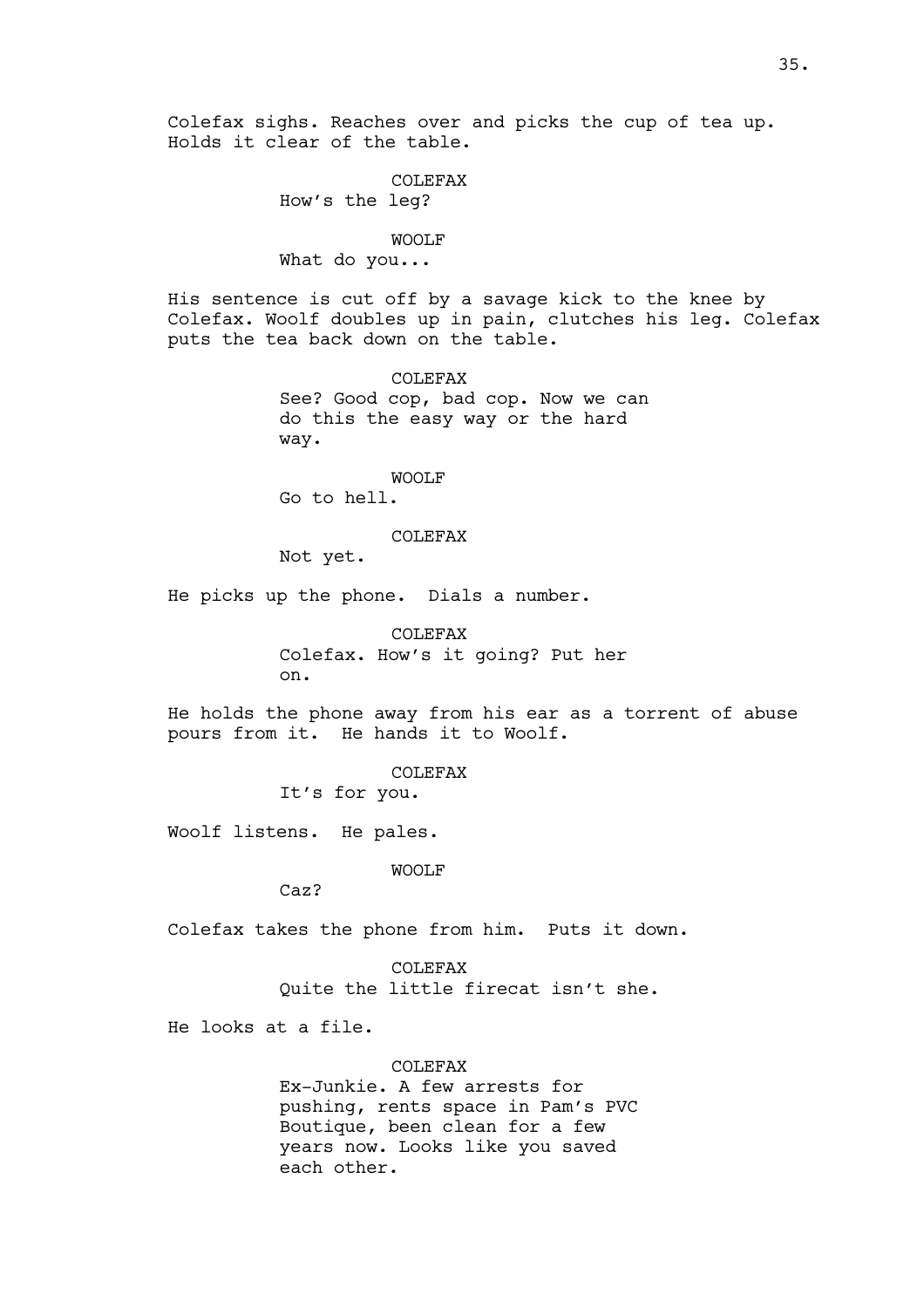WOOLF Go fuck yourself.

COLEFAX I see she has a custody case outstanding. I wonder what the chances of that working out are? I mean, if we were to find drugs?

He leaves the question hanging. Woolf glares at him.

INT. WOOLF'S APARTMENT - LATER

Woolf looks around the flat. It's a mess. Books lie where they've been thrown. He picks up pieces of a broken ornament his eyes dead.

Caz comes out from the bedroom carrying a suitcase. She's been crying.

WOOLF

Caz wait...

CAZ

I'm sorry Nick...if you want to put yourself through that shit that's up to you,only I'm not hanging around to pick up the pieces. Not this time. I have to think of my future, and that includes Zeke.

She comes over to him. Puts the case down.

CAZ He needs a father Nick. Someone who's going to be there for him. Do you understand?

Nick doesn't look up. Stares at a broken picture of him and Caz that lies on the floor. Caz picks up her case. Goes to the door. Turns.

> CAZ I'm staying with Jade.

She goes through the door, closes it softly behind her. Woolf stares at the door.

INT. PRISON CELL - DAY

A small bookshelf crammed with books on Eastern religion, Buddhism, and Tibet.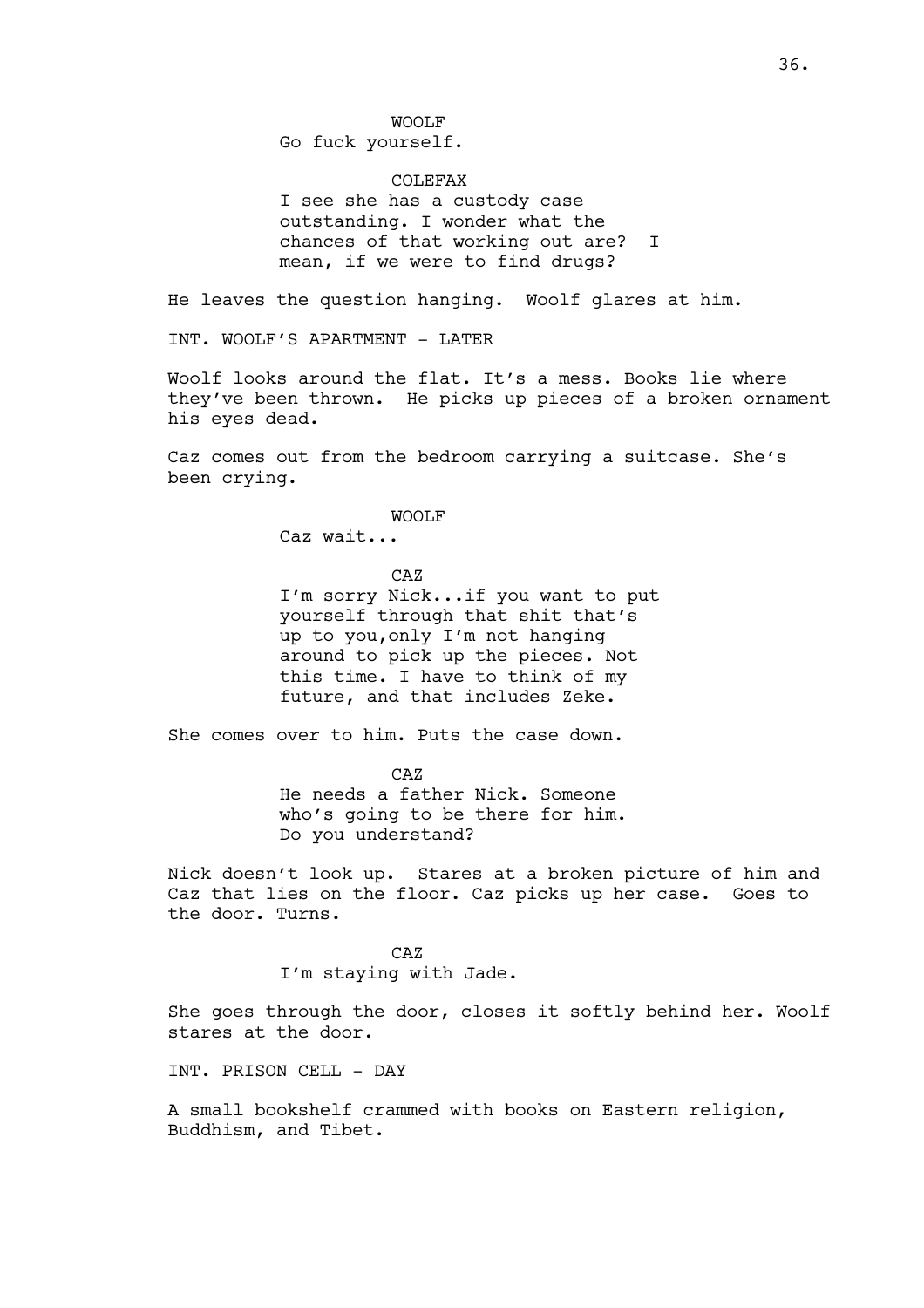Piles of Tattoo mags clutter a shelf. A MAN has his back to us. He stares at a Mandala design woven on tapestry pinned to the wall.

He chants a strange Mantra as he stares at the image.

Meet BODHISATTVA SHIMEETA, formerly Dennis Hardy. His face is covered by a swirling tribal tattoo stretching back over his bald head.

A face to give you nightmares.

He has a small design tattooed on his back. A tiger's eye. His eyes are glazed. Mind floating free.

INT. SHAFTER'S OFFICE - NIGHT

Shafter stands looking out over the City skyline. Colefax sits in a chair in front of him.

> SHAFTER I don't like it Colefax.

COLEFAX It'll work. Trust me.

Shafter swivels round from the window. Moves to the desk. Leans on it, stares at Colefax.

#### SHAFTER

Trust you? Why the fuck should I? You want to involve a civilian, your ex-partner, some burnt out has been from a security heist screw up you were involved with two years ago.

COLEFAX We were commended Sir...

Shafter snorts.

#### SHAFTER

Yeah, sure sign of a fuck up a commendation, helps the press forget you lost a religious artifact worth millions.

COLEFAX It's still out there.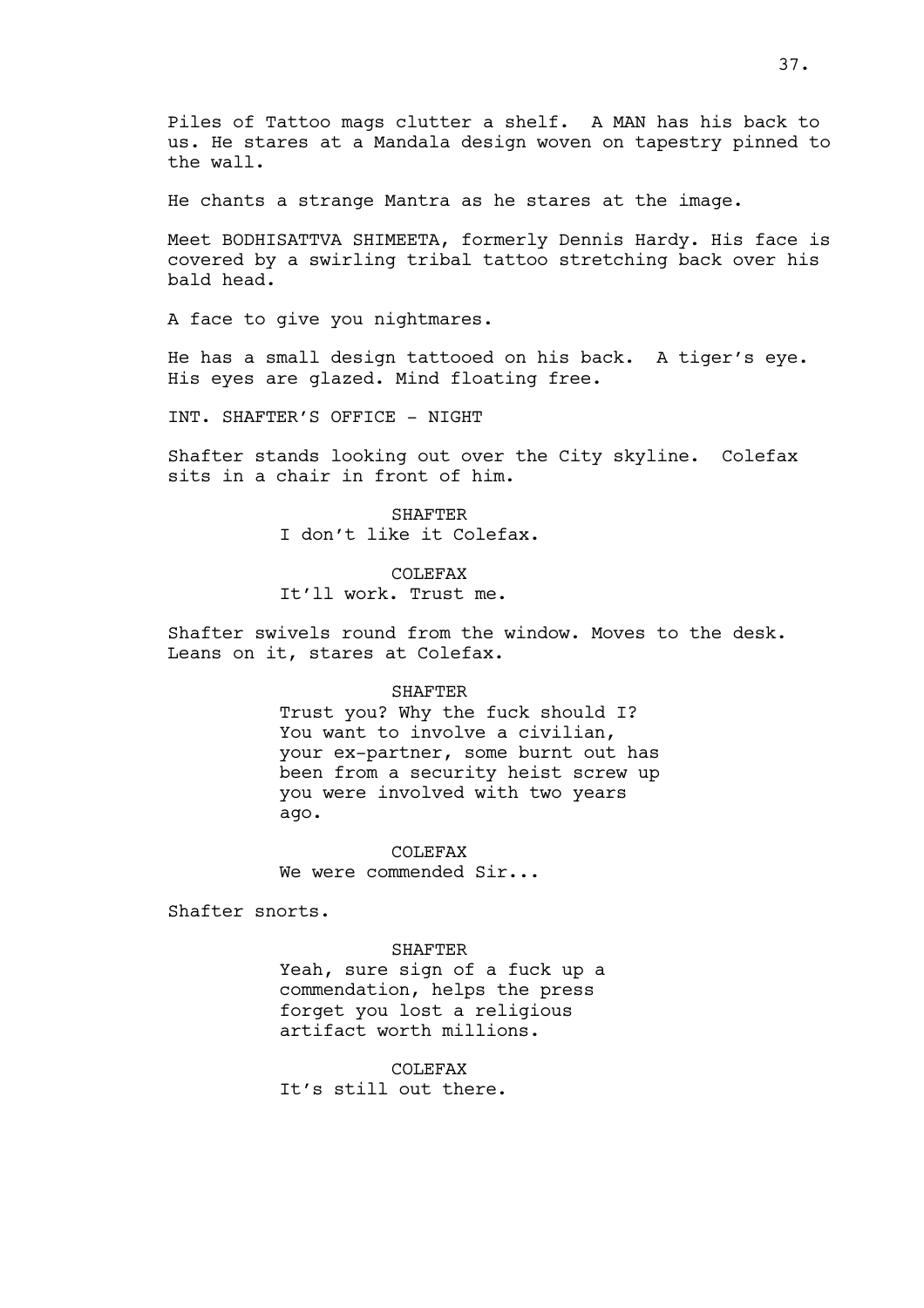SHAFTER Sure it is. So's Jimmy Hoffa's body, but I'm not hiring a roadsweeper to find it.

Shafter leafs through a thick file.

SHAFTER Woolf was injured trying to remove a second mine from the side of the truck. (beat) What were you doing while he was being a hero?

Colefax looks away for a second, a beat as if remembering.

COLEFAX He went against procedure Sir...put the public at risk...

Shafter looks at him with disbelief.

**SHAFTER** 

Risk? It was five in the morning. Not exactly rush hour was it. Two men died in that truck Colefax. Don't you think it was worth the risk?

COLEFAX I don't write the rules Sir.

SHAFTER That's right Colefax you don't, and it's my ass on the line if I authorise anybody to break them.

Shafter moves round the desk. Face to face with Colefax.

#### SHAFTER

If you involve a civilian in this I want to know what goes down. You learn anything, it goes in the report. You getting this?

COLEFAX

Sir.

SHAFTER You suspect anything. It goes in the report. And if you screw up, you go.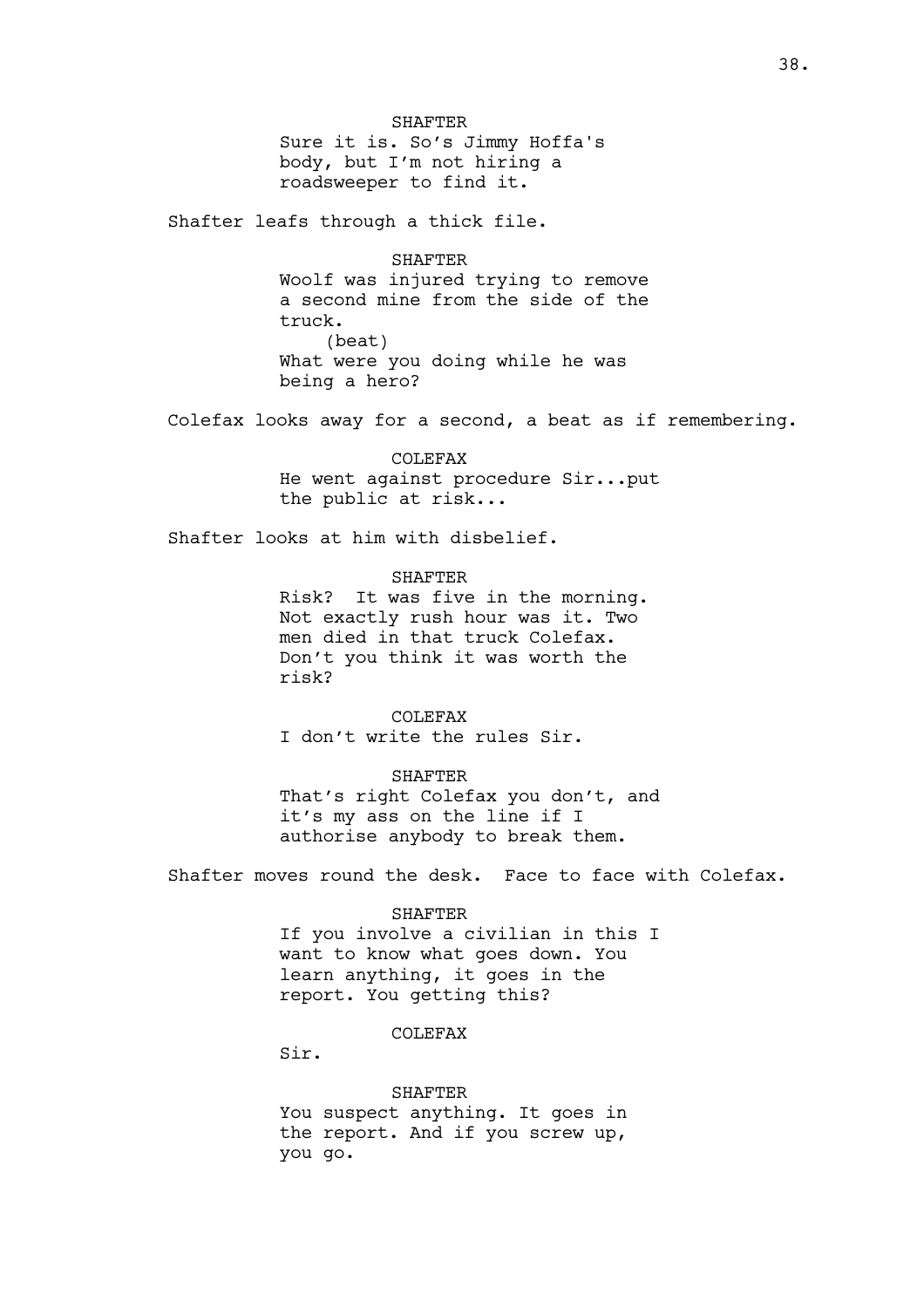Colefax looks at him. Cold eyes unblinking.

COLEFAX

Yes Sir.

SHAFTER Right. Get out of here.

EXT. TATTOO AND BIKE FESTIVAL - DAY

A large field given over to the event. A hog turns on a spit, kegs of beer spurt into cups and hot-dog vendors dispense meat in soggy buns.

A Heavy Metal group plays something unintelligible from a small stage.

A number of tents contain tattoo artists who carry out on the spot tattooing and display photos of their work.

An exhibition of Harley Davidson bikes draws a sizeable crowd. The place is heaving with biker chicks, pot bellied bikers and general enthusiasts.

INT. TENT - DAY

Gloomy and cluttered with rucksacks. The dull gleam of naked flesh. A match flares as MATTY, an attractive black GIRL lights a cigarette.

She draws deeply on it. Passes it over to JON, a young biker. She stands up, lowers herself down. Straddles him.

An older man, GRANT looks on for a moment then moves behind her. She smiles, pink tongue darting between perfect white teeth. A groan from Grant as he joins with her.

His back arches with pleasure.

He pulls her hair hard, she cries out.

He smiles enjoying her pain.

The dim light spilling into the tent illuminates his sweating back for a second. Revealing the tattoo.

A Tibetan MANDALA.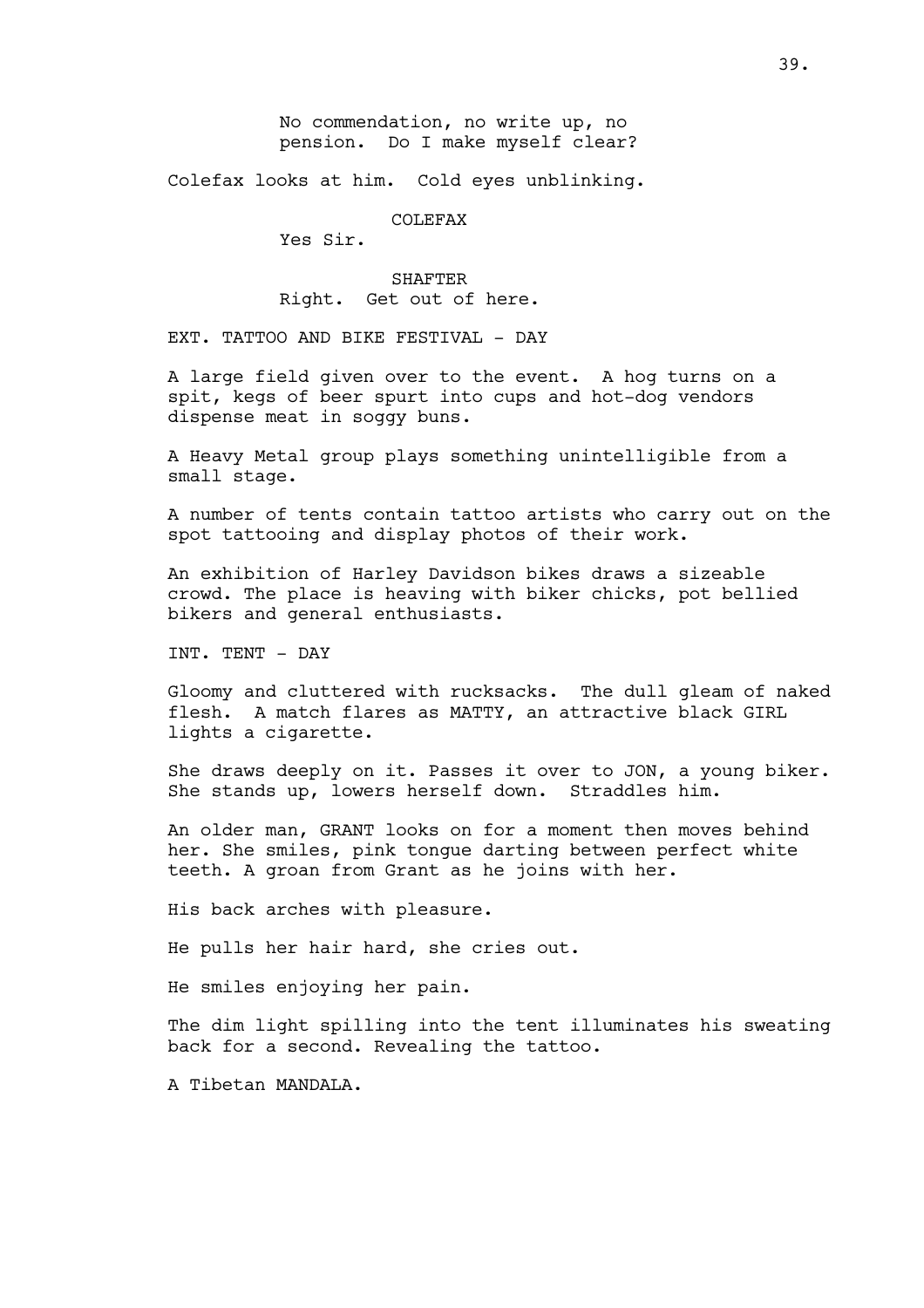EXT. TATTOO FESTIVAL - DAY

Woolf cruises amongst the stalls and displays. His eyes darting around, searching. He comes to a halt, pulls the Mandala photo from his jacket. Props his bike up.

Several bikers look at his machine and shake their heads. He sees their looks, nods at them.

> WOOLF Found it in an old barn. I'm doing her up.

**BIKER** I'd have 'er put down man, she's got serious problems.

Woolf smiles.

WOOLF Haven't we all.

SERIES OF SHOTS

A) Woolf chatting to tattooists while they work, showing his photo around.

B) Woolf moving amongst the crowds of people sitting listening to the music, showing them the photo.

C) Woolf moving around the bike exhibits showing the photo, people shaking their heads.

EXT. ED'S TATTOO TENT - LATER

Woolf heads towards a tent with a display of ornate primal tattoos, swirling Sanskrit syllables linked to make complex patterns. A sign says ED SADDLER - TATTOO CREATIONS.

INT. TENT - DAY

ED, a wiry man with piercing eyes and grey hair tied in a knob, is working on a young girl's wrist.

His arms are covered with Celtic symbols. He doesn't look up as Woolf comes in.

His eyes remain focused on his work.

The needle buzzes. The girl smiles shyly at Woolf.

WOOLF

Ed?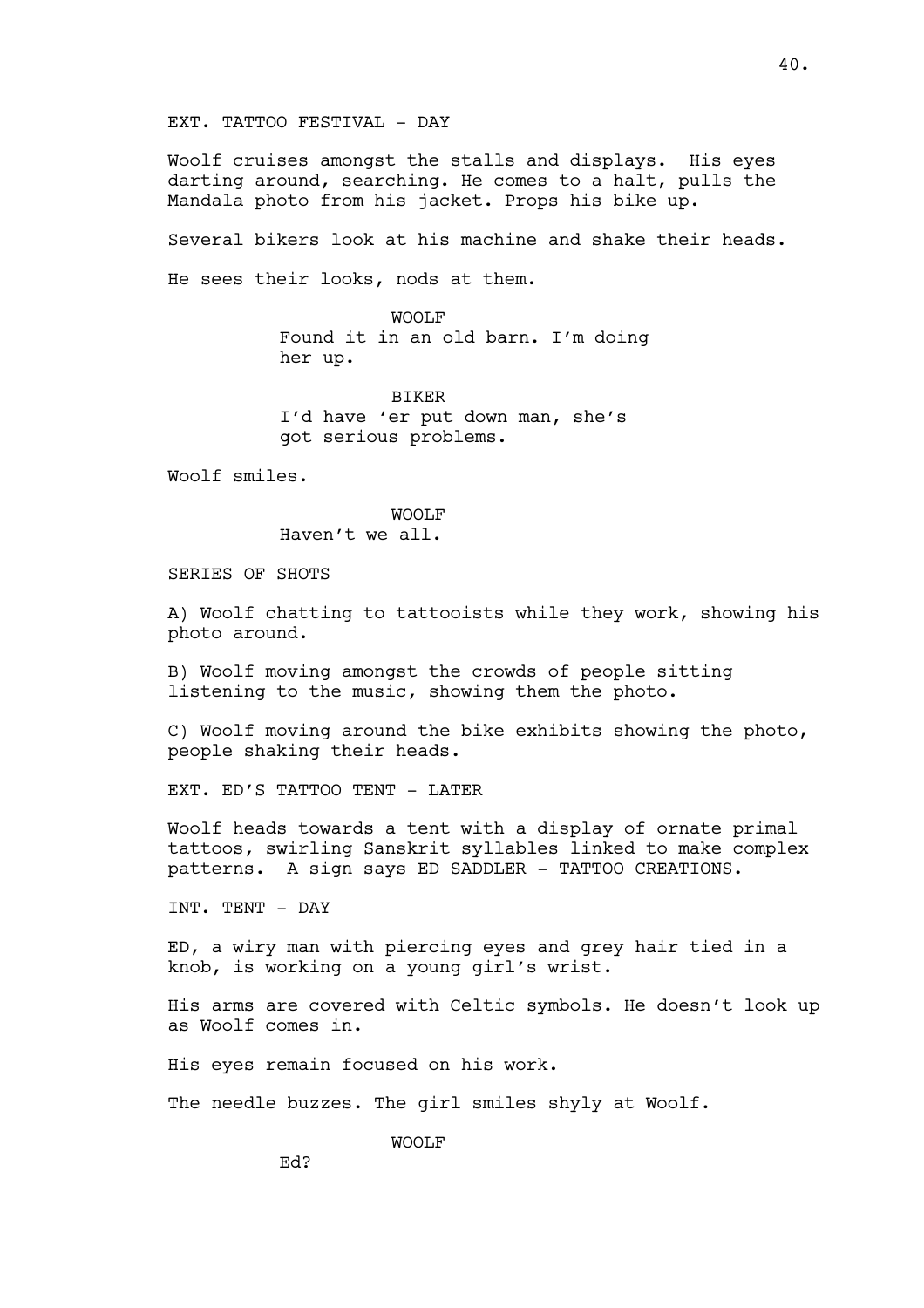He finishes the girl, winks at her.

ED

All done.

She stands up hands him some money, looks at her wrist. A small bluebird flutters around the bone.

GTRT.

Great.

She hurries out the tent into the sunshine. Woolf shows Ed the Photo of the Mandala.

> WOOLF Could you do one of these?

The tattooist looks at it. A beat while he takes it in.

ED

Why?

WOOLF You're a tattooist?

ED Wrong answer. See, the thing is, you have to want it.

He gets a book out, flicks through some pictures. Small designs. Butterflies, birds, roses.

ED

These, they're what I'd call fashion tats, you wear these like you would an earring.

He turns to more complex designs. Swirling dragons, mystical Celtic patterns.

> ED Now something big, well it's there for life. Not like a piece of clothing you can take off. It has to be bound up with who you are. It becomes part of you.

He pushes Woolf's sleeve up, reveals the Phoenix tattoo covering his scars.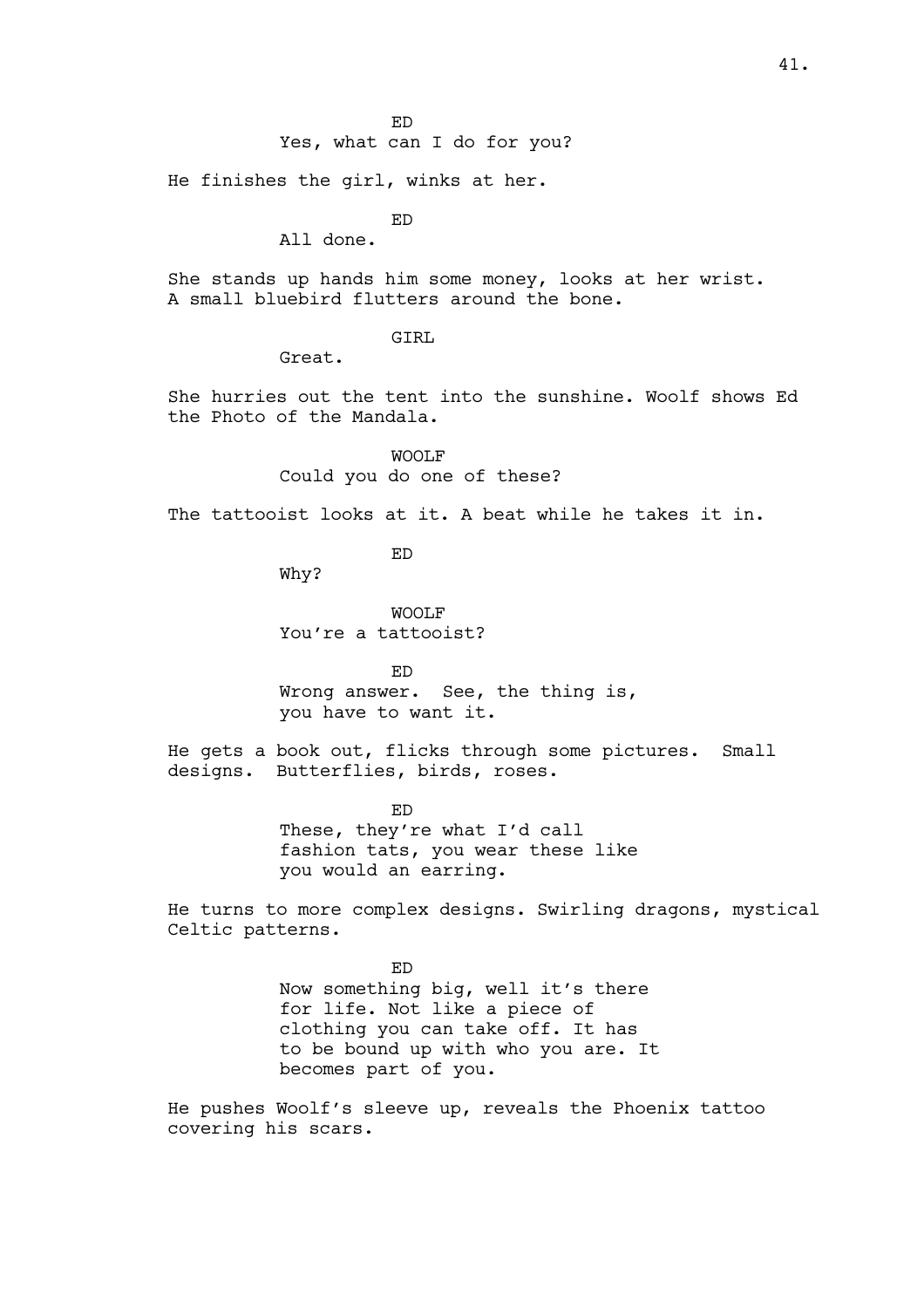ED Not a great piece. You had it done to hide the scarring. But you chose it.

Woolf rubs at the tattoo.

WOOLF Didn't give it much thought, it was the right size.

ED A phoenix. Symbol of re-birth. Whether you knew it or not something inside you was drawn to that. It became part of you. When you look at it you'll know exactly where you were in your life at that time. Like 9/11.

Woolf looks at the tattoo. Remembering.

A young girl walks into the tent.

A mane of curly hair and a mouthful of gum.

She sits down. Peels off her top, breasts spilling out.

GTRT. I'd like them done with the silver bars.

She points to some jewelry in a display case behind Ed.

Ed looks at her, produces two items from a small box beside him.

> ED Both of them?

## GIRL

Sure.

Ed produces a small bottle of antiseptic wipe, begins to work on her nipples. Woolf looks away. The girls oblivious, she could be having a manicure for all the notice she's taking.

> ED The Mandala, that's a spiritual gateway. You a Buddhist Mr?

WOOLF Woolf, Nick Woolf. No.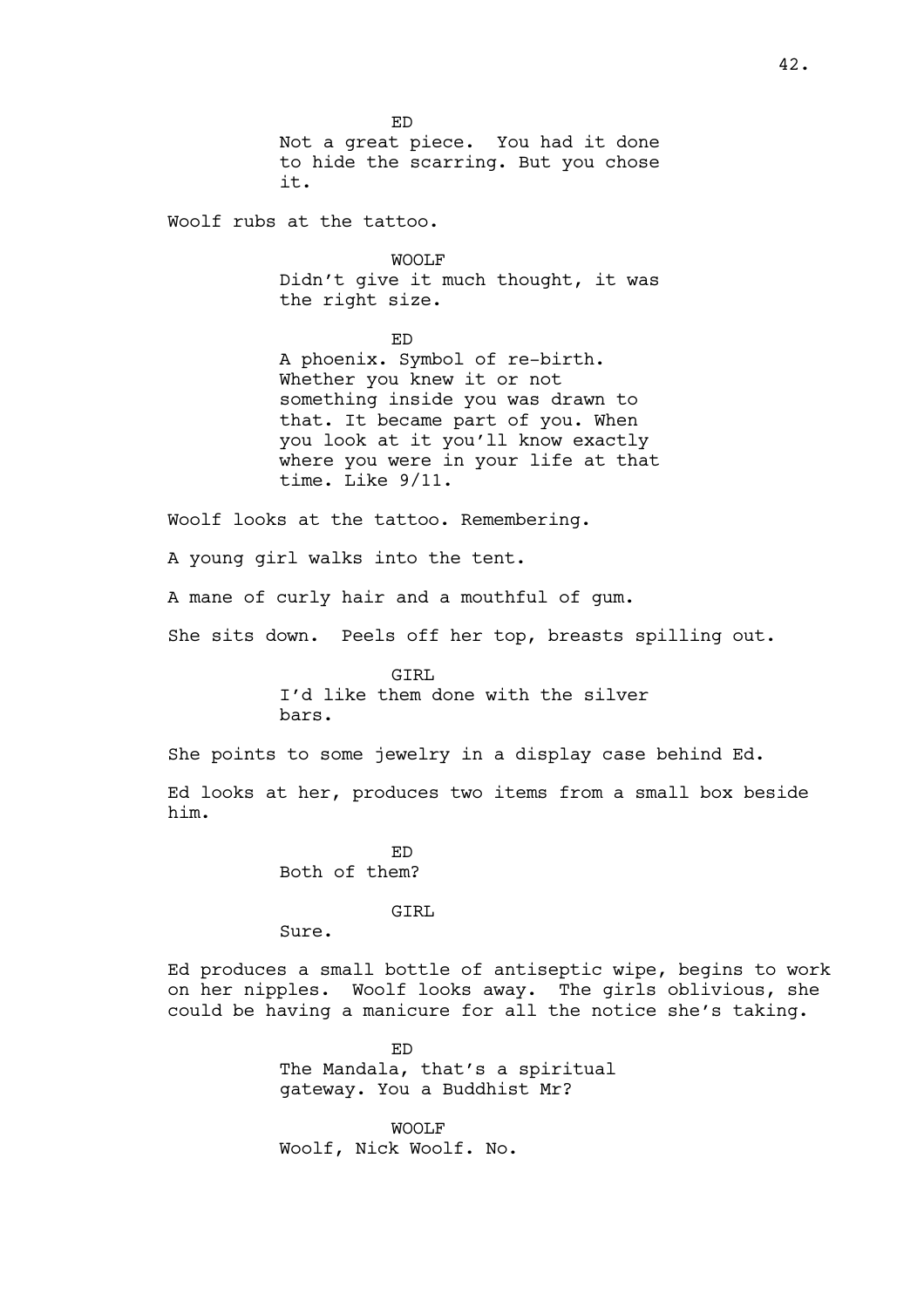Ed produces a small piercing gun, dips it in alcohol, works a clamp around her nipple. The girl stops chewing gum, begins to look pensive.

Ed squeezes the trigger there's a dull click as the point bites through the flesh.

A drop of blood dribbles across the girl's milk white skin.

Her hands clench on the chair.

ED So why would you put yourself through months of pain and discomfort?

Woolf rubs at his chest, screws up his face, looks like he's in more pain than the girl.

Ed looks at him suspiciously.

ED What do you really want Mr. Woolf?

WOOLF I need to find some people. They all have this tattoo.

ED

Maybe they don't want to be found. Tattoos are all about personal freedom Mr. Woolf. That's why they're so popular with prisoners. It says fuck you I can do what I want with my body. Are you trying to rob people of their freedom Mr. Woolf?

Ed begins to work on the other nipple. Shoots Woolf a look.

ED

You a pig?

WOOLF No. That is I used to be...

Ed presses the trigger. This time the girl squeaks, face flushed, a tear squeezes out her eye, rolls down one cheek.

He slides the silver bar in. Wipes blood off.

ED There. All done. You'll need to keep things clean for a few weeks.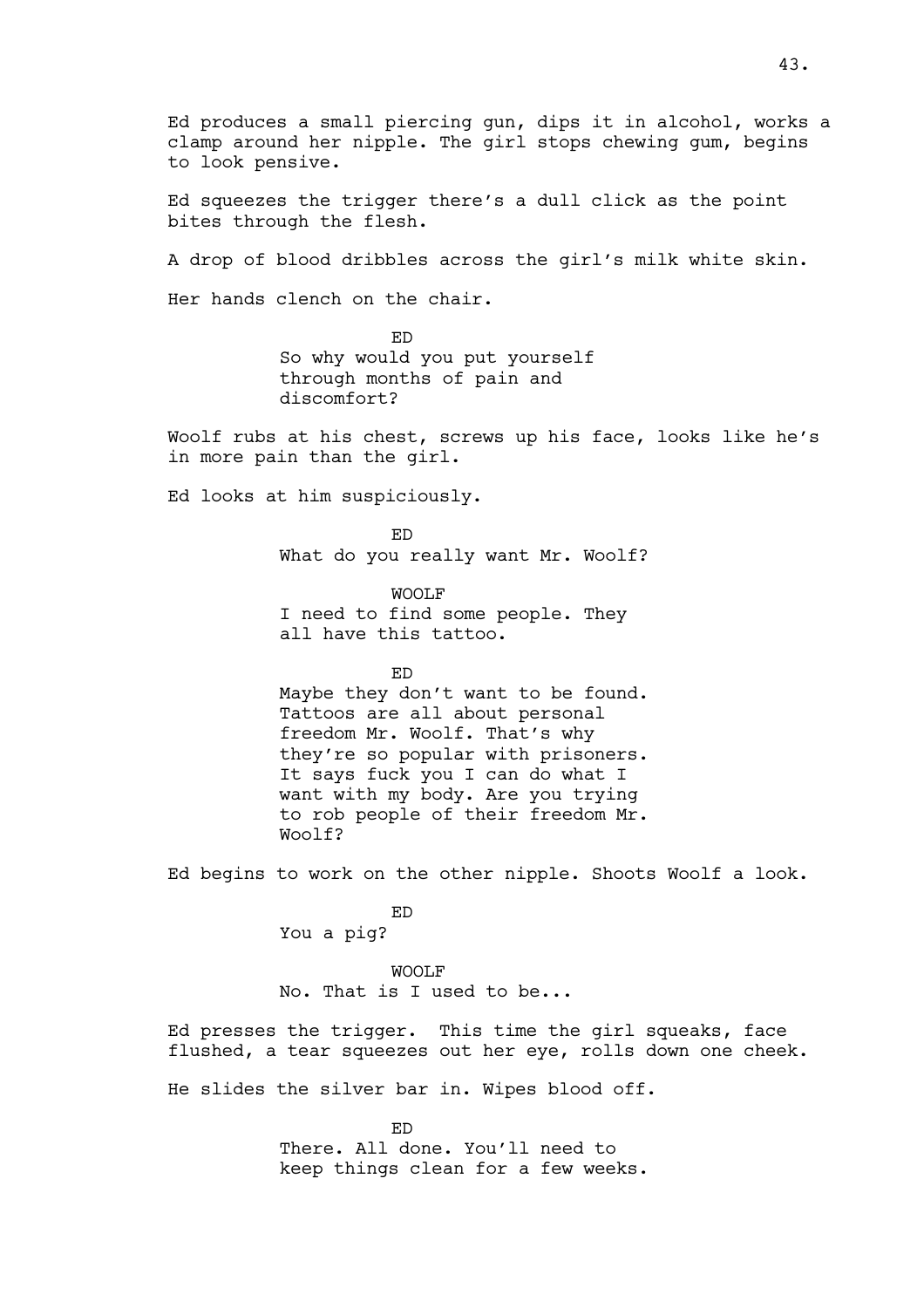Here's my card, any problems give me a ring. And if you want anything else pierced you know where I am.

The girl hands him some money, winces as she eases her breasts back under her top, walks carefully out the tent.

> ED What have these people done Mr. Woolf?

WOOLF They stole something.

ED I can live with that.

WOOLF Some people were killed.

Ed locks eyes with Woolf. He taps at Woolf's scarring.

ED

They did this to you didn't they? That's what this is about isn't it. They fucked your life up and now you want to fuck them.

WOOLF

It's not that.

Ed looks at him.

ED

What?

WOOLF Somebody's killing them.

ED

Why should you care? Legal system's screwed up anyway. Seems to me whoever's killing them'll save everybody a load of trouble.

WOOLF I can't let that happen.

Ed shrugs, studies the photograph.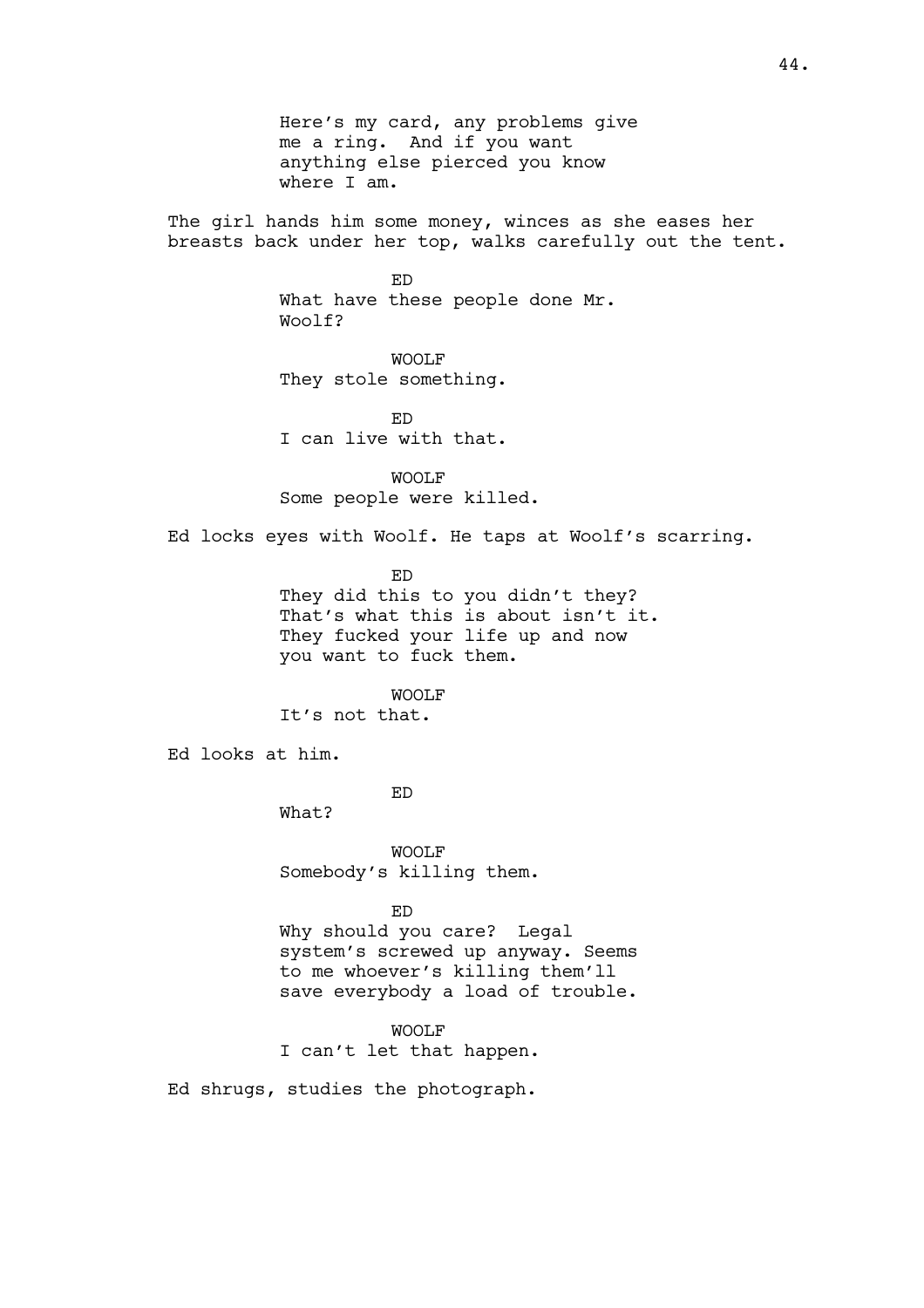ED

This is a very complex design, only time I've seen it was in the papers. On the surface of the Kublai Khan's royal prayer wheel. It was stolen a few years back.

Woolf looks at him. Ed catches the look.

ED

They say that when the Kublai Khan meditated he used it to give him insight into his enemies weaknesses ...made him all powerful. He gave it to Marco Polo as a gift in the 13th century. His followers believed that's when his power started to wane.

WOOLF

What do you think?

Ed smiles.

ED

In Xanadu did Kublai Khan a stately pleasure dome decree.

WOOLF

Frankie goes to Hollywood?

ED

I think the Khan started to lose his power when he began taking pleasure from women rather than giving pain to his enemies.

WOOLF

Could someone believe the prayer wheel would make them as powerful as Kublai Khan?

ED

Kublai Khan was a pussycat. A hundred years after his death Tamerlane was building pyramids with his enemies skulls from Persia to the Ganges. In those days they gave out pain like candy.

WOOLF

And today?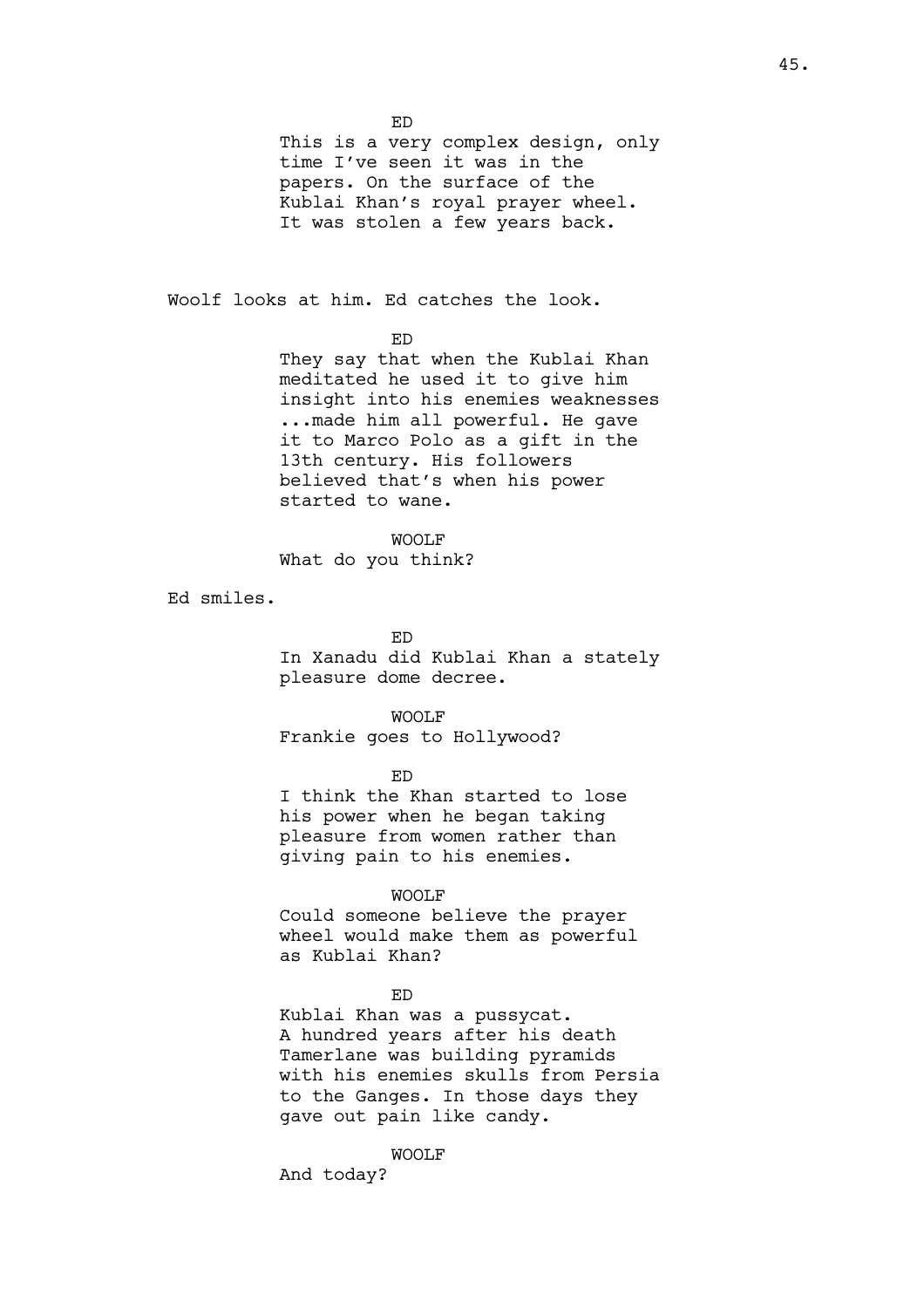Today people take their pleasure and pain on a one to one basis.

WOOLF

S&M clubs?

ED Sure. What ever turns them on.

## WOOLF

What about tattooing?

ED

Some people go for the pain, it's part of the deal. He who wants the rose must respect the thorn

WOOLF

I don't know that track.

## ED

It's an old Persian proverb. I've had women in here who want their whole bodies done. They get tattooed like a junkie has a fix. They need the pain.

WOOLF

Why?

ED

It goes back to primitive rituals. A time when we used to prove ourselves by the measure of pain we could take. Today it's a way of tapping back into that primal energy, getting back the identity we've lost by becoming civilised.

Woolf takes back the photo.

WOOLF I need to find these people.

Woolf hands him a card.

WOOLF You hear anything you give me a call.

ED Sure, and watch your back or... (beat)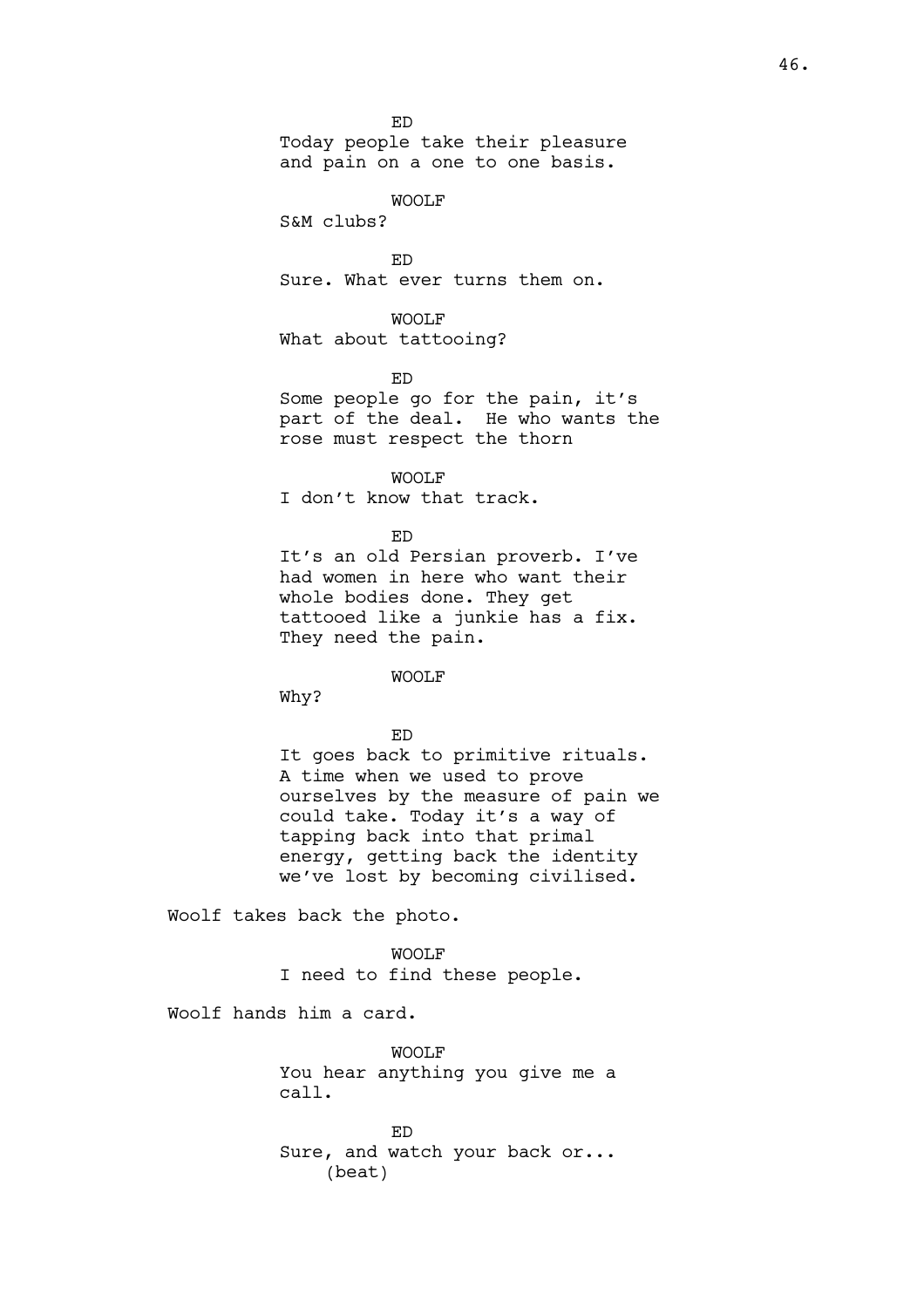You could end up with a tattoo on it.

He laughs. Woolf smiles, unsure. Leaves the tent.

EXT. HOG ROAST - MOMENTS LATER

Woolf orders a piece of hog in a bun. Stands eating. His whole attention appears to be focused on the wet tee-shirt competition. But it's not. One eye remains fixed on Ed's tent.

EXT. WATCHERS POV - THAT MOMENT

Somebody looks down on the festival through a video camera's zoom lens. We see them scan over to Ed's tent, see Ed as he leaves. See him go to the tent with Matty and the two men in it.

A moment later he comes out, looks around and hurries back to his tent. Seconds later Grant and Matty appear. They climb onto a cherry red 1935 Indian Four bike and roar off.

The camera closes in on the bike's registration plate.

EXT. TATTOO FESTIVAL - THAT MOMENT

Woolf throws his bun to the ground. His eyes follow the bike as he runs towards the BSA. He grabs his helmet and stamps on the kick start.

A FIST smashes into his face.

Knocks him to the ground.

He looks up at a giant of a man, name of RIBS.

He's hauled to his feet.

Three more men appear beside Ribs blocking off any chance of escape. Wolf wipes blood from his nose with the back of his hand.

> WOOLF I think you're making some kind of mistake...

Ribs smashes a fist deep into his stomach.

Nick doubles over in agony.

RIBS You been asking a lot of questions.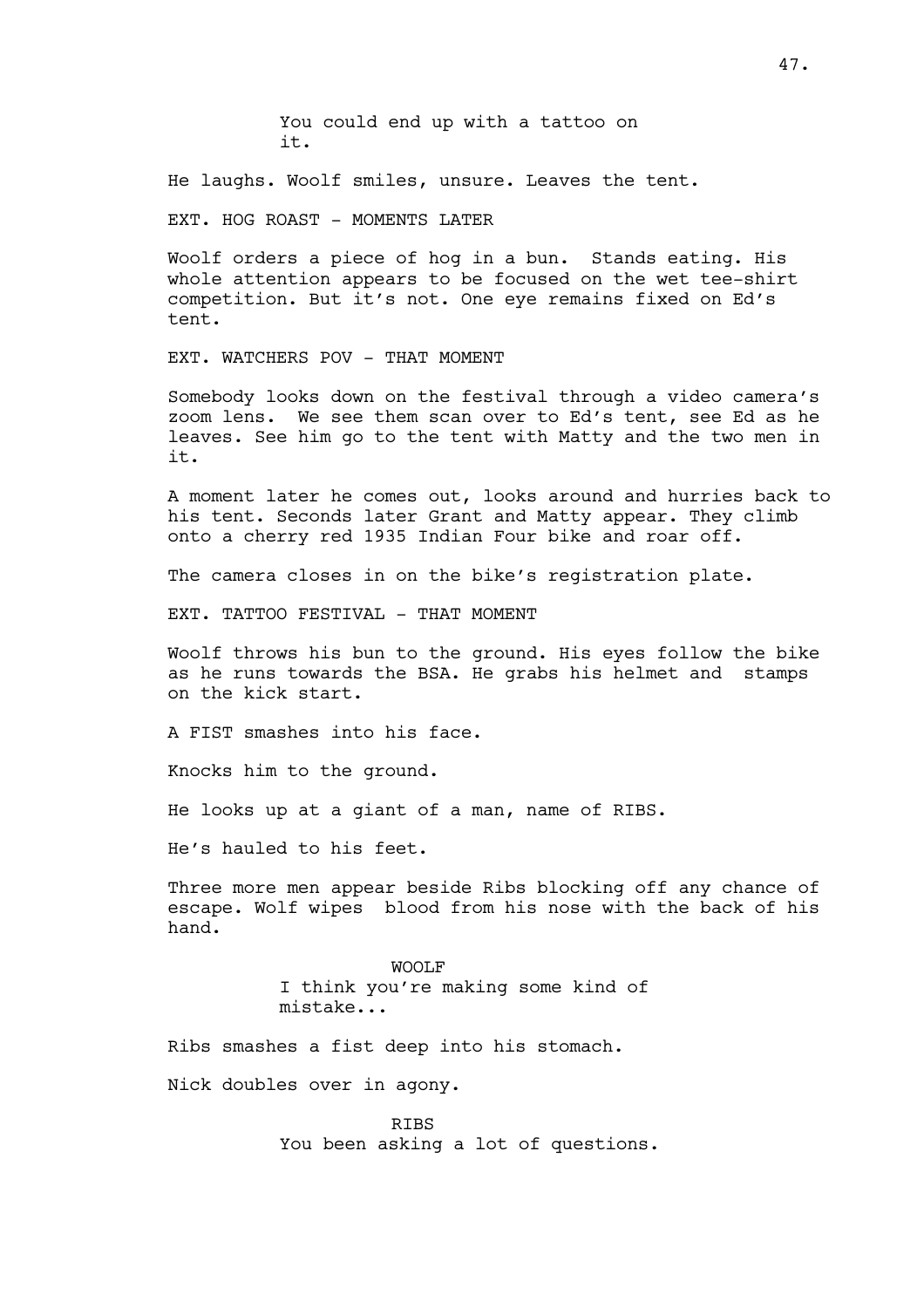RAT a small runt of a man, kicks Woolf in the ribs. A sharp pop as a bone cracks. The little man smiles, scuttles back near Ribs.

> **RAT** Yeah. Maybe you're a pig wot got out of his pen...?

**RTBS** Perhaps you like pain. Fucking little perv.

WOOLF No. I'm really not into it...trust me.

**RTBS** Maybe you should try it.

WOOLF Oh I've tried it alright, how about you...

And with that he swings his helmet up in a vicious arc.

THUD! Slams it into the big guy's nuts.

Ribs shrieks in agony, clutches himself, eyes watering. Rat looks at Woolf with astonishment.

## **RAT**

You're dead.

They close in on him. He rolls into a ball as kicks and blows rain down on him.

As if by magic two of the bikers keel over onto the floor, eyes glazed. A familiar voice rings out.

> DAVE (OOV) I was wrong Rog, compared to these shits you're positively handsome.

Dave and Roger, Woolf's courier mates face up to Ribs and Rat.

> RIBS Beat it you two, this guy's dead meat.

Roger moves up to Ribs, they stand beer belly to beer belly. Roger has an inch over ribs. They lock eyes.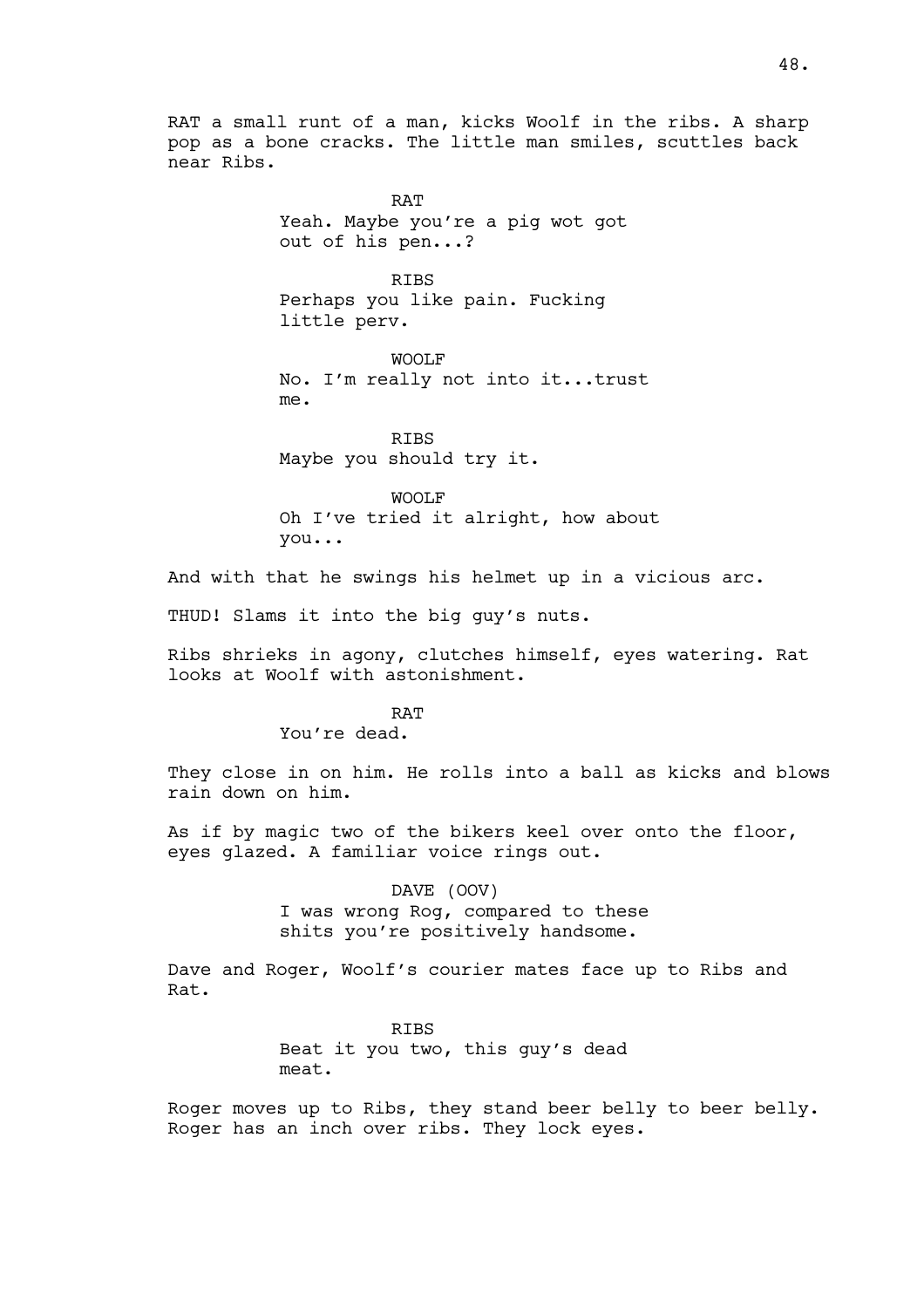## ROGER

You so much as lay a finger on him, and I'll shove your helmet so far up your ass you'll have to empty it each time you crap...copy?

There's a second when it looks like Ribs might not buy it. Then he sags, nods at Rat. The two of them skulk off. Dave turns to Roger.

> DAVE Very Mad Max.

They help Woolf up.

WOOLF Am I glad to see your ugly mugs.

DAVE What did you do to upset them?

WOOLF

Good question. Maybe they didn't like my bike.

ROGER

Fair point.

Woolf feels his ribs. Groans.

DAVE

You okay?

WOOLF Great, I've always wanted a rib tuck.

ROGER Speaking of rib tucks...

He trails off as two Biker Chicks in spray on denim and well filled T-shirts walk past.

> ROGER We'll catch you later.

> > WOOLF

Sure...and thanks.

He watches them go. Climbs painfully onto his bike. Looks in the direction he last saw the '35 Indian Four. Long gone.

WOOLF

Shit!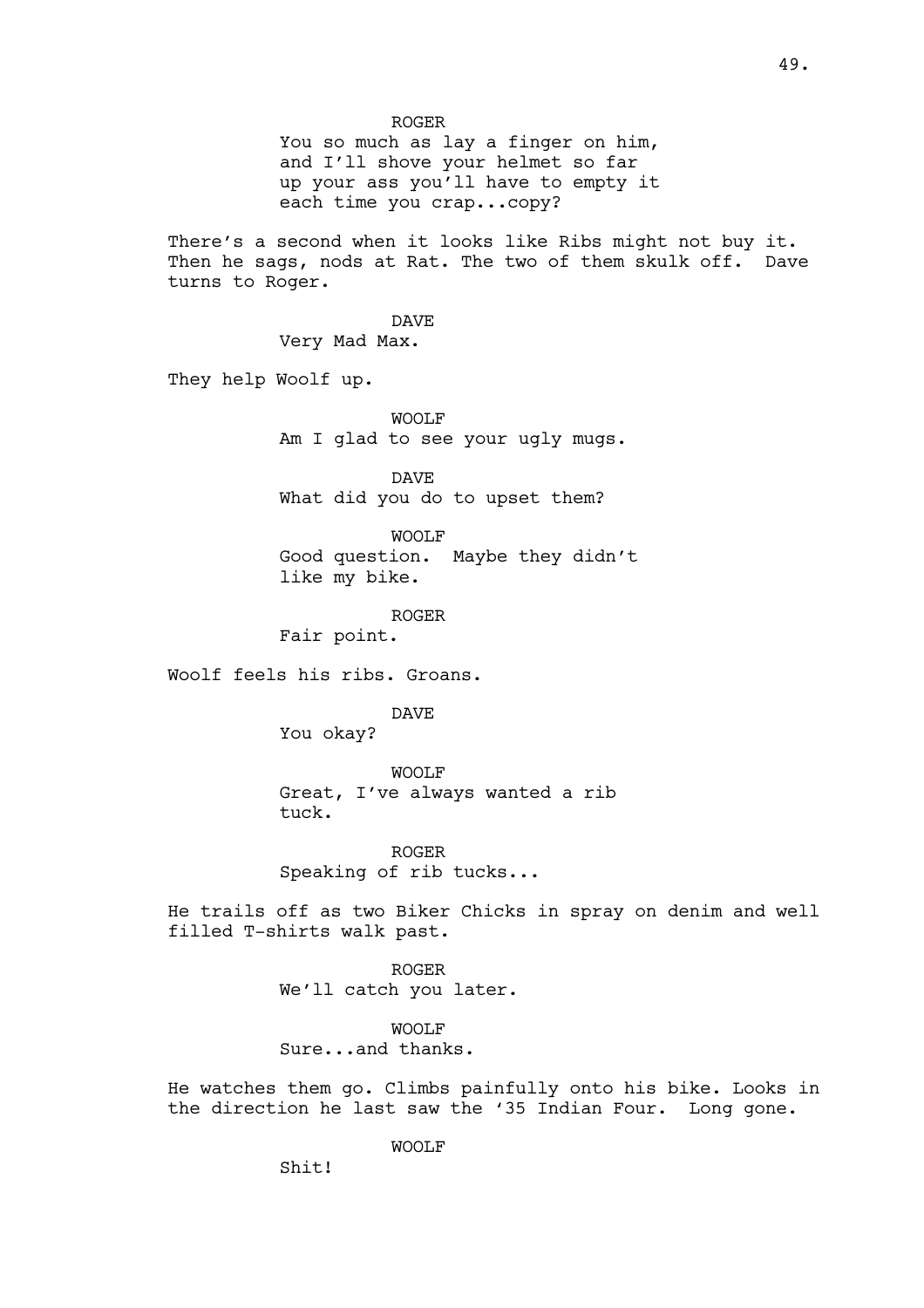A P.A System starts up.

PA SYSTEM(V.O.) And now it's time for that other great American legend the classic Indian.

Woolf kick starts the BSA, grunts as he moves his cracked rib.

Heads off towards the exit.

As he passes the display area he recognizes the style of bikes parading past.

He stops next to a contestant lovingly polishing his bike.

WOOLF Nice bike.

OWNER One of the best '41 Sport Scouts around.

WOOLF If I wanted to find an Indian owner...someone I'd lost touch with?

The owner gestures with his thumb.

OWNER Owners club right over there.

INT. GRANT'S FARMHOUSE - BEDROOM - NIGHT

It's dark in here. Music throbs through from somewhere in the house.

Candles flicker in silver holders shaped like winged serpents.

The room is decorated like a Nazi war shrine. A huge brass bed dominates the room.

Grant slams into Matty from behind, his tattooed back wet with sweat, it's strange design satanic in the glow from the candles.

Matty grits her teeth. Face a mixture of pain and pleasure. Eyes glazed in a drug induced euphoria.

Her hands are tied to the bed posts. A florescent tattoo on her back shimmers as she moves.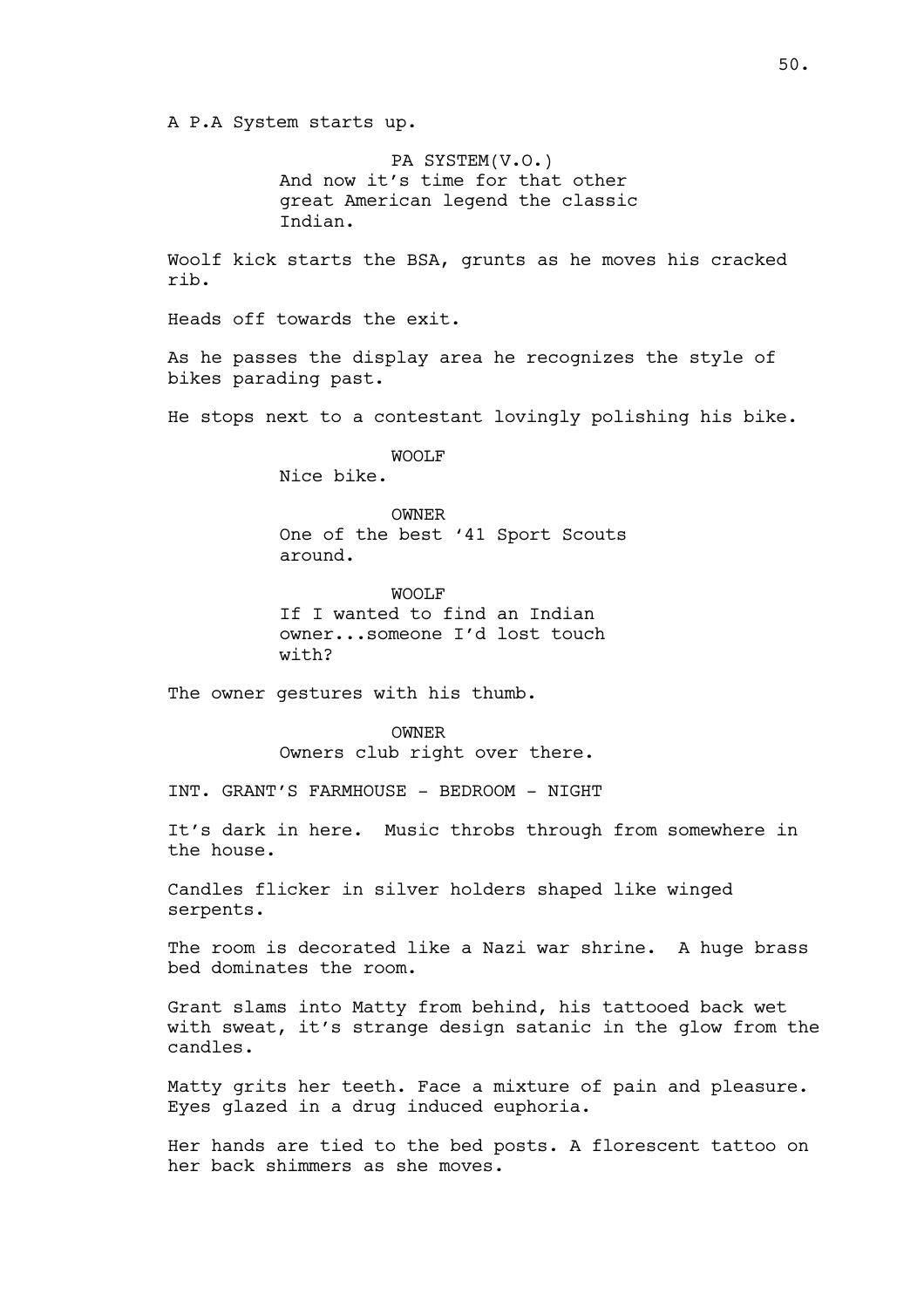The SOUND of the music suddenly grows louder. Grant barely notices.

A FLASH. The room a frozen tableaux.

Grant turns. Starts to open his mouth as we...

EXT. COUNTRY ROAD - NIGHT

Woolf hammers down a dark country road. It's raining. Lightening flashes overhead.

He pulls up and looks around.

A flash of lightening illuminates a wooden sign in the shape of a tank.

GRANT MATTHEWS - WAR MEMORABILIA - BOUGHT and SOLD.

It's gun barrel points down a rutted track. Woolf lets the clutch out. It stalls.

He tries to kick start it, wincing with the pain in his ribs each time. Gives up. Leans it against the fence. Pulls his collar up against the wind and down the track.

INT. GRANT'S BEDROOM - SAME TIME

Matty is huddled in the corner of the room. She snuffles. Pupils like pin pricks in her wide eyes.

Glistening rivulets of blood run down her naked body. Her hands open and close like an automaton as a shadow dances across her face.

She no longer has a mind.

She lost it earlier.

EXT. TRACK - THAT MOMENT

Woolf is now soaked. His hair matted to his skull, legs caked in mud.

He arrives in front of a small rundown farmhouse with a large barn opposite. He heads towards the barn and peers through a window set in the side of it.

VIEW THROUGH WINDOW

Of a collection of dark shapes, First World War half tracks, bikes and trucks.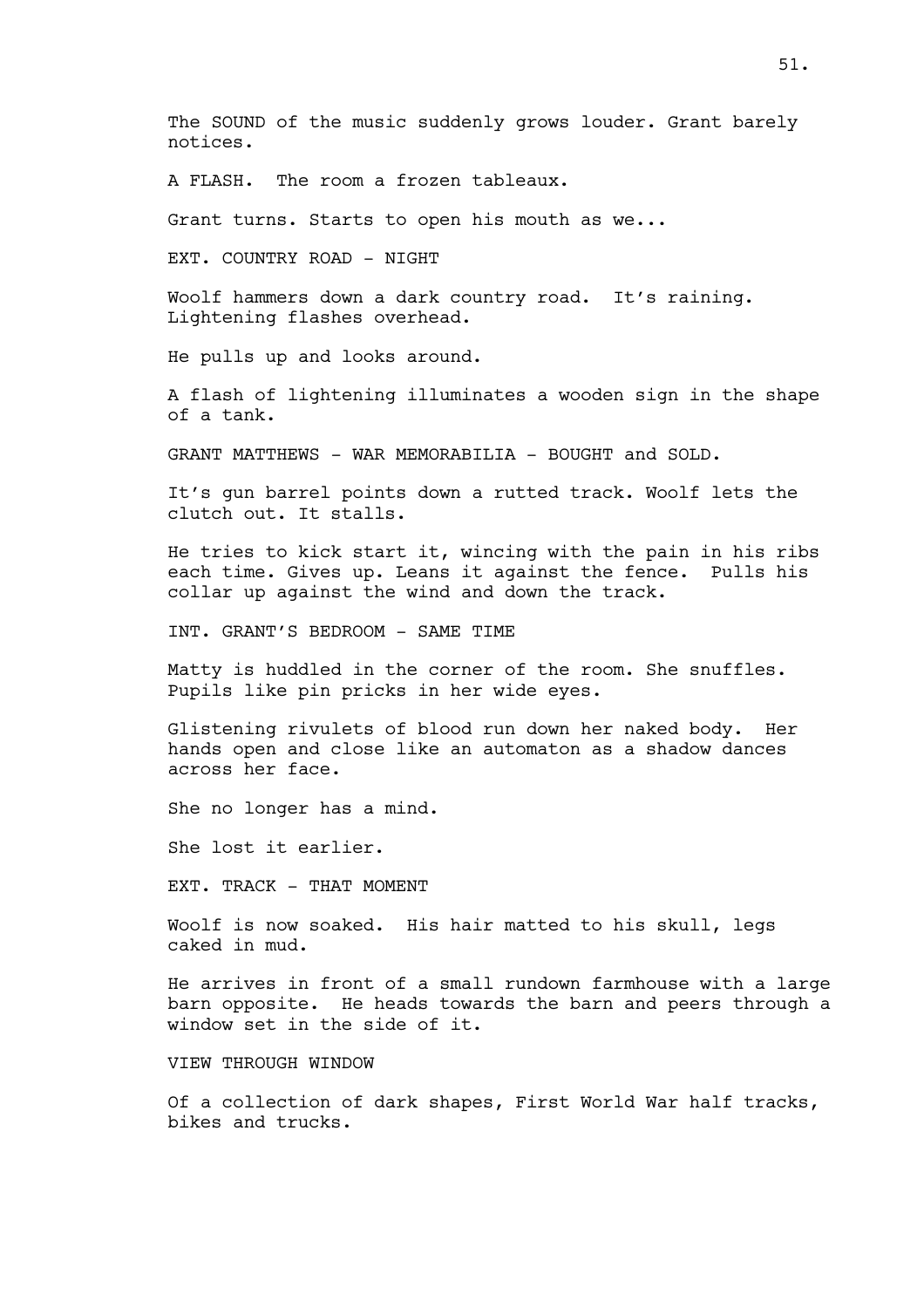INT. GRANT'S FARMHOUSE - SAME TIME

Somebody is going through the house. The sound of furniture being overturned, glass smashing.

INTRUDER'S POV

Of a room dedicated as some sort of torture chamber.

A collection of sadomasochistic whips and implements of pain line the walls.

A wooden cross with fixed hand-cuffs is set up in the middle of the room.

A sliding wardrobe opens to reveal racks of military uniforms, PVC rubber and leather outfits.

At the bottom of the wardrobe lies a scrap book. The intruder starts to flick through it.

We catch glimpses of newspaper cuttings. They detail the police attempts to trace the Cripps robbery gang.

The last page contains an article about the ritualistic death of Nathan. We hear a noise. The book is slammed shut.

Moving through the house now. Heading down the hall moving towards the front door. The door handle starts to turn...

EXT. GRANT'S FARMHOUSE - THAT MOMENT

Woolf continues to turn the door handle. Surprised to find it open he cautiously goes in. He begins to head down the hall. Comes to a halt outside the bedroom door.

ANGLE ON THE DOORKNOB

It's trembling.

WOOLF

Grasps it. Swears under his breath.

WOOLF

Shit!

He moves away from the door. Listens. Nothing, just a strange humming sound. Like steel wire stretched way too tight.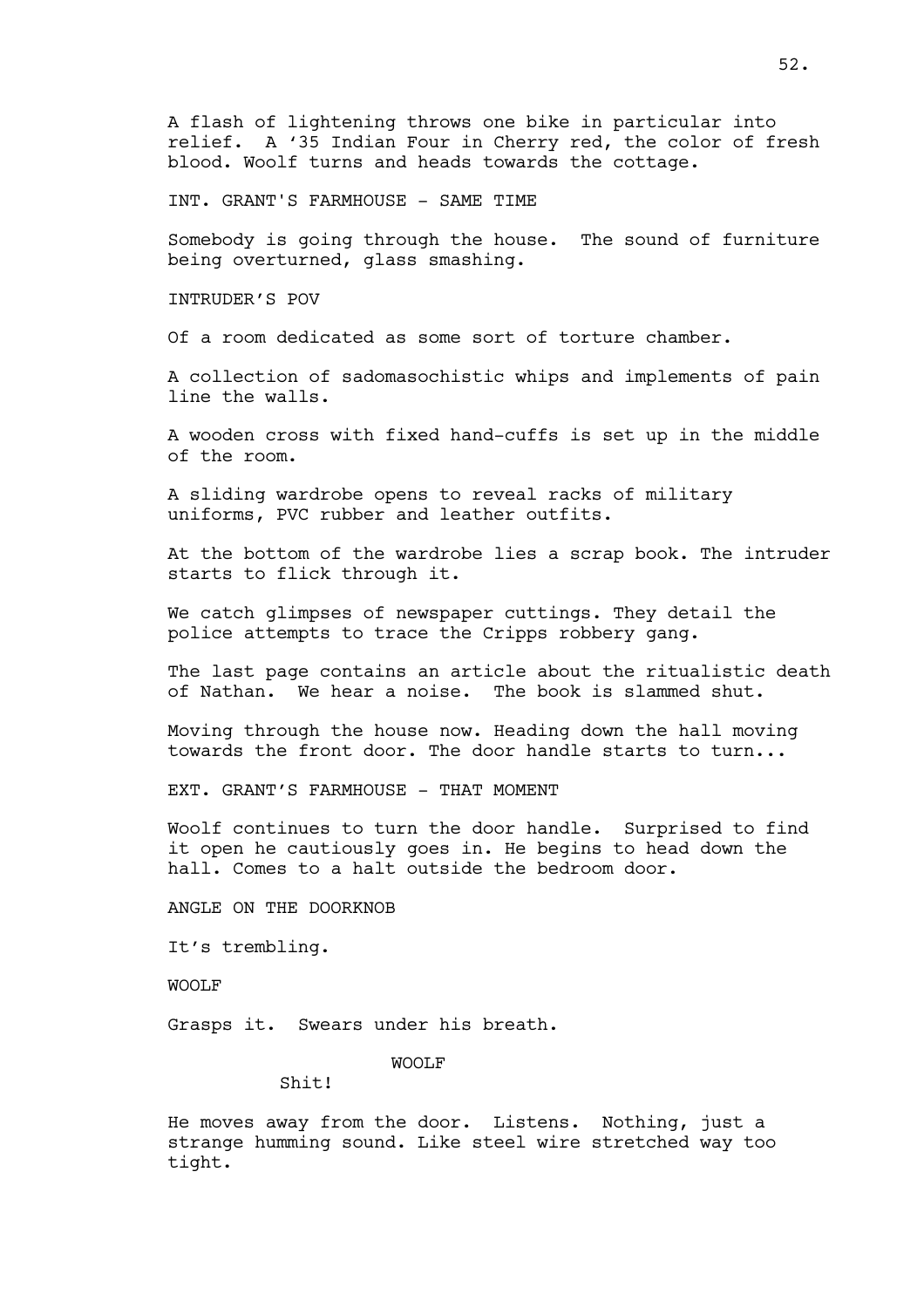The door knob stops shaking. Then he hears another sound. Sobbing. Sniffs. Animal like noises. He takes hold of the door knob, slowly turns it.

BANG! The door is wrenched open.

Catapults him into the room. He sees the swinging body of Grant, Hooks plunged into his flesh. A steel wire slung over a beam supporting his weight one end tied to the bedroom door.

Sheets stained black with blood on the bed.

Bits of flesh and grey matter are smeared across the wall.

Matty, a small figure in the corner of the room, coal black eyes set in a frozen mask.

Woolf staggers, is violently sick. Somewhere in the house a door bangs shut. Woolf pulls himself together -- goes over to the girl. She stares at him vacantly.

Eyes glazed with shock and drugs.

He sees a handbag on the floor. Rifles through it. Tips the contents out onto the floor.

Make-up, match books, cigarettes. Some credit cards. He looks at the name.

> WOOLF Matilda? Matilda Hayes...Who did this?

The girl looks at him and smiles. The smile of a five year old. She begins to suck her thumb. Mind retreating to an age before men and pain.

Woolf moves over to a phone...dials.

INT. JADE'S APARTMENT - DAWN

Caz opens the door, sees Woolf standing swaying in the doorway. Takes in the battered face and cut lip.

> CAZ What happened to you?

WOOLF You know how these festivals are one big party...

He keels over into her arms.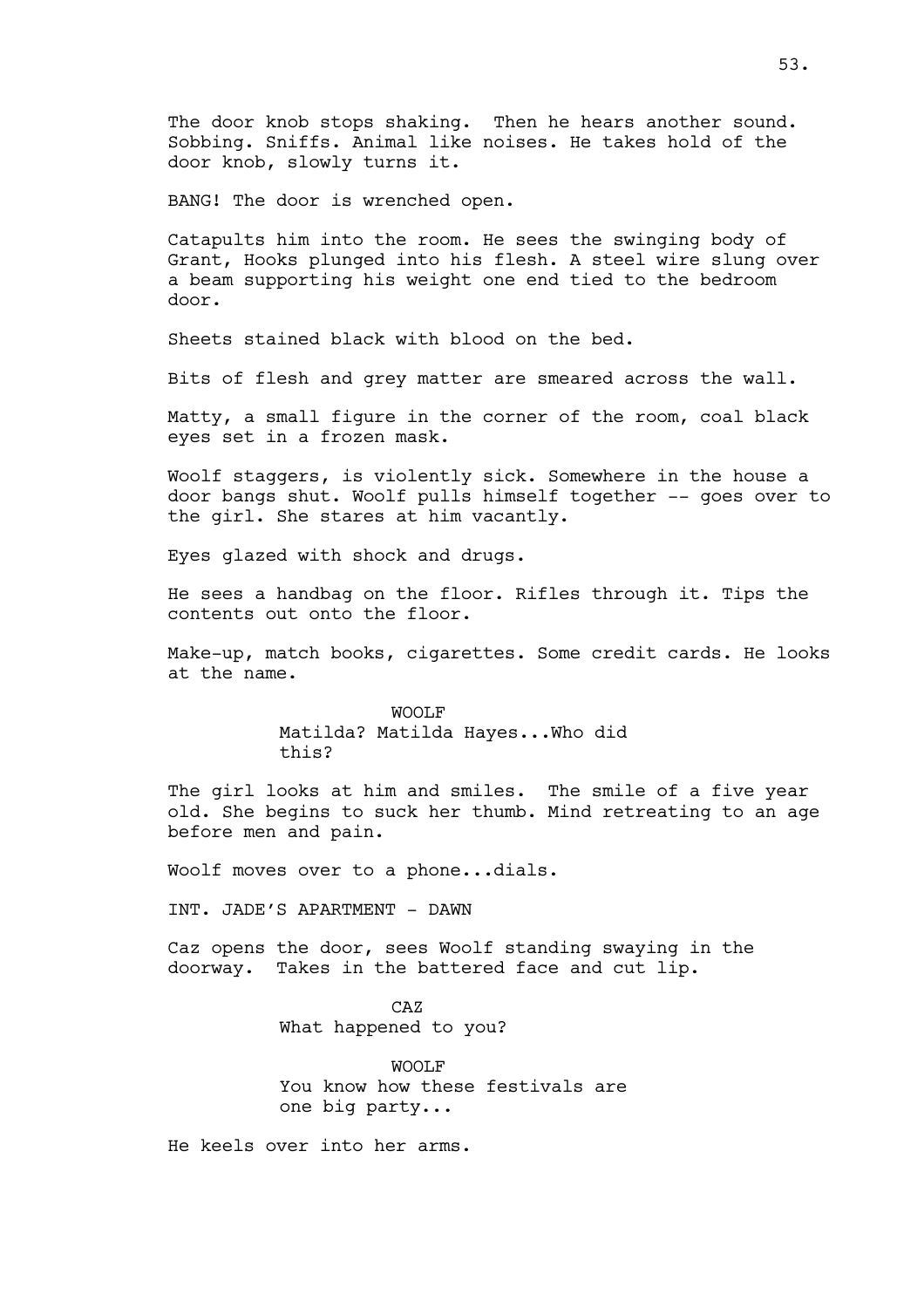Woolf comes slowly awake. Looks into the concerned eyes of Caz. Smiles, winces as he remembers his cut lip.

WOOLF

What time is it?

CAZ Four o' clock.

Woolf groans and sits up on one elbow.

CAZ

You want some coffee?

WOOLF

Thanks. Look I'm sorry. I didn't feel like going back to my flat. I'd better get going...

Caz looks at him.

CAZ You don't mean that do you?

Woolf meets her eyes.

WOOLF

No.

CAZ You'd better tell me what's going on.

A long beat while he decides what to do. Then.

WOOLF The bust at Beaky's. It was a set up. Colefax.

CAZ Little shit.

## WOOLF

He was going to plant something in the flat if I didn't cooperate. Screw up your chances of getting Zeke back. I couldn't let him do that.

Caz puts her arms around him. He winces.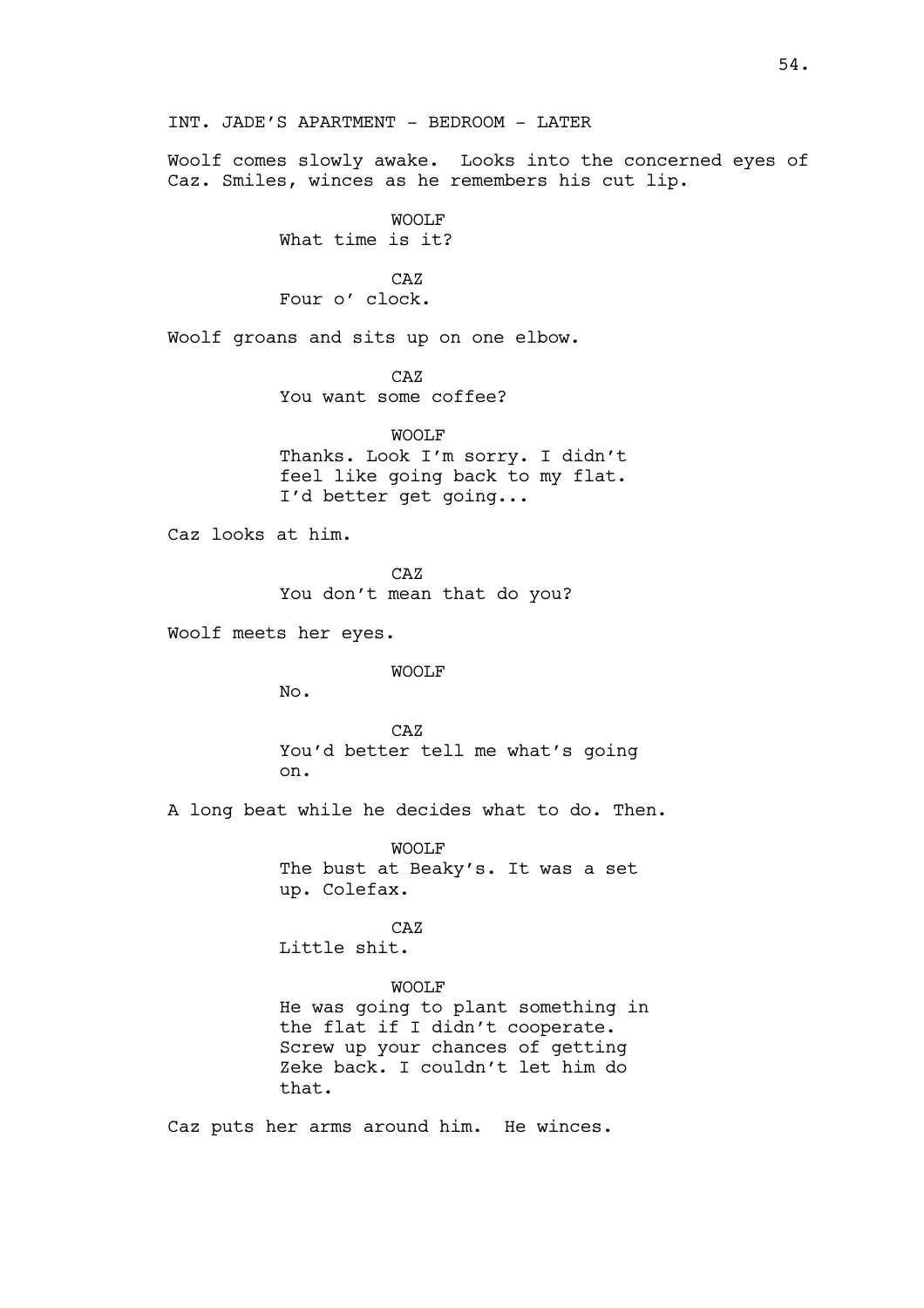CAZ Oh Nick. I'm sorry. Why didn't you say something?

WOOLF Didn't seem worth it. You're better off without me.

CAZ I don't want to be without you Nick. You know that. It's just...

# WOOLF

I know.

Woolf holds her. They kiss. He pulls gently away.

#### WOOLF

I need to borrow your car.

INT. GRANT'S FARMHOUSE - THAT MOMENT

Crime Scene Investigators work the room. Prints are being taken, blood samples scraped from floors. Shafter looks at the body.

# SHAFTER I left New York to get away from shit like this...

He goes over to Weeks.

SHAFTER What've you got?

WEEKS This one's different.

SHAFTER He's hanging from meat hooks, same tattoo as the other guy.

## WEEKS

Yes. But the last victim was tortured before he died. This one...

SHAFTER You saying we got two killers working?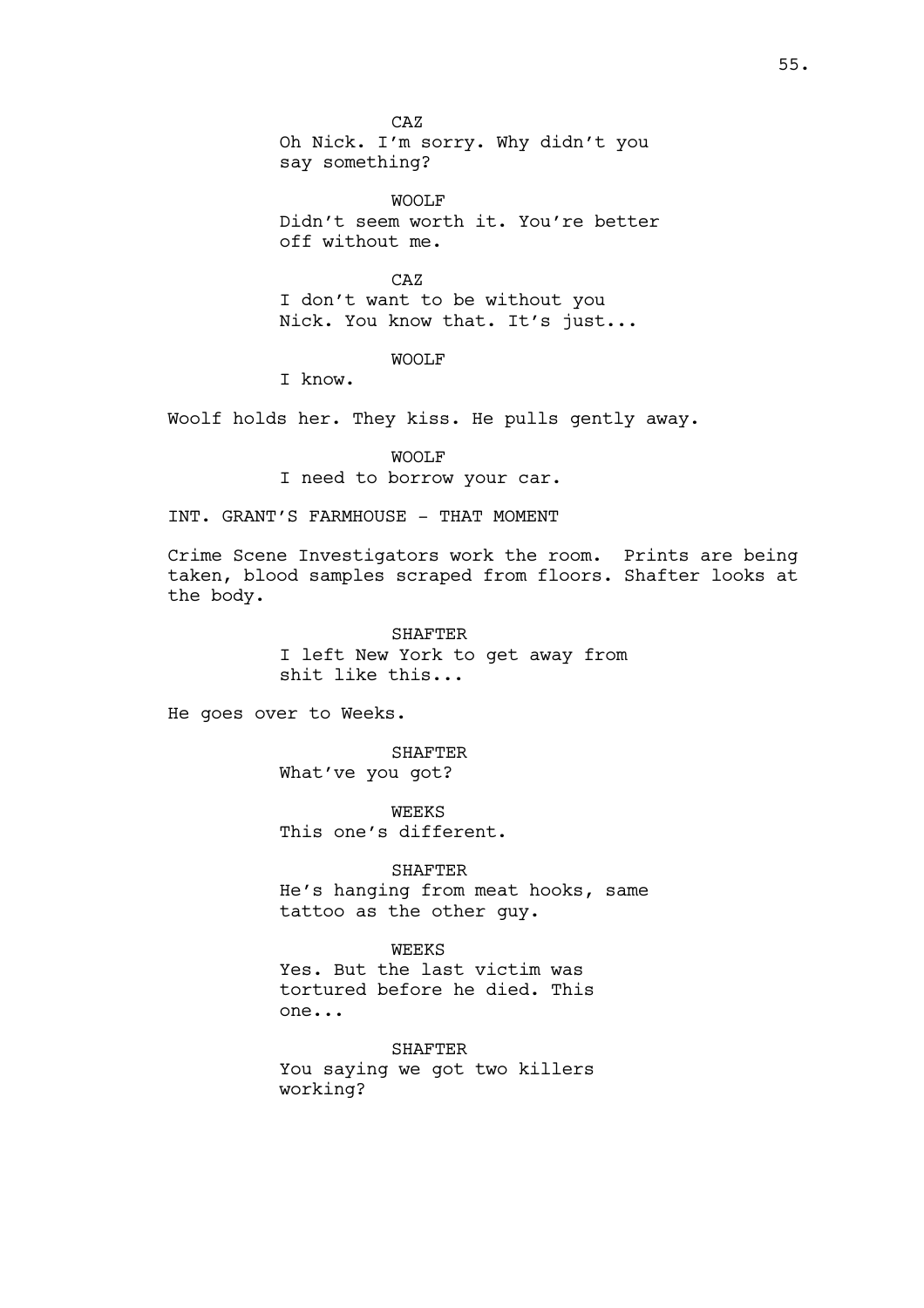It's a possibility. A copycat maybe. The similarity ends in the head department.

Weeks spins the body round. Matted hair and goo. Shafter reacts.

## **SHAFTER**

Shit!

Colefax comes up to him.

COLEFAX

We're getting a lot of prints Sir. I'm sure we'll turn up something.

#### **SHAFTER**

I wish I had your confidence Colefax, 'cos so far we've turned up squat. The idea was to find these people before they died. That's right isn't it. Correct me if I'm wrong but isn't this guy missing a vital part of his head?

Colefax visibly blanches.

COLEFAX We do have the girl.

#### SHAFTER

Yeah right. Could be years before she snaps out of it. Wearing your lover's face as a beauty mask tends to unhinge people. (beat) Where the hell was Woolf while this

was happening?

COLEFAX I'm not sure Sir. I seem to have lost touch with him.

Shafter glares at him.

**SHAFTER** Lost touch? Losing touch is something you do with your relatives. (beat) You'd better get some results soon Colefax or you'll find yourself losing touch with your job.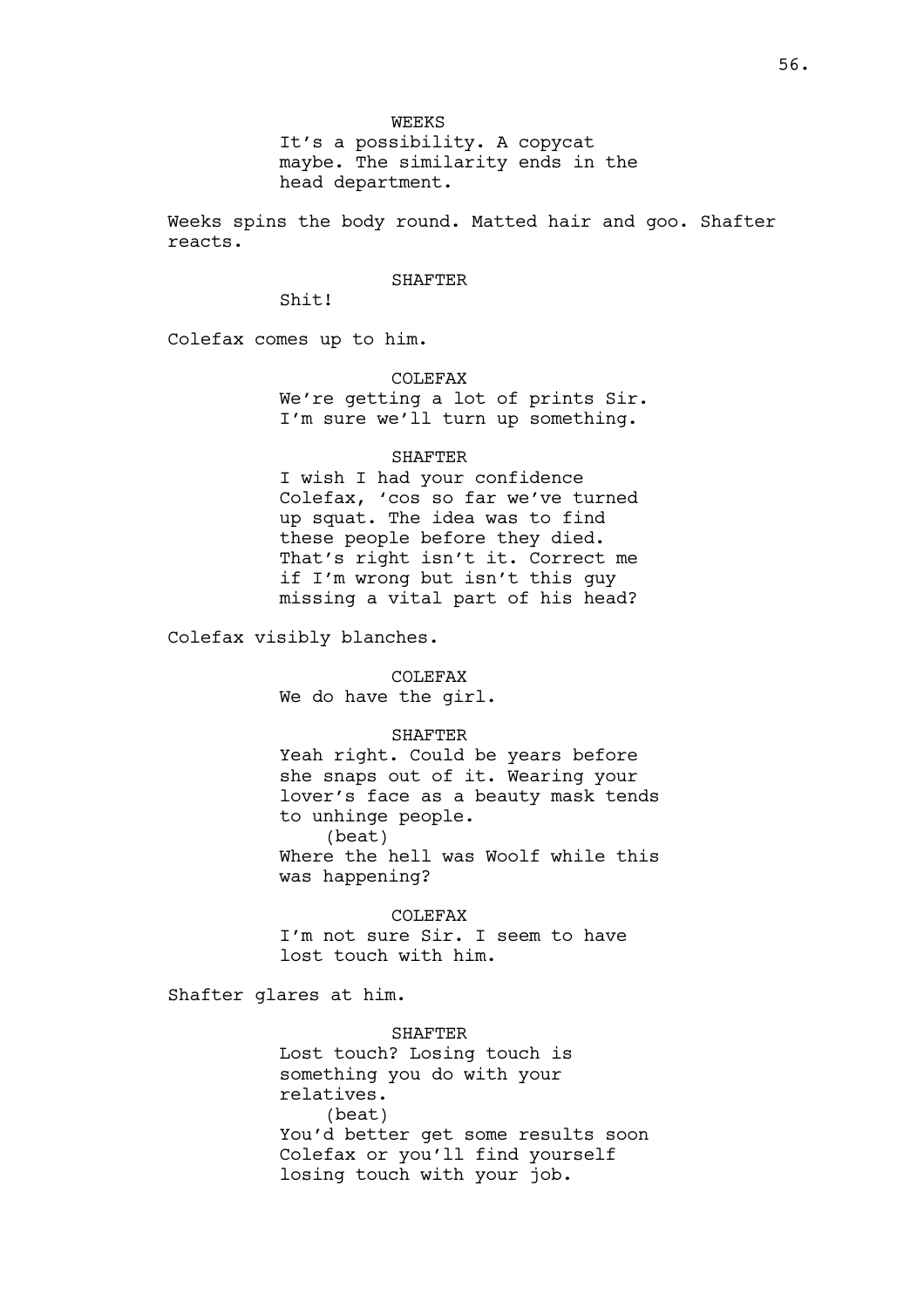INT. PVC PAM'S BOUTIQUE - CAZ'S WORKSHOP - NIGHT

Caz works on an intricate piece of silver body jewelry. She wears protective glasses and is heating the metal with a small hand held blow torch.

She has a workbench, computer and a display case within the area of PVC PAM'S a fetish clothing boutique.

She stares at a 3-D rendering on a laptop screen, an image of the piece she's working on. Compares it to the design in her hand.

A freckle faced Goth GIRL comes over. She has a figure like Betty Boop, and so many piercings her face looks like a cutlery rack. Her name is JADE, and she's the owner of PVC Pam's.

> JADE I'm off now. We're having a fashion show at De Sade's. Will you be all right?

Caz looks up.

CAZ Sure, no problem. (Beat) Jade...look I really appreciate you putting me up...

JADE That's okay...

CAZ I know I've been really shitty with you...it's just...

She tails off. There's an awkward moment. Jade hugs her.

JADE

Look...me and Nick, it was a one off thing we were both feeling sorry for ourselves, you know how it is. I'd never steal someone else's man.

Caz nods. Wipes her eyes.

CAZ Thanks Jade...I'll see you in the morning.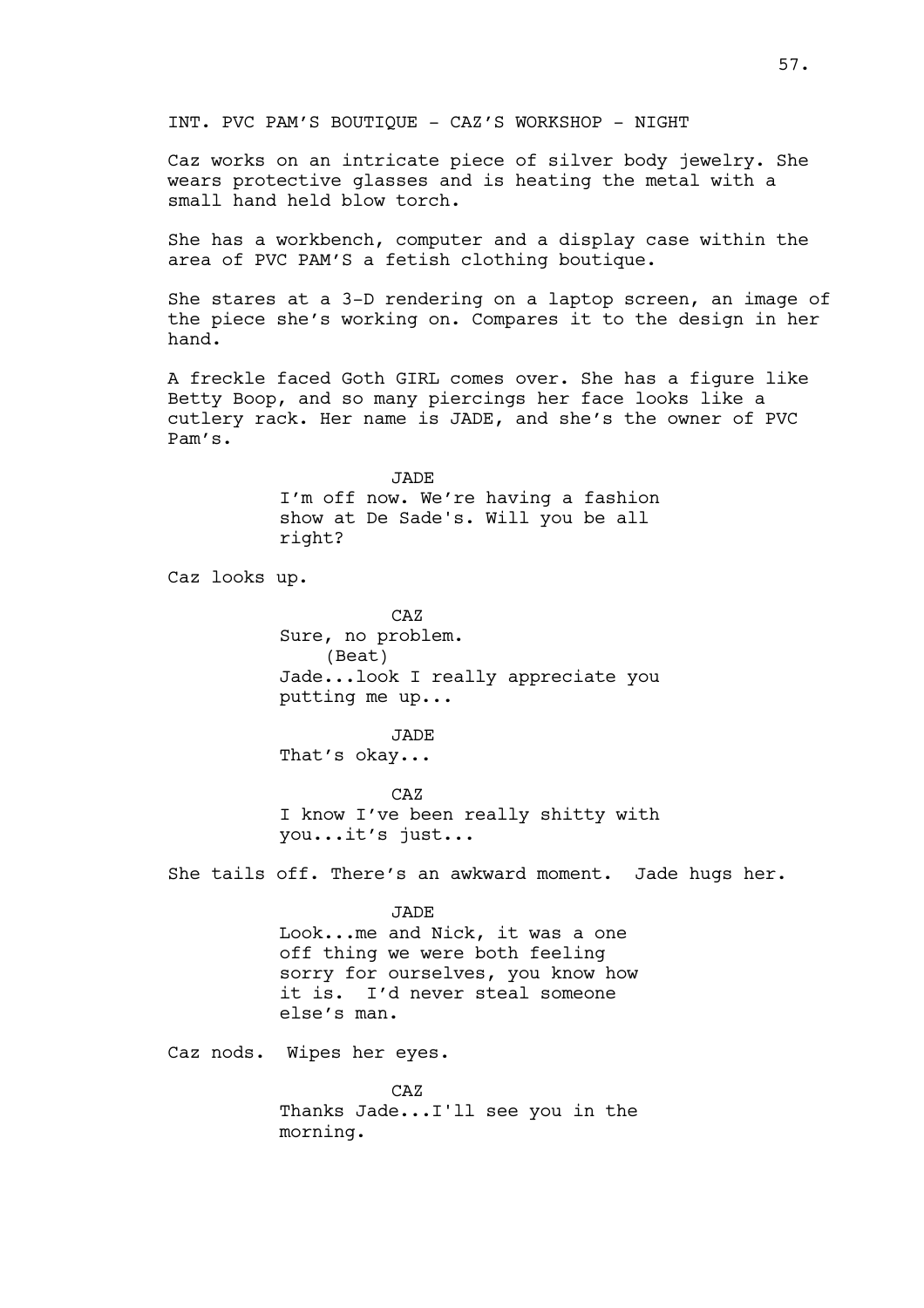Jade leaves. Caz goes back to work. Pours molten silver into a mold to cool. Begins to work on a half finished piece. It's quiet - just the HISS of the flame.

In the main part of the shop, metal CLINKS. Leather gauntlets swing on a rack. Caz looks up. Goes on working. THUD - a black rubber dildo rolls across the floor. Caz looks up.

Leather masks look down at her. Blank eye slits following her every move.

> CAZ Hello...is anybody there?

She gets up and walks through the shop. Looks around the hanging racks of fetish clothes. Nothing. She shivers walks back to her workbench.

A door bangs suddenly. She jumps.

EXT. PVC PAM'S BOUTIQUE - NIGHT

Colefax walks to his car. It's raining. He turns the collar of his raincoat up against the cold. Reaches his car, gets in.

WATCHERS POV THROUGH A CAR WINDSHIELD - THAT MOMENT

As Colefax climbs into his car. Black leather gloves rest on the steering wheel. On the passenger seat, photographs of an attractive girl with long auburn hair and of Colefax.

Colefax moves off. The watcher follows.

EXT. COLEFAX'S APARTMENT - WATCHERS POV FROM CAR - NIGHT

Colefax lets himself into the lobby of the flats.

WATCHER

Gets out the car. Goes round to the...

**TRUNK** 

Opens it. A leather tool bag inside. Unzips it. Inside a collection of tools. Steel wire, some metal hooks, spikes and skewers.

The bag closes. Is lifted out. Going with it as it leaves the trunk, heading towards the flats.

LOBBY

A gloved hand pushes all the intercom buttons, it skips the one marked COLEFAX. A voice answers.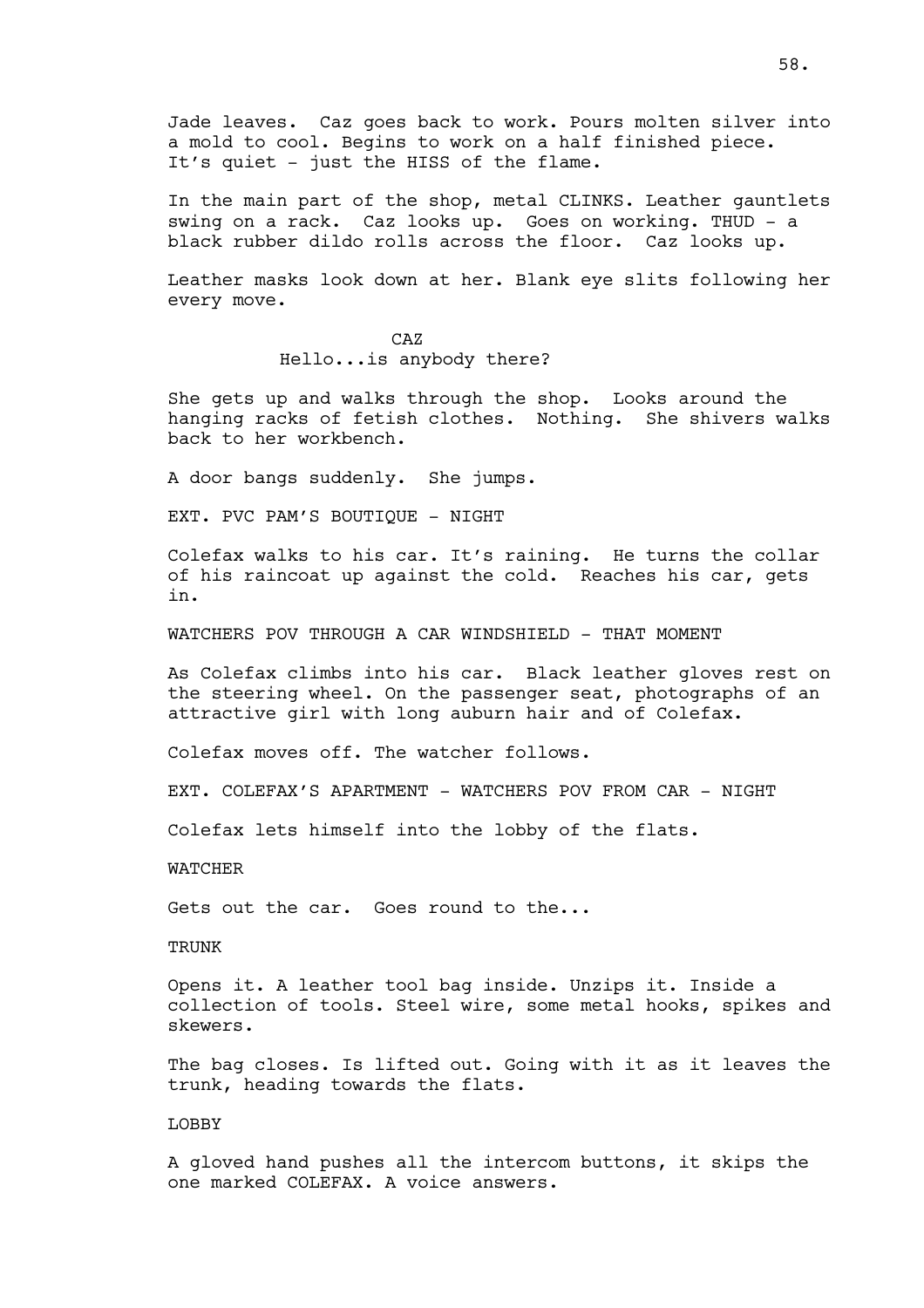INTERCOM (V.O.) Who is it?

MAN (O.S.)

Utilities.

The door release BUZZES. We go in. Up the stairs to...

COLEFAX'S APARTMENT

We reach down to the handle, slowly turn it. It opens.

HALL

A retro lava lamp the only illumination. The sound of a shower running. Moving down past an open door. The bedroom, it's empty. Come to the bathroom door. It's ajar. Steam wafts out.

We slowly open the door. Look into the...

BATHROOM

It's difficult to see in here, the lights are dimmed and the steam obscures our view. What we can see is a vague shape behind the shower curtain. We move closer.

ANGLE ON

A steel spike held tight in a hand. Moving up in an arc. Swinging down as...

COLEFAX

Rips the curtain back. Swings the shower head up. Points the scalding spray straight in our face.

A dreadful scream. Hands clawing at blistered skin. The clatter of steel falling on tiles. A MAN staggers backwards into the...

SITTING ROOM

Colefax follows. Stands dripping in his raincoat. Kicks the man in the stomach. Stamps on him for good measure.

> COLEFAX Everyone's a fucking Hitchcock...

He punctuates his sentences with more kicks to the MAN's body.

> COLEFAX No. Fucking. Originality.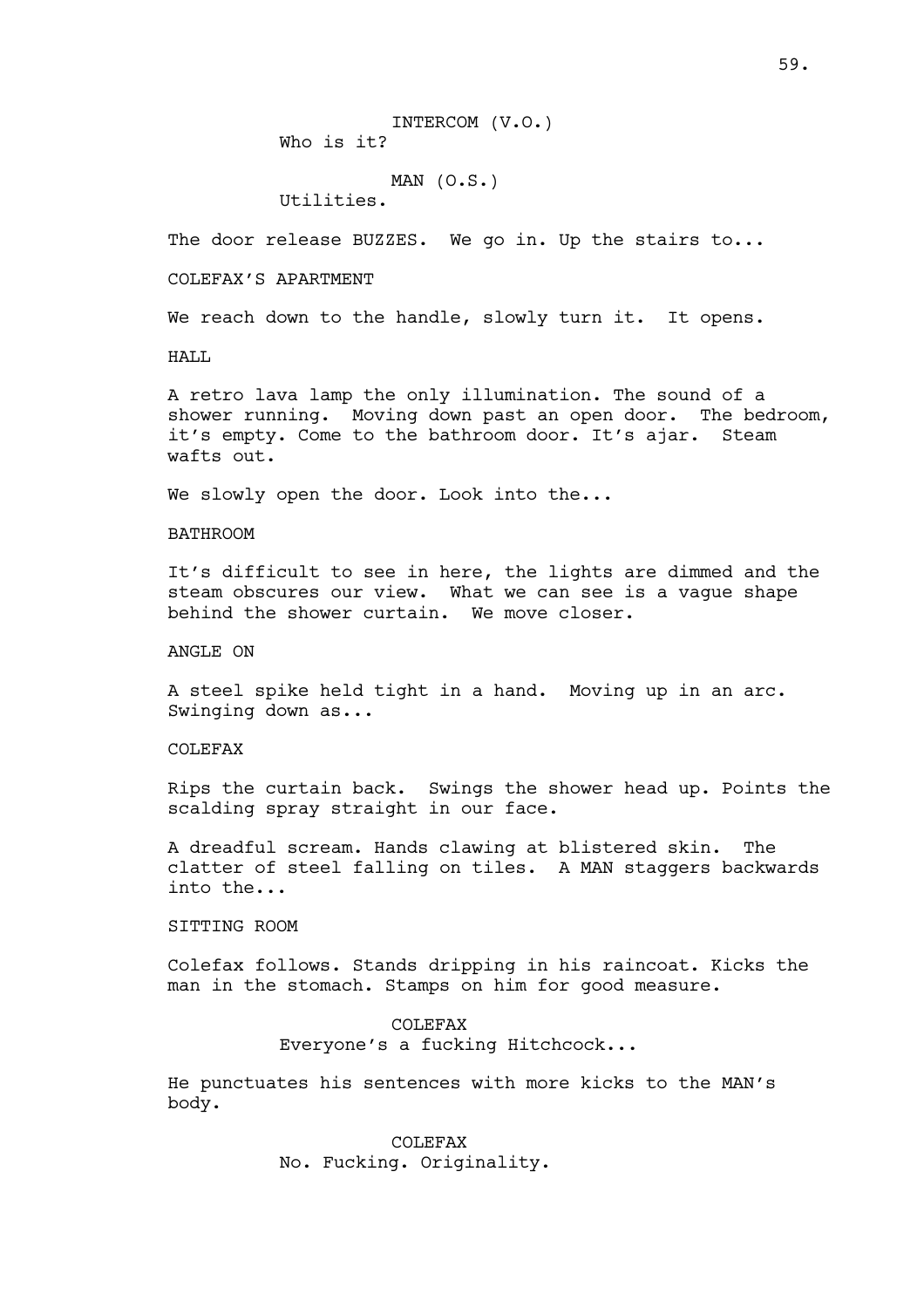The man, a nasty looking individual with a thick neck and a bad haircut has rolled into a protective ball. He whimpers. His face starting to swell up.

Colefax picks up the man's leather tool bag. Unzips it. Looks inside. Sees the hooks. He bends down and yanks the man's head up by the hair.

He drags the man across the floor by his hair. The man screams with pain. Colefax bends down, puts his face close.

> COLEFAX Shhhh! I'm just going to ask you a few questions. You're probably wondering why I don't read you your rights...thing is...you don't have any.

With his other hand he slams a fist into the man's face. Knocks him out cold.

INT. GARAGE - LATER

The man is now bound with the steel wire to a wooden chair. He's stripped to the waist. His mouth is gagged with an S&M ball on a strap.

A bare bulb hangs over him. His face is a mess, blistered and raw looking. Colefax sits opposite him. Soothing New age music plays from an Ipod dock.

He holds a long thin steel spike. The man's eyes open.

Wet slits beneath puffy lids.

Colefax smiles his cold smile.

COLEFAX Hello. Remember me.

He holds up the photo of him we saw in the man's car earlier.

COLEFAX Handsome devil aren't I?

The man groans.

COLEFAX You watch TV? Cop shows...there's always a good cop and a bad cop. Well...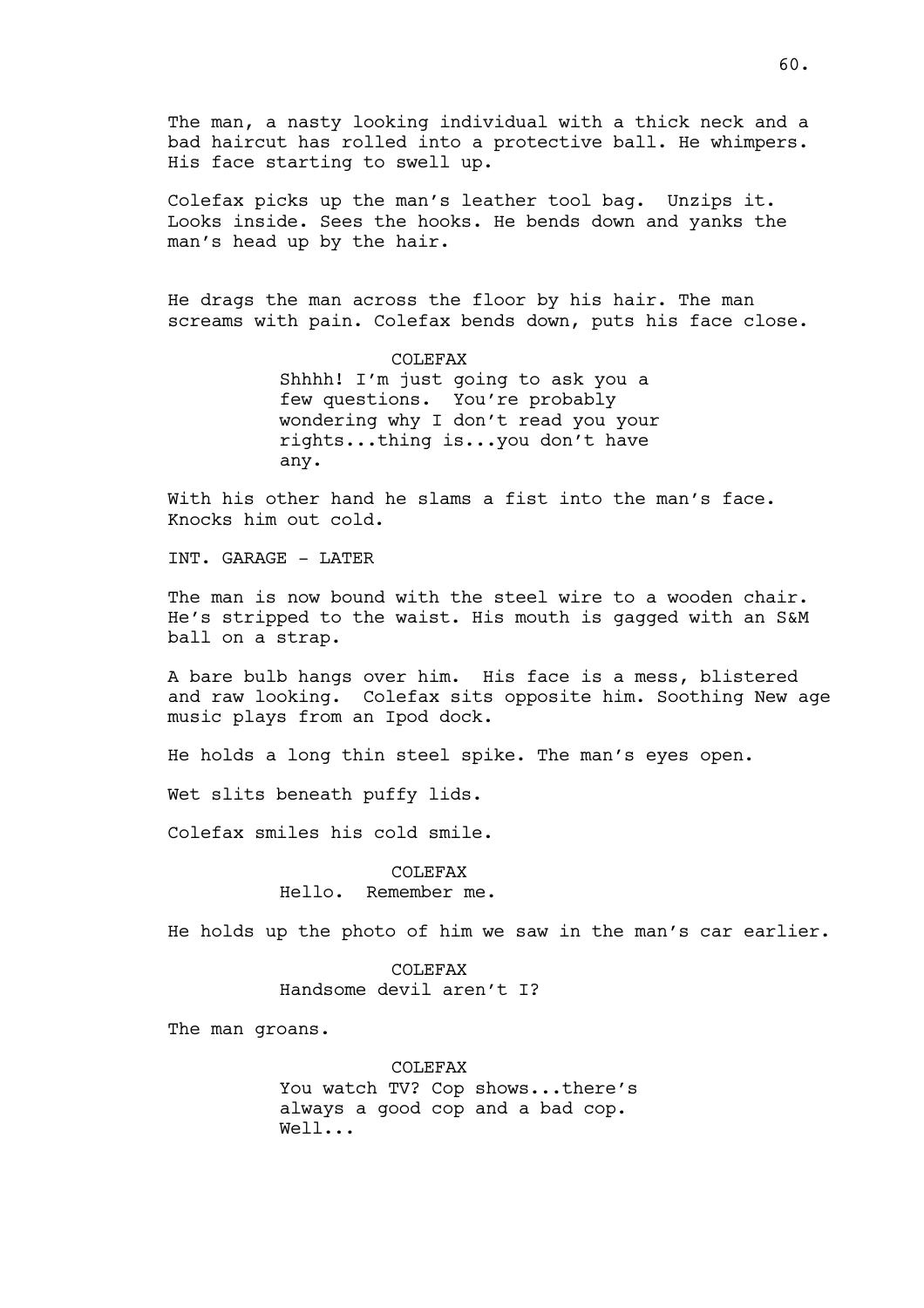He moves forwards. It's so quick we can't see what he does. The man shudders. He now has the spike driven into his shoulder. It oozes blood.

> COLEFAX This time there isn't a good cop.

The man begins to struggle as Colefax pulls another spike from the bag.

> COLEFAX Here's the thing. I need some information.

The man desperately tries to say something. It just comes out as a mumble.

#### COLEFAX

What's that? You can't talk. I know, but really it's very simple. You're a contract killer and your specialist subject is the Cripps security truck robbery. It's one Mmph for yes, two for no. When we get to the complex questions I'll take the gag out. Okay?

MAN

Mmmph.

COLEFAX Good. Now. First question. Who the fuck does your hair?

The man begins to mumble unintelligibly. Colefax laughs.

COLEFAX I'm sorry that was a joke. But seriously, tell me in your own grunts who'er you working for.

The man looks at Colefax. If half closed eyes could plead that's what they'd be doing.

MAN

Mmmph...Mmmph.

Colefax lunges forwards a sickening thud as he drives the spike into the man's other shoulder. The man struggles to move.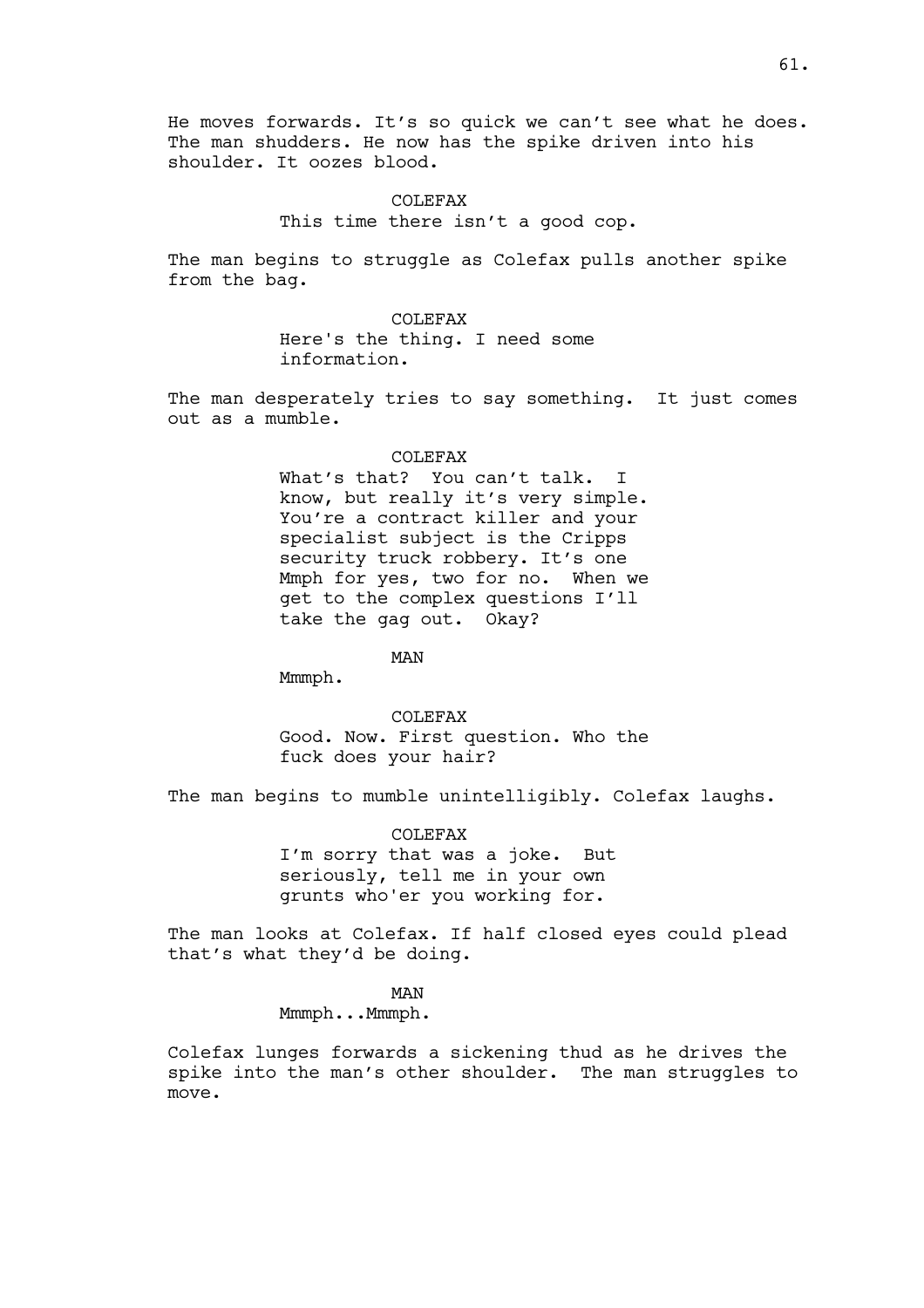## COLEFAX

Without wishing to appear cliched I'm afraid this is going to hurt you far more than it hurts me. Just a moment.

He reaches into the bag. Pulls out a fistful of steel spikes.

## COLEFAX

It's okay. I was worried I wouldn't have enough. Now where were we. Oh yes. You're going to tell me who hired you.

The man says nothing.

# COLEFAX I'm sorry I didn't explain the rules properly. You aren't allowed to pass on any of the questions.

He goes over to the man. Takes a fold of skin between his fingers. Picks a spike up. The man begins to struggle.

## COLEFAX

Thing is about pain. There comes a point when it becomes so intense it actually seems quite pleasant. Your mind just drifts away. Floats above your body.

He pushes the spike through the flesh. The main tries to scream. It comes out as a dull noise.

> COLEFAX You S&M freaks. You irritate me. It's all PVC and rubber knickers with you isn't it?

The man looks at him his eyes terrified. Colefax moves round behind him. Begins to massage his neck.

# COLEFAX

Thing is, it's not about having sex. The Sadhus believe that the longer they go without sex the greater their primal energy flow. Forget sex. That's just a temporary release of power.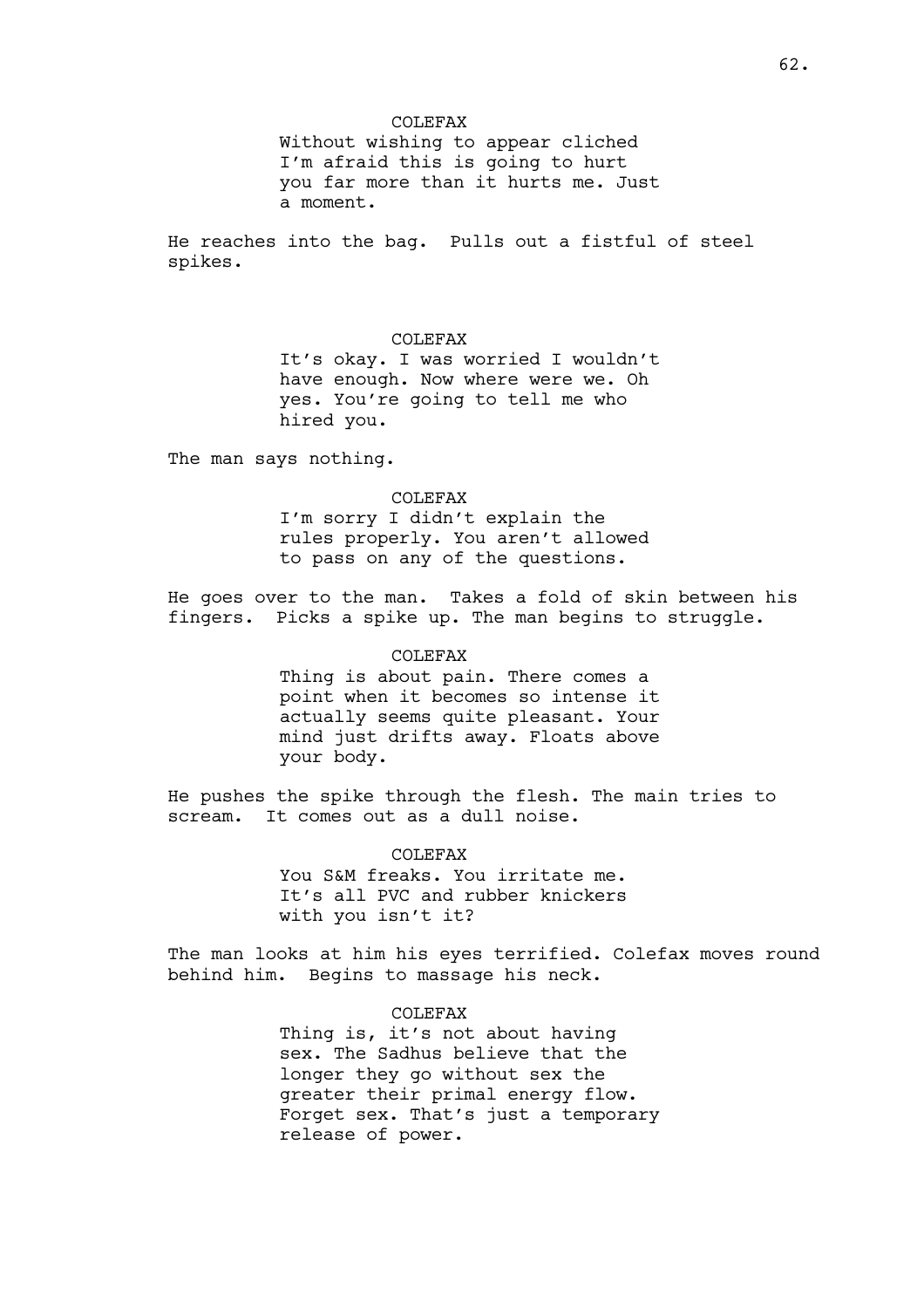Colefax does something with a knife to the man's back. We don't see what. Just the blood dripping onto the floor.

> COLEFAX Pain is one of the last ways man has to get back to his God. A way of reaching down into our primal roots. Am I making myself clear?

The man gives an emphatic Mmmph through his gag.

COLEFAX Good. My father made it very clear to me I suppose I should be grateful to him. Pain's given me a lot of pleasure. Still, enough about me. What about you? We really must get on. Things to see, people to do.

EXT. OLD MARKET - NIGHT

Woolf drives round the back streets.

COLEFAX (V.O) Name's Zeta. She has an act at a club called Lashers. Take her home. I'll speak to Shafter, get him to set up surveillance.

EXT. LASHERS PRIVATE CLUB - NIGHT

Woolf pulls up outside a club. A studded door set in a brick wall. A dull brass plate gleams in the half light. LASHERS -MEMBERS ONLY.

Woolf gets out the car. Goes over to the door. Rings a bell. A steel flap opens. Piggy eyes peer out. The door opens. A large MAN stands there.

He looks at Woolf's battered face.

DOORMAN We don't want any rough stuff.

WOOLF I'm a friend of Zeta's.

The doorman still looks unconvinced.

DOORMAN I don't recognise you.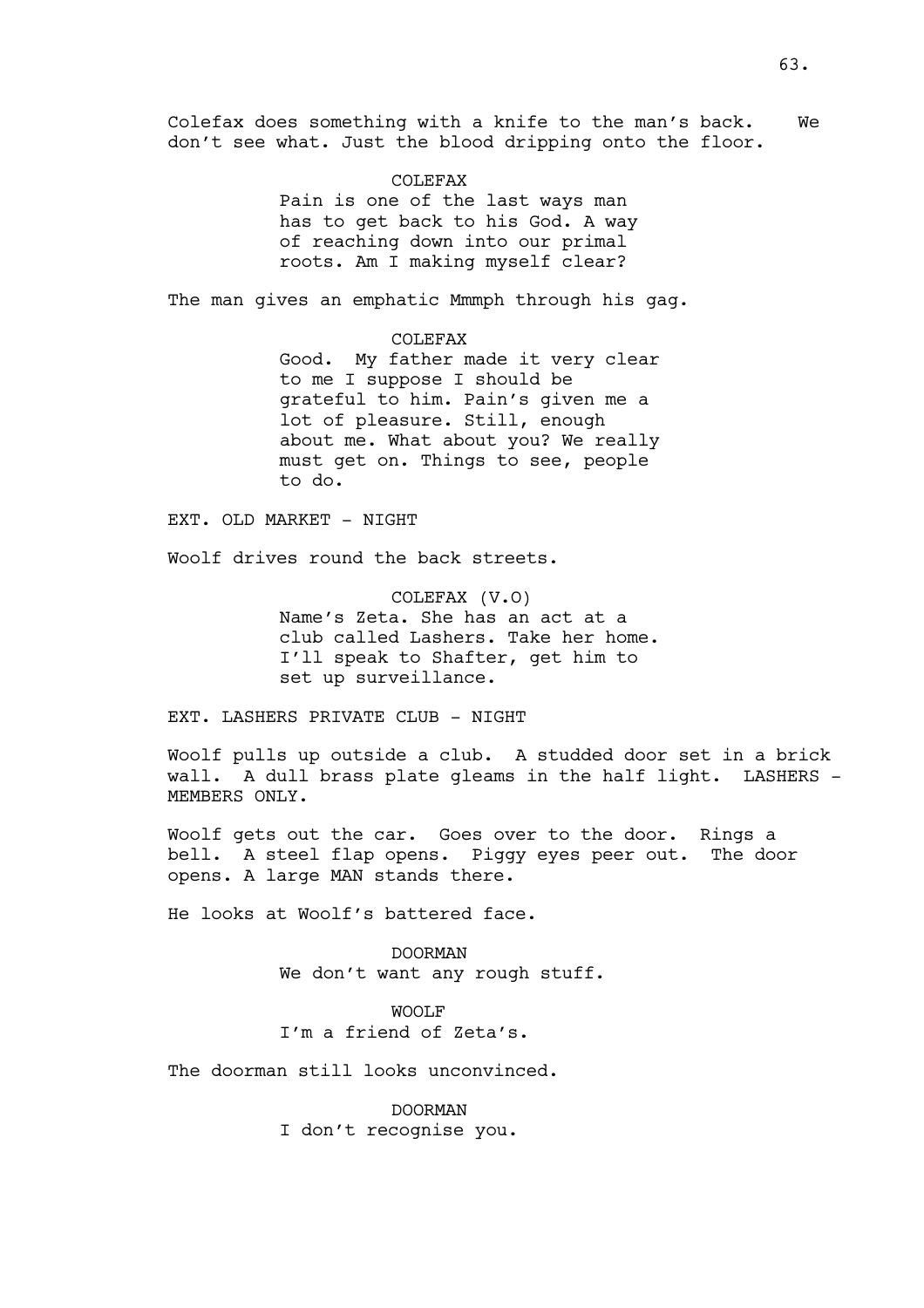Woolf sighs, reaches into his pocket and pulls out some twenty dollar bills. Counts two into the doorman's hand.

> DOORMAN Naaa. Still can't place you...

Woolf adds two more notes into his hand. The doorman smiles.

DOORMAN

Yeah now I remember, Zeta's friend.

Woolf smiles, moves on past him into the club.

INT. GARAGE - NIGHT

Colefax naked to the waist wipes blood from himself with a towel. Behind him the man is slumped in the chair.

A steel skewer through his heart.

He's dead.

Colefax reaches down and picks up a clean shirt.

We see his back.

See the TATTOO. A TIBETAN MANDALA. Same as the other members of the gang.

INT. LASHER'S - NIGHT

Woolf walks down a leather studded corridor. Towards the dull thump of hard core techno. Heads into the...

CLUB

A cavernous womb. A packed dance floor. Pools of dim light. A place where people navigate by touch.

A naked women hangs in a leather sling above the floor, tonight's slave. Men and women touch and fondle her freely, she moans with pleasure.

A girl appears by Woolf's side. Along with her glazed look she wears a studied leather peep hole bra and PVC body sheath.

GTRL

Eat me.

WOOLF No thanks I already ate. Where can I find Zeta?

The girl sighs, sees she's onto a loser.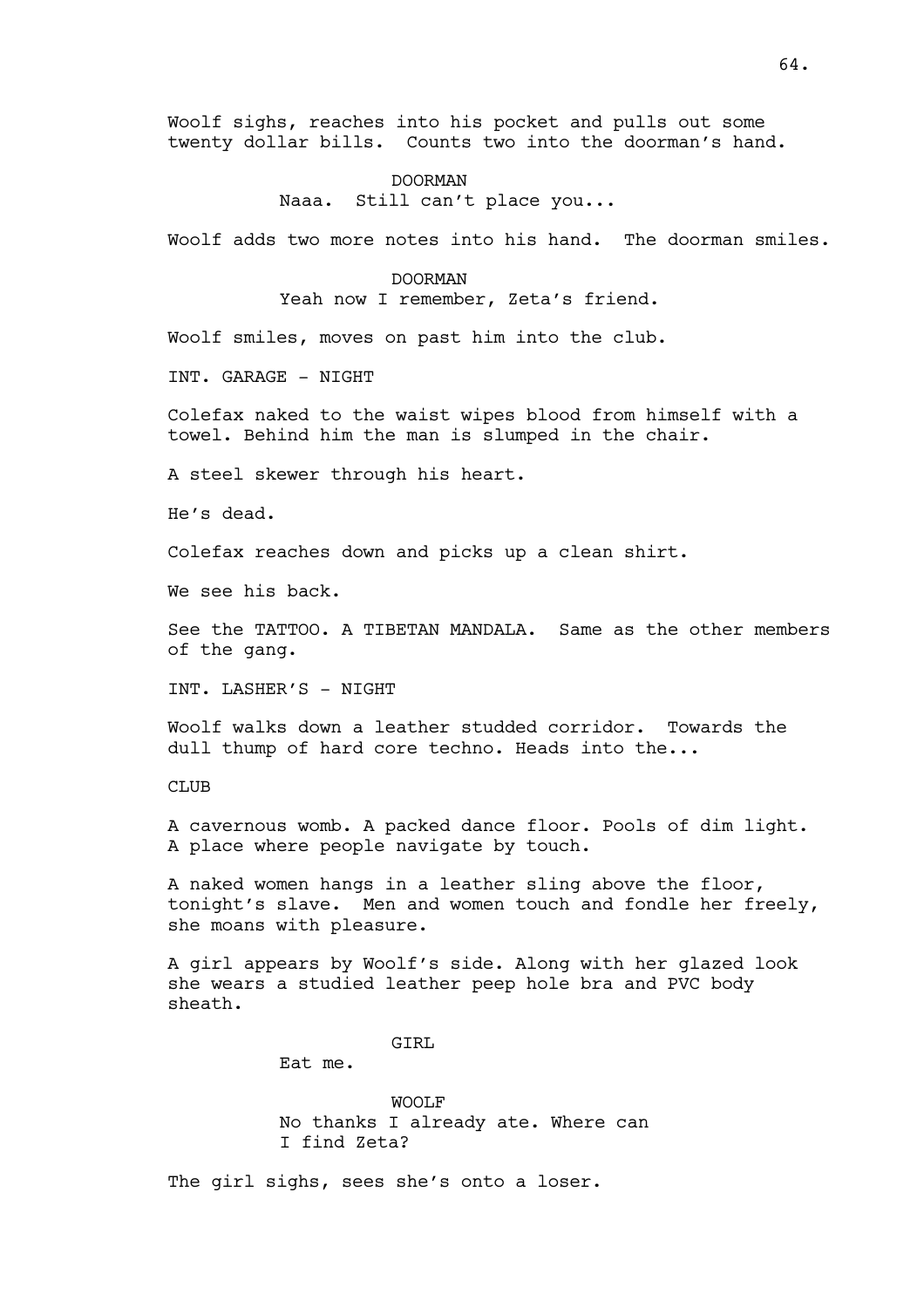GIRL She's on in a couple of minutes. She'll eat you alive.

She stalks off.

Woolf makes his way towards the bar.

Two statuesque women sit on leather stools. Both naked. They nuzzle each other. Hands working overtime.

Woolf catches himself staring, wrenches his eyes away and waves at the bar lady. He's confronted by a pair of gravity defying breasts with pierced nipples.

The girl looks at him. Eyes like a lizard.

**BARMATD** Upper or downer?

WOOLF

A beer?

The women looks like she's been slapped.

BARMAID

I'm sorry?

Woolf sighs.

WOOLF

Upper.

The women returns with something green in a tall glass. Plonks it down in front of Woolf.

## BARMAID

That's twenty.

Woolf goes to say something, thinks better of it, hands over a twenty.

Suddenly a cheer goes up. Colored spotlights play over a small raised stage at one end of the room, bare save for a large black leather couch.

> ANNOUNCER Please welcome tonight's star turn the overpoweringly wonderful ZETA !

The music level is cranked up a notch Frankie goes to Hollywood's RELAX explodes through the speakers.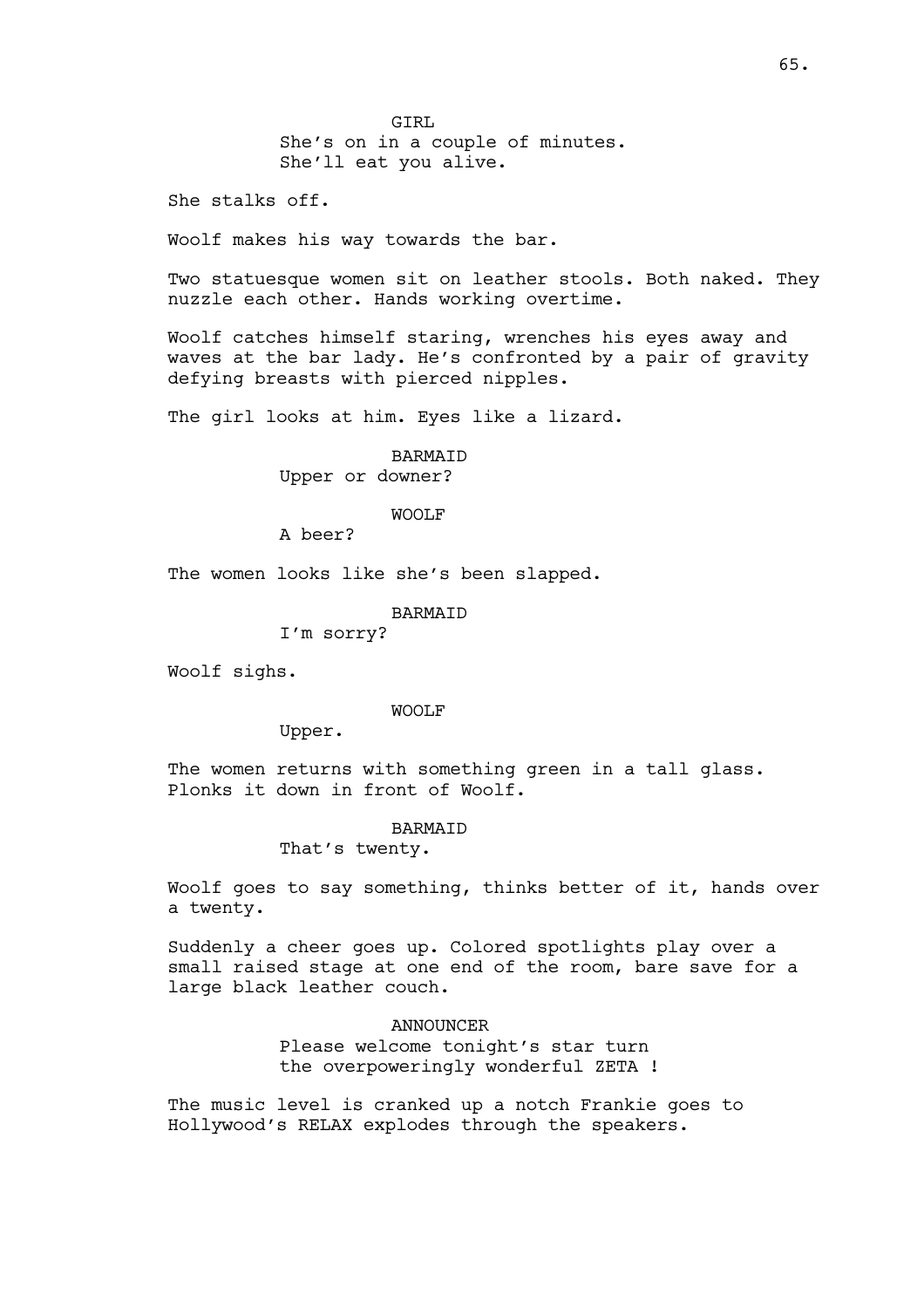Woolf turns to watch. A girl strides out onto the stage. She wears PVC thigh boots with impossibly high heels, gloves and a tight leather corset.

Her breasts jut through openings in the front. She has long auburn hair.

The girl from the photo on the car seat.

She carries a whip. Cracks it in the air. Prowls the stage like some exotic wild animal, her long auburn hair flicks to and fro.

She moves to the edge of the stage, selects a victim, a young blonde girl. She's stripped by the crowd, passed up onto the stage by willing hands, kneels at her feet.

She pulls the girl upright by her hair, drags her over to the chesterfield, bends her over the arm.

The crowd begin to go wild.

CRACK! Zeta brings the whip down on the girls back leaving a livid weal. The crowd bay with excitement. Their faces twisted into masks of ecstasy.

Zeta throws the whip down. Straps on a large rubber dildo.

Moves towards the girl. The crowd howl. The girl screams.

Woolf turns away, but not before he's seen the distinctive tattoo on Zeta's back.

A TIBETAN MANDALA. And this one is very much alive.

INT. LASHER'S CLUB - CHANGING ROOM. LATER

A small room. Just enough space for a shower and a hanging rack with some clothes on it.

A selection of leather and plastic wear adorns the rack. The huge rubber dildo serves as a wig stand where her long auburn hair hangs.

Zeta is finishing in the shower. She soaps herself all over, her hair is short and black. She looks very powerful now, losing her hair has made her appear stronger.

A knock on the door. She turns off the shower.

ZETA Who is it?

Silence.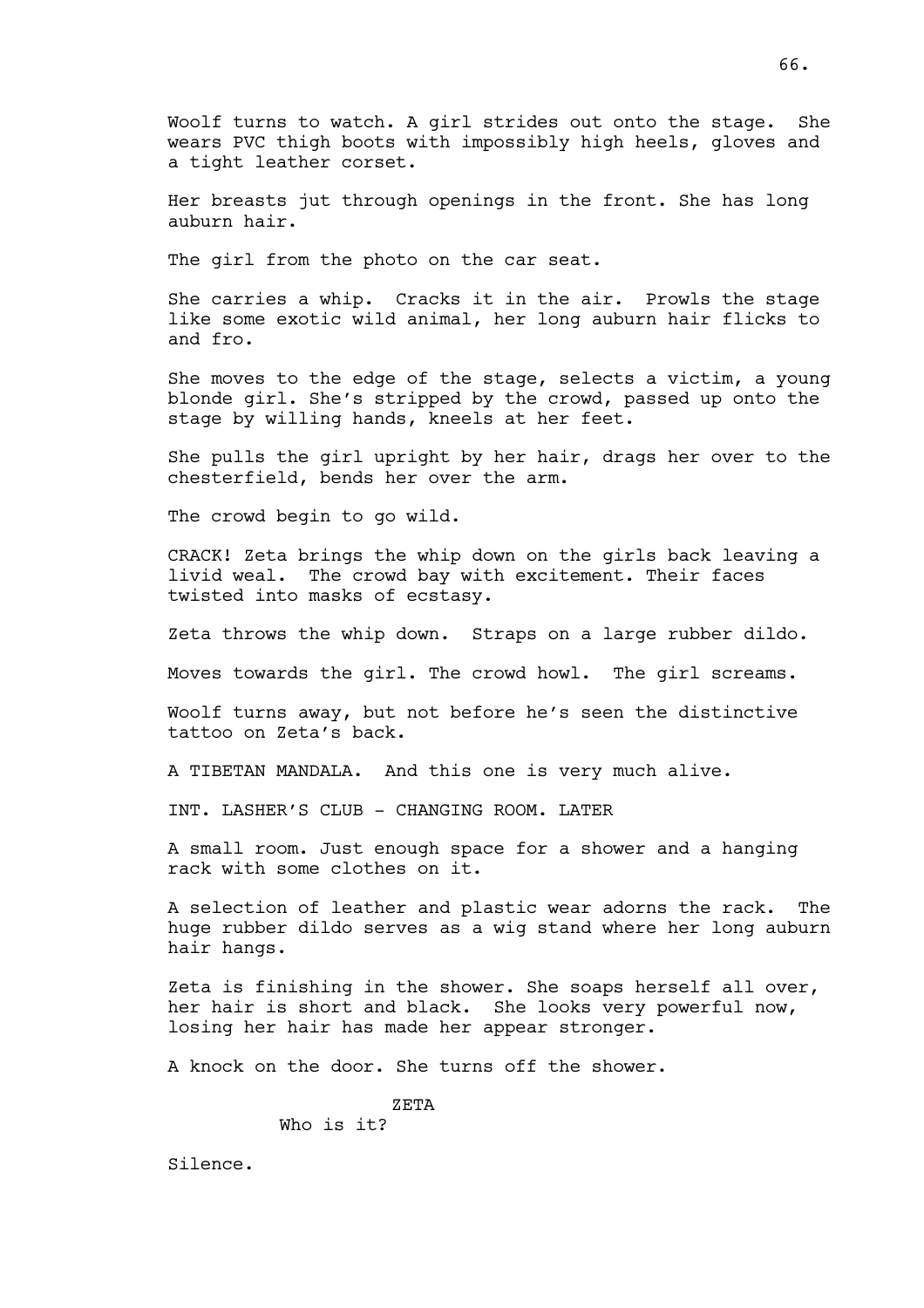ZETA Bernie. Is that you?

She towels herself down and slips into a one piece, backless latex dress. Moves to the door. Listens. Shrugs and pulls it open. Woolf stands there.

#### ZETA

Who are you?

WOOLF I'm selling life insurance...

## ZETA

Fuck off.

She slams the door. Woolf's foot kicks it back open.

#### WOOLF

Listen. That tattoo on your back makes you an endangered species. If you want I can walk away and you can become extinct like the rest of your kind. Or you can talk to me and I might be able to keep you alive. Your choice.

On Zeta.

INT. ZETA'S APARTMENT - BEDROOM - NIGHT

One wall is given over to a mirror. A huge bed dominates the room. The paraphernalia of a Dominatrix litters a large dressing table.

Zeta sits on the edge of the bed smoking. Woolf leans against a leather vaulting horse facing her.

She looks at him. Goes over to the window. Looks out at an empty street.

> ZETA I don't see anybody.

## WOOLF

Trust me. They're out there.

Zeta's wired. Her head's tripping with a potent cocktail of adrenaline and toxic substances.

> ZETA Why the fuck should I trust you?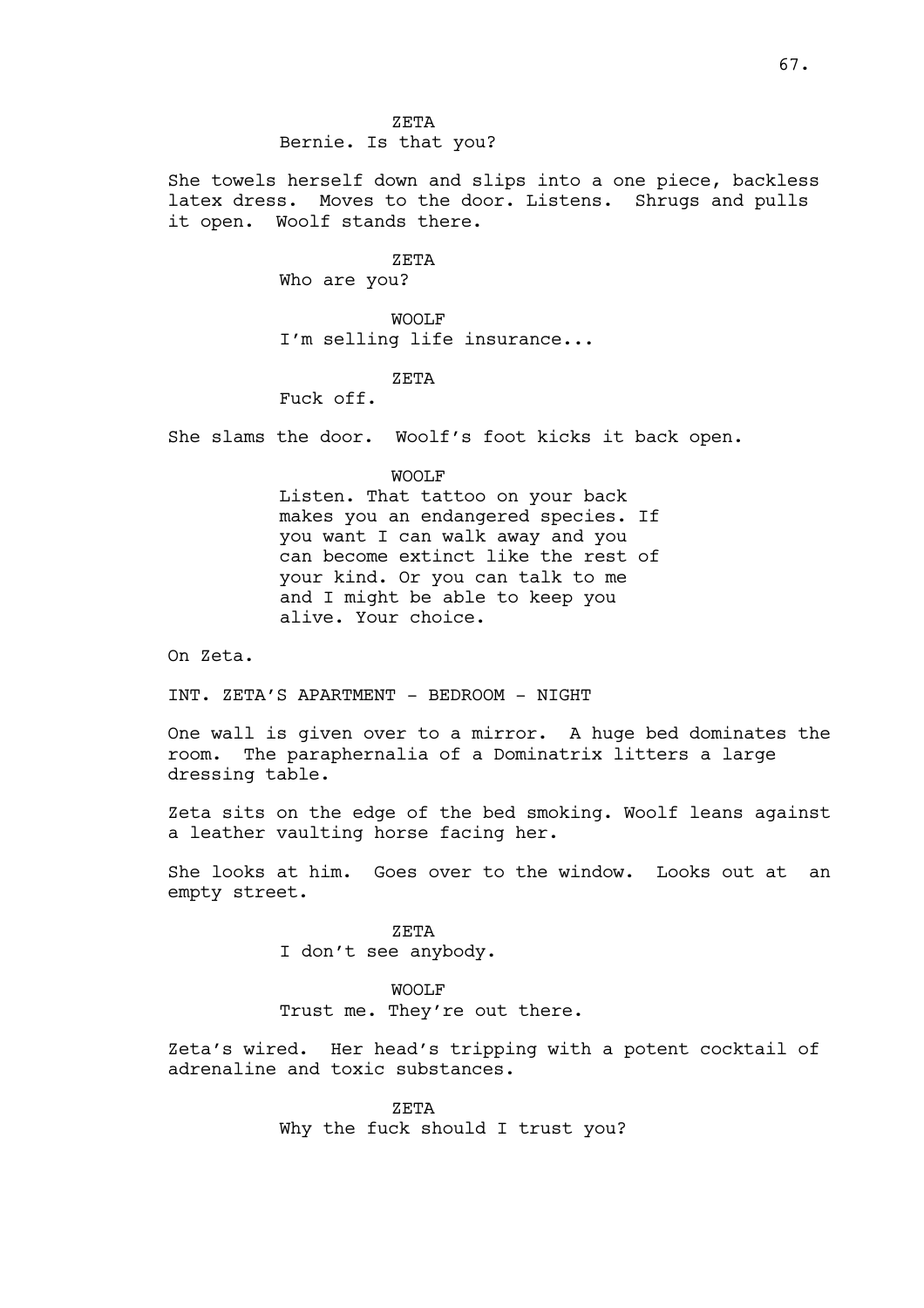Woolf comes off the horse like a coiled spring. Yanks the cigarette out of her mouth. They're nose to nose. His eyes bore into her.

#### WOOLF

Because of you I've been blown up, burnt to fuck, and lost my wife and job. So if I was you, I'd quit worrying about the police and start worrying about me.

That does it, she goes quiet. Hands fumbling in her bag for a lighter. She lights a cigarette up, hands trembling as she sucks in a lungful of smoke. Blows it up at the ceiling.

#### ZETA

What do you want?

## WOOLF

Two years ago you were involved in an attack on an armored truck which resulted in the death of two security guards and the loss of a relic worth millions.

ZETA

You can't prove that.

#### WOOLF

Maybe not. But if we just wait here someone will be along pretty soon to kill you. Obviously we'll do our best to stop him carrying out his plan.

Woolf shrugs. Zeta looks at him. Nagging suspicion in her eyes accelerating towards realization.

> ZETA You can't let him kill me. You have to play by the rules.

#### WOOLF

I'm a civilian. A civilian with a grudge. Don't confuse me with an officer of the law.

Zeta looks at him. Starting to sweat now.

WOOLF The clock is ticking.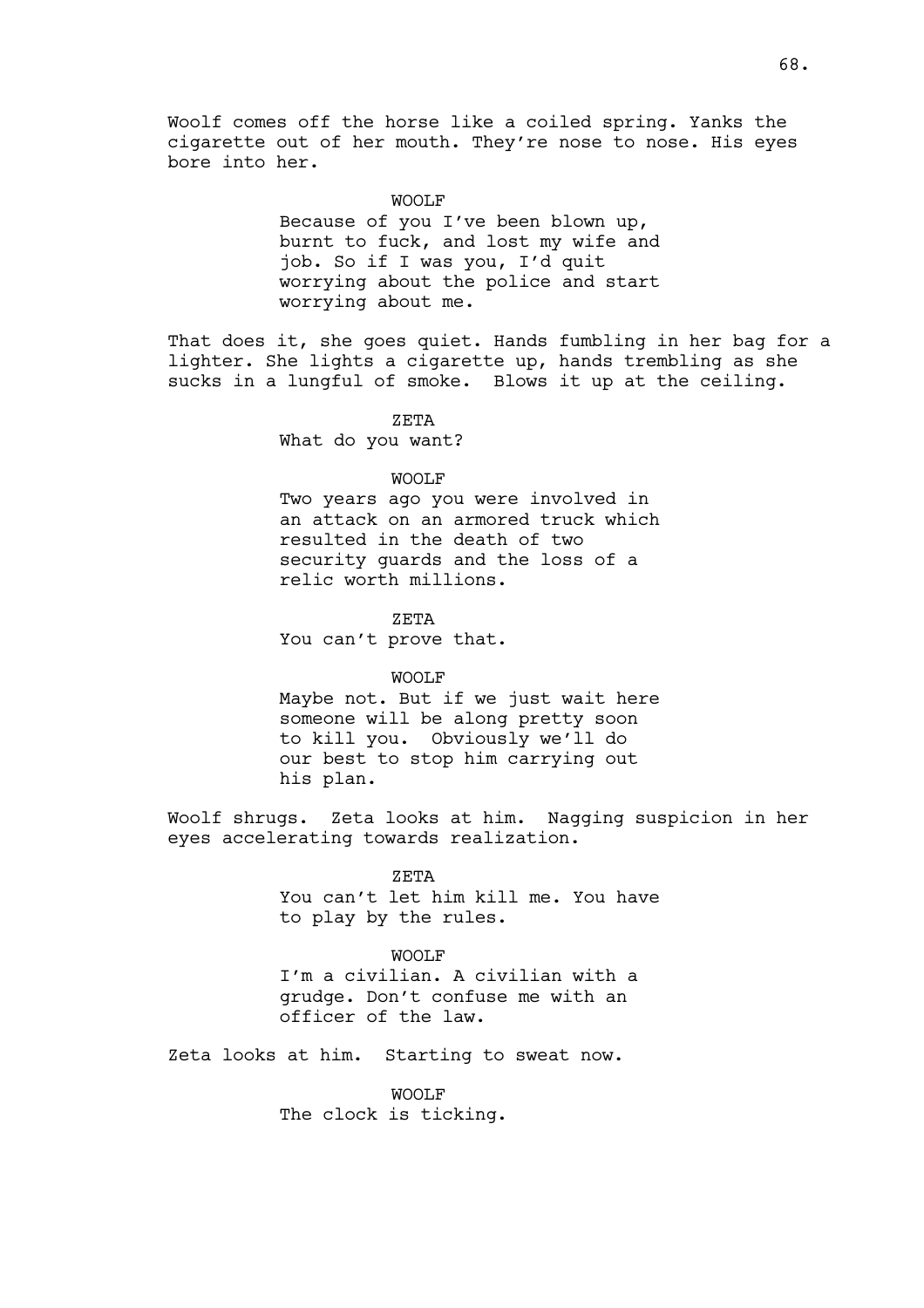ZETA Okay.Okay. I have to use the bathroom.

She gets up and goes to the bathroom.

INT. WATCHERS POV - FROM BEHIND THE MIRROR - THAT MOMENT

The lens of a camera, tightens in on Woolf.

The lens follows him as he looks around. Sees Zeta come out of the bathroom, she heads towards Woolf a strange look on her face. Looks like she's taken something.

She keeps her back away from Woolf, circles round him.

We zoom into the Mandala tattoo on her back, the shutter clicks -- there's a gun tucked into the back of her dress.

INT. BEDROOM - THAT MOMENT

Zeta floats towards him. Eyes wide and dreamy. She strokes the outlines of her breasts through the skin tight latex, squeezing and moulding, moving closer - squeezing and moulding.

> ZETA What say we have a little fun first eh? Then I'll tell you what I know.

Woolf stares at her, off balance. Male hormones kicking in, swamping his reflexes.

> WOOLF I don't think so...

A flash of grey steel as she whips the gun out from behind her back. A spray of blood and a dull crunch as she smashes it across Woolf's face, sends him reeling back onto the bed.

She leans over him now. Her face a mask of pure hatred.

Woolf clutches his lip, blood gushes from between his fingers. Zeta pushes the snout of the gun against his forehead, digging into his flesh.

> ZETA Get up fucker. And don't breath until I say so.

Woolf gets up painfully, limps away from the bed. Zeta waves him into the centre of the room with the gun.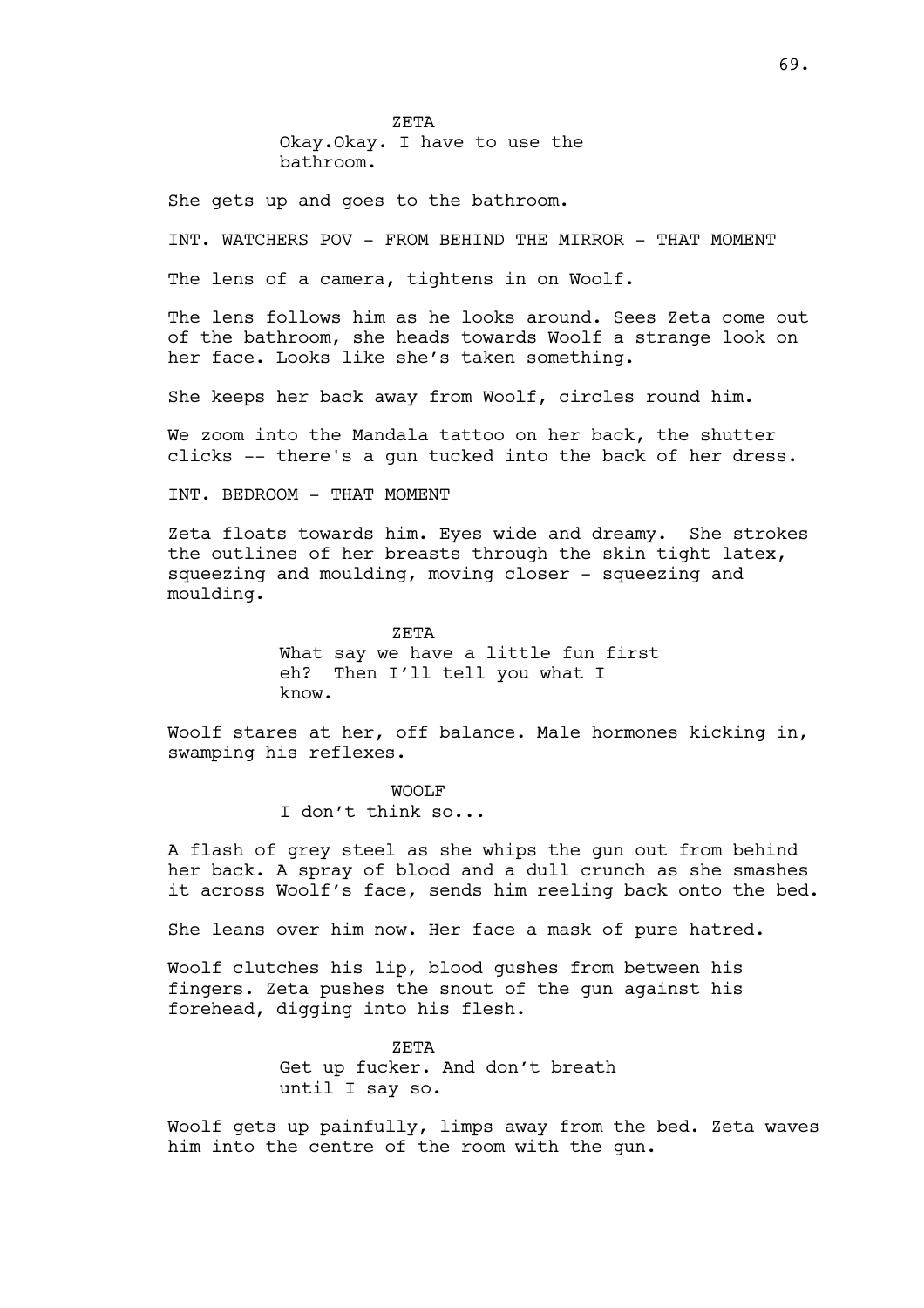## Take your shirt off. Do It!

Woolf painfully begins to take off his jacket and shirt.

# ZETA

Turn round.

Woolf turns round, reveals a scarred back. Zeta seems surprised.

# WOOLF

What are you looking for?

ZETA

Sit down on the bed. Keep your hands where I can see them.

Woolf slumps onto the bed. Zeta points the gun at him. Hands trembling.

> ZETA How'd you know where to find me?

> WOOLF Police informant. Your tattoo is hardly inconspicuous.

> > ZETA

I don't believe you. You know me, you know all of us. You were going to kill me like you killed the others.

WOOLF You're wasting time. The only way you'll stay alive is to give yourself up. Put yourself under police protection.

Zeta brings the gun up. Levels it against Woolf's forehead. Cocks the hammer back.

> ZETA But you're not police are you? Nice try but you really have to be going now.

# BANG!

The mirror fragments into a million crystal daggers. Coats the frozen pair with glittering shards.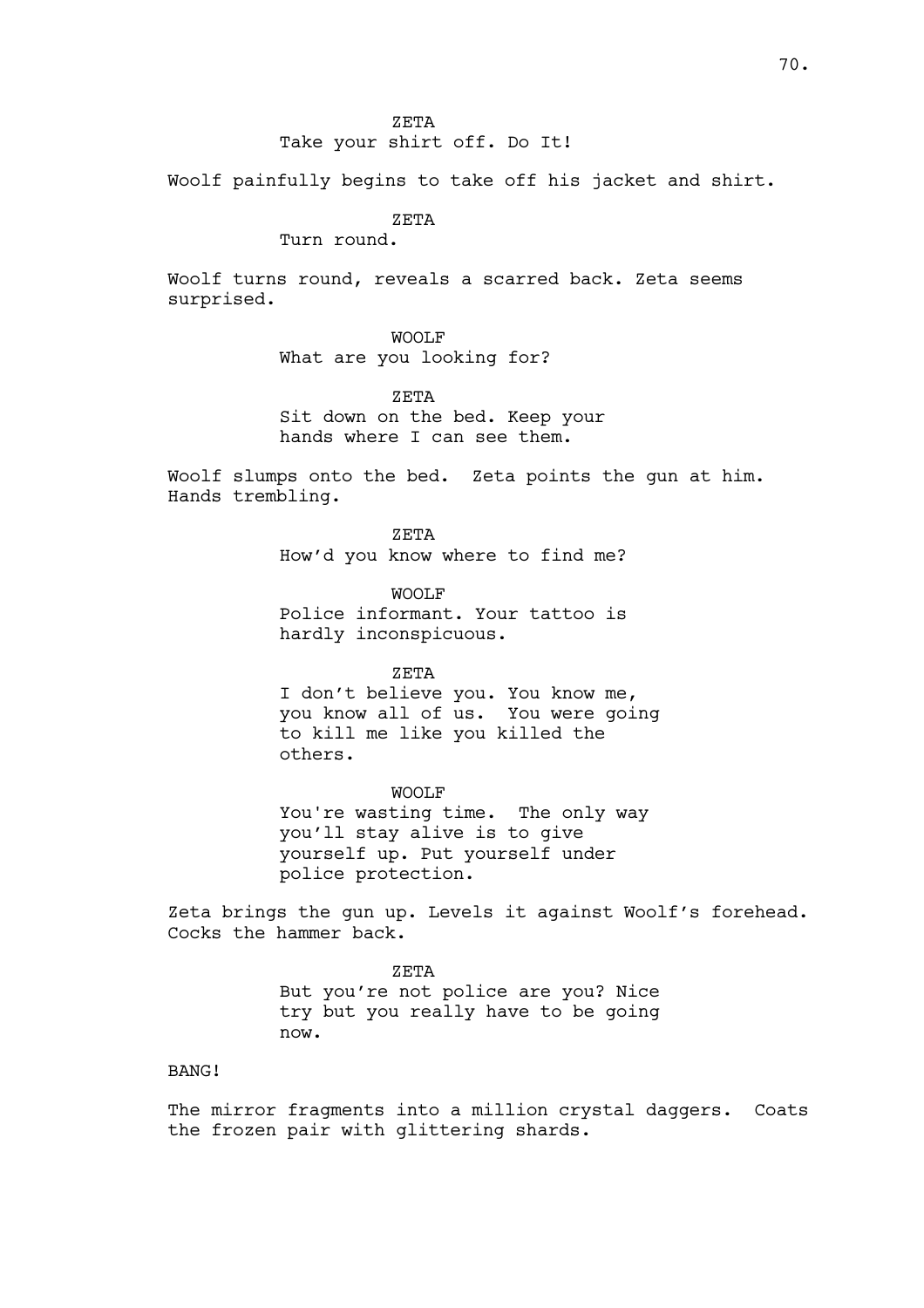A spray of blood splatters Woolf. Zeta falls to the ground. Woolf wipes blood from his face.

Stares at Colefax looking at him through the broken mirror

Colefax smiles, keeps the gun pointed at Woolf. Picks up Zeta's gun from the floor with gloved hands. Sits down in a chair.

> COLEFAX There now, that's all tidied up.

Woolf looks at him. Realization smacking him in the face like a cold wind.

WOOLF

You set me up...

COLEFAX You set yourself up. Stupidity is no excuse in the eyes of the law.

Woolf comes off the bed, hands outstretched reaching for Colefax's neck. Face twisted in rage. BANG! A spurt of blood from Woolf's leg. He collapses writhing on the floor.

## COLEFAX

You need to chill out...stress can be a real killer.

Woolf glares at him from the floor.

WOOLF

You're insane.

COLEFAX

I prefer the term psychologically challenged. Besides it's only a flesh wound, unlike you I was fairly useful at target practice. (beat) You're a bit of a loser Woolf, just stupid enough to do what I wanted. And not clever enough to see I was pulling your strings.

WOOLF You planned the whole thing?

#### COLEFAX

'fraid not. A very bright individual calling himself the Bodhisattva Shimeeta, also known as Dennis Hardy.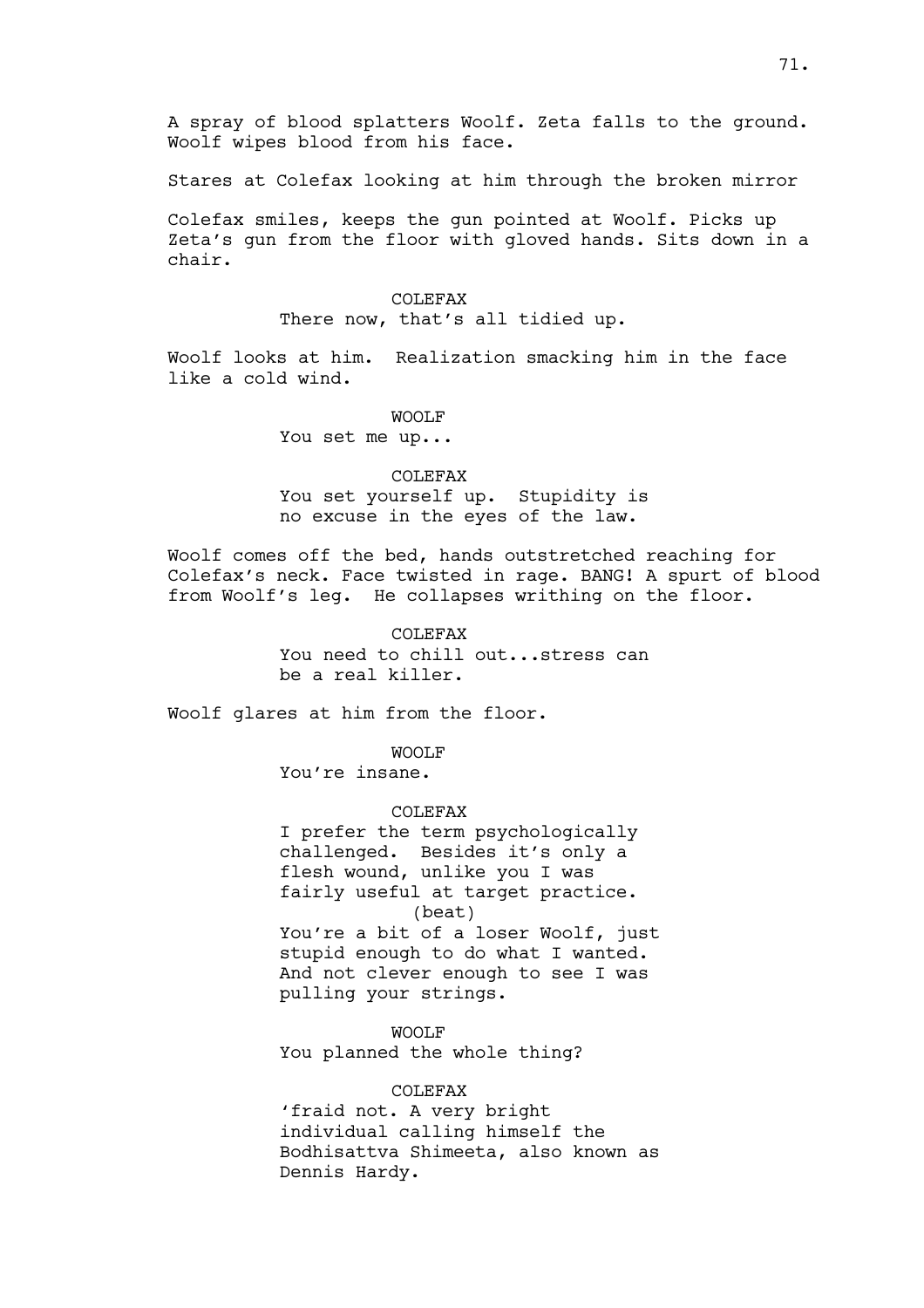### WOOLF

Who the hell is he?

# COLEFAX

Used to hack into bank security systems and demand money to keep quiet about it. Was doing quite well 'till he got religion. Formed a sect called R.I.P. - Religion In Pain. Believed he was going to be the next anti-Christ. He was found wearing a fifteen year old girl on his dick. Got three years.

### WOOLF

So that's where he recruited Nathan, Grant and Zeta. How do you fit into all this?

#### COLEFAX

I dabbled in the pain thing. Hardy needed an inside man. The force never really paid enough for my life style. Have you any idea how much it costs to be a well dressed pervert these days?

#### WOOLF

So he planned this whole thing from prison?

## COLEFAX

Yes. Unfortunately he had a vision while he was inside and decided to use the relic as a Godhead and form a new sect with him as it's omnipotent leader. As I'm sure you'll understand this left our little group short of cash. And speaking for myself, fuck all loyalty.

## WOOLF

So he arranged for you all to be killed. Make it look like some kind of ritualistic thing.

## COLEFAX

Would've worked if a friend of mine inside hadn't spotted Hardy's fixation with Mandalas.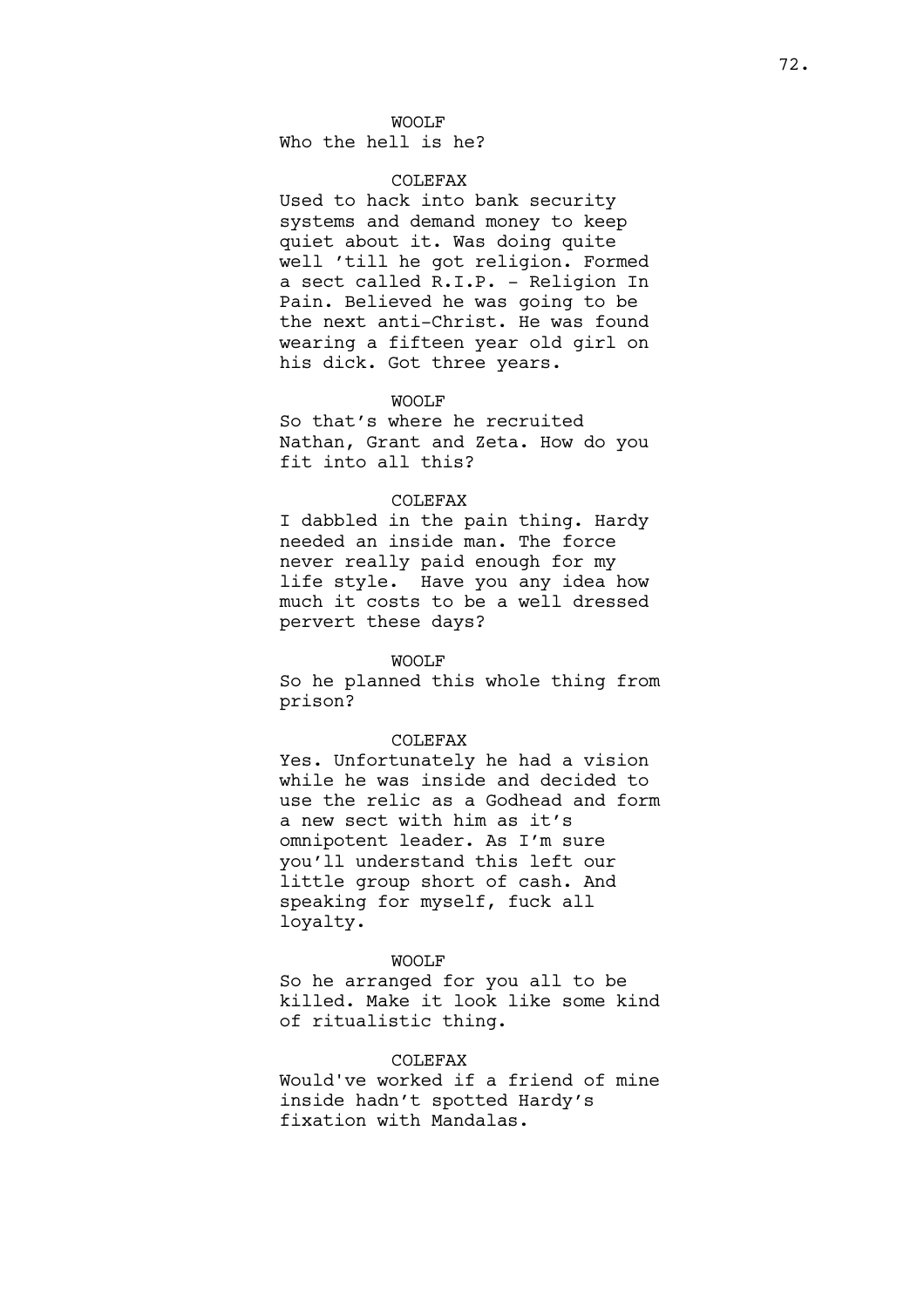Won't he be pissed off that you've decided to alter his little plan?

COLEFAX Pissed off? I'd like to think he's become more of a spiritual person.

On Woolf.

WOOLF You had him killed?

COLEFAX Let's just say I helped him achieve Nirvana ahead of schedule.

Colefax looks at his watch.

COLEFAX Well it's been great catching up on old times, but I have a date with the lovely Caz.

Woolf's instantly alert.

WOOLF You lay a finger on her.

COLEFAX

Oh now don't get melodramatic. I just need her to do a little freelance computer design for me...besides, as a widow she's a free spirit...

WOOLF

What?

Colefax goes over to Woolf. Keeps Zeta's gun trained on him -- hauls him upright. He bends down and wraps Zeta's fingers around the trigger -- levels it at Woolf.

COLEFAX

You've seen those westerns. The good guy and the man in black go through the whole film gunning everybody down. It's the final scene, somebody has to die. But there's an ironic twist. The good guy doesn't care if he lives or dies. You see he's got an incurable disease.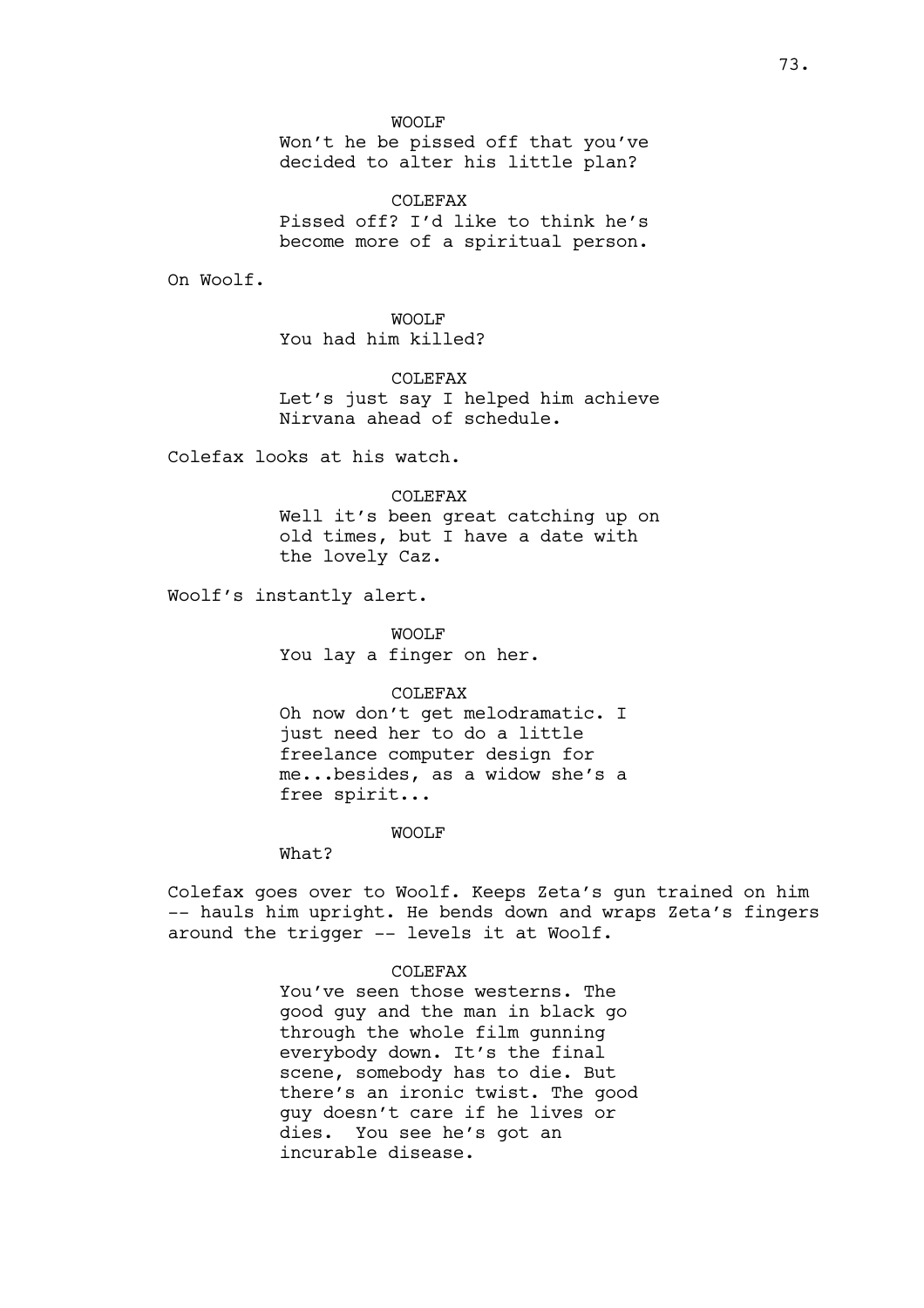Colefax cocks the gun and takes aim at Woolf.

COLEFAX Two guns blaze. Sounds like one shot but we know it's two. The bad guy crumples. We see the good guy smile. But then, a trickle of blood, he falls.

#### WOOLF

You've been watching too many bad movies... forensics have really come on.

### COLEFAX

Time of death is always a bit tricky. An hour here an hour there.

There's another of those seconds -- the compressed ones where everything slows down.

Woolf hurls something at Colefax it glitters in the light.

A shard of mirror lands with a wet thud - embeds itself into his shoulder -- bright crimson seeps out.

Woolf whirls round -- throws himself across the room -smashes through the window.

OUTSIDE

An explosion of glass and brick dust as Woolf slams into a bright yellow trash chute...

**TNSTDE** 

ON COLEFAX

Firing wildly at Woolf.

COLEFAX What is this? Fucking Die Hard?

### OUTSIDE

Bullets ricocheting amongst the scaffolding. Shards of yellow plastic spraying through the air...ropes, plastic and bricks in a whirlwind of noise and dust.

## SILENCE.

The CLICK of a hammer on an empty chamber. Colefax peers through the dust and flapping plastic sheeting.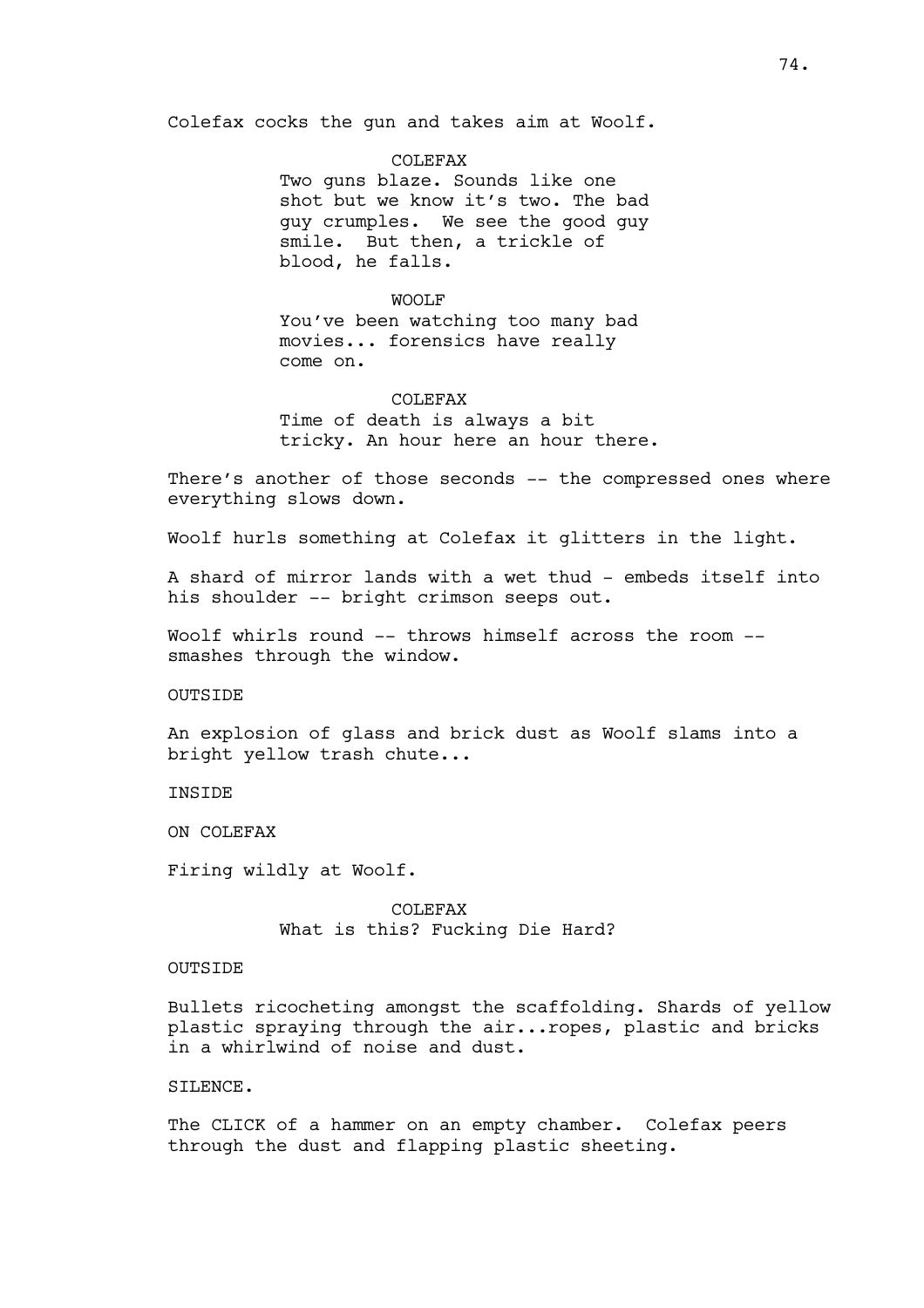A blur as something smashes into him. Woolf swinging from pulley ropes catches Colefax in the chest with his feet.

Sends him sprawling into the leg of the vaulting horse - grunting in pain as his wounded shoulder takes the blow.

His head smashes onto the floor -- his eyes glaze as he slumps unconscious.

ON WOOLF

Breathing heavily. Face bloodied and dust smeared. He drags himself upright, yanks a set of HANDCUFFS from Zeta's dressing table, fastens Colefax to the metal bed legs.

Lurches towards the door, staggers through it.

EXT. PAM'S BOUTIQUE - OLD MARKET - NIGHT

A glimmer of light under the door of PVC PAM'S BOUTIQUE Caz's car is parked outside.

INT. CAZ'S STUDIO - THAT MOMENT

Woolf's bike is at the back of the shop. He and Caz sit in front of her laptop.

They have two photos spread out on the table - pictures of the Mandala tattoos taken from the backs of Nathan, and Grant.

CAZ

This is crazy. What if he comes here?

WOOLF He won't. I phoned Shafter he's sending some men round to Zeta's apartment.

CAZ

What makes you think the tattoos have anything to do with the relic? They could just be some sort of initiation thing. Like the Yakussa

WOOLF

No. These tattoos were done for a reason. I think that phone call into Nathan's computer somehow coded the location of the relic within the tattoos.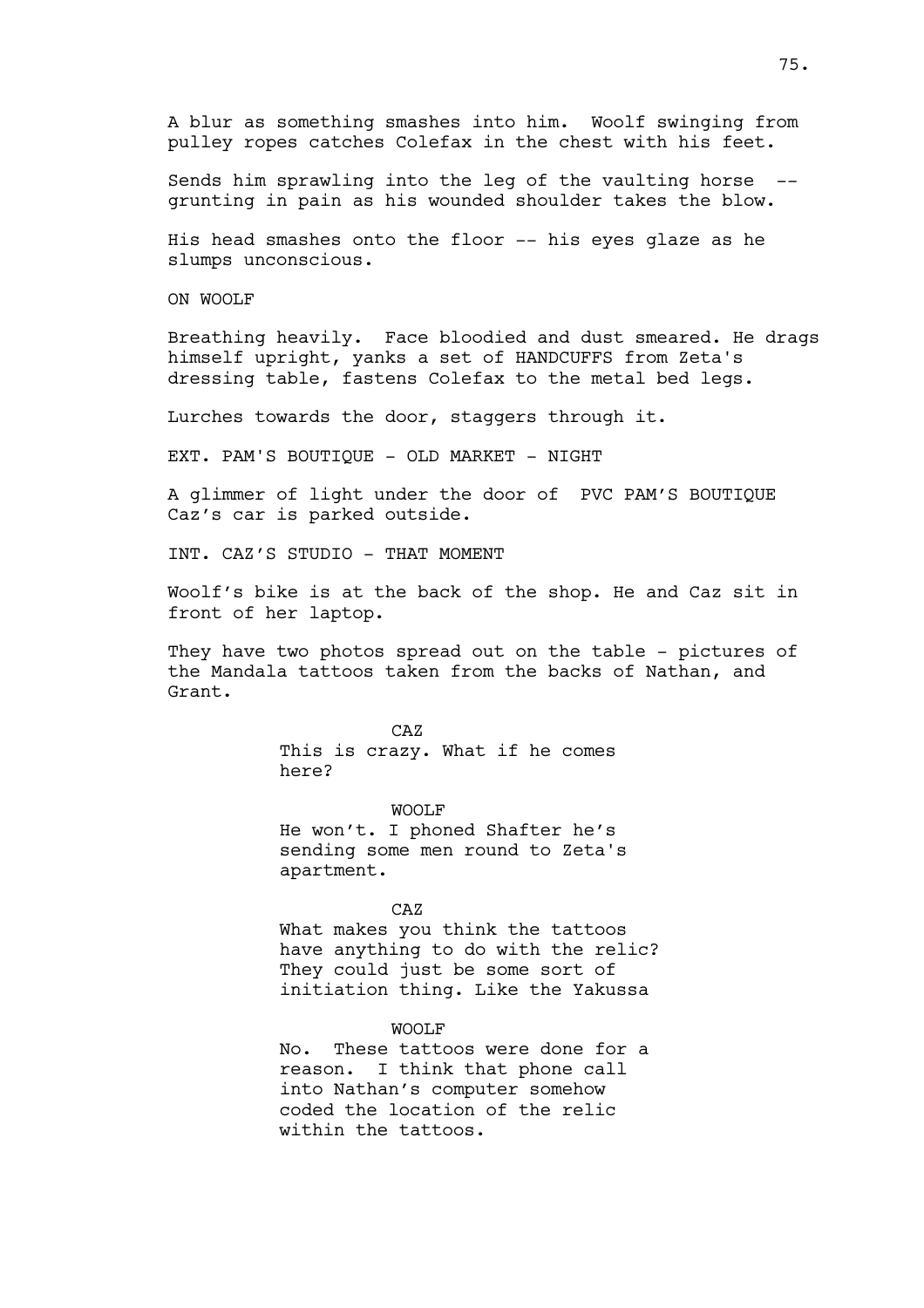CAZ Then whoever made the phone call would know the location.

WOOLF Yes. It had to be Kyle.

CAZ And he died in the crash.

WOOLF

It's a classic closed loop.

CAZ

Nobody knows anything till all the pieces are in place.

WOOLF

Right. Like the Egyptian architects that died with the secret of Remises's tomb.

CAZ So this guy Hardy.

WOOLF Bodhisattva Shimeeta.

CAZ

Right. This Bodhisattva plans to steal the relic from the Cripps truck.

WOOLF

He has Kyle switch the relic sometime before the pickup.

CAZ The location of which he sends down the phone into the computer...

WOOLF

Which splits the information between the four Mandala tattoos...so when Kyle is killed...

CAZ

The secret dies with him.

### WOOLF

Hardy must have arranged it so none of the gang would recognise each other. Only Hardy would be able to put them all together.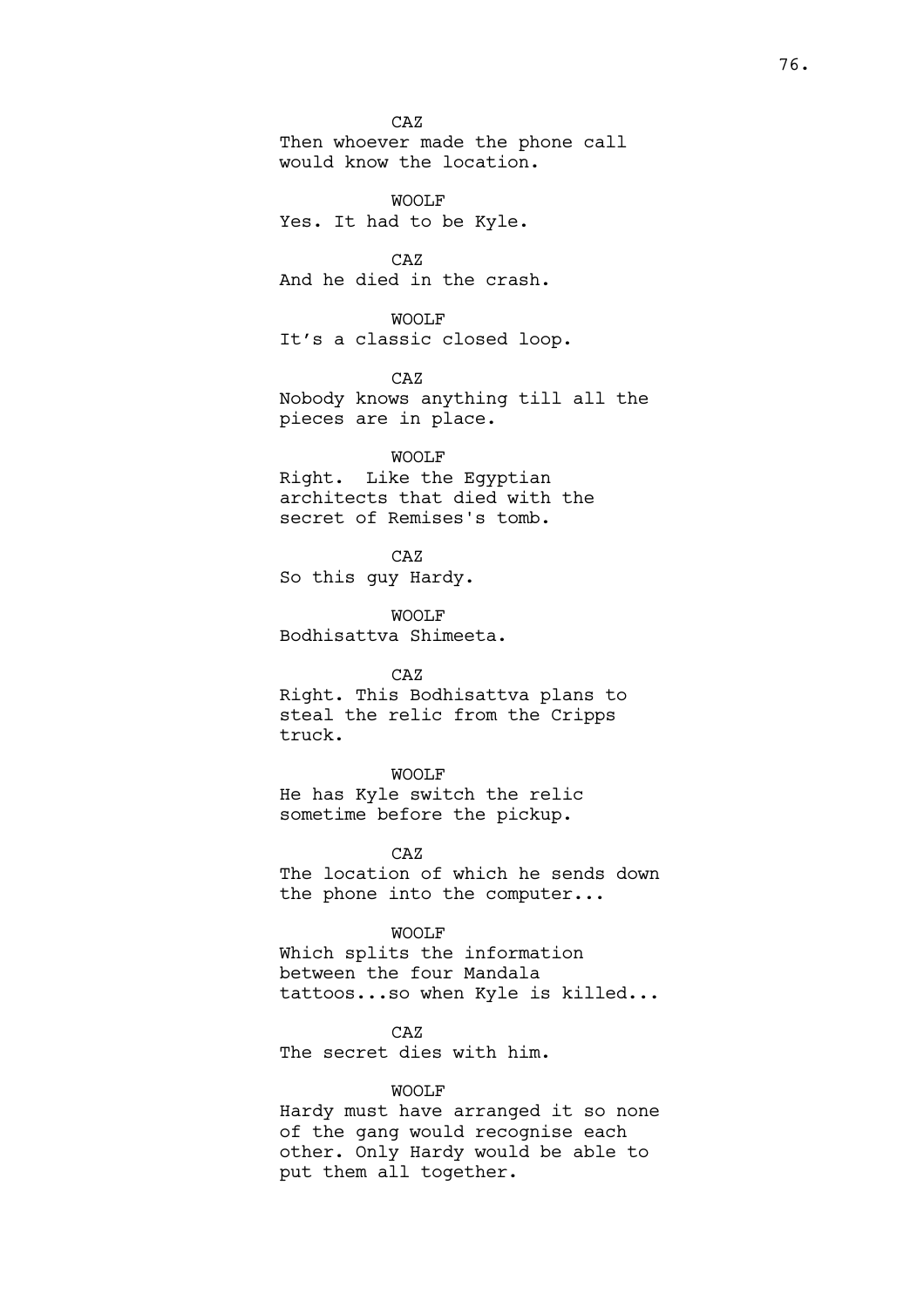CAZ And he wasn't going to do that until he was free.

WOOLF Only he changed his mind.

 $C<sub>A</sub>Z$ Planned a double cross so he could get the relic and use it to start his new sect.

WOOLF But he still had to put them together to find out where Kyle had stashed the relic...

Caz picks up the photos. Places them on top of a scanner. Presses some keys. The pictures are scanned in, appear on the screen as she talks.

> CAZ So he takes a contract out on them. Gets the hitman to photograph their Mandala's after he strings them up to make it look like some ritualistic thing.

#### WOOLF

That's why he needed you. He was going to get you to somehow match up the tattoos using your computer and scanner.

There's a loud click. They look up to see - Colefax. Or rather the gun he holds levelled at them.

> COLEFAX They say two heads are better than one...but not as good as four pictures. Scan them all in.

He produces two more photos and places them on the scanner.

## COLEFAX

These are Tibetan Mandalas, used in Tantra initiation ceremonies. Tantrism, also known as Vajrayana, the Diamond Vehicle. Hardy was a clever fucker. Break the images down into separate components, overlay them and you get the real story.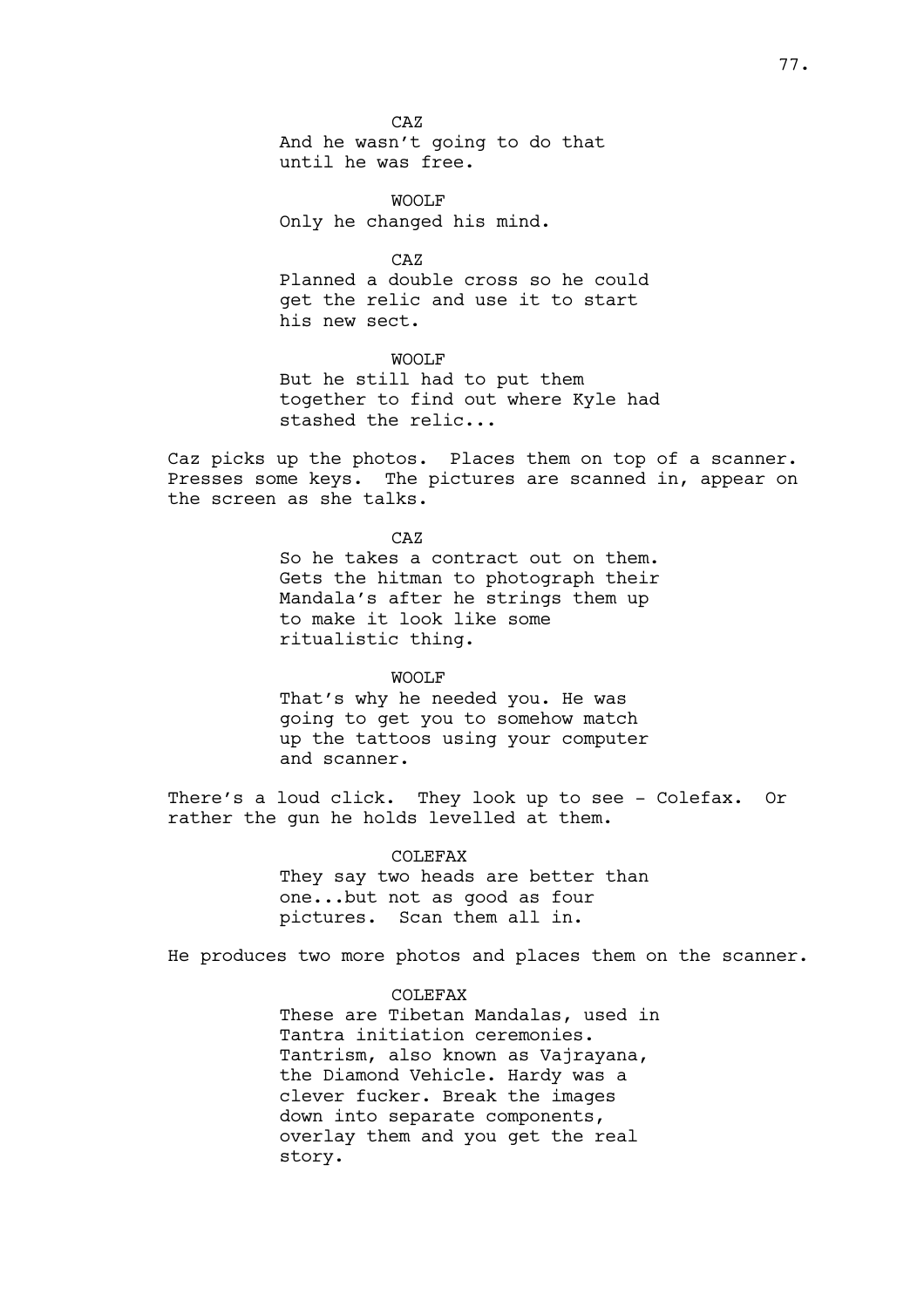Caz manipulates the images and merges them. They form one dense circular collage filling the screen.

> COLEFAX Okay adjust the transparency to fifty percent...slowly.

As she increases the transparency of the photographic elements the Mandala's blend into each other to form another quite different picture.

We're inside the deserted church - headquarters of the R.I.P. sect. Light streams through the grotesque Priest Grinder window. Colefax smiles his cold smile.

> COLEFAX Good girl. Now close in on the centre of the image.

Caz adjusts some cross hairs on the screen. The image expands out. Becomes pixillated.

COLEFAX

Sharpen that.

Caz hits another key the software interpolates, smooths the color and sharpens up the detail. We see a statue of Jesus on the cross.

> COLEFAX Praise the Lord.

> > WOOLF

What now?

COLEFAX

Tie her up.

INT. PVC PAM'S BOUTIQUE — NIGHT

Caz and Woolf are now tied back to back. Colefax heads for the door.

Reaches into his rucksack, produces a small limpet mine, same design as those used in the robbery.

> COLEFAX Better to go out with a bang than a whimper.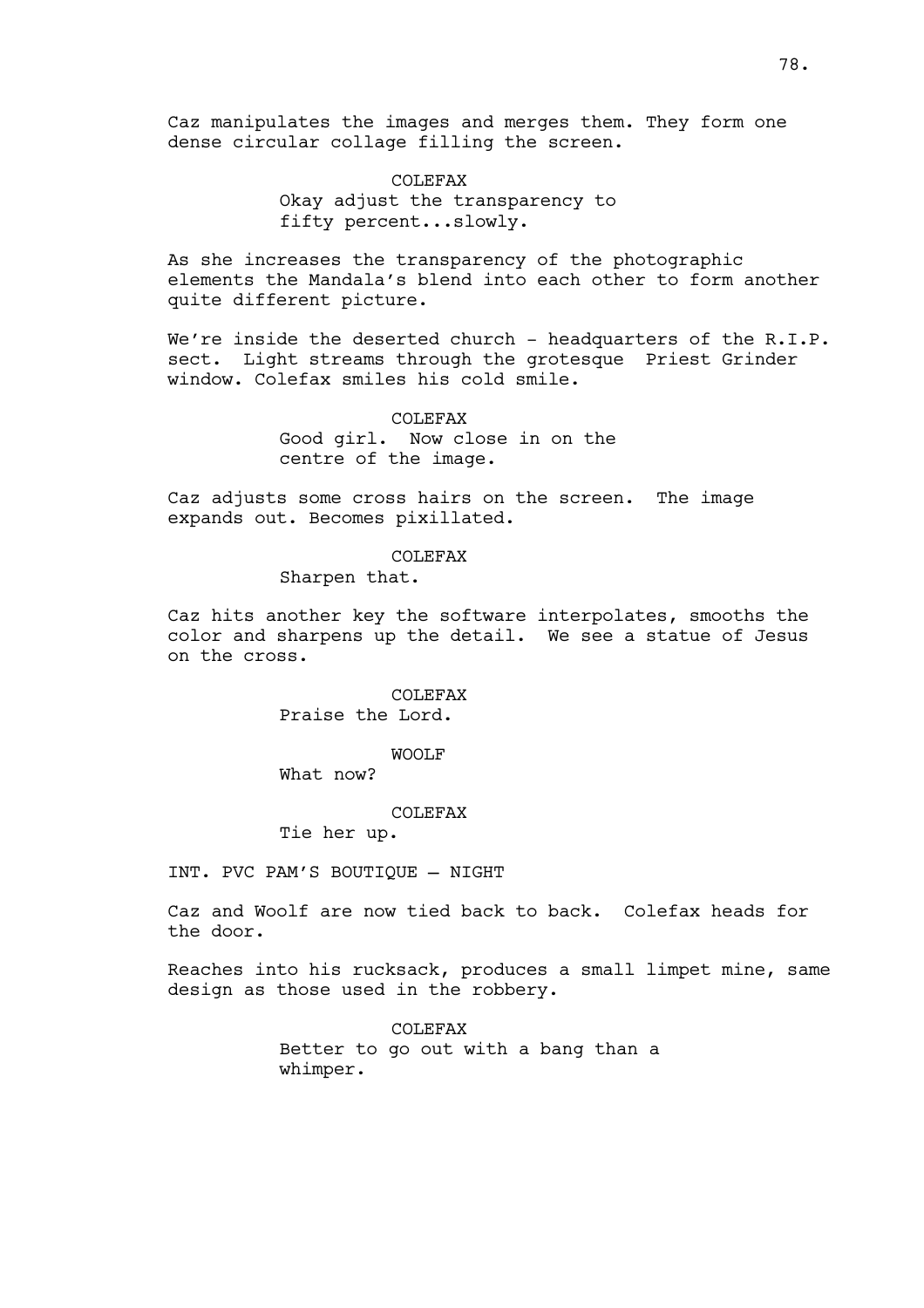#### WOOLF

Wait. You don't have to kill us, once you've got the prayer wheel you can go anywhere, the police will never find you.

#### COLEFAX

Oh I know that, don't you think I've worked that out after all these years in the force. I'm not worried about them.

He twists the knob on the front of the mine. An LED readout begins to count down in seconds from three hundred.

Colefax opens the door and clamps it onto the outside. Turns and smiles his cold smile.

> COLEFAX It's you I worry about Woolf, you'd never give up would you?

The look in Woolf's eyes says he's right. The door slams shut. There's the RATTLE of a padlock.

The scream of a high powered bike accelerating into the night. Silence. Except for the whine of the mine's electronic counter.

EXT. STREETS - NIGHT

Colefax hurtles through the streets.

INT. CAZ'S STUDIO - NIGHT

Caz and Woolf sit on the floor.

WOOLF I'm sorry baby. Looks like I've really fucked up this time.

Caz shakes her head, eyes starting to water. She tries to stand.

> CAZ We'll have to do it together ...on three. One - Two - Three...

With an enormous effort they manage to stand.

#### WOOLF

## Where to now?

Caz swivels round. Nods at the bench.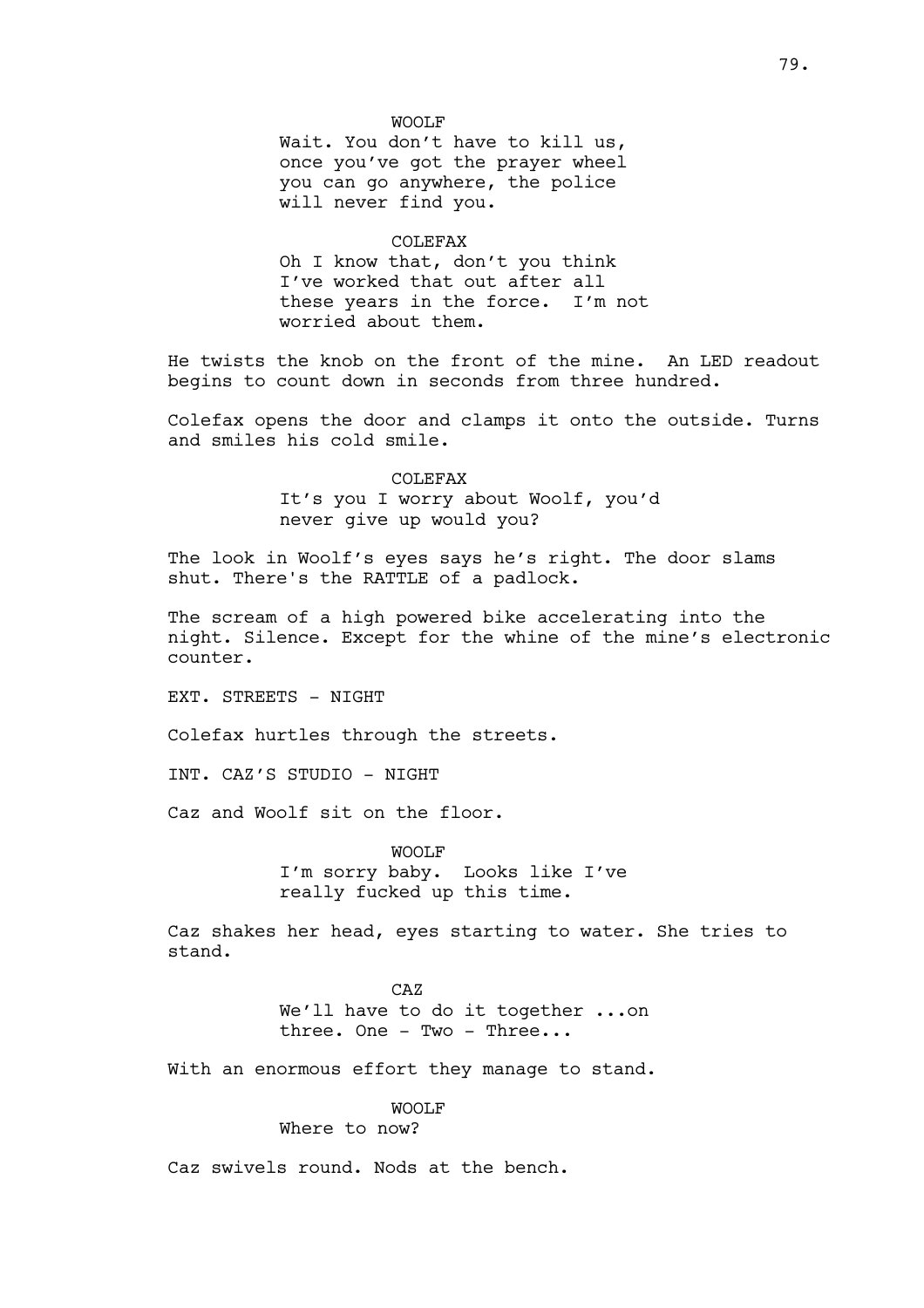# CAZ

## The bench.

They hop towards the bench. Caz bends down. Her face inches from something on the bench.

The Bunsen burner. She picks a screwdriver up with her teeth. Gradually pokes the burner towards the edge of the bench.

The burner snags on a pair of metal cutters, tumbles over. The flame shoots towards a small bottle of alcohol. It bursts into flame. Jets of fire spray against the wall.

Flames licking up towards the ceiling.

The blow torch rolls to the edge of the bench. It's flame jet shooting out over the side.

Flames lick around design charts on the bench now.

Woolf stares at the flames paralysed with fear.

MEMORY FLASH

The CRIPPS TRUCK exploding.

Plunging over the bridge. An inferno.

A motor bike impacting against the bridge. Petrol tank exploding.

WOOLF on fire staggering to the edge of the bridge.

SCREAMING. Plunging down into the water.

Blackened face bursting out gasping for air.

INT. CAZ'S STUDIO - PRESENT DAY - NIGHT

Woolf snapping out of it. Eyes staring, face covered in a cold sweat. Caz brings her wrists level with the flame, the ropes begin to burn. She grits her teeth.

The flesh beginning to blacken on her wrists.

The workshop is turning into an inferno.

One of the strands of rope breaks free, Caz screams. Twists her wrists in agony. Sucks in a mouthful of smoke.

Choking. She unties her feet. Begins to struggle with Woolf's bonds. They're too tight.

A wall of flame now reaches up to the ceiling, smoke beginning to fill the room.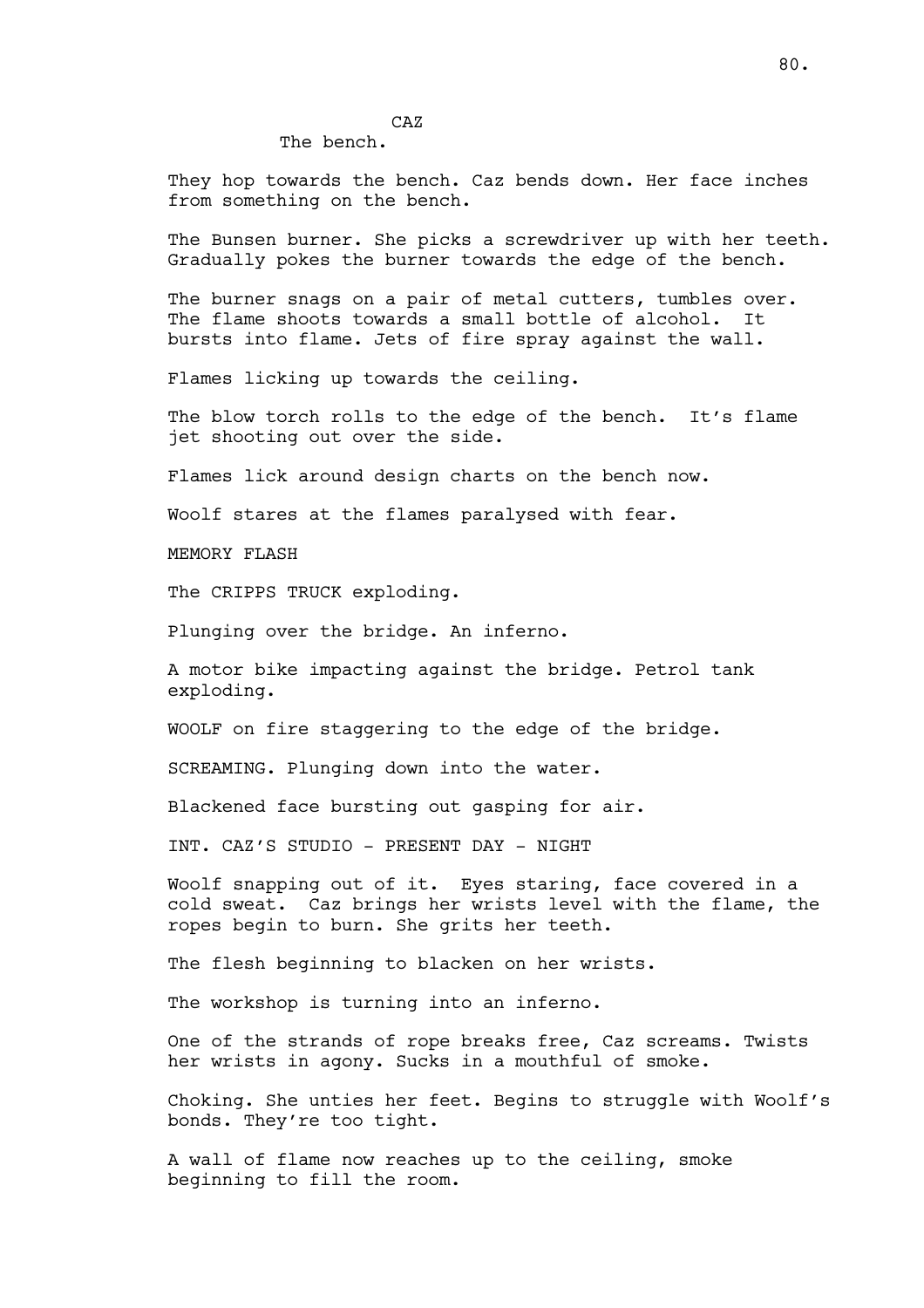She looks around frantically. Sees a pair of metal cutters on the bench, surrounded by flames.

Forces herself along the floor towards the bench, grabs at the cutters.

They're red hot.

She drops them whimpering with pain.

Using her shirt sleeve she grasps them again, cuts at Woolf's bindings.

He's free. The whole studio is alight now, flames roar all around them.

EXT. STUDIO DOOR - THAT MOMENT

ANGLE ON

The counter on the mine: 30secs, 29secs, 28secs...

INT. STUDIO - THAT MOMENT

Woolf and Caz are huddled on the ground choking in the smoke. The smoke clears for a second.

Woolf sees his beloved BSA bike standing in the corner.

WOOLF

Come on!

# CAZ

Where?

Woolf drags her towards the bike.

WOOLF We're getting out of here.

Caz looks at him as if he's mad.

Woolf looks at her, gives her a what the hell look.

CAZ If we're leaving I'm taking my designs with me.

She rips the laptop from the bench. Climbs onto the bike.

WOOLF

Put this on.

Woolf hands her a helmet, puts one on himself. Kicks at the starter. Again. Sweat pouring off his face now.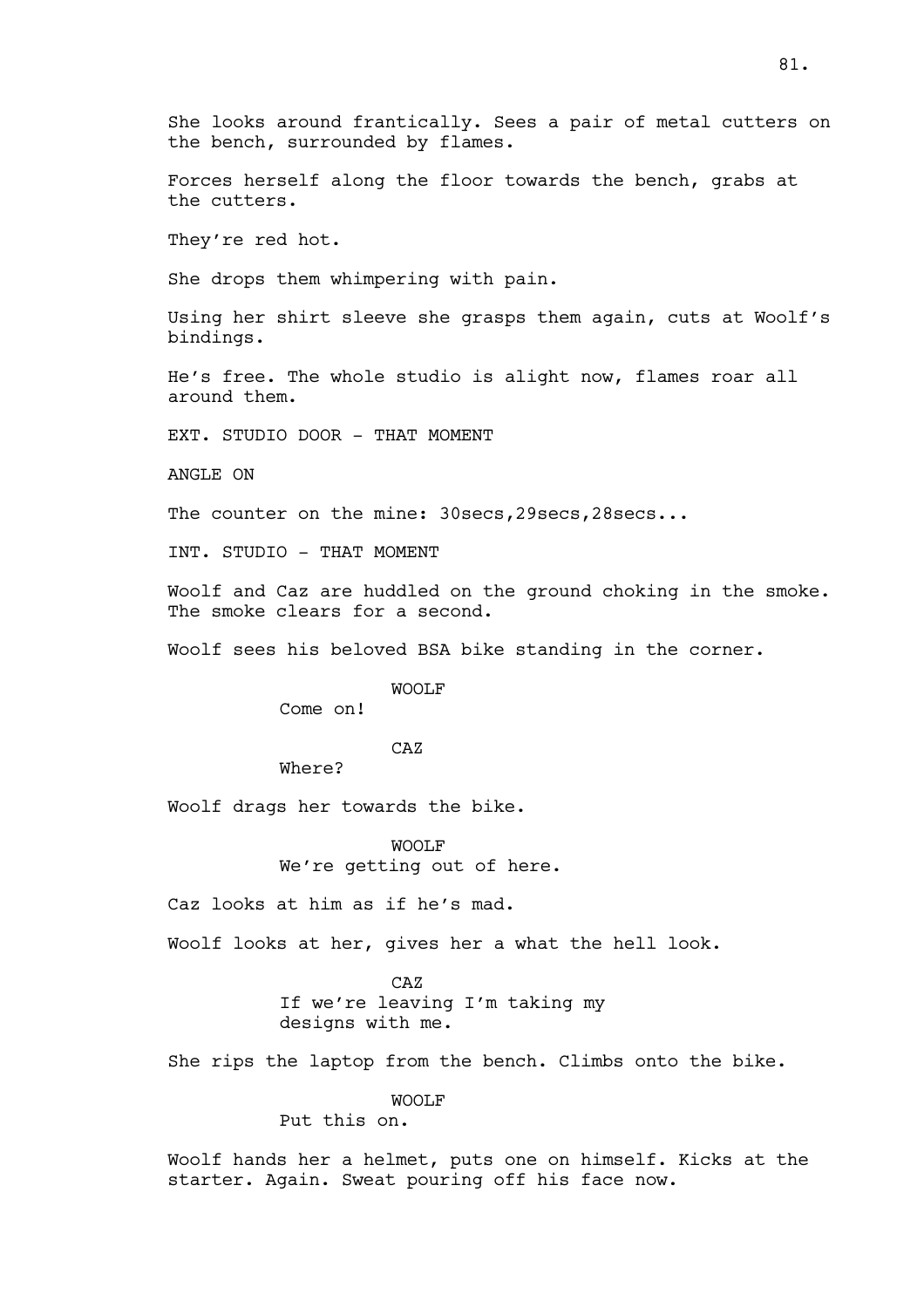A final kick. The bike splutters, roars into life. He revs the engine. Bangs out the clutch, wheel smoking on the ground building up momentum.

WOOLF

Hang on.

The bike rocket's forwards. Heading straight for the brick wall. Hits it dead on. An explosion of bricks and dust as the bike smashes through.

INT. STUDIO NEXT DOOR - THAT SECOND

The bike crashes into a store full of showroom dummies sending them flying, keeps on going, hits the far wall.

EXT. OLD MARKET - THE NEXT SECOND

A welter of bricks and dust billow out into the night as the BSA bursts out through the wall.

As they accelerate away the building behind them seems to take a deep breath and blow out a ball of flame. There's a colossal roar as the mine detonates.

Tongues of flame belch out through the hole behind them, threatens to engulf them. Then they're clear.

Woolf slews the battered bike to a halt. They stagger off. Cling to each other against the burning backdrop of Granary market.

Caz pulls away. Looks deep into Woolf's eyes.

CAZ

Don't you ever, ever let me say one bad word about this bike again.

Woolf smiles. Kisses her. And then, before she can think, he's astride the bike again. Kicks the engine into life.

> WOOLF Call the police, tell them to go to the old Gothic church on 18th...

Caz looks at him eyes pleading.

CAZ

Wait!

Woolf roars away.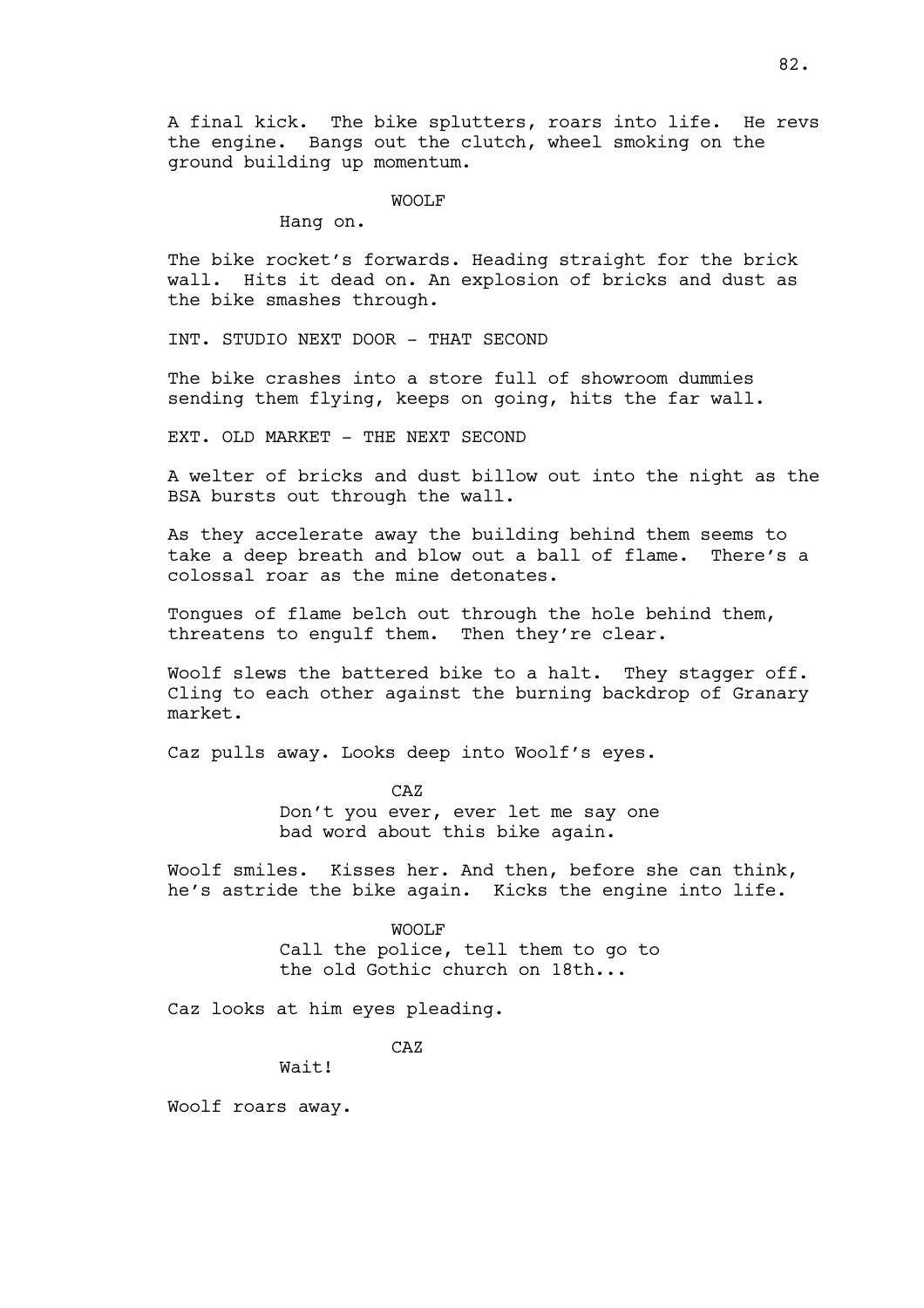#### INT. PRISON - THAT MOMENT

Two PRISON OFFICERS, and a short sweaty man, D.I GOLDING, accompany Shafter down a steel walkway.

#### GOLDING

One of the guards doing a routine check found him during the night.

## SHAFTER

What was he in for?

GOLDING

He was head of a religious cult called R.I.P. Did a lot of S&M with young girls, mutilation and stuff.

**SHAFTER** 

Regular douchebag.

### GOLDING

Got three years for the statutory rape of a fifteen year old girl. Due out next week. Time off for good behavior...

SHAFTER Just your everyday psycho.

## GOLDING

Not quite. Before he got into the pain thing he was a software programmer. Hacked into financial systems. Took a lot of hush money from banks to keep quiet about holes in their networks. We think that's how he learned about the Cripps job.

They arrive at a cell. A body lies on a bloodstained sheet on it's side on top of the bed. A pale, heavily tattooed face stares sightlessly. The Ex-Dennis Hardy.

# SHAFTER What's that on his face?

# GOLDTNG Some sort of ritualistic design.

A crudely fashioned knife spike protrudes from the centre of a tattoo on his back.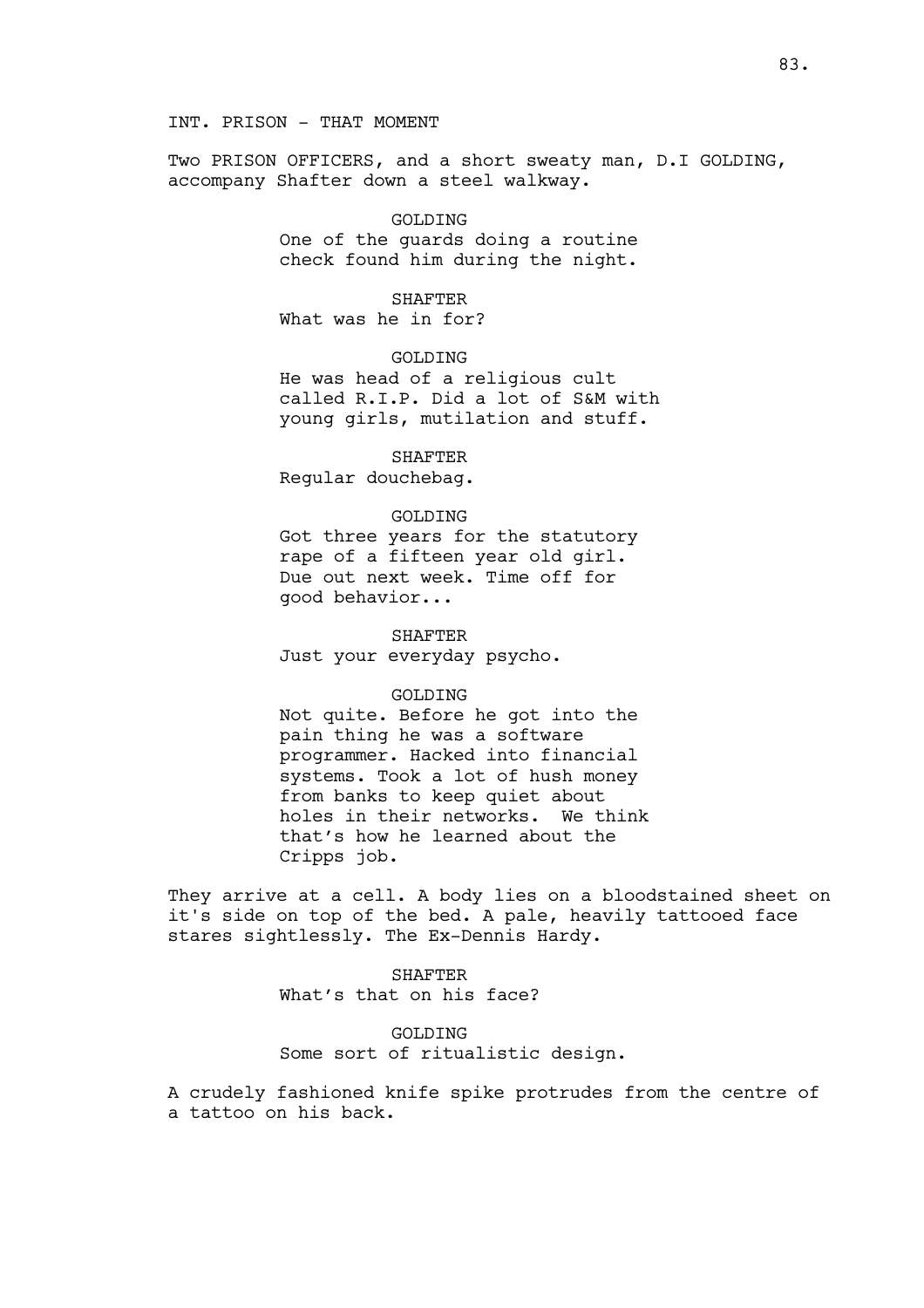### GOLDING

It's a tiger's eye. Apparently people used to have one tattooed on their backs to protect themselves. It's directly behind the heart.

They look round his cell. See the Mandala on the wall.

#### **SHAFTER**

You say there's a link between Hardy and the murders?

### GOLDING

I've just spoken to computer forensics. They've been checking the other victim's bank records. Two years ago on the same day, each of them had fifty thousand pounds paid into their accounts.

# SHAFTER

Where from?

## GOLDING

That's what's taken the time Sir. The payments were routed through off shore companies, took a hell of a lot of persuading to get the banks to tell us who was behind it.

SHAFTER Let me guess. Pizza face.

GOLDING

Yes Sir.

SHAFTER Where the hell is Colefax? He should be in on this.

Golding's expression looks pained.

GOLDING He's gone missing. And er...

SHAFTER What is it Golding, don't go coy on me now.

### GOLDING

One of the payments from Hardy's bank account was put into an offshore account. We traced it back to Colefax.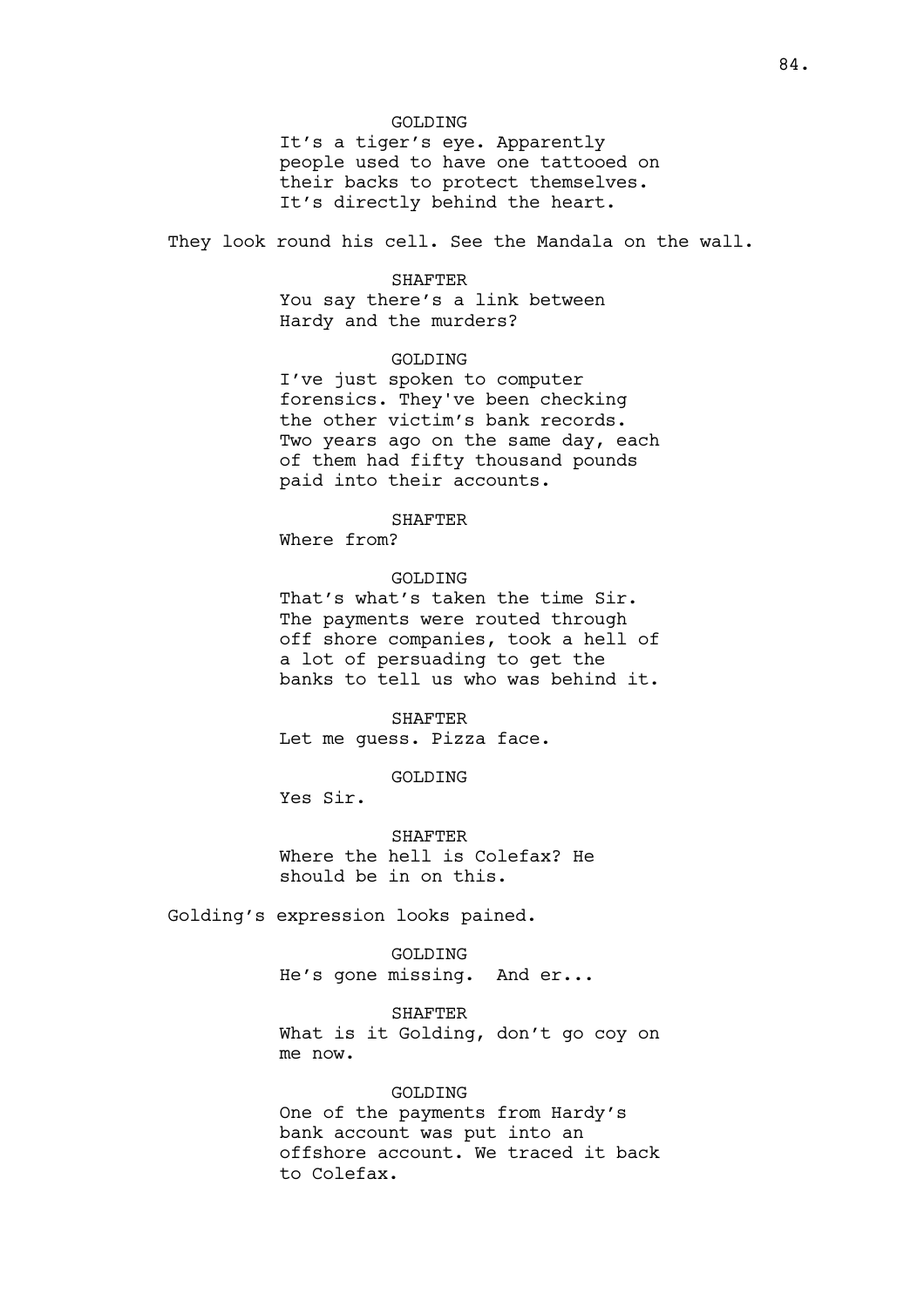They're interrupted by a cell ringing. Golding fumbles in his pocket, pulls out his cell.

# GOLDING Detective Inspector Golding.

He listens while Shafter looks on impatiently.

## GOLDING

# Right, we're on our way.

He cuts the cell off. They head down the walkway.

### GOLDING

Ops room just received a call from Woolf's girlfriend. Colefax turned up at her shop, tried to kill them both. She says Woolf's gone after him. Says he's headed for the old Lutheran church...

#### SHAFTER

I knew there was something weird about that guy...

EXT. PRISON - DAWN

They pause outside a waiting patrol car.

SHAFTER This is going to be a shitstorm isn't it Golding?

Golding looks at him, doesn't hesitate for a second.

GOLDING Yes sir, I think it is.

Shafter sighs, gets into the car. It roars away, lights flashing -- siren whooping.

EXT. R.I.P. CHURCH - NIGHT

An abandoned church. Boarded up. Surrounded by demolished buildings, backing onto a railway siding.

INT. R.I.P. CHURCH - NIGHT

Dark. Moonlight throws a few fronds of silver light through the remains of the grotesque Priest Grinder stained glass window.

The place is empty, long since fallen into neglect and cluttered with old bits of rubbish.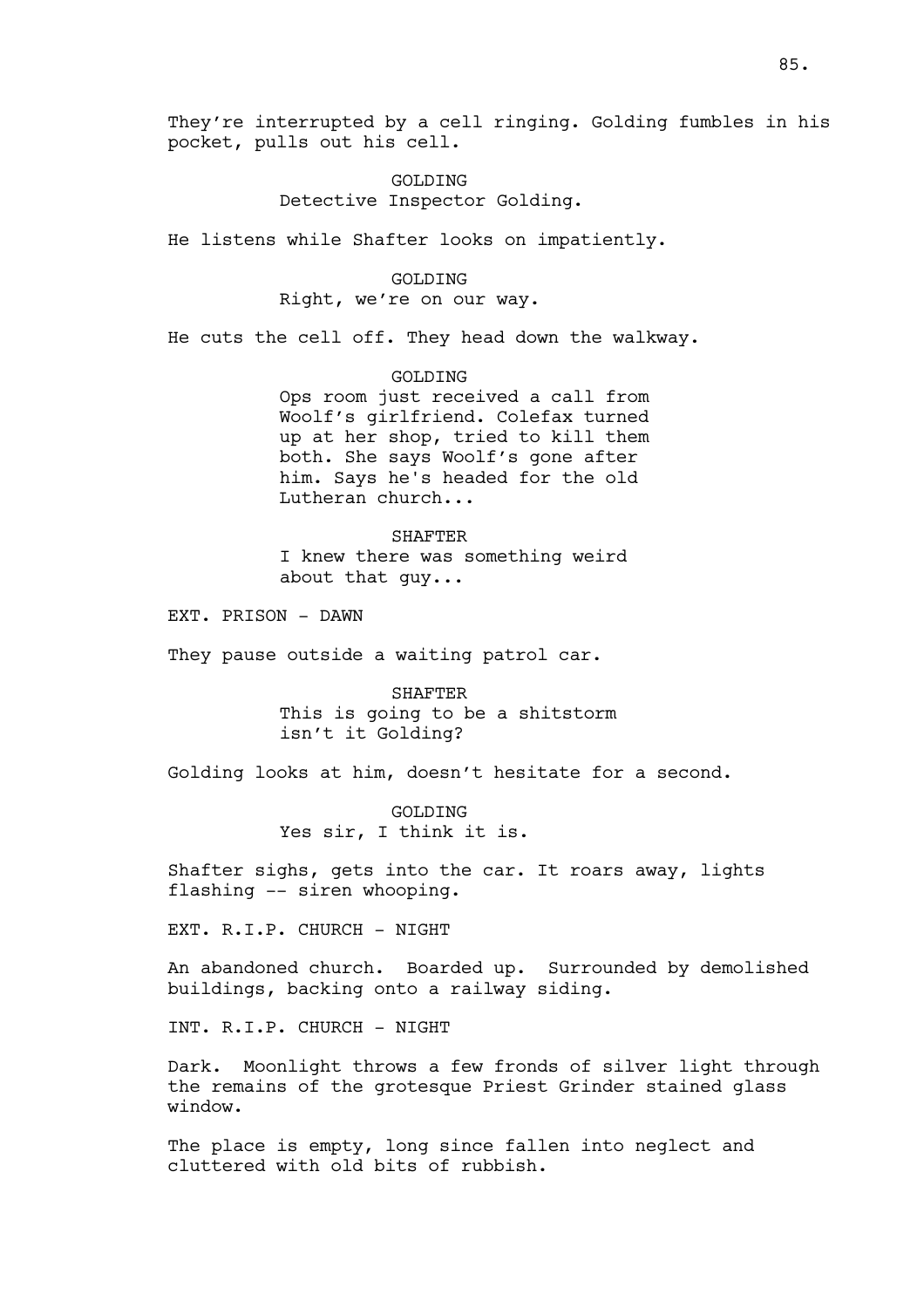A beam of yellow light from Colefax's bike illuminates the statue of Jesus on the wall.

Colefax struggles to get the statue off the wall. His rucksack on the ground beside him.

He hammers at the fixings of the wooden cross which support the statue with a steel crow bar.

ON COLEFAX

His eyes burn with a strange fever. His grip on reality a distant memory. Sweat runs down his face.

He stops.

Listens, nothing just the sound of a shifting pigeon in the roof.

A gob of white lands on his shirt. A pigeon flaps off into the gloom.

### COLEFAX

 $Shit!$ 

He continues to work, levering at the statue. He wrenches the last fixing from the wall.

Staggers as he takes the weight of the cross across his back moves across the floor.

Passes through the moonlight on his bizarre journey of penance.

CRASH! He throws the cross to the floor. The statue fragments.

The head of Christ splits from the body, rolls off into the shadows. Comes to rest against a...

ANGLE ON

A scuffed biker's BOOT.

COLEFAX

Wipes sweat from his eyes, moves to the crumbling brickwork behind where the statue hung - claws at a small recess sunk into the wall. Feels inside.

> WOOLF (OOV) How's it going Will.

Colefax whirls round staring into the darkness.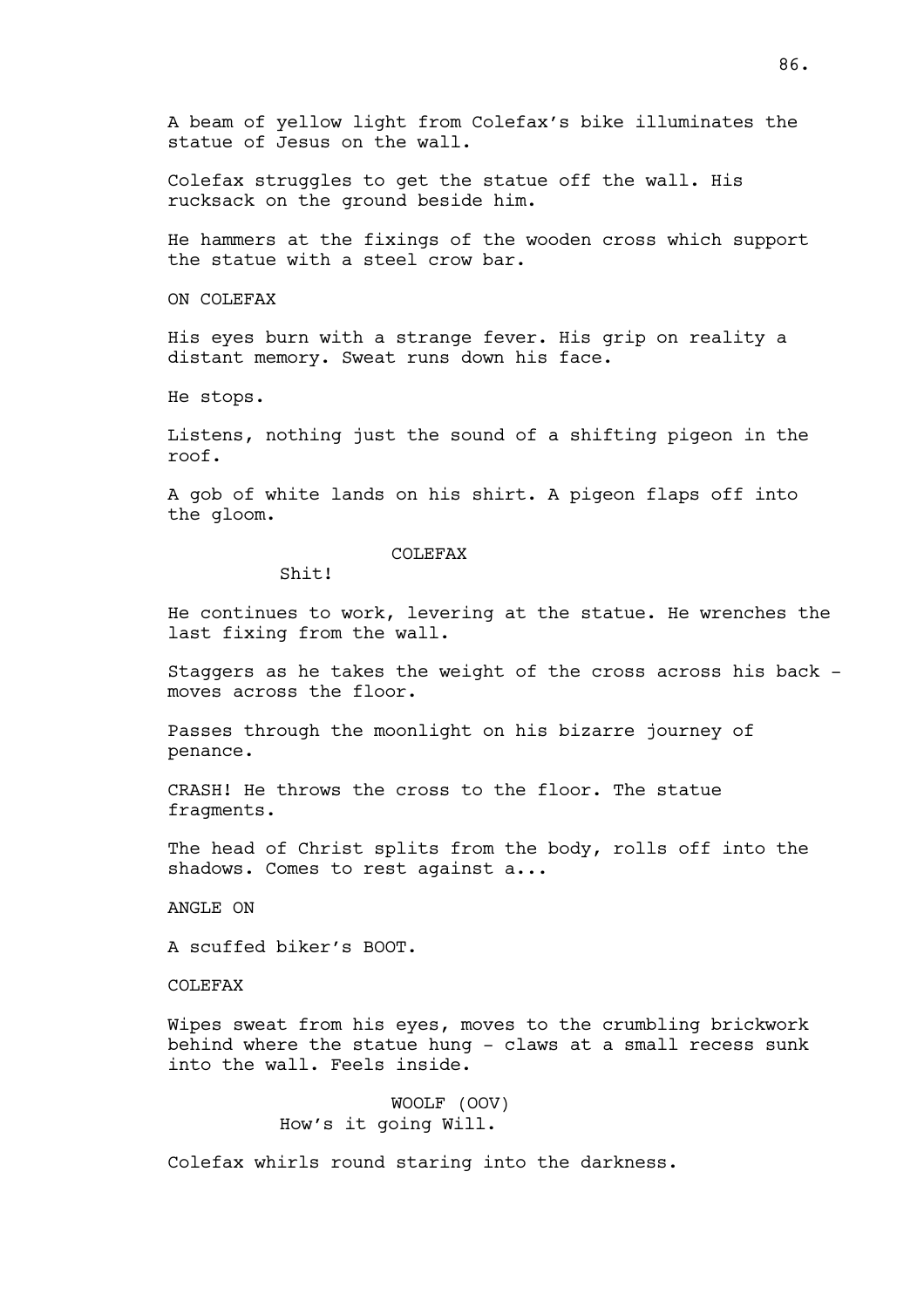#### COLEFAX

Nick?

WOOLF (O.S) What's that stain on your shirt Will?

A NOISE, a scraping, dragging sound. Colefax bends down reaches into his rucksack. Pulls out a gun.

> WOOLF (O.S.) You look like a sack of shit Will.

Colefax moves away from the statue, into the dark. Points the gun in the direction of the voice.

### COLEFAX

I had to do it Nick. I had no choice. Ugly fucker was going to have us all killed.

The scuff of a boot in the darkness. Colefax whips up the gun and fires.

The bullet whines into the night, thuds against the wall.

A spurt of dust.

Pigeons panic and flutter through the air, whirling wings, feathers floating down.

> WOOLF (O.S) All those people dead, my marriage dead. And just when I'm putting the pieces back together you turn up again like a bad smell.

> COLEFAX It wasn't meant to be this way Nick. I hadn't counted on you being a hero.

WOOLF (O.S) Every dog has it's day Will. Today's mine.

COLEFAX Don't be a fool Nick. Come with me. We could be a team. You me and the money.

Colefax moves forwards with the gun. Questing for a target.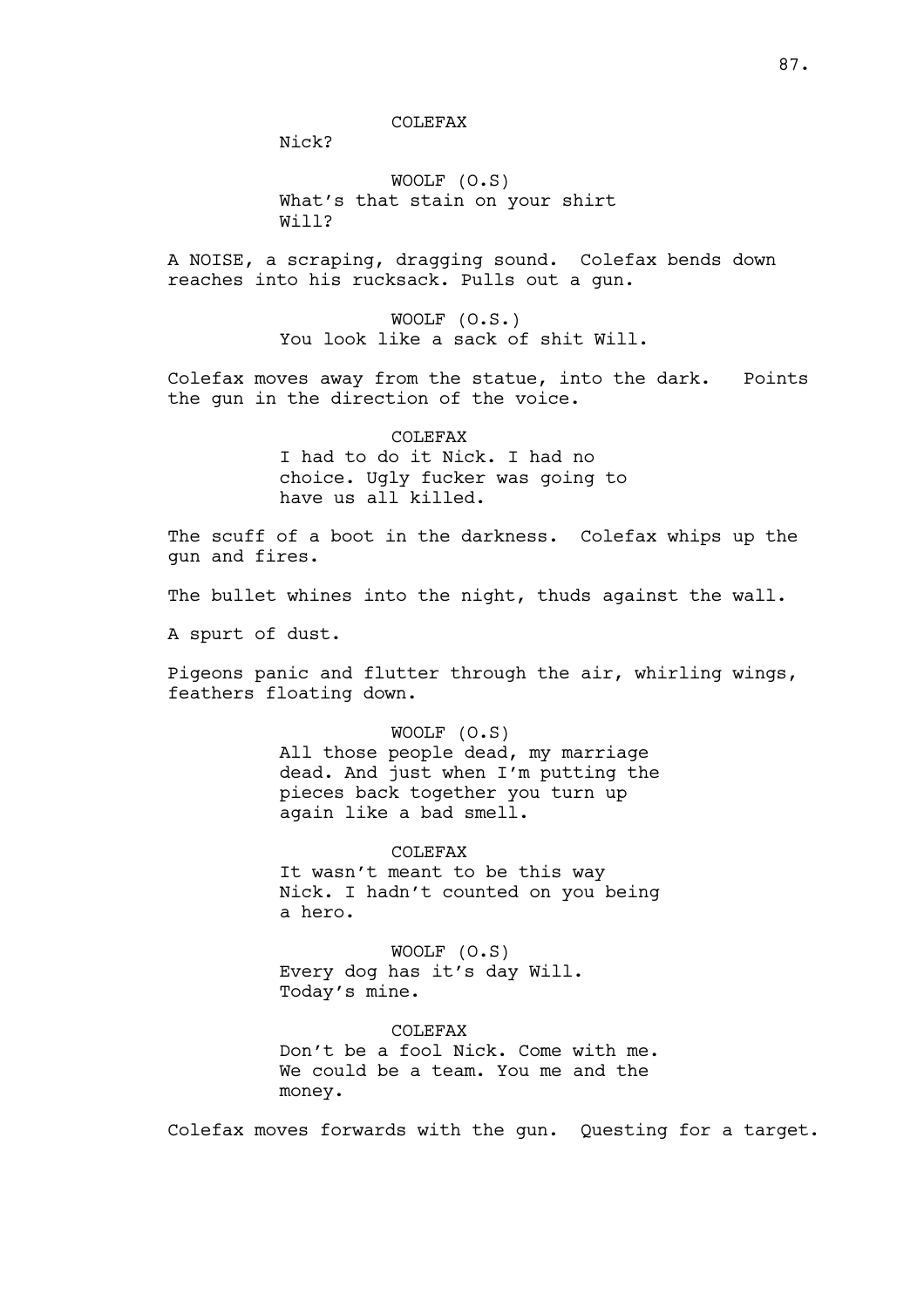We split the money Nick you can have anything you want. You could even get yourself a new bike, make a new life.

Something spins through the air, a dark shape.

THUD!

Catches Colefax full in the chest. Sends him sprawling to the ground. The gun clatters off into the darkness.

The face of Christ stares into Colefax's eyes. Colefax pulls himself up - shakes his head.

Wipes dust from his face. A boot smashes into his ribs. Bones pop. A grunt of pain, he looks up at Woolf.

> WOOLF I don't want a new life. You're the one that's getting life.

Colefax spits blood, shakes his head. Laughs at the pain.

COLEFAX Not me. Pain gives me freedom.

He rolls sideways. Scoops up his rucksack and swings it with colossal force into Woolf's bad leg.

Woolf buckles, screaming with pain, the rucksack tears open with the force -- scatters it's content's over the floor. A dull metal shape rolls away. A CONTACT MINE.

Colefax staggers up. Smiles his cold smile.

Kicks Woolf in the face, a dull pop as the nose cartilage breaks. A spurt of blood. His head lolls to one side, eyes glazing over.

> COLEFAX Too bad Nick. For once in your life you could have been a winner.

He moves over to the recess in the wall.

Reaches inside.

A shit eating grin as he pulls out something wrapped in cloth. Kisses it, slides to his knees.

Unwraps it reverently. Reveals a glowing figure.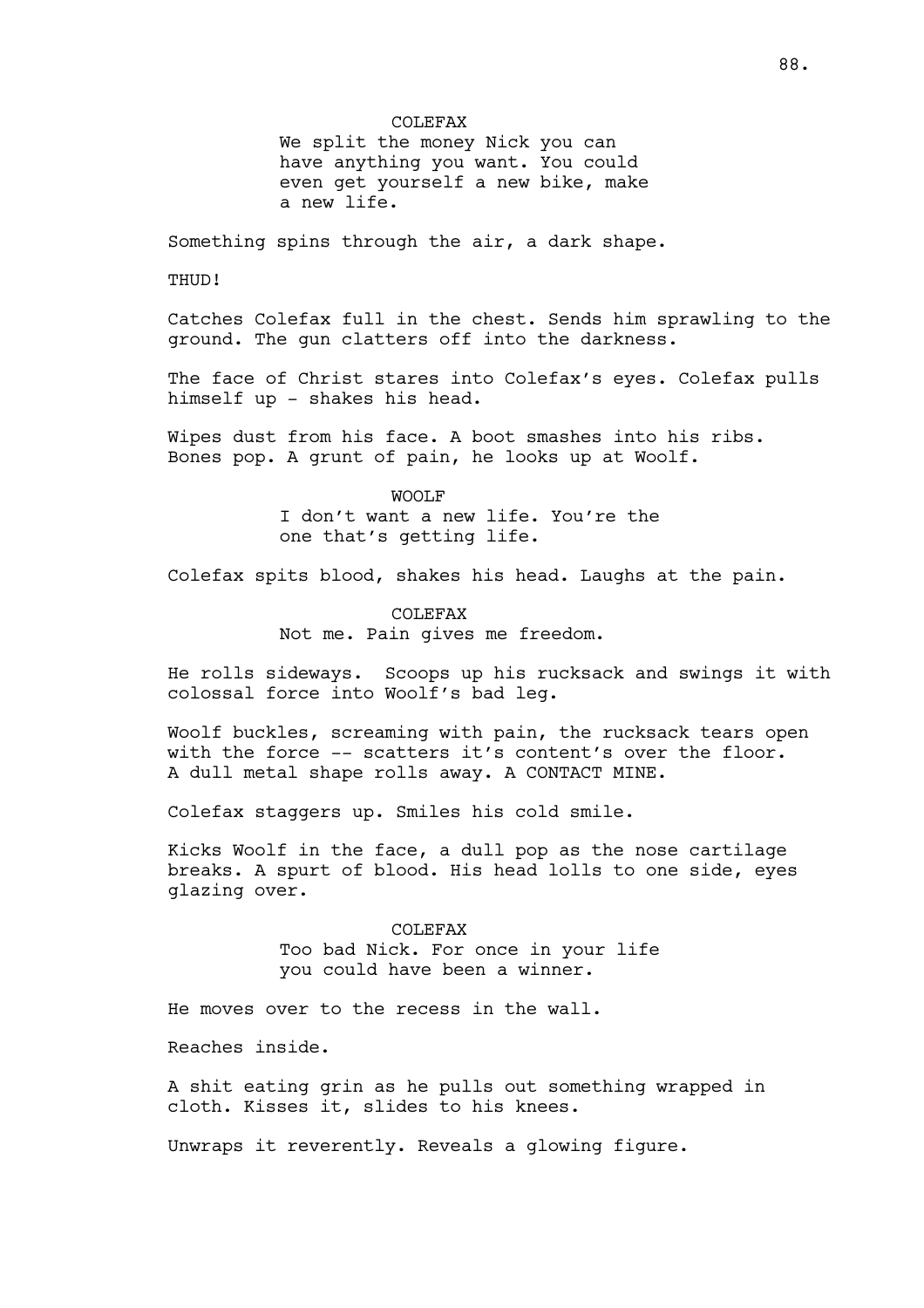ON COLEFAX

A look of disbelief. Then rage.

ANGLE ON

A cheap luminous plastic Madonna and child.

He hurls it spinning across the room. It lies glowing in the dust. A noise from over by the bike. Colefax turns towards the sound.

ON WOOLF

He shouldn't be moving. Shouldn't even be breathing, but he is. He's dragged himself over to Colefax's bike.

Clutches the back wheel. Tries to drag himself upright.

Face a mask of blood and dust. Colefax sighs. Walks over to him. Kicks him away from the bike. Sends him tumbling end over end into the dirt.

COLEFAX

He's screwed us all Nick. Little fucker's laughing at us. Maybe there is something to this Buddhism stuff. Maybe he's a fucking pigeon.

He shoots wildly at the pigeons flapping overhead. Eyes ablaze with the fire of madness.

The sound of a siren approaches. Colefax moves to his bike. Starts it up. Looks over at Woolf's inert body.

> COLEFAX So long Nick. I'm truly sorry, looks like it was all for nothing.

He sits on the bike, drops the clutch and roars towards the open door.

EXT. R.I.P. CHURCH - DAWN

Colefax hurtles through the door out across the wasteland surrounding the building.

Three police cars. Lights flashing. Sirens wailing. Slide to a halt, blocking his progress.

Colefax drops a gear screams round them and heads across a piece of wasteland full of wrecked cars.

Two of the police cars accelerate off after him.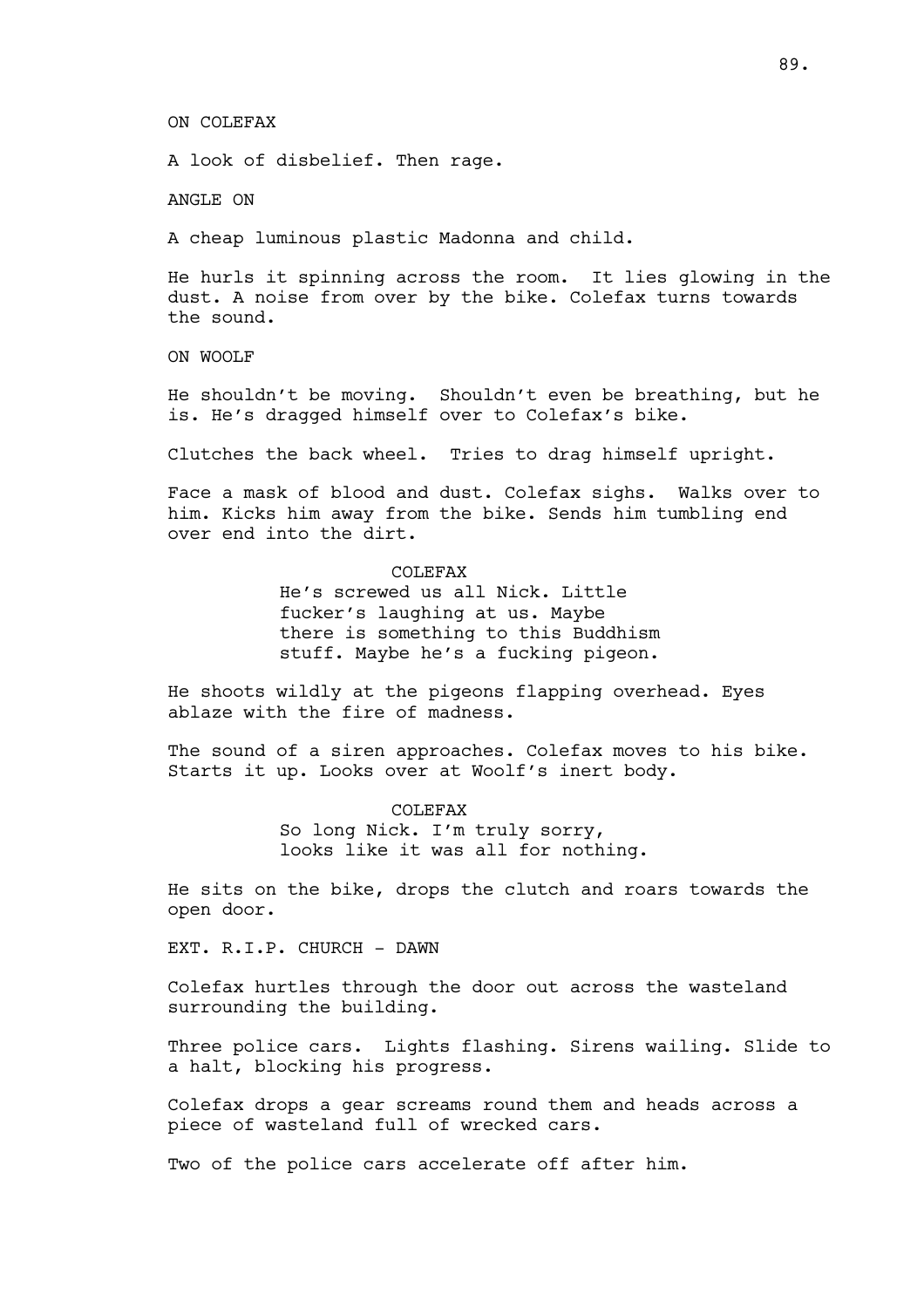Tears streaming down her face.

INT. R.I.P. CHURCH - THAT MOMENT

Caz stops dead. Looks around. Sees the inert shape in the gloom. Cries out. A sound ripped from deep within her.

CAZ

Nooooooo!

She runs over to Woolf's body. Bends down and gently cradles it in her arms. She strokes his face, crying softly.

> CAZ Why did you have to go Nick. I could of made you happy. I know I could. I loved you so much.

A groan. Noise forced through Cracked lips.

Woolf's eyes flutter open, try to focus.

WOOLF

I'm not going...he is.

EXT. WASTELAND - THAT MOMENT

Colefax weaves amongst the car wrecks.

Behind him the two police cars are fading.

Colefax looks round sees them in the distance.

Smiles his cold smile.

Then he sees it.

Clinging to the side of his bike. It looks back at him.

Small red eye winking. Colefax smiles. Throws up his hands

### COLEFAX

Nirvana...

WHUMP!

The MINE detonates.

The shock wave reverberates through the night.

A crimson flower grows in the dark sky above.

Hangs for a moment. Beautiful against the dawn.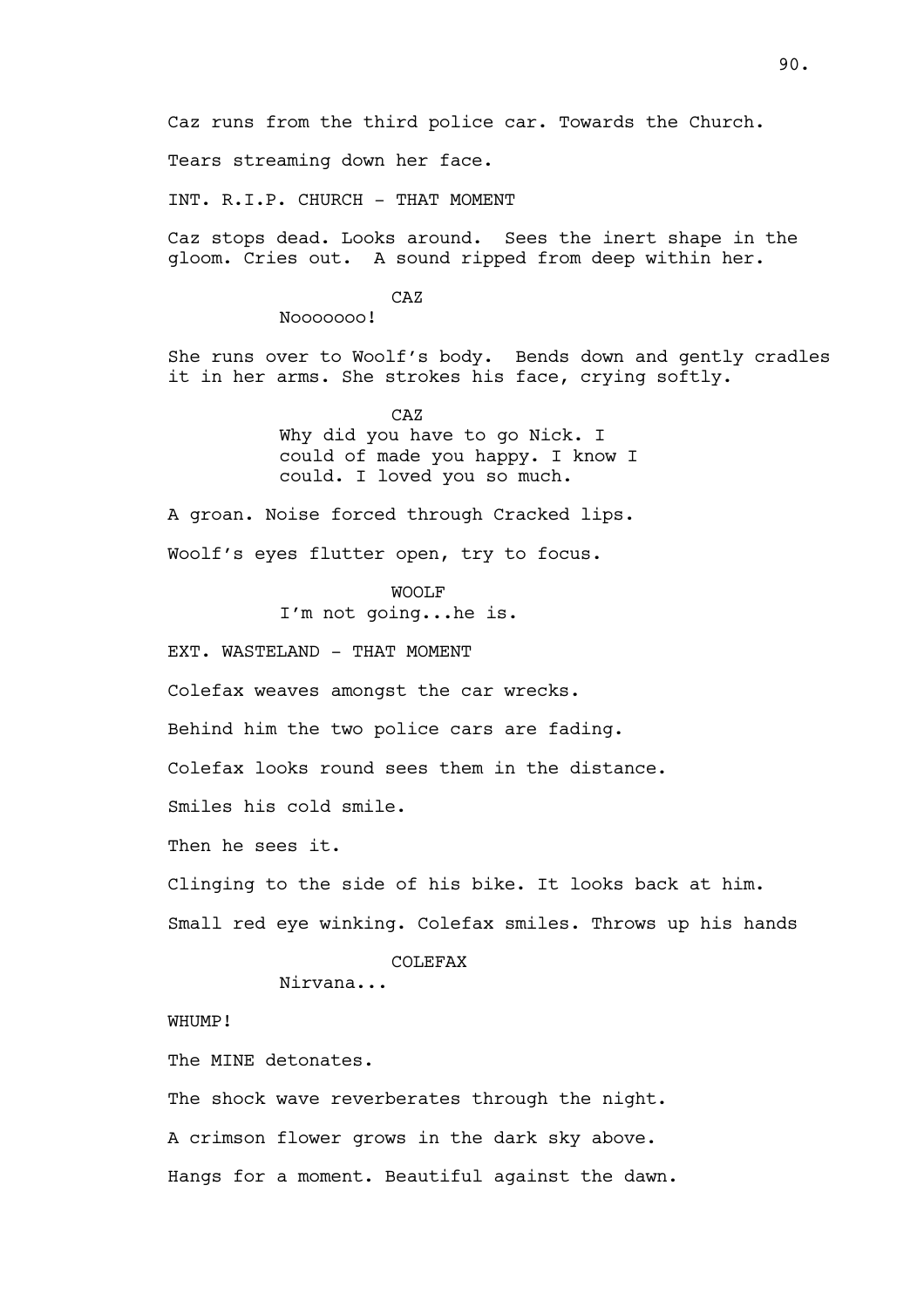Pieces of machinery fall from the sky.

Burning metal rain. A flaming wheel rolls across the ground.

EXT. R.I.P. CHURCH - THAT MOMENT.

ON SHAFTER

He's holding a radio. His face lit by the light from the explosion.

He squints. Sighs. Turns to D.I Golding.

SHAFTER The hell with the paperwork. Looks like a case of suicide to me.

EXT. CAZ'S APARTMENT - TWO MONTHS LATER - DAY

Woolf works on his BSA. It's had a coat of paint and it's chrome has been refurbished. It gleams in the evening sunlight. He polishes the filler cap.

A small boy runs up to him. It's ZEKE, Caz's son.

ZEKE Mum says you're to come and do the sandwiches, and you're not to touch anything till you've cleaned up.

Woolf smiles. Makes as if to tousle Zeke's hair. Zeke ducks under his hand.

ZEKE

Yuk!

INT. CAZ'S APARTMENT - DAY

Caz works at her laptop. Designing a piece of jewelry. Zeke, is engrossed in a book of Stereogram images squinting at them, trying to see the hidden pictures.

Woolf comes into the room carrying a tray containing drinks and sandwiches. He looks rested and happy, no trace of his ordeal remains. He smiles at Zeke.

> WOOLF Hey you. Time to eat, before you go cross eyed. Put that down and have some tea.

Zeke looks at him. Face wrinkling in annoyance. He puts the book down.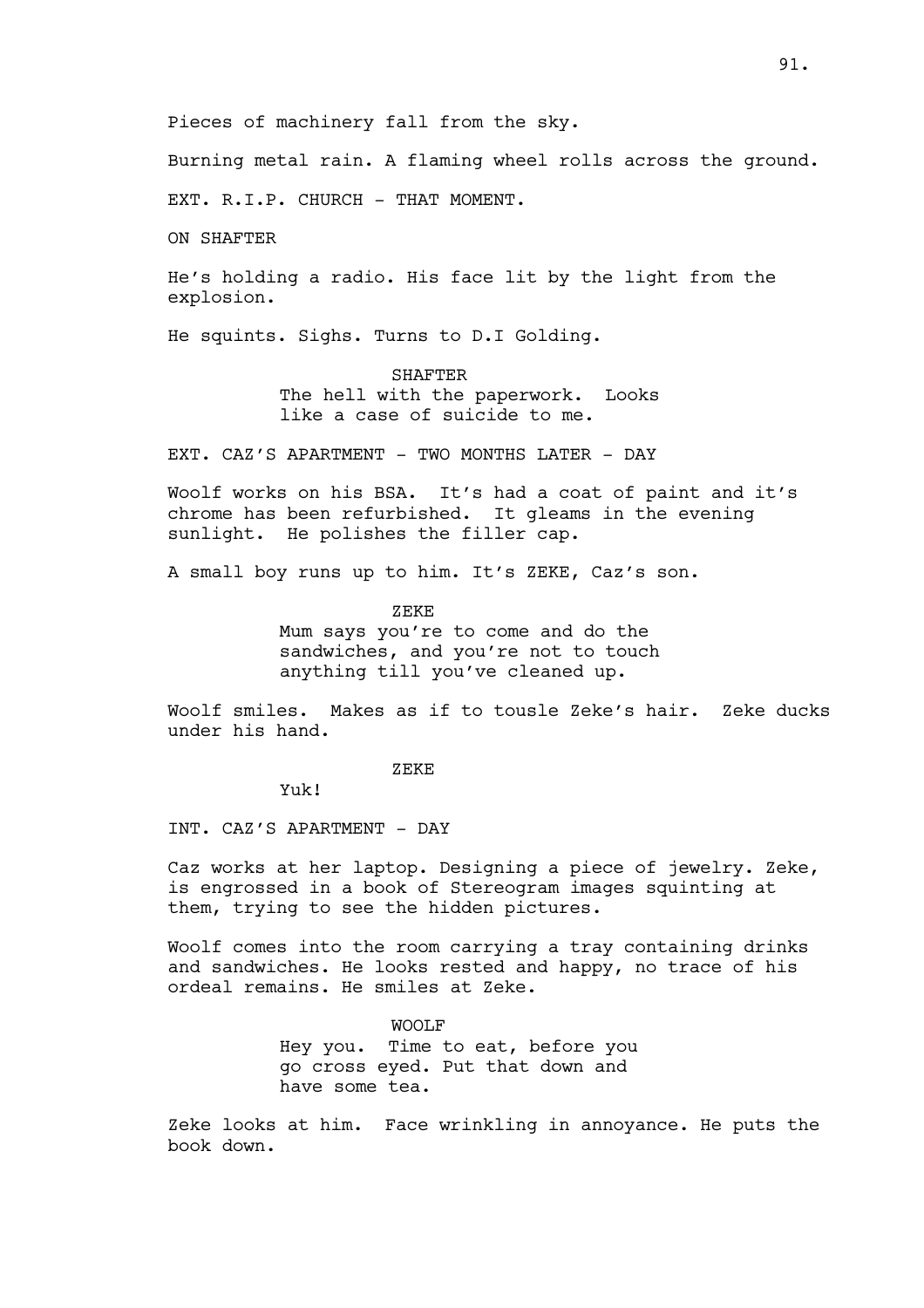ZEKE Hey, not fair. At least I can see the pictures. Woolf smiles at him. Shakes his head. WOOLF Maybe I'm looking at them the wrong way. Zeke shrugs. Whatever. Caz turns round and smiles. CAZ You know he's got funny eyes...remember he thinks his bike looks wonderful... WOOLF Hey, remember what you said, I won't hear a word against that bike. CAZ Okay, okay...now what have we got to eat? She looks at Woolf's sad attempt at sandwiches, examining them the way you would a rare kind of bug. CAZ Banana and chutney...spam and...what have we got here...why it's cucumber... Woolf is studying the stereograms. Twists the book this way and that. He squints at the picture. Suddenly stops. A smile spreads over his face. WOOLF I can see something ...camels, I can see camels...that's amazing. CAZ There may be hope for you yet... She looks over at Woolf who's gone quiet. A strange expression on his face.  $C\bar{D}Z$ What? What is it Nick? WOOLF

The Mandala...do you still have a

copy of it on your computer?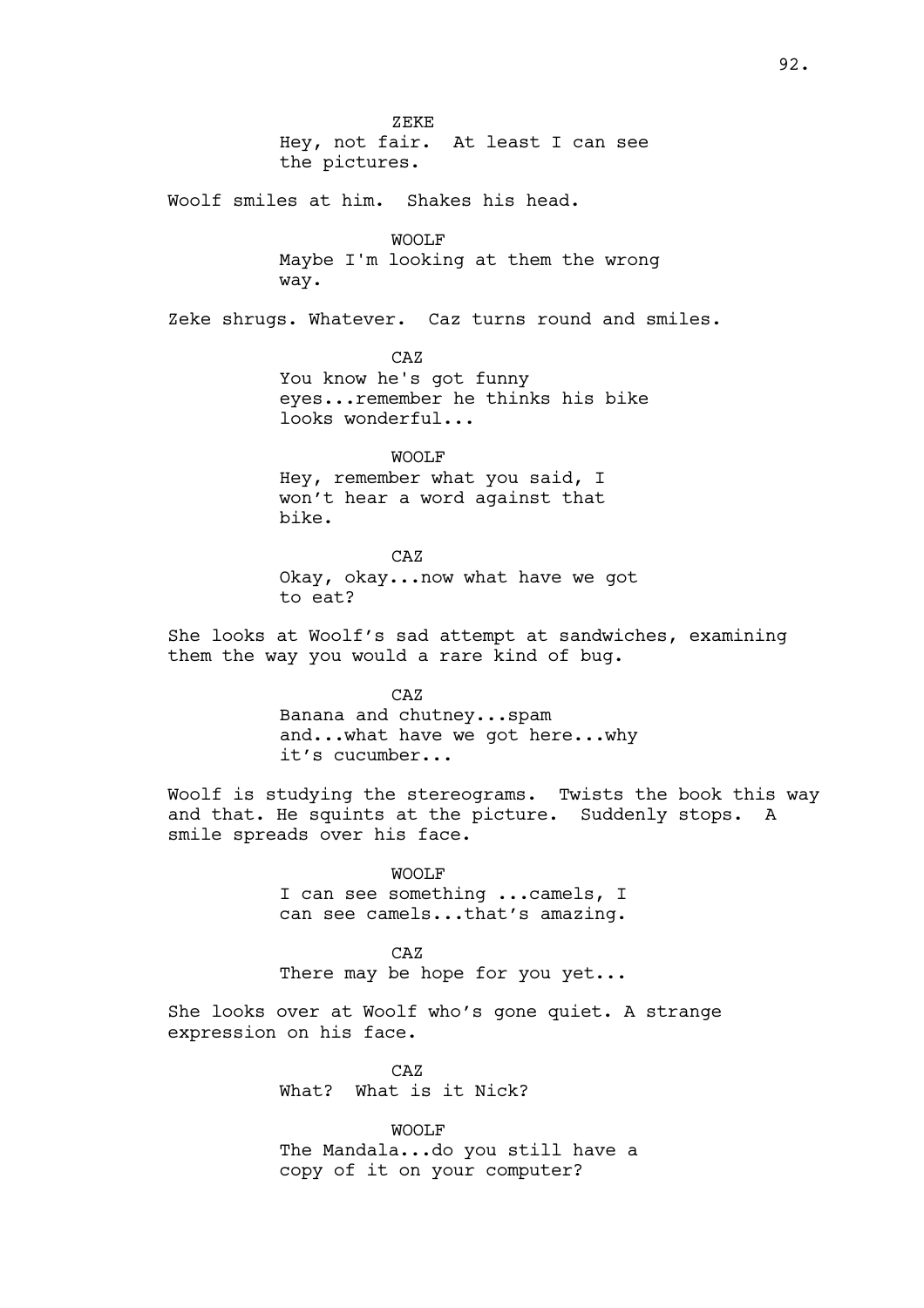Caz looks at him, her face worried.

CAZ I think so...why?

WOOLF Could you bring it up on the screen.

Caz calls up a file. The Tibetan Mandala fills the screen. Woolf stares at it.

> WOOLF Do you see anything?

Caz looks at him. Speaks carefully.

CAZ Just the Mandala...why?

WOOLF Try putting it out of focus...like the 3D pictures.

CAZ

Okay...

She peers into the screen. Slowly moves her eyes back from the image. She looks at Woolf.

> CAZ I'm not sure but it looks like a word and some letters...

Woolf puts his hand on her shoulder.

WOOLF What does it say?

CAZ

I can't see but if it's a Stereogram I can switch the foreground information off, give me a second.

She brings up a program. Clicks on a command. The Mandala fades out leaving just the words and numbers. CRIPPS: 654398 Zeke peers at it.

> ZEKE That's boring dad.

Woolf sits down like someone's kicked his legs away.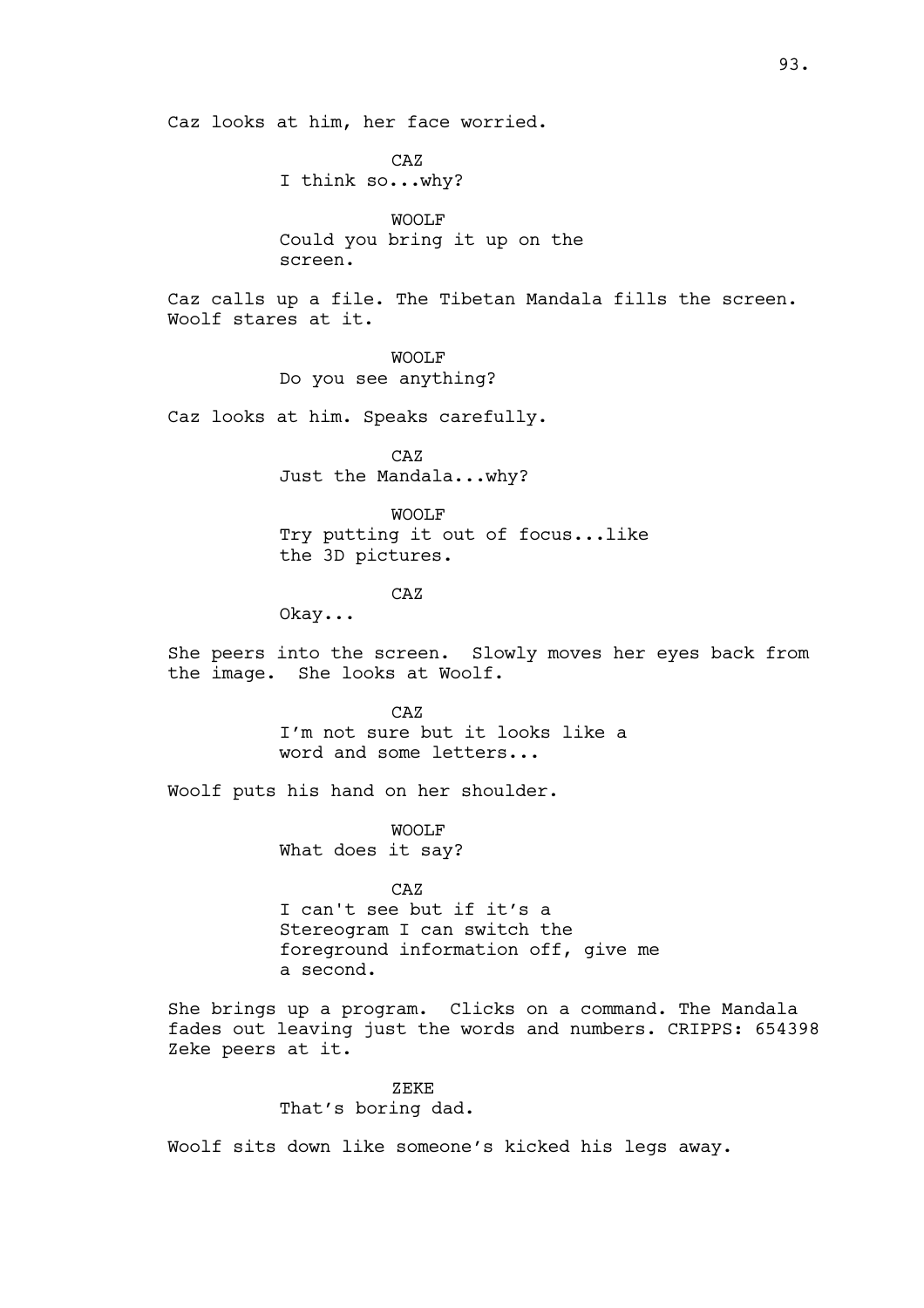WOOLF The Prayer wheel never left the bank...

CAZ What are you talking about?

WOOLF It's still there...

MEMORY FLASHBACK

Kyle chatting to the bank employee Thomas. Handing key No: 654398 in. Giving him that infectious grin. While his hands...sign the book. No: 654399. As easy as that.

> WOOLF (V.O.) He switched keys. When they went to collect the prayer wheel to transport it to the museum they went to the box they thought contained the real one, but it was a fake. The original is still where Kyle put it. In the vault box number 654398.

INT. CAZ'S APARTMENT - THAT MOMENT

Caz sits down. Looks at him. Talks just to keep hold of her thoughts.

> CAZ So that's why they never found any trace of it after the explosion.

WOOLF It was probably paste.

Caz looks at him.

CAZ What does this mean Nick?

Woolf kisses her.

WOOLF A finders fee. Ten percent of the value normally.

CAZ Ten percent?

WOOLF

Yup.